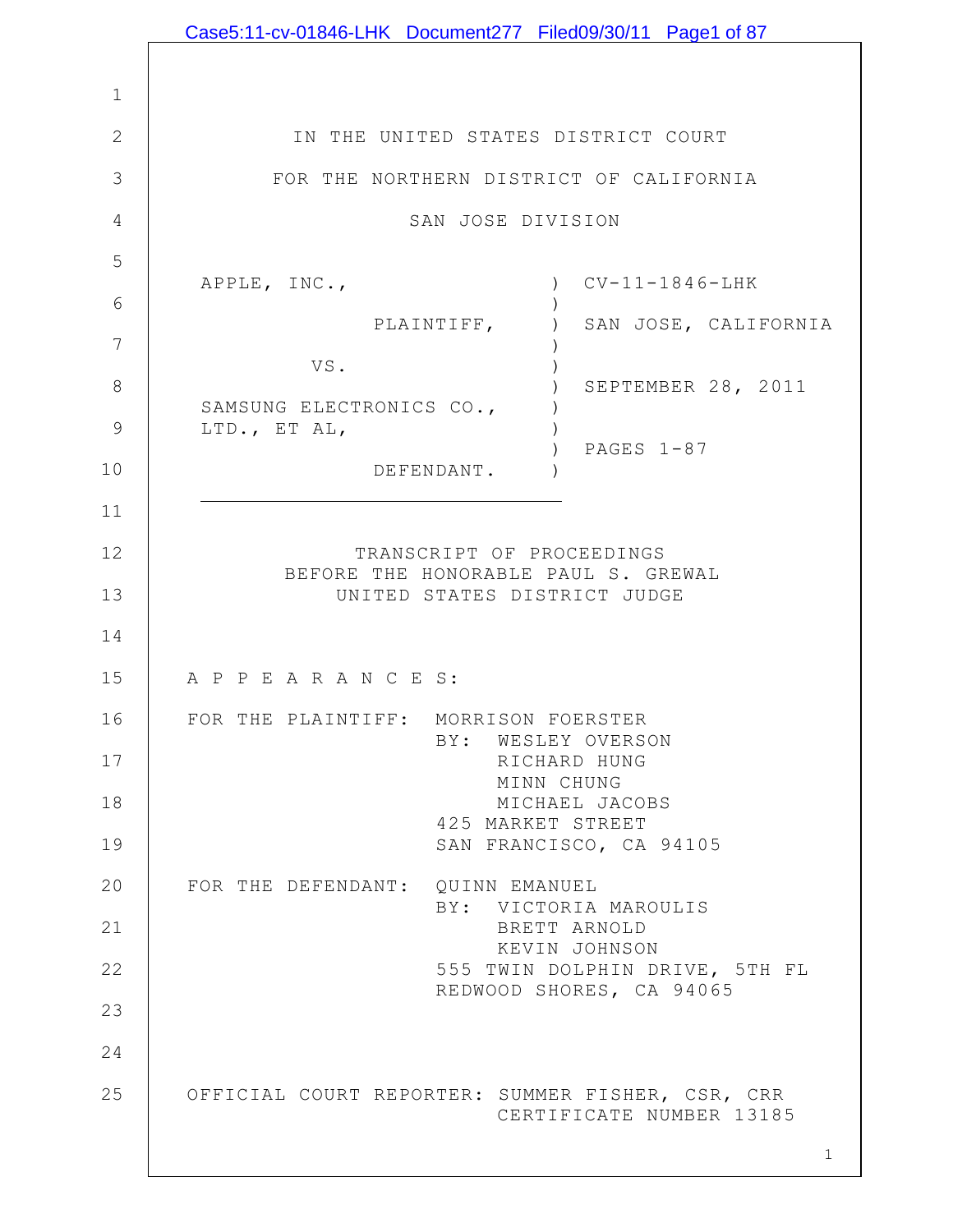|               | Case5:11-cv-01846-LHK Document277 Filed09/30/11 Page2 of 87 |
|---------------|-------------------------------------------------------------|
|               |                                                             |
| $\mathbf 1$   | SAN JOSE, CALIFORNIA SEPTEMBER 28, 2011                     |
| $\mathbf{2}$  | P R O C E E D I N G S                                       |
| 3             | (WHEREUPON, COURT CONVENED AND THE                          |
| 4             | FOLLOWING PROCEEDINGS WERE HELD:)                           |
| 5             | THE COURT: GOOD MORNING. PLEASE HAVE A                      |
| 6             | SEAT.                                                       |
| 7             | MR. RIVERA, WHENEVER YOU ARE READY, WOULD                   |
| 8             | YOU CALL THE MATTER ON THIS MORNING'S CALENDAR              |
| $\mathcal{G}$ | THE CLERK: YES, YOUR HONOR.                                 |
| 10            | CALLING APPLE, INC. VERSUS SAMSUNG                          |
| 11            | ELECTRONICS, ET AL. CASE NUMBER CV-11-1846.                 |
| 12            | COUNSEL, PLEASE STATE YOUR APPEARANCES.                     |
| 13            | MR. OVERSON: WESLEY OVERSON ON BEHALF OF                    |
| 14            | APPLE, INC.                                                 |
| 15            | THE COURT: MR OVERSON, GOOD MORNING,                        |
| 16            | SIR.                                                        |
| 17            | MS. MAROULIS: VICTORIA MAROULIS WITH                        |
| 18            | QUINN EMANUEL ON BEHALF OF SAMSUNG.                         |
| 19            | AND WITH ME IS MR. KEVIN JOHNSON ALSO FOR                   |
| 20            | SAMSUNG AND BRETT ARNOLD.                                   |
| 21            | THE COURT: ALL RIGHT.                                       |
| 22            | WELCOME BACK, MS. MAROULIS.                                 |
| 23            | GOOD MORNING, GENTLEMAN.                                    |
| 24            | MR. OVERSON: YOUR HONOR, MAY I ALSO                         |
| 25            | INTRODUCE MR. JACOBS, MR. HUNG AND MR. MINN CHUNG.          |
|               |                                                             |
|               |                                                             |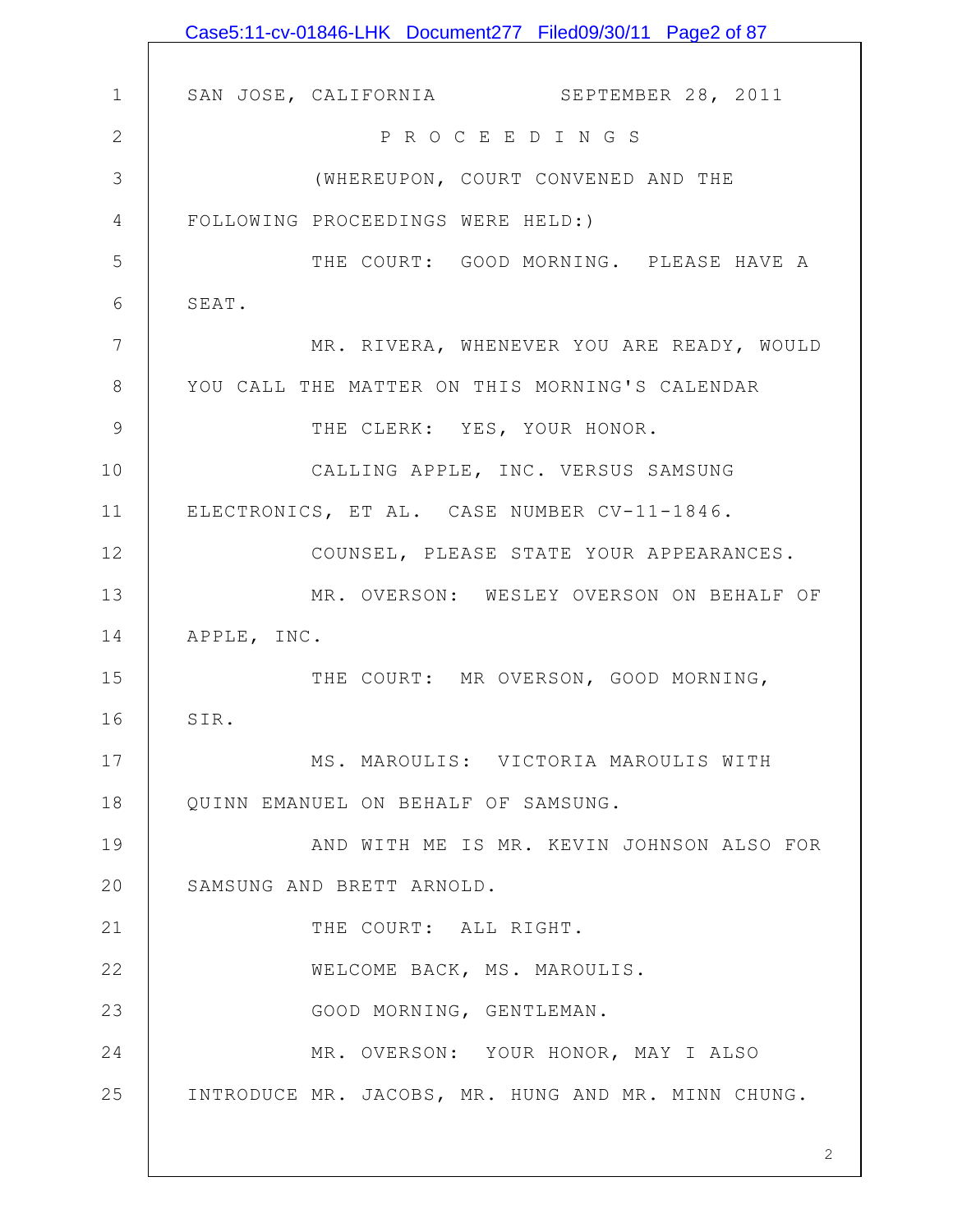|                 | Case5:11-cv-01846-LHK Document277 Filed09/30/11 Page3 of 87 |
|-----------------|-------------------------------------------------------------|
|                 |                                                             |
| $\mathbf 1$     | ALSO WITH US HERE TODAY IS CYNDI WHEELER                    |
| $\mathbf{2}$    | FROM APPLE, INC.                                            |
| 3               | THE COURT: GOOD MORNING TO EACH OF YOU                      |
| 4               | AS WELL.                                                    |
| 5               | ALL RIGHT. WELL, I HAVE REVIEWED THE                        |
| 6               | FILINGS WITH RESPECT TO THIS MOTION AS WELL AS              |
| $7\phantom{.0}$ | THE -- I SHOULD SAY, INCLUDING THE NUMEROUS                 |
| $8\,$           | DECLARATIONS THAT HAVE BEEN SUBMITTED, SO I FEEL AS         |
| $\mathsf 9$     | IF I'M FAIRLY UP TO SPEED ON THE PAPER RECORD.              |
| 10              | IT IS APPLE'S MOTION, SO I WILL BEGIN                       |
| 11              | WITH COUNSEL FOR APPLE.                                     |
| 12              | AND BEFORE WE TURN TO THE MATTERS AT HAND                   |
| 13              | I HAD A PROCEDURAL QUESTION, I WANTED TO MAKE SURE          |
| 14              | I WAS UNDERSTANDING THE POSTURE OF THIS MOTION              |
| 15              | CORRECTLY.                                                  |
| 16              | WHEN DID LEAD TRIAL COUNSEL MEET BEFORE                     |
| 17              | THIS MOTION WAS BROUGHT?                                    |
| 18              | MR. OVERSON: THE 15TH, I BELIEVE,                           |
| 19              | YOUR HONOR.                                                 |
| 20              | THE COURT: AND WHO ATTENDED ON BEHALF OF                    |
| 21              | APPLE AND WHO ATTENDED ON BEHALF OF SAMSUNG?                |
| 22              | MR. OVERSON: MR. JOHNSON FOR SAMSUNG AND                    |
| 23              | MR. JACOBS FOR APPLE.                                       |
| 24              | THE COURT: OKAY.                                            |
| 25              | AND IS IT CORRECT TO UNDERSTAND THAT                        |
|                 |                                                             |
|                 | 3                                                           |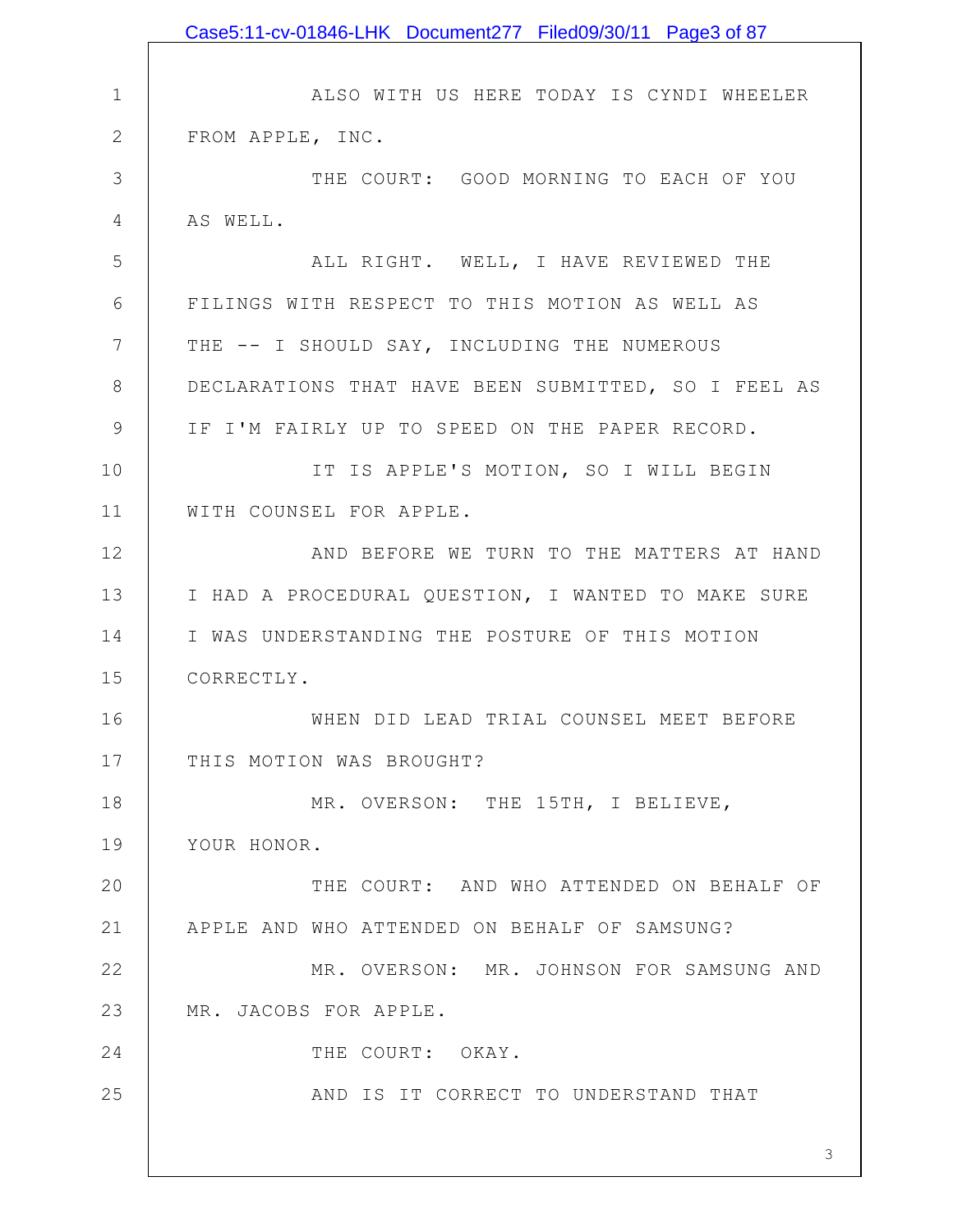|              | Case5:11-cv-01846-LHK Document277 Filed09/30/11 Page4 of 87 |
|--------------|-------------------------------------------------------------|
|              |                                                             |
| $\mathbf 1$  | MR. JACOBS AND MR. JOHNSON WILL BE TRYING THIS              |
| $\mathbf{2}$ | CASE?                                                       |
| 3            | MR. OVERSON: I CAN SAY SO FOR OUR SIDE,                     |
| 4            | YOUR HONOR.                                                 |
| 5            | MR. JOHNSON: YES, YOUR HONOR. IT WAS                        |
| 6            | THE 16TH.                                                   |
| 7            | THE COURT: ALL RIGHT. I APPRECIATE                          |
| 8            | THAT.                                                       |
| 9            | MR. OVERSON: THANK YOU.                                     |
| 10           | IT WAS THE FRIDAY.                                          |
| 11           | MR. JACOBS: IF I MAY, YOUR HONOR, JUST                      |
| 12           | ON THAT TOPIC BECAUSE MR. JOHNSON AND I HAVE TALKED         |
| 13           | ABOUT THIS AS WELL.                                         |
| 14           | WE ARE ON A VERY FAST PACE ON THIS CASE                     |
| 15           | AND AS YOU MIGHT IMAGINE LEAD TRIAL COUNSEL ARE             |
| 16           | PULLED IN A VARIETY OF DIFFERENT DIRECTIONS AND WE          |
| 17           | HAVE BEEN TRYING TO FIGURE OUT HOW WE COULD MEET,           |
| 18           | WHAT WE UNDERSTAND YOUR DESIRES TO BE TO HAVE               |
| 19           | SERIOUS, REALLY INTENSE EFFORTS TO RESOLVE THESE            |
| 20           | DISPUTES BEFORE THEY TEE UP TO YOU WITHOUT BOGGING          |
| 21           | DOWN THE PROCESS GOING BACK AND FORTH BETWEEN THE           |
| 22           | PENINSULA.                                                  |
| 23           | I DON'T KNOW IF YOU'VE SEEN ANYTHING IN                     |
| 24           | OTHER CASES THAT YOU HAVE FOUND SATISFACTORY AS A           |
| 25           | SUBSTITUTE FOR LEAD COUNSEL MEETING AND CONFERRING          |
|              |                                                             |
|              | 4                                                           |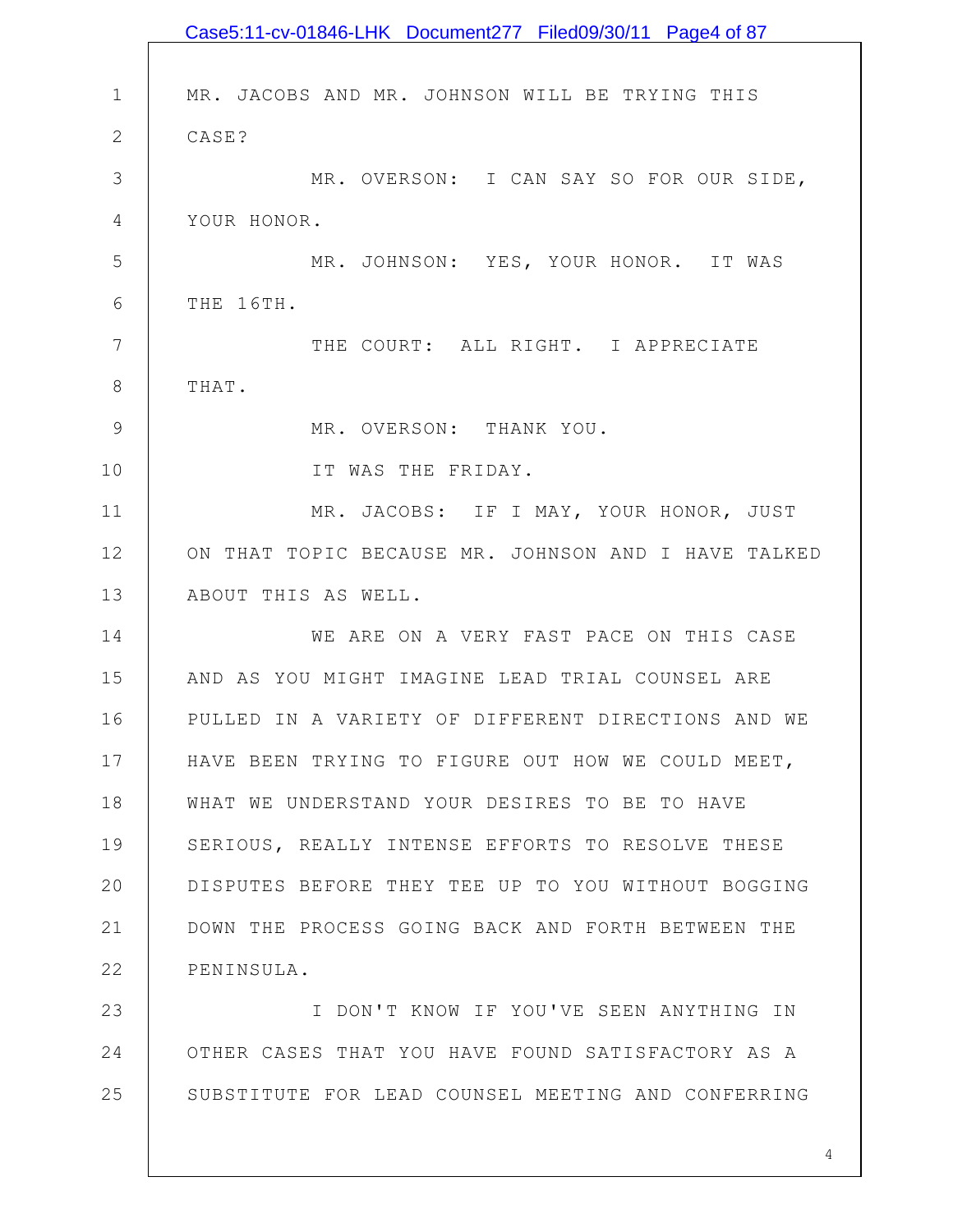|              | Case5:11-cv-01846-LHK Document277 Filed09/30/11 Page5 of 87 |
|--------------|-------------------------------------------------------------|
|              |                                                             |
| $\mathbf 1$  | IN PERSON THAT YOU WOULD BE OPEN TO, BUT SINCE YOU          |
| $\mathbf{2}$ | ASKED THE QUESTION I THOUGHT IT WOULD BE --                 |
| 3            | THE COURT: SURE. IT'S AN INTEREST I                         |
| 4            | SUSPECT MR. JOHNSON SHARES AS WELL.                         |
| 5            | WELL, FIRST EVER ALL, I THINK IT'S                          |
| 6            | IMPORTANT TO NOTE PARTICULARLY ON THE RECORD, THIS          |
| 7            | IS NOT MY INTEREST, IT'S JUDGE KOH'S INTEREST AND           |
| 8            | ORDER, SO I'M NOT ABOUT TO MODIFY HER ORDER WITHOUT         |
| 9            | SPECIFIC DIRECTION FROM HER ON THAT.                        |
| 10           | I WOULD SUGGEST THAT IF YOU FOUND THIS                      |
| 11           | PROCESS CUMBERSOME, PARTICULARLY IN THE CONTEXT OF          |
| 12           | THIS FAST TRACK IN ITS PRELIMINARY INJUNCTION               |
| 13           | PHASE, TWO THOUGHTS COME TO MIND.                           |
| 14           | ONE, THAT PERHAPS I MIGHT SUGGEST THAT                      |
| 15           | THE BURDENS THAT YOU ALL FACE IN PRESENTING THESE           |
| 16           | ISSUES ARE SIMILAR TO THE BURDEN THE COURT HAS IN           |
| 17           | RESOLVING THEM, THAT OUGHT TO BE WEIGHED AND                |
| 18           | CONSIDERED BEFORE BRINGING A WAVE OF MOTIONS.               |
| 19           | HAVING THAT SAID, IF YOU THINK A MORE                       |
| 20           | STREAMLINE PROCESS WOULD BE APPROPRIATE ESPECIALLY          |
| 21           | NOW THAT DISCOVERY IS BEFORE MYSELF INSTEAD OF              |
| 22           | JUDGE KOH, I WOULD SUGGEST A SHORT LETTER OR MOTION         |
| 23           | TO JUDGE KOH WOULD BE THE APPROPRIATE COURSE.               |
| 24           | I JUST DON'T BELIEVE I HAVE JURISDICTION                    |
| 25           | TO OVERRULE THE ARTICLE III JUDGE ON THIS                   |
|              |                                                             |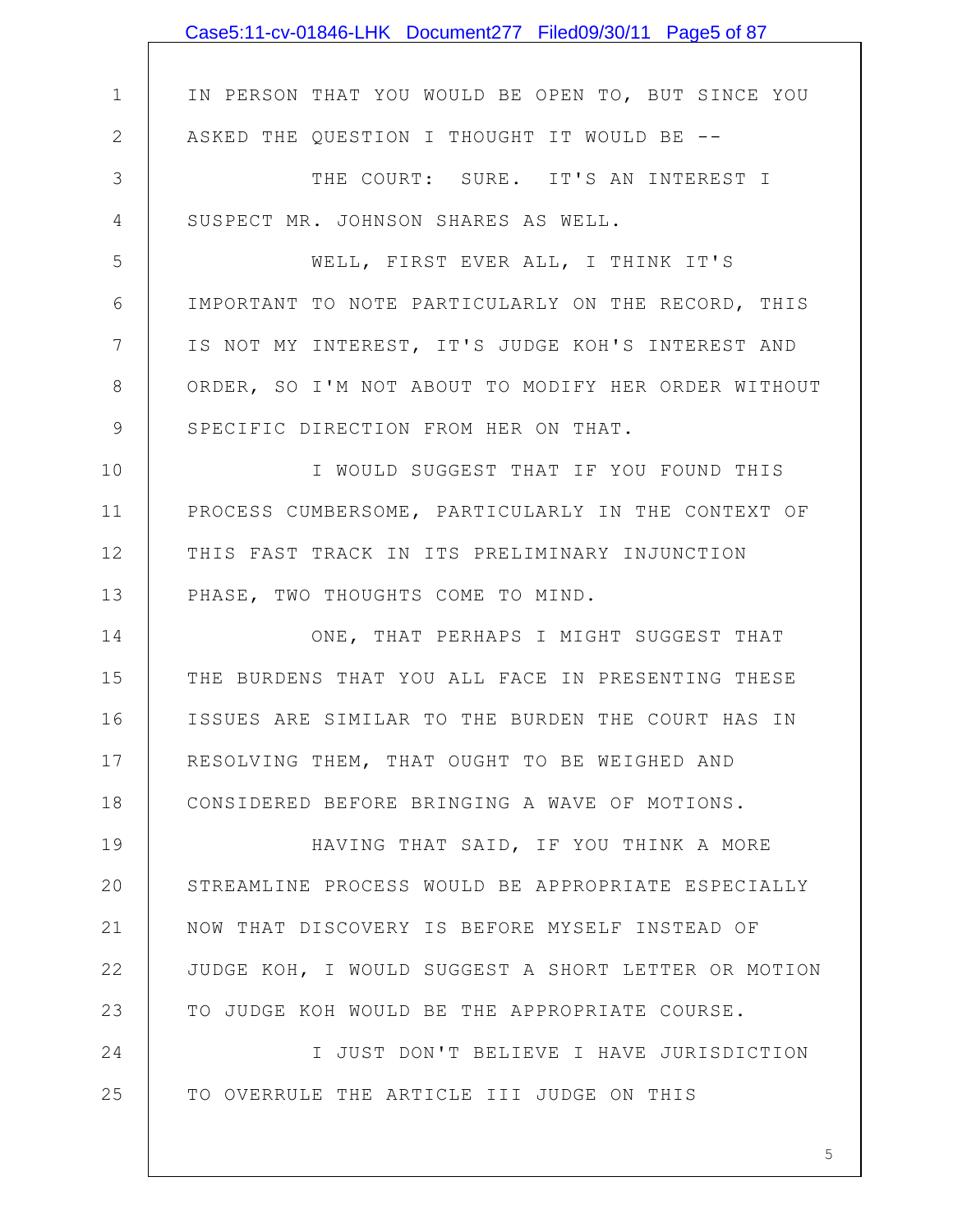1 2 3 4 5 6 7 8 9 10 11 12 13 14 15 16 17 18 19 20 21 22 23 24 25 PARTICULAR ISSUE. MR. JACOBS: THANK YOU VERY MUCH, JUDGE. THE COURT: ALL RIGHT. LET'S TURN TO THE MATTERS AT HAND. SO WHY DON'T YOU BEGIN MR. OVERSON. MR. OVERSON: YES, YOUR HONOR. IF YOU WOULD PERMIT ME JUST A FEW MINUTES FOR CONTEXT HERE. I KNOW THAT YOUR HONOR IS FAMILIAR WITH THE CASE AND HAS READ THE PAPERS BUT THIS CASE IS KIND OF -- THE BASIS OF THIS CASE IN THE PRELIMINARY INJUNCTION MOTION IS REALLY THE SIMILARITY, THE STRIKING SIMILARITY BETWEEN THE DESIGNS OF THE ACCUSED PRODUCTS AND THE APPLE PRODUCTS AND OF COURSE THE UNDERLYING PATENTS THAT ARE AT ISSUE. THE COURT: WELL, IT IS THE DESIGNS THAT ARE CLAIMED IN THE PATENTS THAT ARE THE BASIS FOR YOUR DESIGN PATENT INFRINGEMENT CLAIM. MR. OVERSON: THAT IS CORRECT. BUT AS YOUR HONOR CAN IMAGINE, WHEN APPLE SEES A PHONE THAT LOOKS LIKE -- THIS IS THE SAMSUNG AND THIS IS THE APPLE IPHONE. WHEN THEY SEE THIS KIND OF SIMILARITY AND THE MARKET IMPACT THAT IT HAS, THAT'S WHAT'S DRIVING THIS WHOLE PROCEEDING Case5:11-cv-01846-LHK Document277 Filed09/30/11 Page6 of 87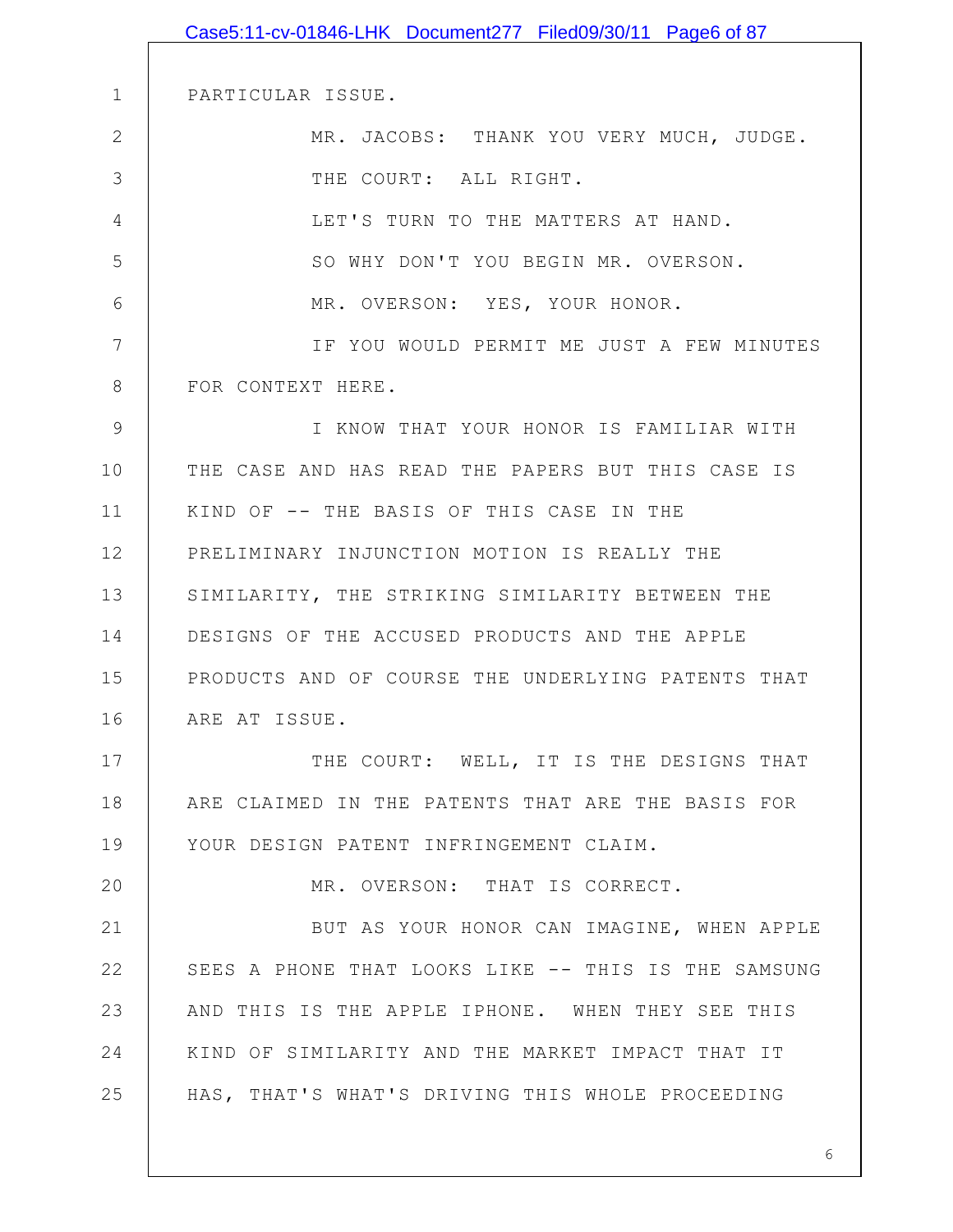|                | Case5:11-cv-01846-LHK Document277 Filed09/30/11 Page7 of 87 |
|----------------|-------------------------------------------------------------|
|                |                                                             |
| $\mathbf 1$    | AND THE URGENCY OF THE PROCEEDING.                          |
| $\mathbf{2}$   | THE COURT: SINCE YOU BROUGHT UP THE                         |
| 3              | ISSUE OF THE PRODUCTS I DID HAVE A QUESTION UNDER           |
| $\overline{4}$ | EGYPTIAN GODDESS.                                           |
| 5              | IS THE DESIGN OF THE PRODUCT ITSELF                         |
| 6              | RELEVANT IN ANY WAY TO THE ANALYSIS, THE ORDINARY           |
| $\overline{7}$ | OBSERVER ANALYSIS?                                          |
| $8\,$          | MR. OVERSON: I WOULD SAY THAT IN THE                        |
| $\mathcal{G}$  | CONTEXT OF THE PRELIMINARY INJUNCTION MOTION IT IS          |
| 10             | RELEVANT BECAUSE IT GOES TO THE MARKET IMPACT AND           |
| 11             | IRREPARABLE HARM.                                           |
| 12             | THE COURT: ALL RIGHT.                                       |
| 13             | PUTTING ASIDE THE ISSUE OF IRREPARABLE                      |
| 14             | HARM, WHICH I UNDERSTAND IS A PRETTY IMPORTANT PART         |
| 15             | OF YOUR MOTION AND WE'LL COME BACK TO IT, STRICTLY          |
| 16             | SPEAKING THOUGH UNDER THE FEDERAL CIRCUIT'S                 |
| 17             | PRECEDENT, WOULD THE DISTRICT JUDGE IN EVALUATING           |
| 18             | THE LIKELIHOOD OF THE SUCCESS ON THE MERITS, THAT           |
| 19             | PRONG OF YOUR PI MOTION, WOULD SHE BE PERMITTED TO          |
| 20             | LOOK TO THE EMBODIMENTS OR MUST SHE CONSIDER HOW            |
| 21             | THESE PATENTS ARE CLAIMED AND NOTHING MORE?                 |
| 22             | MR. OVERSON: THE ANALYSIS CERTAINLY                         |
| 23             | SHOULD CERTAINLY FOCUS ON THE --                            |
| 24             | THE COURT: IT'S GOING TO FOCUS ON IT,                       |
| 25             | I'M SAYING AS A LEGAL MATTER.                               |
|                |                                                             |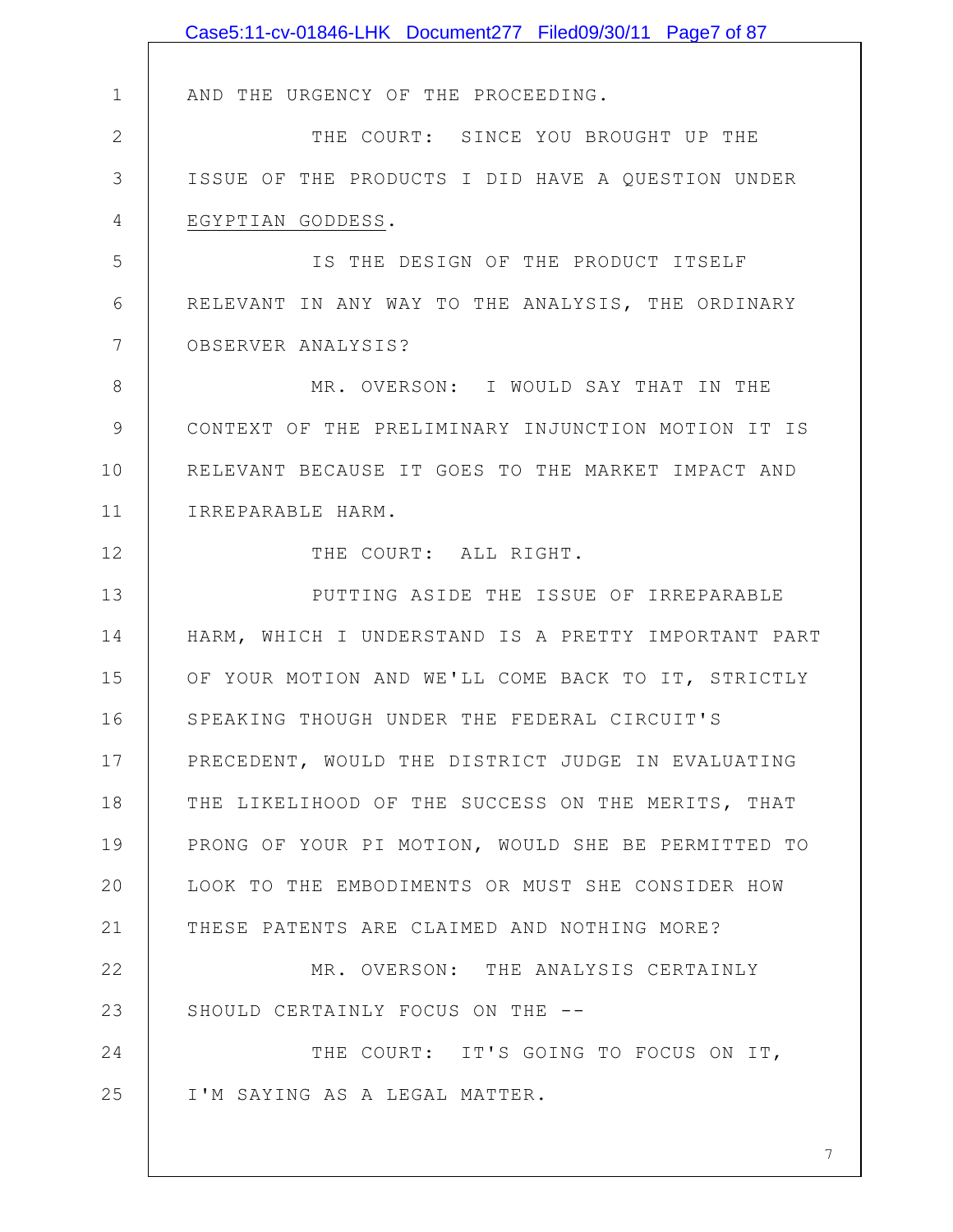1 2 3 4 5 6 7 8 9 10 11 12 13 14 15 16 17 18 19 20 21 22 23 24 25 MR. OVERSON: -- CLAIMS, AND BRINGING OF THE CLAIMS. WE WOULD SAY IT'S TOTALLY IRRELEVANT, HONOR. THE COURT: SO IS IT LEGALLY PERMISSIBLE UNDER FEDERAL CIRCUIT PRECEDENT FOR HER TO CONSIDER THE DESIGN EMBODIMENT? MR. OVERSON: I WOULD SAY IT'S A FACTOR, YOUR HONOR, THE JUDGE COULD CONSIDER. THE COURT: ALL RIGHT. I SUSPECT WE WILL HEAR MORE ABOUT THAT. ALL RIGHT. GO ON. I'M SORRY FOR INTERRUPTING. MR. OVERSON: OKAY. AND WE ALSO HAVE, OF COURSE, AN IPAD II AND WE HAVE THE SAMSUNG TABLET. THE COURT: FULL DISCLOSURE, I'VE GOT MY IPAD I UP HERE, SO LET'S GET THAT OUT ON THE TABLE. MR. OVERSON: SO SAMSUNG'S POSITION IN THE PRELIMINARY INJUNCTION PROCEEDINGS IS THERE WAS JUST A NATURAL EVOLUTION OF PRODUCT DEVELOPMENT SUCH THAT THEIR PRODUCT ENDED UP LOOKING A LOT LIKE THE APPLE PRODUCTS, AND I THINK THEY HAVE TO ADDRESS THE SIMILARITY, EVEN JUDGE KOH STATED ON THE RECORD THAT THE PRODUCTS LOOK "STRIKINGLY Case5:11-cv-01846-LHK Document277 Filed09/30/11 Page8 of 87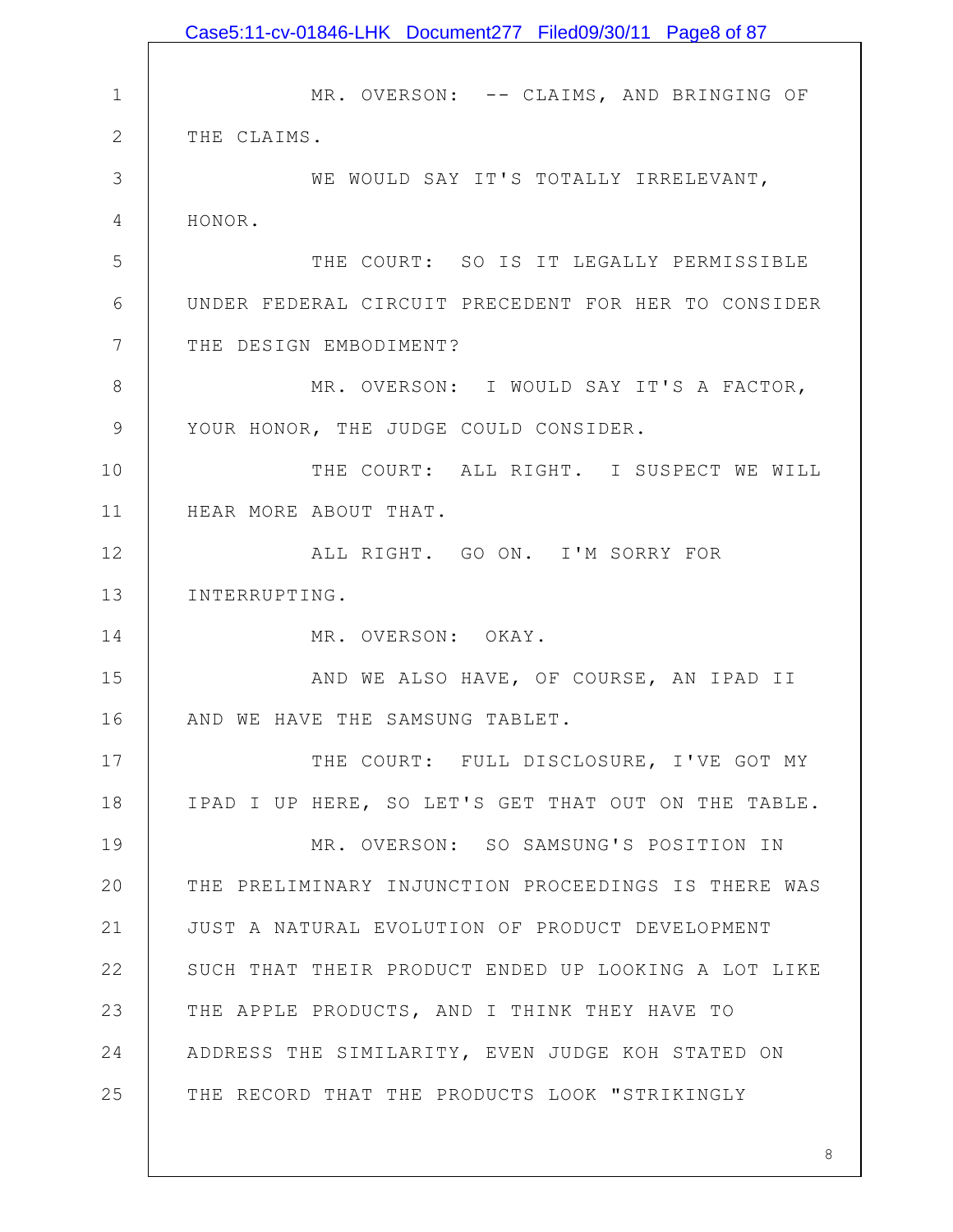|              | Case5:11-cv-01846-LHK Document277 Filed09/30/11 Page9 of 87 |
|--------------|-------------------------------------------------------------|
|              |                                                             |
| $\mathbf 1$  | SIMILAR."                                                   |
| $\mathbf{2}$ | WHETHER THERE'S A NATURAL EVOLUTION OR                      |
| 3            | SOMETHING MORE, LIKE THE COPYING OF THE APPLE               |
| 4            | PRODUCT, IS VERY, VERY IMPORTANT TO THE MOTION.             |
| 5            | AND WHAT WE ARE DOING IS WE ARE SEEKING                     |
| 6            | EVIDENCE THAT IN FACT WHEN SAMSUNG CHOSE TO DEVELOP         |
| 7            | PRODUCTS THAT LOOK LIKE THESE PRODUCTS DO, WHEN             |
| 8            | THEY FIRST CHOSE TO GO THAT DIRECTION IN THE                |
| 9            | DESIGN, DID THEY CONSIDER AND REVIEW THE APPLE              |
| 10           | PRODUCTS AND MAKE A DECISION, WE WANT TO LOOK MORE          |
| 11           | LIKE THAT VERY SUCCESSFUL APPLE PRODUCT.                    |
| 12           | THE COURT: IF I MIGHT INTERRUPT AGAIN, I                    |
| 13           | JUST WANT TO MAKE SURE I UNDERSTAND YOUR ARGUMENT           |
| 14           | CLEARLY.                                                    |
| 15           | IS IT APPLE'S THEORY THAT WHEN SAMSUNG                      |
| 16           | FIRST DESIGNED THESE PRODUCTS THEY WERE LOOKING AT          |
| 17           | AND INDEED COPYING THE APPLE'S DESIGNS, OR IS IT            |
| 18           | THE REDESIGN OR ALLEGED REDESIGN?                           |
| 19           | MR. OVERSON: YES.                                           |
| 20           | OUR THEORY AS TO THE PHONES -- THERE'S                      |
| 21           | THREE PHONES, ONE TABLET.                                   |
| 22           | AS TO THE PHONES, THEY COPIED THE                           |
| 23           | IPHONES, OKAY. AS TO THE TABLET, THEY INITIALLY             |
| 24           | COPIED THE IPAD. THE IPAD II CAME OUT AND THEN              |
| 25           | THEY COPIED THE IPAD II.                                    |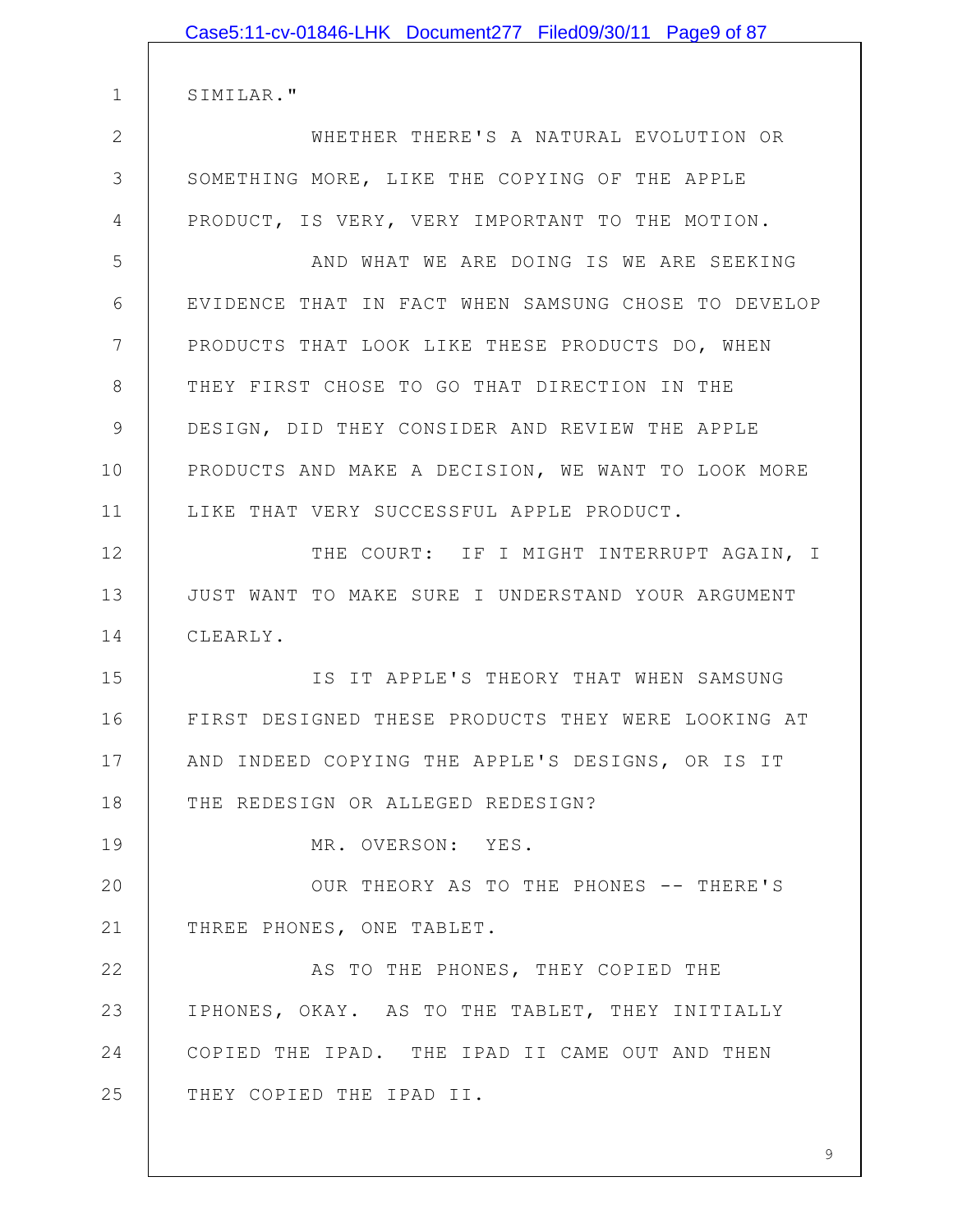1 2 3 4 5 6 7 8 9 10 11 12 13 14 15 16 17 18 19 20 21 22 23 24 25 SO SAMSUNG'S THEORY, AGAIN, IS THAT THERE'S JUST THIS EVOLUTION, WE DIDN'T COPY. AND IF I MAY, I'VE ALREADY GIVEN TO OPPOSING COUNSEL, I WOULD LIKE TO HAND UP TO THE BENCH A SET OF REFERENCE EXHIBITS. IF YOU WOULD LOOK A TAB 1, YOUR HONOR, AGAIN, IN THE WAY OF SETTING THE STAGE, BUT I THINK IT'S IMPORTANT TO UNDERSTAND THE -- MS. MAROULIS: YOUR HONOR, MAY I RAISE A QUICK OBJECTION TO THESE EXHIBITS? THEY INCLUDE MATERIALS THAT WERE NEVER SUBMITTED WITH THE PAPERS THAT WERE FILED. SO WE ARE NOT ONLY SEEING THEM FOR THE FIRST TIME NOW, THEY WERE NOT PART OF THE MOTION. THE COURT: ALL RIGHT. I WILL NOTE YOUR OBJECTION. I JUST WANT TO GET TO THE MERITS OF THIS DISPUTE. MS. MAROULIS: AND TO THE EXTENT MR. OVERSON WANTS TO GO INTO THE DESCRIPTION OF SAMSUNG'S CONFIDENTIAL DOCUMENTS, WE WILL NEED TO EXCUSE APPLE'S COUNSEL WHO IS PRESENT HERE. THE COURT: AGAIN, I WILL LEAVE IT TO YOU ALL TO POLICE THAT. IF THERE'S AN ISSUE IMPLICATING PROTECTIVE ORDER, I'M SURE YOU WILL Case5:11-cv-01846-LHK Document277 Filed09/30/11 Page10 of 87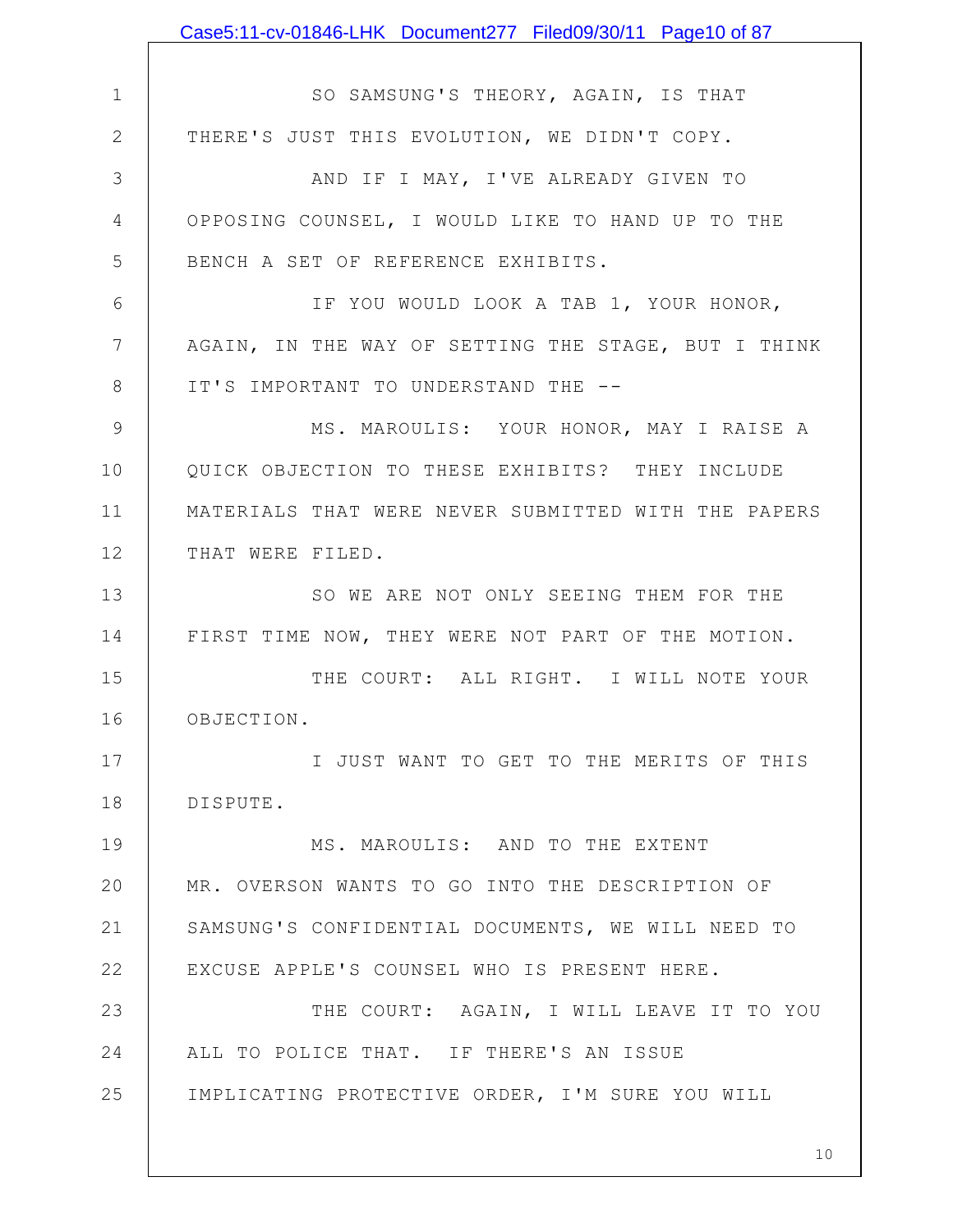|                | Case5:11-cv-01846-LHK Document277 Filed09/30/11 Page11 of 87 |
|----------------|--------------------------------------------------------------|
|                |                                                              |
| $\mathbf 1$    | TAKE APPROPRIATE STEPS TO REQUEST THE CLEARING OF            |
| $\mathbf{2}$   | THE COURTROOM OR MOVE ON TO ANOTHER DOCUMENT.                |
| 3              | MS. MAROULIS: THERE'S A NUMBER OF                            |
| $\overline{4}$ | DOCUMENTS IN MR. OVERSON'S STACK THAT ARE MARKED             |
| 5              | HIGHLY CONFIDENTIAL.                                         |
| 6              | THE COURT: WELL, LET'S TAKE THIS ONE                         |
| 7              | DOCUMENT AT A TIME. I REALLY WANT TO GET TO THE              |
| 8              | MERITS OF YOUR DISPUTE.                                      |
| $\mathcal{G}$  | MR. OVERSON: I UNDERSTAND, YOUR HONOR.                       |
| 10             | REALLY BRIEFLY, THE ARGUMENT IS FROM                         |
| 11             | SAMSUNG'S SIDE THAT THERE'S A NATURAL EVOLUTION,             |
| 12             | BUT WHAT WE CAN SEE IS THE SMARTPHONES BEFORE THE            |
| 13             | IPHONE THAT SAMSUNG PUT OUT ON THE LEFT.                     |
| 14             | IN THE CENTER, THE IPHONE COMES OUT ON                       |
| 15             | JANUARY 2007. THEN ON THE RIGHT ARE SOME IPHONES             |
| 16             | THAT WERE DEVELOPED AFTERWARDS. AND NEEDLESS TO              |
| 17             | SAY, THE ACCUSED DEVICE IS, IN OUR VIEW, SPOT ON.            |
| 18             | THE COURT: NONE OF THE THREE DESIGN                          |
| 19             | PATENTS THAT ARE BEING ASSERTED IN THIS PI PHASE             |
| 20             | CLAIM FEATURES WHICH ARE REVEALED WHILE THE                  |
| 21             | PRODUCTS ARE OPERATING, RIGHT?                               |
| 22             | IN OTHER WORDS, IT'S NOT ENTIRELY --                         |
| 23             | MR. OVERSON: I BELIEVE THEY ARE EXTERIOR                     |
| 24             | FEATURES.                                                    |
| 25             | THE COURT: RIGHT.                                            |
|                |                                                              |
|                | 11                                                           |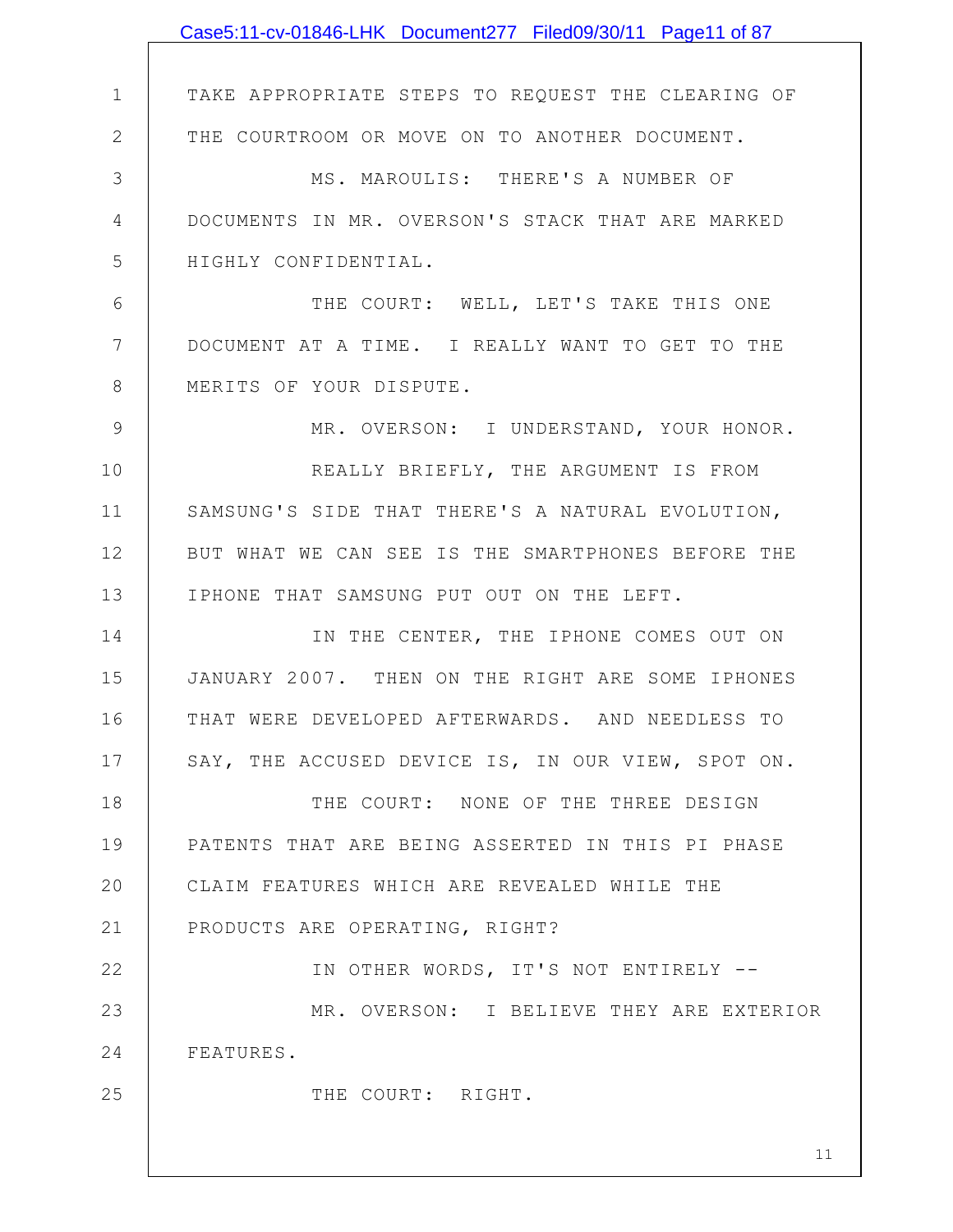|                | Case5:11-cv-01846-LHK Document277 Filed09/30/11 Page12 of 87 |
|----------------|--------------------------------------------------------------|
|                |                                                              |
| $\mathbf 1$    | SO ANY OF THESE INTERIOR ICON FEATURES,                      |
| $\mathbf{2}$   | THEY ARE NOT RELEVANT TO THE ANALYSIS, CORRECT?              |
| 3              | MR. OVERSON: NOT IN THE PI PHASE,                            |
| $\overline{4}$ | YOUR HONOR.                                                  |
| 5              | MR. OVERSON: OKAY. SO I WILL MOVE ON                         |
| 6              | AND LET'S GET TO THE MERITS.                                 |
| 7              | I DO -- BOTH SIDES AGREE THAT COPYING                        |
| 8              | EVIDENCE IS RELEVANT IN A PI CONTEXT. COPIERS                |
| $\mathsf 9$    | DON'T FARE AS WELL ON PI PROCESS BECAUSE IT'S                |
| 10             | BALANCING OF THE EQUITIES.                                   |
| 11             | SOMEBODY WHO IS COPYING SOMEBODY ELSE'S                      |
| 12             | PRODUCT IS NOT GOING TO GET MAYBE A BENEFIT OF THE           |
| 13             | DOUBT THAT SOMEBODY WHO JUST DESIGNED THE PRODUCT            |
| 14             | AND THEN IT HAPPENED TO INFRINGE.                            |
| 15             | THE COURT: THEY TELL YOU IN THEIR                            |
| 16             | OPPOSITION, CORRECT, THAT YOU HAVE NO EVIDENCE OF            |
| 17             | COPYING, THEY PUT THAT ISSUE IN PLAY?                        |
| 18             | MR. OVERSON: THEY PUT THE ISSUE SQUARELY                     |
| 19             | IN PLAY.                                                     |
| 20             | AND WHAT WE'LL SEE AS A THEME THROUGH                        |
| 21             | THIS HEARING, I BELIEVE, IS THAT SAMSUNG WILL NOT            |
| 22             | PRODUCE EVIDENCE THAT'S DIRECTLY RELEVANT TO THE             |
| 23             | ARGUMENTS THEY WERE MAKING. THEY ARE INJECTING               |
| 24             | MANY OF THESE ISSUES INTO THE PI PROCESS AND YET             |
| 25             | THEY THINK THEY CAN MAKE THE ARGUMENTS ON THE                |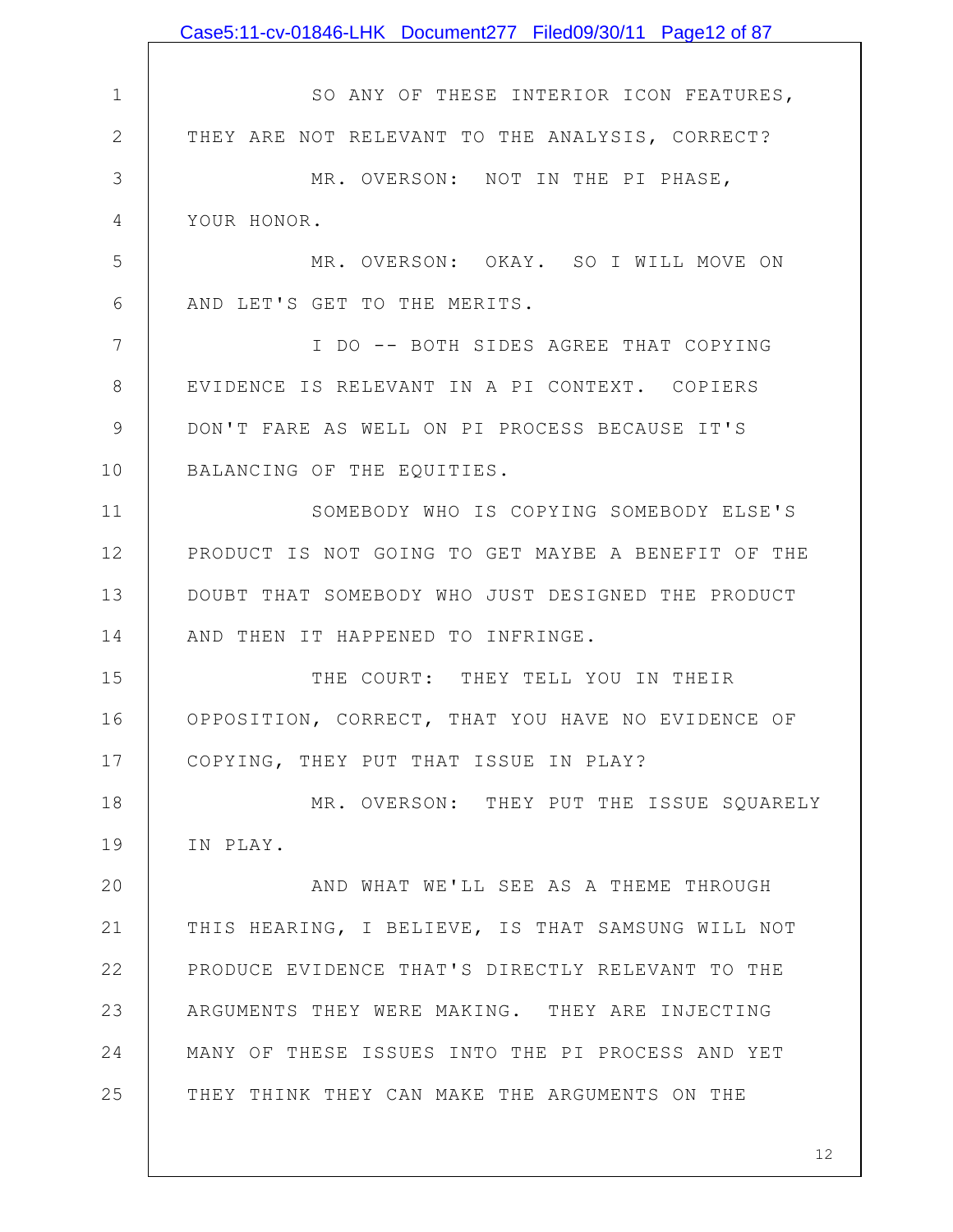|               | Case5:11-cv-01846-LHK Document277 Filed09/30/11 Page13 of 87 |
|---------------|--------------------------------------------------------------|
|               |                                                              |
| $\mathbf 1$   | AFFIRMATIVE SIDE WITHOUT BACKING IT UP WITH THE              |
| $\mathbf{2}$  | PRODUCTION OF THE DOCUMENTS THAT ARE RELEVANT TO             |
| 3             | THOSE ARGUMENTS.                                             |
| 4             | SO WHAT APPLE IS LOOKING FOR IN DOCUMENT                     |
| 5             | REQUEST NUMBER 1 IS DOCUMENTS WHEREBY THE SAMSUNG            |
| 6             | DECISION MAKERS AND DESIGNERS LOOK AT APPLE                  |
| 7             | PRODUCTS AND EVALUATED THOSE PRODUCTS AND                    |
| 8             | CONSIDERED THEM DURING THE PROCESS THAT THEY WERE            |
| $\mathcal{G}$ | ARRIVING AT THE DECISION TO COME OUT WITH THESE              |
| 10            | PRODUCTS, THE DESIGN OF THESE PRODUCTS.                      |
| 11            | AND IT'S A PRETTY BASIC --                                   |
| 12            | THE COURT: ALL APPLE PRODUCTS OR ANY                         |
| 13            | APPLE PRODUCT?                                               |
| 14            | MR. OVERSON: WELL, CERTAINLY THE                             |
| 15            | PRODUCTS THAT ARE THE PHONES AND THE TABLETS,                |
| 16            | YOUR HONOR.                                                  |
| 17            | THE COURT: SO TO BE PRECISE THE                              |
| 18            | EMBODIMENTS OF THE THREE DESIGN PATENTS THAT ARE             |
| 19            | BEING ASSERTED IN THIS PHASE, CORRECT?                       |
| 20            | MR. OVERSON: I THINK THAT'S RIGHT,                           |
| 21            | YOUR HONOR, YES.                                             |
| 22            | THE COURT: OKAY.                                             |
| 23            | SO WHEN YOUR PAPERS REFER TO "APPLE                          |
| 24            | PRODUCTS, " WE'RE ALL ON THE SAME PAGE HERE, WE ARE          |
| 25            | TALKING ABOUT THE EMBODIMENTS OF THOSE THREE DESIGN          |
|               |                                                              |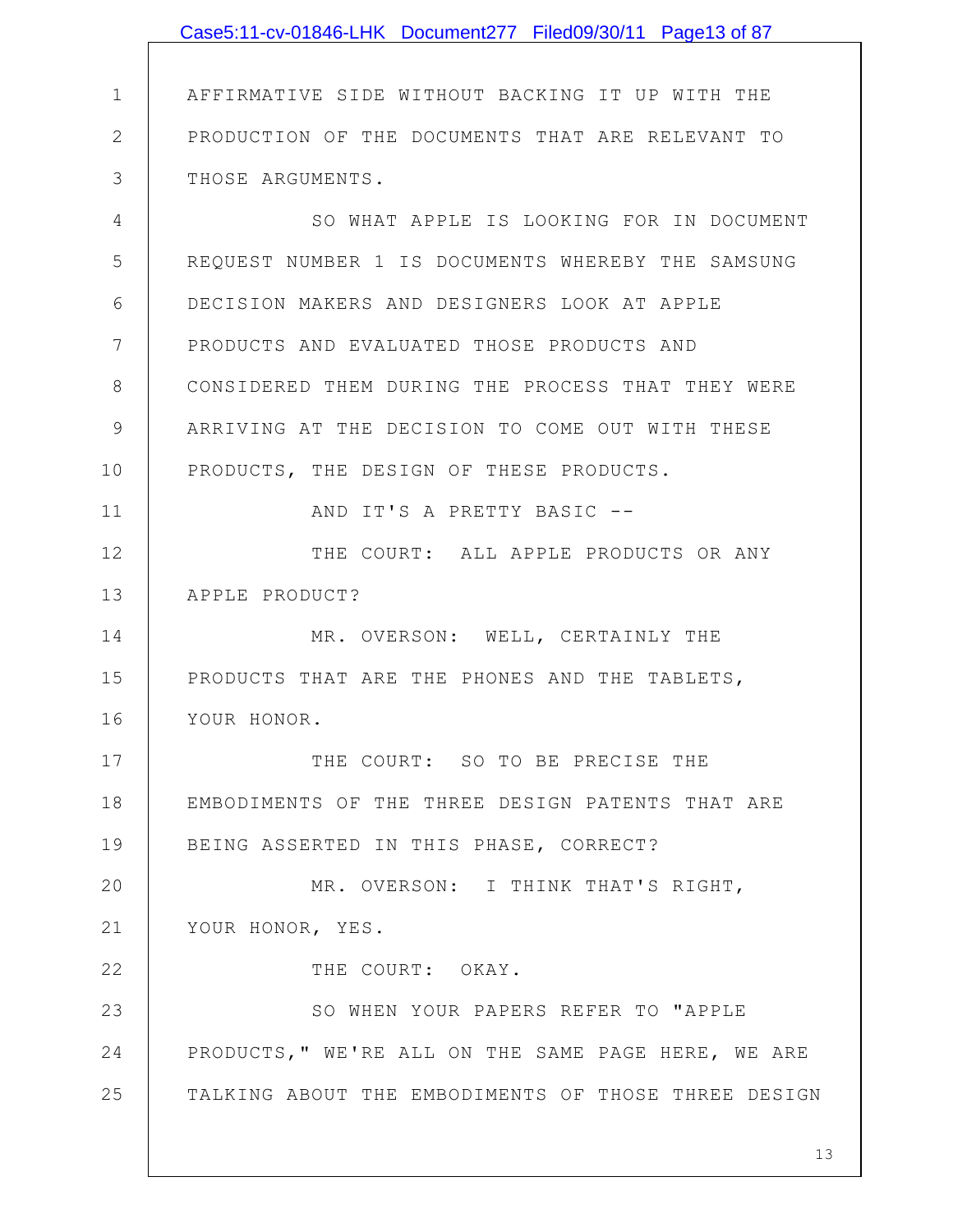|              | Case5:11-cv-01846-LHK Document277 Filed09/30/11 Page14 of 87 |
|--------------|--------------------------------------------------------------|
|              |                                                              |
| $\mathbf 1$  | PATENTS?                                                     |
| $\mathbf{2}$ | MR. OVERSON: WE ARE NOT TALKING ABOUT                        |
| 3            | THE MAC, YOUR HONOR.                                         |
| 4            | THE COURT: NOR ARE WE TALKING ABOUT                          |
| 5            | OTHER VERSIONS OF THESE PRODUCTS WHICH ARE NOT               |
| 6            | EMBODIMENTS OF THE CLAIMS.                                   |
| 7            | MR. OVERSON: I THINK THAT'S CORRECT. I                       |
| 8            | DON'T THINK THERE'S ANY FURTHER EMBODIMENTS THAT             |
| 9            | NEED TO BE CONSIDERED.                                       |
| 10           | WHAT -- SO WHEN WE HAVE MET AND CONFERRED                    |
| 11           | ON THESE ISSUES WE HAVE GOTTEN NOWHERE. WE HAVE              |
| 12           | ASKED, WHO HAVE YOU TALKED TO? WHO, WHAT HAVE YOU            |
| 13           | DONE TO COLLECT THESE DOCUMENTS?                             |
| 14           | THE COURT: WHAT DID THEY TELL YOU?                           |
| 15           | MR. OVERSON: WORK PRODUCT. IT'S A WORK                       |
| 16           | PRODUCT OBJECTION. THEY WON'T TELL US WHAT THEY'VE           |
| 17           | DONE TO DO THE COLLECTION.                                   |
| 18           | SO THAT HAS LEFT US UP AGAINST A WALL                        |
| 19           | WHERE WE CAN'T REALLY GET FURTHER.                           |
| 20           | SO THAT IS WHY IT IS CERTAINLY ONE OF THE                    |
| 21           | REASONS WHY WE ARE HERE.                                     |
| 22           | THEY HAVE GIVEN US SOME DOCUMENTS AND                        |
| 23           | THEY HAVE MADE A BIG POINT IN THE PAPERS OF SAYING,          |
| 24           | LOOK, WE PRODUCED THINGS. THEY HAVE PRODUCED SOME            |
| 25           | DOCUMENTS.                                                   |
|              |                                                              |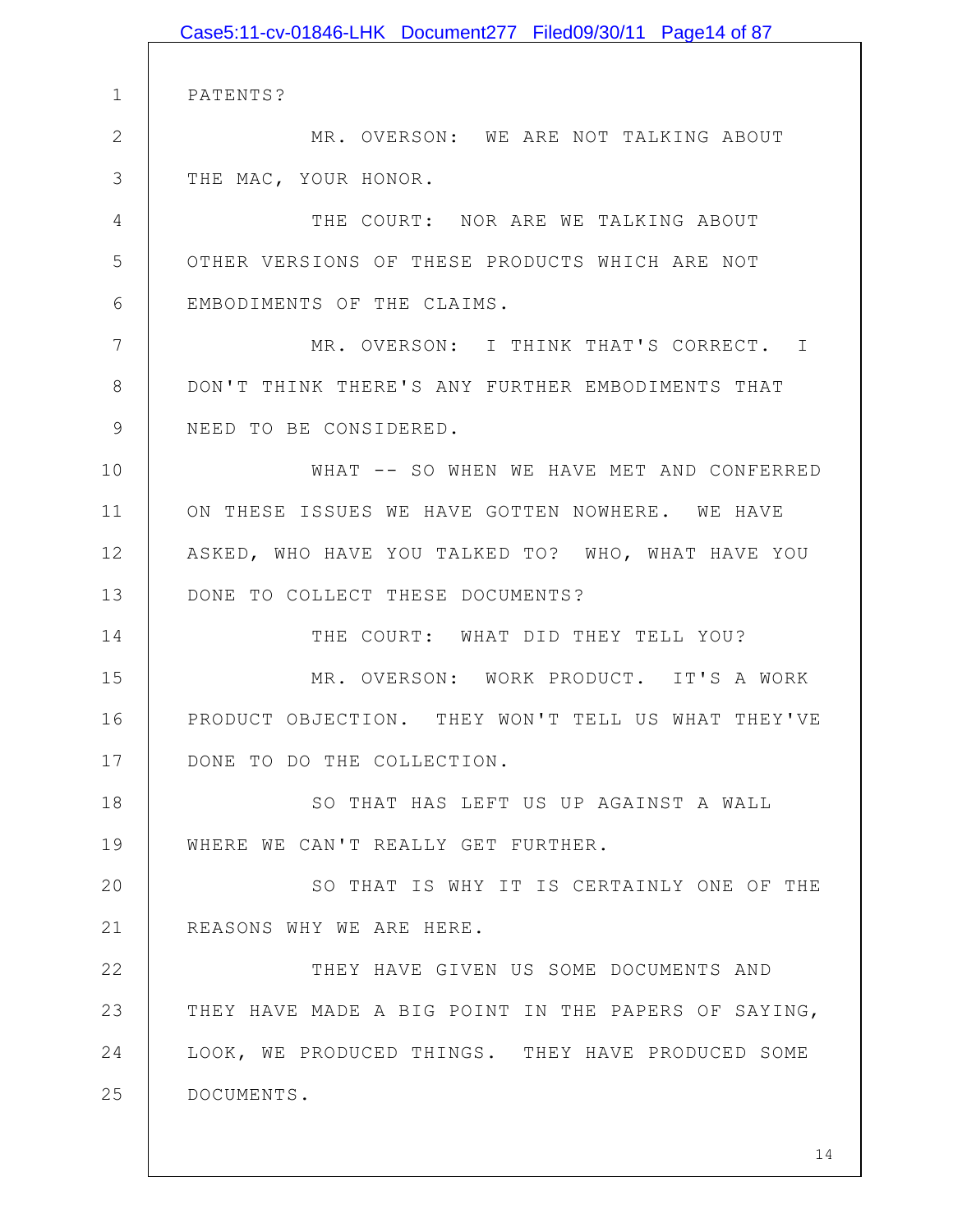|              | Case5:11-cv-01846-LHK Document277 Filed09/30/11 Page15 of 87 |
|--------------|--------------------------------------------------------------|
|              |                                                              |
| $\mathbf{1}$ | "SOME DOCUMENTS" IS NOT WHAT THE                             |
| $\mathbf{2}$ | DISCOVERY OBLIGATIONS REQUIRE. THEY HAVE NEVER               |
| 3            | SAID AND THEY DON'T SAY IN THE PAPERS, WE'VE DONE A          |
| 4            | REASONABLE SEARCH, WE'VE DONE A THOROUGH JOB AND WE          |
| 5            | HAVE GIVEN YOU ALL THE RESPONSIVE DOCUMENTS                  |
| 6            | ALREADY.                                                     |
| 7            | THEY DO NOT SAY THAT AS TO ANY OF THESE                      |
| 8            | REQUESTS AND CERTAINLY NOT AS TO THIS ONE HAVING TO          |
| 9            | DO WITH THE ANALYSIS OF APPLE PRODUCTS.                      |
| 10           | WHAT THEY HAVE GIVEN US IS DISTURBING IN                     |
| 11           | THAT IT IS LARGELY NONRESPONSIVE AND REFLECTS, IN            |
| 12           | OUR VIEW, DISRESPECT OF THE PROCESS.                         |
| 13           | AND NOW I'M GOING TO REFER TO TAB 3 WHICH                    |
| 14           | I THINK OPPOSING COUNSEL BELIEVES CONTAINS HIGHLY            |
| 15           | CONFIDENTIAL ATTORNEY'S EYES ONLY INFORMATION; IS            |
| 16           | THAT CORRECT, COUNSEL?                                       |
| 17           | THE COURT: THAT'S WHAT IT SAYS ON THE                        |
| 18           | BOTTOM OF THE PAGE, RIGHT?                                   |
| 19           | MS. MAROULIS: THAT'S CORRECT,                                |
| 20           | YOUR HONOR.                                                  |
| 21           | MR. OVERSON: SO I'M FLAGGING THIS IN                         |
| 22           | CASE YOU WISH TO HAVE --                                     |
| 23           | MS. MAROULIS: AND IT WOULD BE MY REQUEST                     |
| 24           | TO HAVE APPLE IN-HOUSE COUNSEL EXCUSED.                      |
| 25           | THE COURT: WELL, I THINK WE TALKED ABOUT                     |
|              | 15                                                           |
|              |                                                              |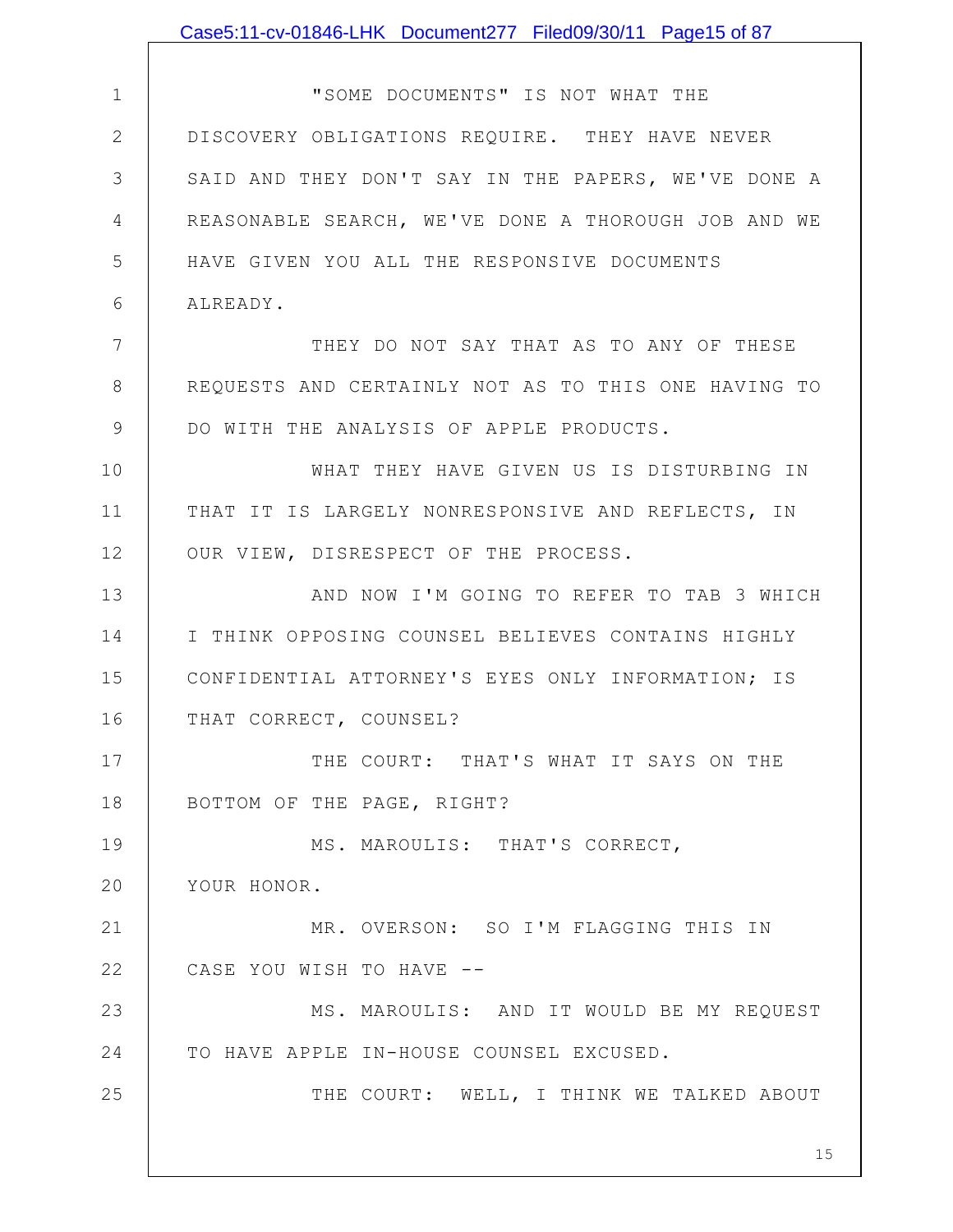|                | Case5:11-cv-01846-LHK Document277 Filed09/30/11 Page16 of 87 |
|----------------|--------------------------------------------------------------|
|                |                                                              |
| $\mathbf 1$    | CLEARING THE COURTROOM THE LAST TIME. I CAN'T                |
| $\overline{2}$ | REMEMBER WHICH COUNSEL IN THE PATENT CASE I HAD THE          |
| 3              | DISCUSSION WITH IN THE PAST, BUT I'M NOT INCLINED            |
| 4              | TO DO THAT.                                                  |
| 5              | I APPRECIATE THE DOCUMENTS MAY ILLUSTRATE                    |
| 6              | CERTAIN POINTS, I THINK SAMSUNG'S POINT HERE IS THE          |
| $7\phantom{.}$ | BETTER ONE. LET'S NOT IMPLICATE THIS PROTECTIVE              |
| 8              | ORDER AND LET'S HAVE AN OPEN DISCUSSION ABOUT                |
| 9              | WHAT'S AT STAKE HERE. I DON'T NEED TO SEE THESE              |
| 10             | PAPERS TO UNDERSTAND YOUR POINT. SO LET'S VOID ANY           |
| 11             | ISSUES THAT REQUIRE ME TO LOCK THE PUBLIC                    |
| 12             | COURTHOUSE, OKAY.                                            |
| 13             | MR. OVERSON: OKAY.                                           |
| 14             | BUT YOUR HONOR, I WILL HAVE TO REFER TO                      |
| 15             | WHAT THE CONTENT IS OF WHAT THEY'VE PRODUCED AND I           |
| 16             | KNOW THAT SAMSUNG HAS TAKEN THE POSITION THAT I              |
| 17             | CAN'T DO THAT WITHOUT BREACHING THE PROTECTIVE               |
| 18             | ORDER IN FRONT OF SOMEONE FROM APPLE.                        |
| 19             | WE DON'T AGREE WITH THAT POSITION AS TO                      |
| 20             | THESE DOCUMENTS, WE DON'T AGREE AT ALL. I WANT TO            |
| 21             | MAKE THAT CLEAR. I'M JUST BEING RESPECTFUL OF ONE            |
| 22             | SIDE HAS SAID I CANNOT DO THIS WITHOUT BREACHING             |
| 23             | THE PROTECTIVE ORDER.                                        |
| 24             | THE COURT: ALL RIGHT.                                        |
| 25             | WELL, YOU KNOW I TRY TO SET THIS ON THE                      |
|                |                                                              |
|                | 16                                                           |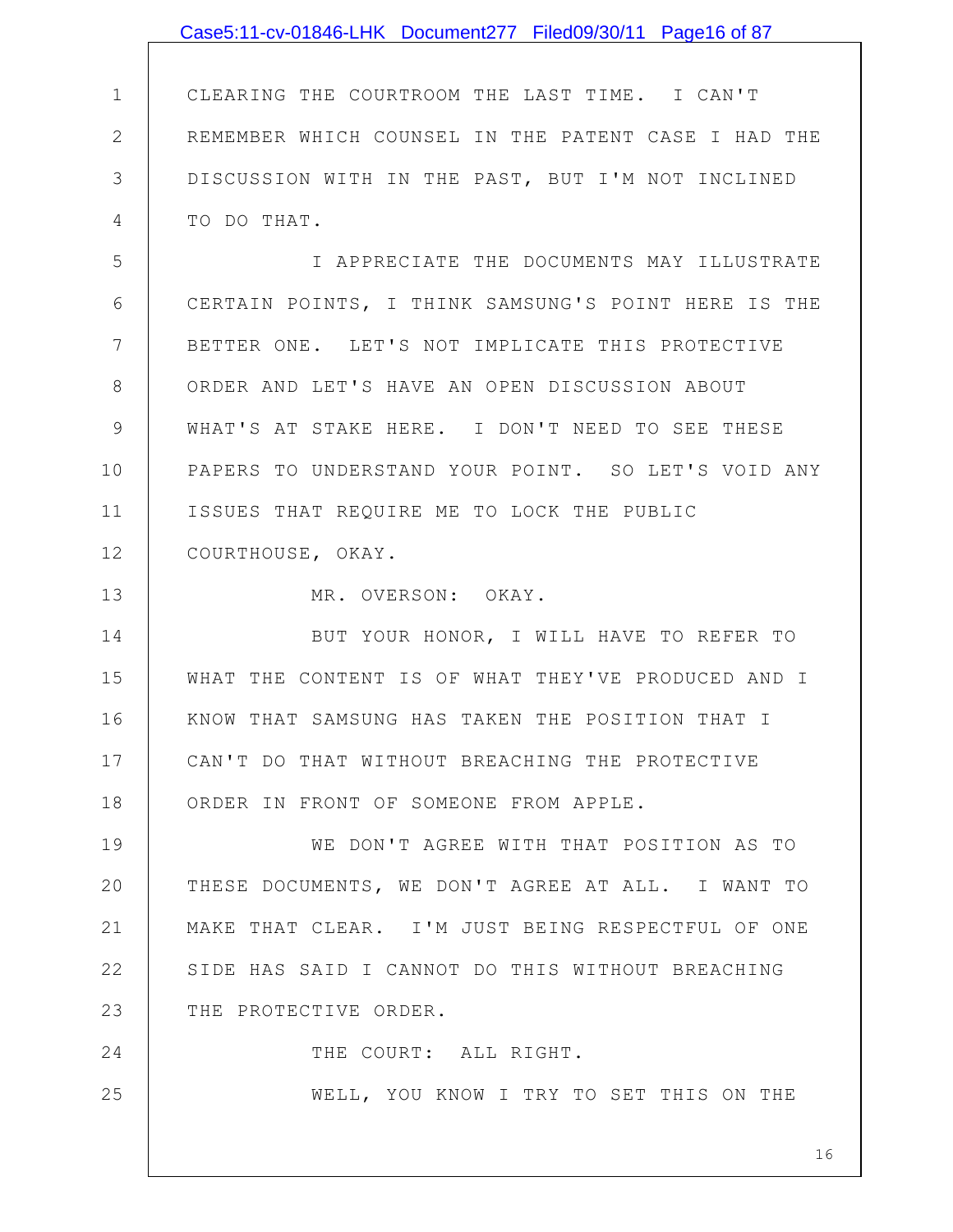|              | Case5:11-cv-01846-LHK Document277 Filed09/30/11 Page17 of 87 |
|--------------|--------------------------------------------------------------|
|              |                                                              |
| $\mathbf 1$  | FAST TRACK AND BE AS AVAILABLE AND AS OPEN AS I CAN          |
| $\mathbf{2}$ | WITH YOU GUYS BUT I THINK I'VE MADE MY POSITION              |
| 3            | VERY CLEAR THAT I DON'T LIKE CLOSING COURTROOMS.             |
| 4            | IF WE ARE GOING TO TALK ABOUT                                |
| 5            | CONFIDENTIALLY DESIGNATED INFORMATION, I DON'T SEE           |
| 6            | AS A PROCEDURAL MATTER THAT I CAN DO ANYTHING OTHER          |
| 7            | THAN LOCK THE COURTROOM.                                     |
| 8            | SO LET'S GET TO THE MERITS HERE, LET'S                       |
| 9            | AVOID ANY OF THESE ISSUES AND FOCUS ON THE                   |
| 10           | ARGUMENT, ALL RIGHT?                                         |
| 11           | MR. OVERSON: THE DOCUMENTS THAT ARE                          |
| 12           | PRODUCED TO US, OVER A THOUSAND PAGES OF THEM WERE           |
| 13           | PICTURES, PICTURES OF THINGS THAT DON'T HAVE TO DO           |
| 14           | WITH THIS CASE.                                              |
| 15           | SO WHEN WE TAKE INTO ACCOUNT THAT THEY                       |
| 16           | CLAIM WE'VE DONE THIS GREAT JOB, WE PRODUCED ALL             |
| 17           | THE DOCUMENTS AND THEY LIST THE BATES NUMBERS, IF            |
| 18           | YOU LOOK AT PARAGRAPH 8 OF THE JENKINS                       |
| 19           | DECLARATION --                                               |
| 20           | THE COURT: YOUR POINT IS THE HANDFUL OF                      |
| 21           | DOCUMENTS PRODUCED INCLUDE PARAGRAPHS OF BILLINGS            |
| 22           | THAT HAS NOTHING TO DO WITH THIS CASE.                       |
| 23           | MR. OVERSON: AND MY POINT IS ALSO ALL OF                     |
| 24           | THE DOCUMENTS LISTED UNDER PARAGRAPH 8 OF THE                |
| 25           | JENKINS DECLARATION DON'T HAVE TO DO WITH WHAT               |
|              |                                                              |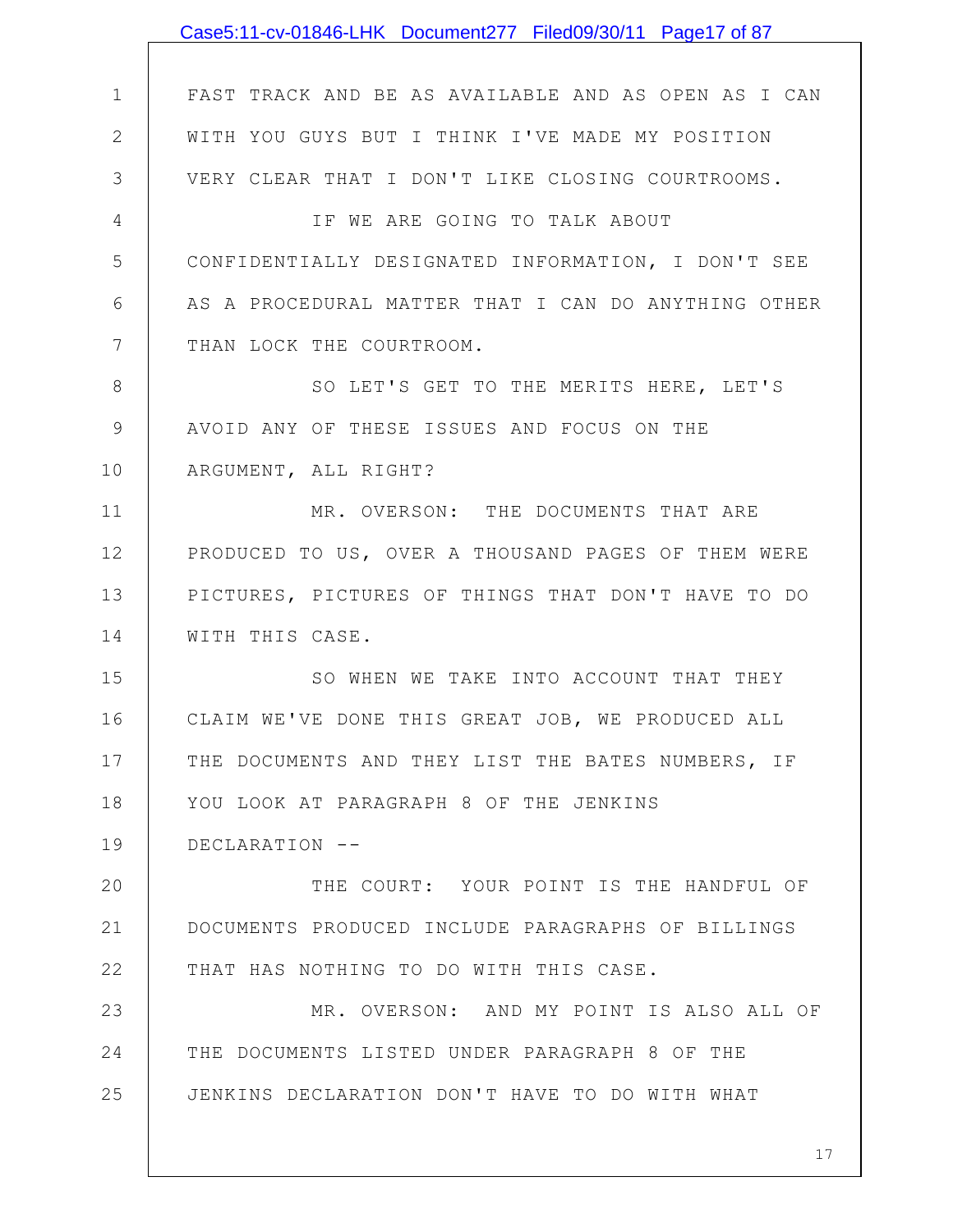|              | Case5:11-cv-01846-LHK Document277 Filed09/30/11 Page18 of 87 |
|--------------|--------------------------------------------------------------|
|              |                                                              |
| $\mathbf{1}$ | WE'RE LOOKING FOR OR WHAT WAS CALLED FOR.                    |
| $\mathbf{2}$ | AND THEY ACTUALLY CITED TO THESE                             |
| 3            | DOCUMENTS IN THEIR DECLARATION AS IF THEY SUPPORTED          |
| 4            | THEIR POSITION THAT THEY'D DONE A GOOD JOB ON THE            |
| 5            | PRODUCTION.                                                  |
| 6            | APPLE, FOR ITS PART, HAS DONE IN-PERSON                      |
| 7            | INTERVIEWS, IN-PERSON COLLECTIONS, THEY HAVE DONE            |
| 8            | THE E-MAIL SWEEPS, WE'VE DONE ATTORNEY REVIEW OF             |
| 9            | DOCUMENTS BEFORE PRODUCTION, WE'VE DONE ALL THE              |
| 10           | THINGS WE ARE SUPPOSED TO DO.                                |
| 11           | WE DON'T KNOW WHAT SAMSUNG HAS DONE BUT                      |
| 12           | WHAT WE'VE SEEN IT DOES NOT LOOK LIKE THEY'VE DONE           |
| 13           | THAT GOOD OF A JOB.                                          |
| 14           | THE COURT: HAVE YOU TOLD THEM YOUR                           |
| 15           | CUSTODIAN?                                                   |
| 16           | MR. OVERSON: WE HAVE. WE PRODUCED A LOT                      |
| 17           | OF DOCUMENTS, WE HAVE A LOT OF DEPOSITIONS.                  |
| 18           | THE COURT: SO THEY HAVE A LIST.                              |
| 19           | LET'S TAKE THIS FROM THE TOP. THEY HAVE                      |
| 20           | A LIST OF EACH OF THE INDIVIDUALS FROM WHOM YOU'VE           |
| 21           | COLLECTED DOCUMENTS?                                         |
| 22           | MR. OVERSON: YES. I BELIEVE THAT THEY                        |
| 23           | $HAVE$ --                                                    |
| 24           | THE COURT: YES OR NO? DO YOU KNOW THE                        |
| 25           | ANSWER?                                                      |
|              |                                                              |
|              | 18                                                           |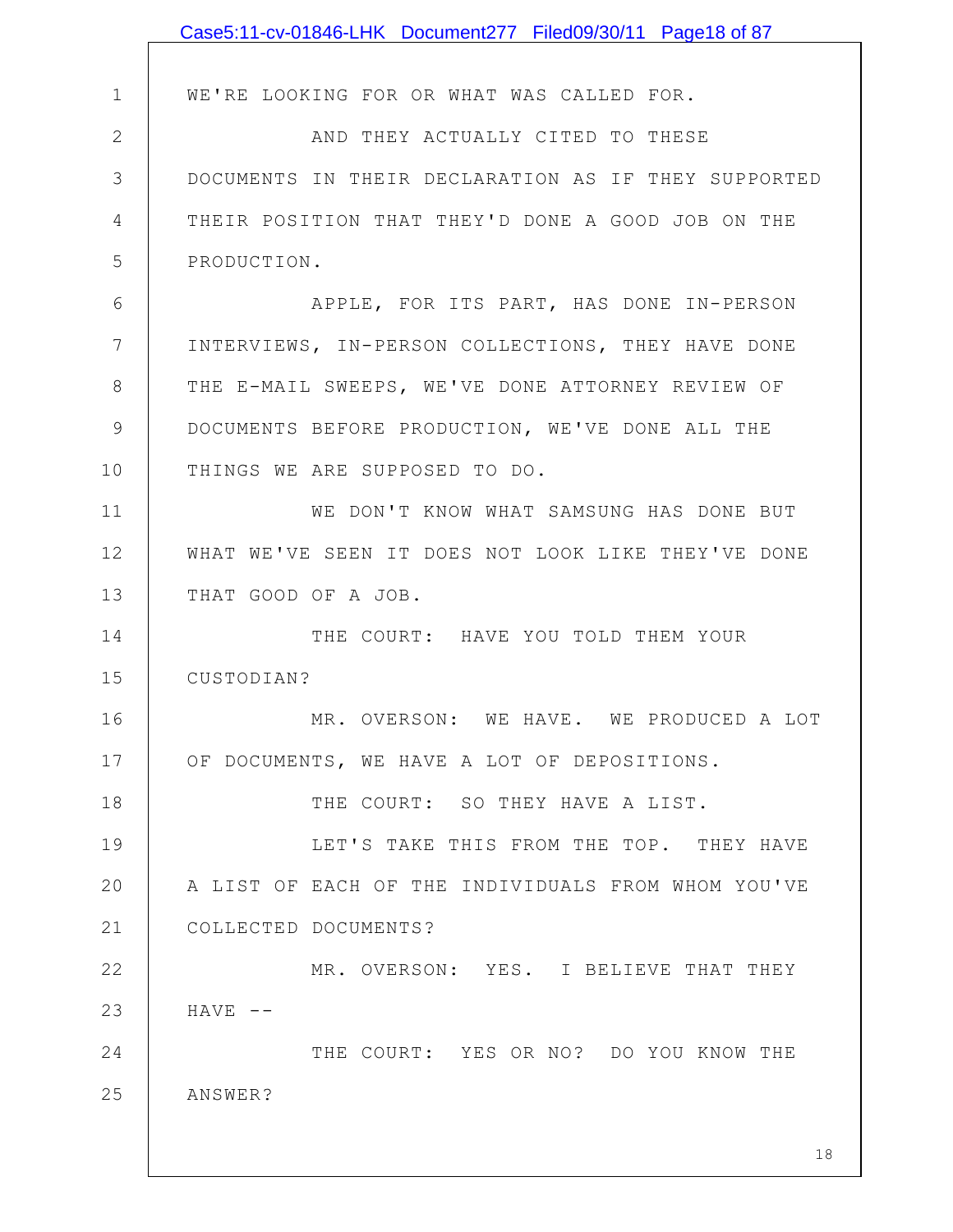|                | Case5:11-cv-01846-LHK Document277 Filed09/30/11 Page19 of 87 |
|----------------|--------------------------------------------------------------|
|                |                                                              |
| $\mathbf 1$    | MR. JACOBS: I BELIEVE THE STATE OF PLAY                      |
| $\mathbf{2}$   | IS WE HAVE OFFERED THAT KIND OF TRANSPARENCY ON THE          |
| 3              | PRODUCTION AND WE HAVEN'T REACHED CLOSURE.                   |
| $\overline{4}$ | THE COURT: MAYBE WE WILL GET TO THAT.                        |
| 5              | IT SOUNDS LIKE WE ALL AGREE THAT INFORMATION HAS             |
| 6              | NOT BEEN SHARED.                                             |
| 7              | HAVE YOU PROVIDED A LIST OF INDIVIDUALS                      |
| $8\,$          | WHO RECEIVED LITIGATION HOLDS IN THIS MATTER?                |
| 9              | MR. JACOBS: SAME ANSWER, YOUR HONOR. WE                      |
| 10             | HAVE OFFERED AFFIRMATIVELY TO HAVE THAT KIND OF              |
| 11             | TRANSPARENCY RECIPROCALLY IN BOTH SIDE'S                     |
| 12             | PRODUCTION.                                                  |
| 13             | WE THINK THAT'S THE ONLY WAY TO GET                          |
| 14             | THROUGH A CASE LIKE THIS WITHOUT A LOT OF                    |
| 15             | MISUNDERSTANDINGS DOWN THE ROAD.                             |
| 16             | WE HAVEN'T REACHED CLOSURE. I DON'T                          |
| 17             | THINK THEY HAVE SAID NO, BUT WE HAVEN'T REACHED              |
| 18             | CLOSURE.                                                     |
| 19             | MR. OVERSON: WE FAVOR TRANSPARENCY SO WE                     |
| 20             | FAVOR HAVING EVERYTHING ON THE TABLE AS TO WHAT'S            |
| 21             | HAPPENED. AND THAT HAS HAPPENED DURING THE                   |
| 22             | COLLECTION PROCESS, SO THE PARTIES HAVE SOME                 |
| 23             | CONFIDENCE IN THE RESULT.                                    |
| 24             | SO WHY DO WE KNOW WE HAVEN'T GOTTEN                          |
| 25             | EVERYTHING? WELL, THERE'S 13 DESIGNERS THAT HAVE             |
|                |                                                              |
|                | 19                                                           |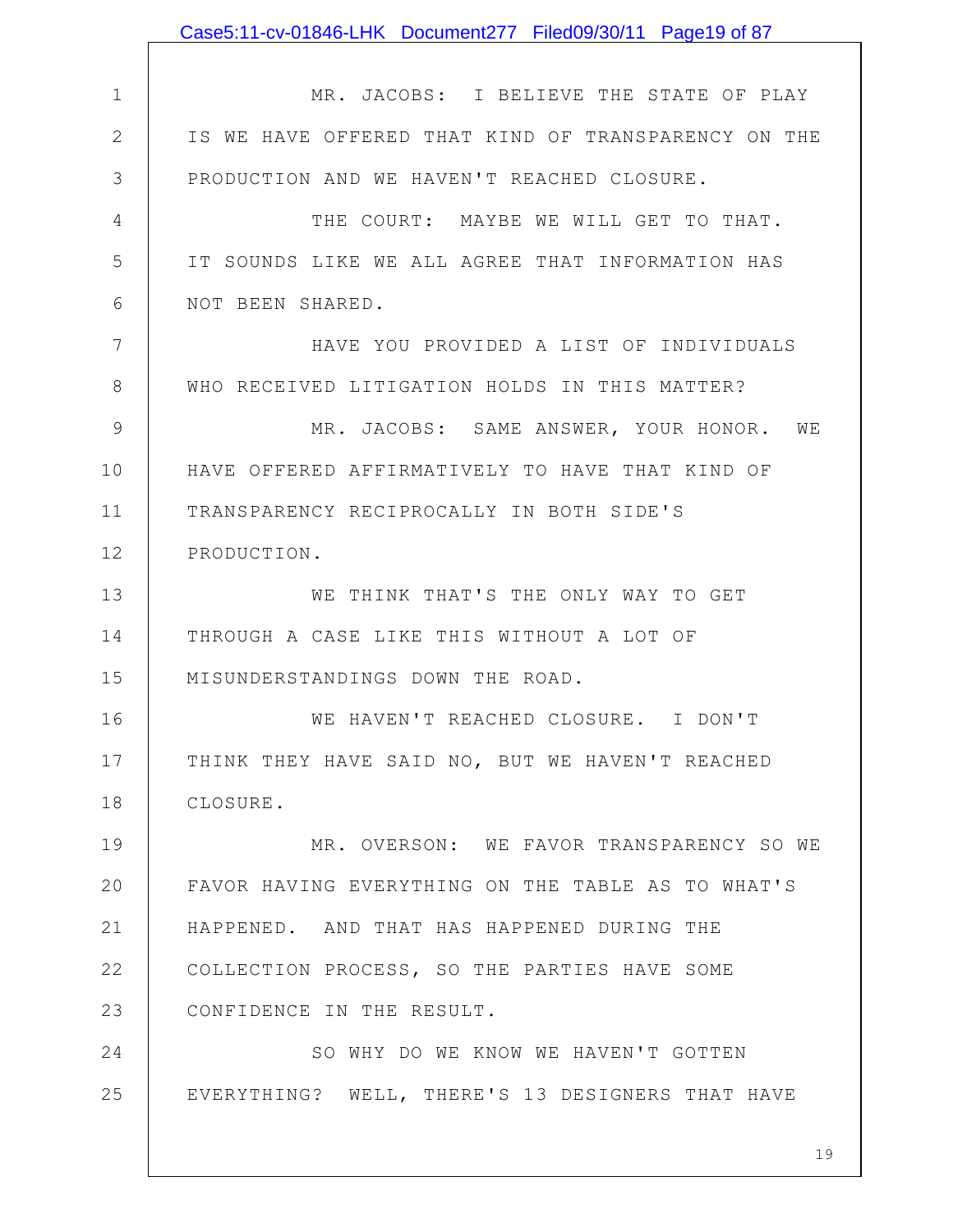|                | Case5:11-cv-01846-LHK Document277 Filed09/30/11 Page20 of 87 |
|----------------|--------------------------------------------------------------|
|                |                                                              |
| $\mathbf 1$    | BEEN IDENTIFIED IN INTERROGATORY ANSWERS.                    |
| $\mathbf{2}$   | THE COURT: THESE ARE INDIVIDUALS WHO ARE                     |
| 3              | IDENTIFIED IN EITHER 26(A) OR RULE 33 RESPONSES AS           |
| $\overline{4}$ | PARTICIPATING IN THE DESIGN OF THE ACCUSED                   |
| 5              | PRODUCTS?                                                    |
| 6              | MR. OVERSON: YES.                                            |
| 7              | OUT OF THOSE 13 DESIGNERS, WE HAVE SEVEN                     |
| 8              | E-MAILS, SEVEN TOTAL.                                        |
| 9              | THE COURT: SEVEN E-MAILS FROM THEIR                          |
| 10             | FILES OR SEVEN E-MAILS ON WHICH THOSE INDIVIDUALS            |
| 11             | APPEAR EITHER AS A SENDER OR RECEIVER?                       |
| 12             | MR. OVERSON: YES. AS A SENDER OR                             |
| 13             | RECEIVER. I DON'T KNOW WHERE THEY CAME FROM.                 |
| 14             | THE COURT: SO YOU HAVEN'T RECEIVED A                         |
| 15             | CUSTODIAN LOG?                                               |
| 16             | MR. OVERSON: NO.                                             |
| 17             | THE COURT: IN OTHER WORDS, YOU DON'T                         |
| 18             | KNOW FROM WHOSE FILES THE DOCUMENT WAS PRODUCED?             |
| 19             | MR. OVERSON: NO, YOUR HONOR.                                 |
| 20             | THERE IS ONE LEAD DESIGNER ON ONE OF THE                     |
| 21             | ACCUSED PHONES AND THAT LEAD DESIGNER WAS                    |
| 22             | IDENTIFIED IN A 30(B)(6) DEPOSITION. WE HAVE ONE             |
| 23             | E-MAIL FROM THAT PERSON.                                     |
| 24             | THE COURT: WHAT'S THAT INDIVIDUAL'S                          |
| 25             | NAME.                                                        |
|                |                                                              |
|                | 20                                                           |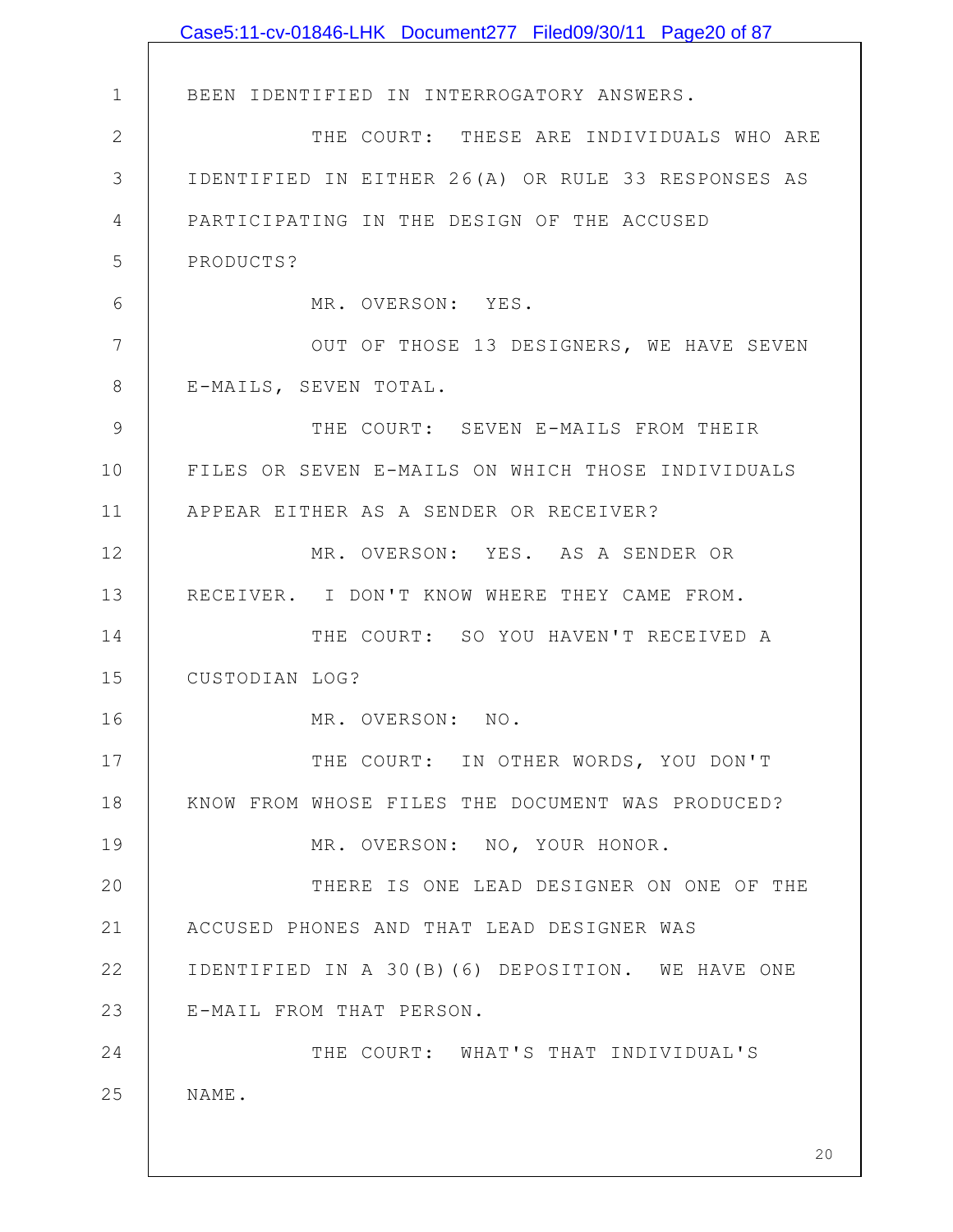|              | Case5:11-cv-01846-LHK Document277 Filed09/30/11 Page21 of 87 |
|--------------|--------------------------------------------------------------|
|              |                                                              |
| $\mathbf 1$  | MR. OVERSON: MIN HUNG LEE.                                   |
| $\mathbf{2}$ | MR. CHUNG: MIN HYOUK LEE.                                    |
| 3            | MR. OVERSON: THANK YOU.                                      |
| 4            | MR. CHUNG SPEAKS KOREAN.                                     |
| 5            | THE COURT: ALL RIGHT.                                        |
| 6            | MR. OVERSON: SO WE DON'T -- IT'S VERY                        |
| 7            | PLAIN THAT THERE WAS NOT AN E-MAIL TYPE REVIEW. WE           |
| 8            | HAVE -- WE DO HAVE SOME KOREANS, WE DO.                      |
| 9            | THE COURT: AN E-MAIL COLLECTION?                             |
| 10           | MR. OVERSON: CORRECT.                                        |
| 11           | I'M ASSUMING, YOUR HONOR, I DON'T WANT TO                    |
| 12           | CAST ASPERSIONS ON OPPOSING COUNSEL, I'M ASSUMING            |
| 13           | IT WASN'T COLLECTED.                                         |
| 14           | THE COURT: WELL, TO BE FAIR, EACH OF YOU                     |
| 15           | IN YOUR PAPERS CAST A LOT OF ASPERSIONS AND I WAS            |
| 16           | GOING TO BRING THIS UP LATER                                 |
| 17           | YOU KNOW, AS I SAID THE LAST TIME, I'VE                      |
| 18           | BEEN THERE AND I KNOW WHAT IT'S LIKE TO WRITE THESE          |
| 19           | BRIEFS, BUT THE INVECTIVE ON BOTH SIDES DOESN'T              |
| 20           | HELP ME ANSWER THE QUESTION.                                 |
| 21           | SO SINCE YOU BROUGHT UP THE ISSUE OF                         |
| 22           | ASPERSIONS IN THE FUTURE, IT WOULD HELP ME GET AT            |
| 23           | THE MERITS BY AVOIDING ALL THAT RHETORIC AND                 |
| 24           | PROVIDING SPECIFICS HERE.                                    |
| 25           | I HOPE THAT WON'T BE NECESSARY.                              |
|              |                                                              |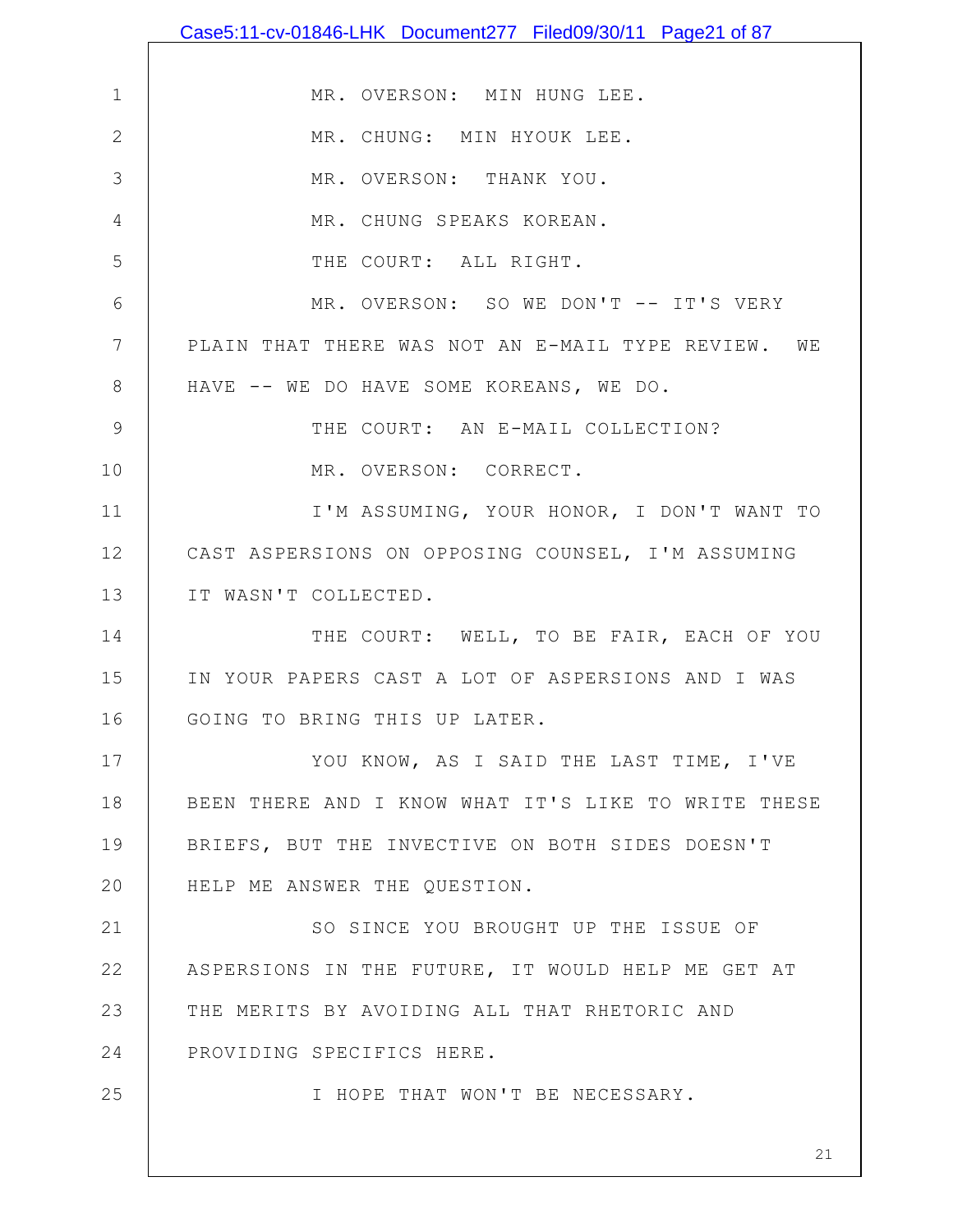|               | Case5:11-cv-01846-LHK Document277 Filed09/30/11 Page22 of 87 |
|---------------|--------------------------------------------------------------|
|               |                                                              |
| $\mathbf 1$   | MR. OVERSON: YES, YOUR HONOR, I WILL                         |
| $\mathbf{2}$  | TAKE THAT TO HEART. OUR CONCERN IS THAT THE                  |
| 3             | DOCUMENTS HAVE NOT BEEN COLLECTED.                           |
| 4             | THE COURT: SURE, I GET THAT.                                 |
| 5             | MR. OVERSON: AND THERE'S AN OFFICE OF                        |
| 6             | DEVELOPMENT AT SAMSUNG THAT APPARENTLY IS INVOLVED           |
| 7             | IN DECIDING WHAT PRODUCTS ARE PURSUED AND WHICH              |
| 8             | ONES ARE NOT.                                                |
| $\mathcal{G}$ | WE DON'T KNOW ALL OF THOSE PEOPLE AS TO                      |
| 10            | THESE PRODUCTS. WE DON'T KNOW WHO AT SAMSUNG SAID,           |
| 11            | GO FORWARD WITH THIS DESIGN, WE DON'T KNOW THAT              |
| 12            | INFORMATION SO IT'S HARD -- WE CANNOT JUST SAY HERE          |
| 13            | ARE THE INDIVIDUALS, GO SEARCH THEIR E-MAIL BECAUSE          |
| 14            | WE DON'T HAVE THAT INFORMATION.                              |
| 15            | THE COURT: IS IT YOUR POSITION THAT TYPE                     |
| 16            | OF DOCUMENT WOULD BE RESPONSIVE TO, SAY, REQUEST             |
| 17            | NUMBER 1 WHICH IS THE DOCUMENT REQUEST WHICH YOU'RE          |
| 18            | MOVING ON?                                                   |
| 19            | MR. OVERSON: YES.                                            |
| 20            | THE COURT: SO IF A GENTLEMAN WITH, MY                        |
| 21            | APOLOGIES, I WILL CALL HIM MR. SMITH.                        |
| 22            | IF MR. SMITH AT SAMSUNG HAS DECIDED WE                       |
| 23            | ARE GOING TO GO TO MARKET ON X DATE WITH THIS                |
| 24            | DESIGN, THEN YOU WOULD LIKE TO KNOW THAT RIGHT?              |
| 25            | MR. OVERSON: YES.                                            |
|               |                                                              |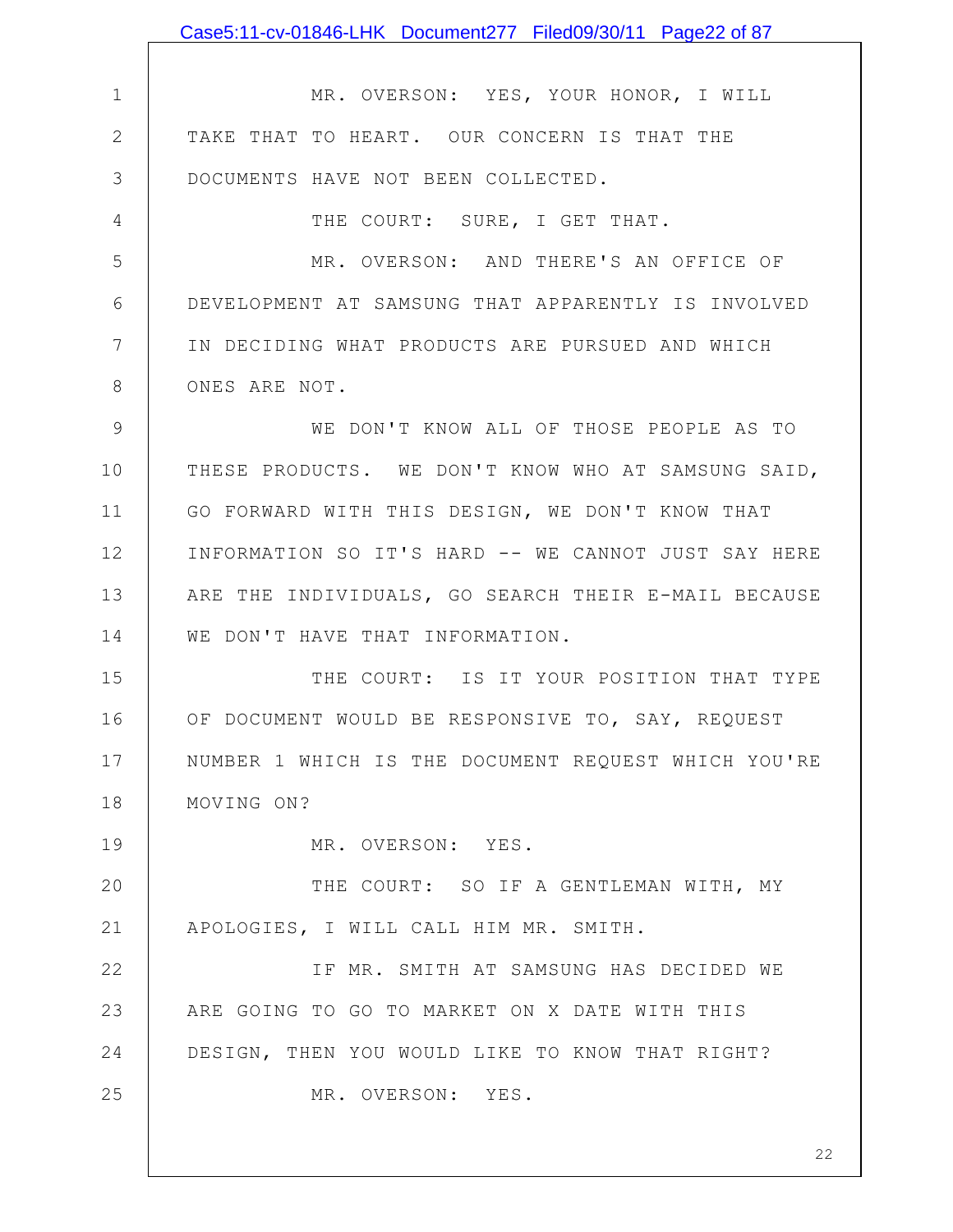|               | Case5:11-cv-01846-LHK Document277 Filed09/30/11 Page23 of 87 |
|---------------|--------------------------------------------------------------|
|               |                                                              |
| $\mathbf 1$   | THE COURT: OKAY.                                             |
| $\mathbf{2}$  | HOW IS THAT E-MAIL WHICH SAYS, WE ARE                        |
| 3             | GOING TO GO TO MARKET ON X DAY, RESPONSIVE TO A              |
| 4             | DOCUMENT REQUEST THAT IS DIRECTED SPECIFICALLY TO            |
| 5             | AN ANALYSIS OF APPLE PRODUCTS?                               |
| 6             | MR. OVERSON: WELL, THE DOCUMENT -- FAIR                      |
| 7             | ENOUGH.                                                      |
| $8\,$         | THE DOCUMENT REQUEST HAS TO DO WITH                          |
| $\mathcal{G}$ | ANALYSIS OR CONSIDERATION OF APPLE PRODUCTS                  |
| 10            | THE COURT: AND WE HAVE PRODUCTS, NOW WE                      |
| 11            | ARE TALKING SPECIFICALLY ABOUT THE EMBODIMENTS OF            |
| 12            | THE THREE DESIGN PATENTS.                                    |
| 13            | MR. JACOBS: YOUR HONOR, IF I MAY ON A                        |
| 14            | TECHNICAL POINT HERE. I KNOW THIS ISSUE BECAUSE WE           |
| 15            | ARE WORKING ON IT.                                           |
| 16            | THEY POINTED OUT IN OPPOSITION TO THE                        |
| 17            | PRELIMINARY INJUNCTION THAT WE DID NOT ANSWER AN             |
| 18            | INTERROGATORY ABOUT, AND DECLARE THAT THE IPAD OR            |
| 19            | IPAD II IS AN EMBODIMENT IN THE TECHNICAL SENSE OF           |
| 20            | THE IPAD RELATED DESIGN PATENT THAT IS IN SUIT.              |
| 21            | AND SO I WASN'T SURE WHETHER YOU WERE                        |
| 22            | USING THE TERM IN A TECHNICAL SENSE. WE ARE                  |
| 23            | TALKING ABOUT THEIR COPYING. IN THIS PROCEEDING              |
| 24            | WE'RE TALKING ABOUT THE COPYING OF THE IPHONE AND            |
| 25            | THE IPADS, IPAD (1) OR IPAD II.                              |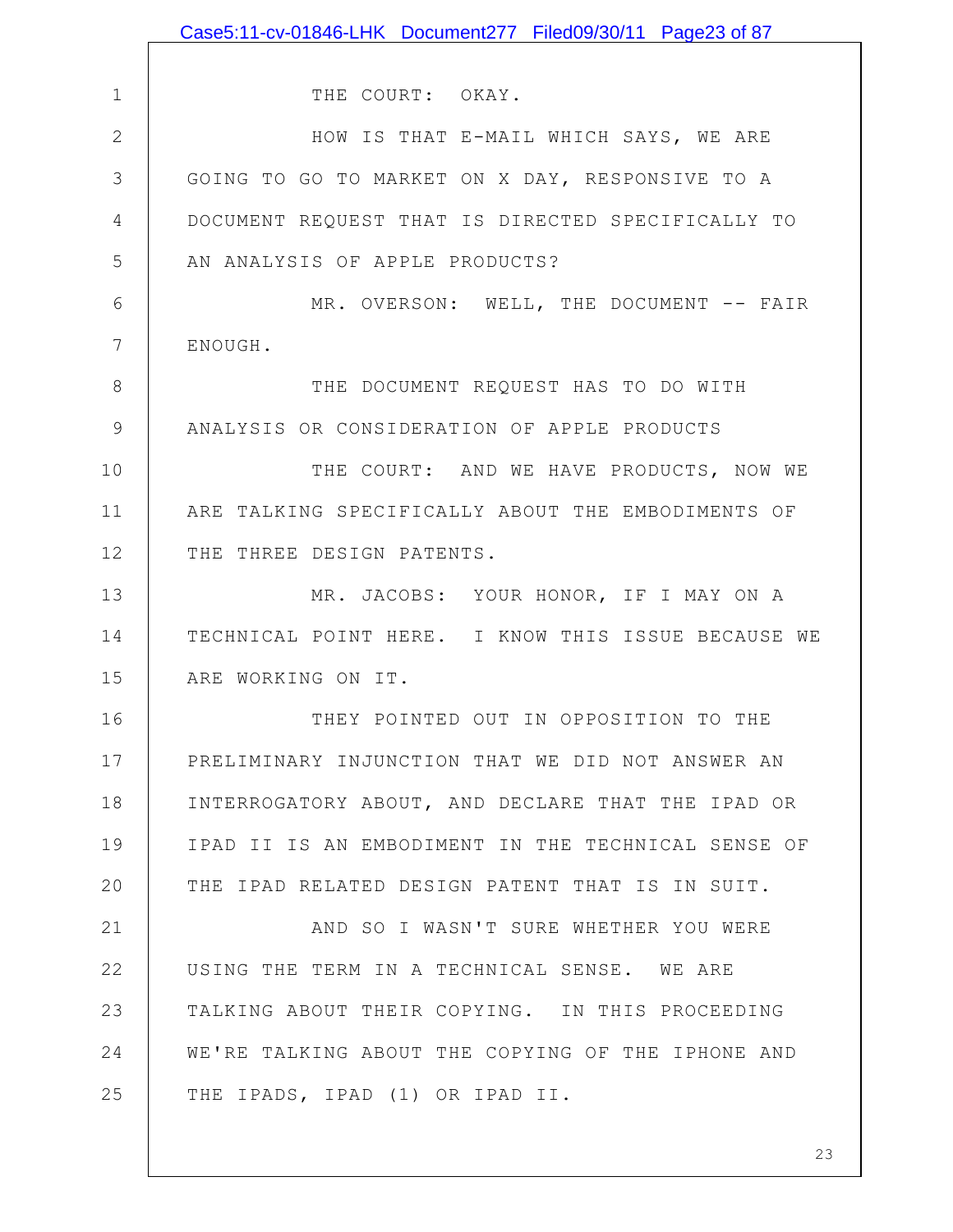|              | Case5:11-cv-01846-LHK Document277 Filed09/30/11 Page24 of 87 |
|--------------|--------------------------------------------------------------|
|              |                                                              |
| $\mathbf 1$  | THE COURT: FEATURES WHICH ARE CLAIMED IN                     |
| $\mathbf{2}$ | THE PATENT.                                                  |
| 3            | MR. JACOBS: WELL, WHICH LEADS TO THE                         |
| 4            | INFRINGEMENT OF THE PATENT. AND AS IT HAPPENS, WE            |
| 5            | WILL BE UPDATING OUR DISCOVERY RESPONSE TODAY AS TO          |
| 6            | WHETHER THOSE ARE EMBODIMENTS OF THE TECHNICAL               |
| 7            | LEGAL SENSE OF THE IPAD RELATED PATENT.                      |
| 8            | I THINK THEY ARE GOING TO GO DOWN A PATH                     |
| 9            | IN RESPONDING TO THIS ARGUMENT AND I WANTED TO HEAD          |
| 10           | THAT OFF BECAUSE I SEE AGITATION AT THE OTHER                |
| 11           | TABLE.                                                       |
| 12           | THE COURT: I'M GOING TO GIVE                                 |
| 13           | MS. MAROULIS AMPLE OPPORTUNITY TIME TO ADDRESS IT.           |
| 14           | MS. MAROULIS: YOUR HONOR, WOULD YOU LIKE                     |
| 15           | ME TO ADDRESS IT NOW OR LATER?                               |
| 16           | THE COURT: I WOULD RATHER HAVE YOUR                          |
| 17           | ARGUMENT IN TOTAL.                                           |
| 18           | MR. OVERSON: SO YOUR HONOR, ADDRESSING                       |
| 19           | YOUR CONCERN ABOUT THE E-MAIL, IF THE E-MAIL                 |
| 20           | DOESN'T HAVE ANYTHING TO DO WITH APPLE, WE                   |
| 21           | UNDERSTAND THAT'S NOT RESPONSIVE TO REQUEST NUMBER           |
| 22           | $1$ .                                                        |
| 23           | IF THE EXECUTIVE SAID APPLE HAS THIS                         |
| 24           | GREAT FEATURE, WE SHOULD LOOK INTO THAT, THEN IT IS          |
| 25           | RESPONSIVE. BECAUSE IT'S GOING -- IT'S A                     |
|              |                                                              |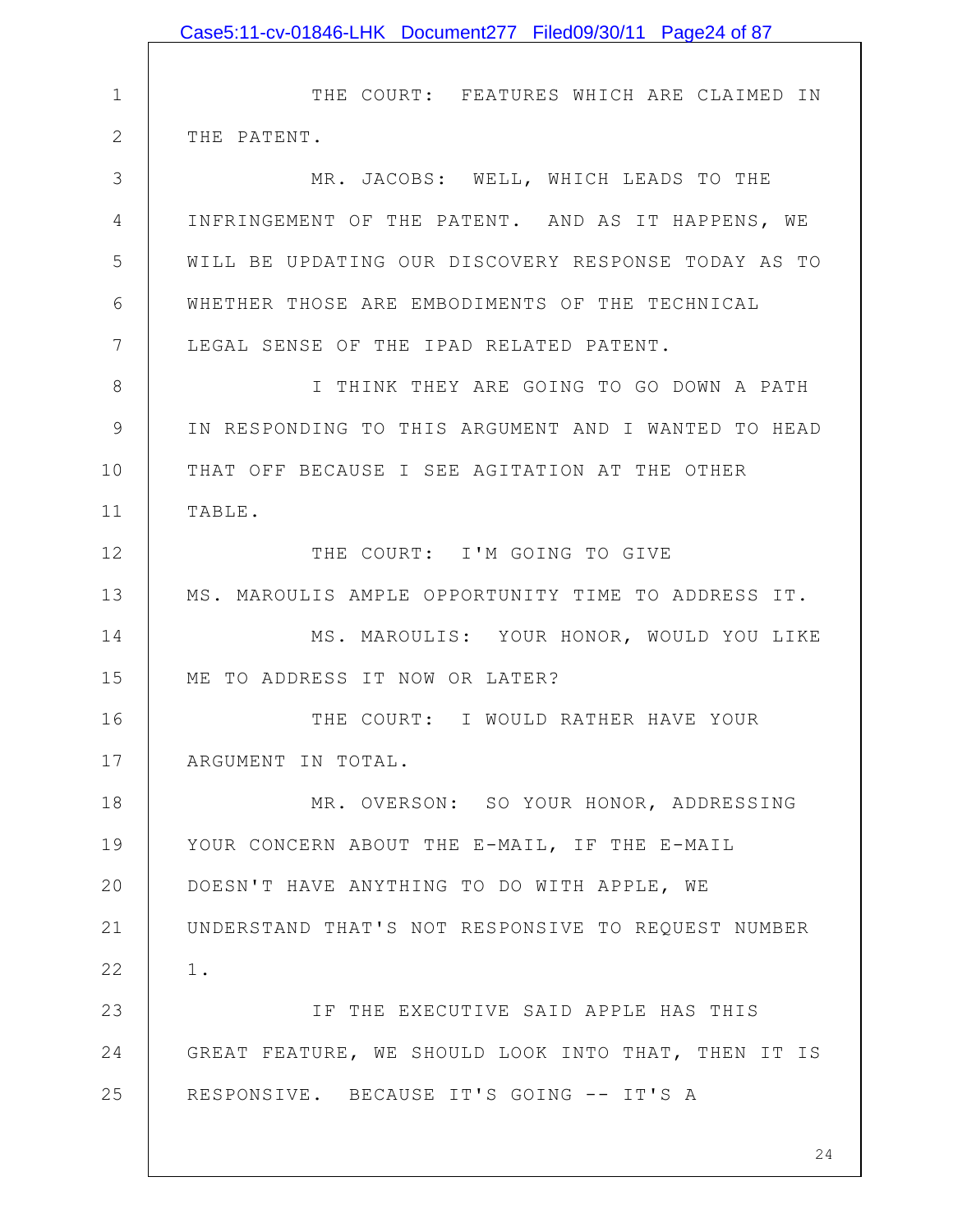|               | Case5:11-cv-01846-LHK Document277 Filed09/30/11 Page25 of 87 |
|---------------|--------------------------------------------------------------|
|               |                                                              |
| $\mathbf{1}$  | CONSIDERATION OF APPLE IN THE CONTEXT OF THE                 |
| $\mathbf{2}$  | DEVELOPMENT OF THESE PRODUCTS AT THE DESIGN OF THE           |
| 3             | PRODUCTS.                                                    |
| 4             | THE COURT: FAIR ENOUGH.                                      |
| 5             | IF HE SAYS THE APPLE IPAD II HAS THIS                        |
| 6             | FEATURE AND IT'S THE FEATURE THAT'S AT ISSUE IN ONE          |
| 7             | OF THE THREE DESIGN PATENTS, I UNDERSTAND YOUR               |
| 8             | POINT.                                                       |
| $\mathcal{G}$ | BUT AGAIN, IF HE'S SIMPLY COMMENTING ON                      |
| 10            | THE DESIGN OR DEVELOPMENT PRODUCT OUTSIDE OF THE             |
| 11            | CONTEXT OF A COMPARISON TO APPLE, IT'S NOT                   |
| 12            | RESPONSIVE TO REQUEST 1.                                     |
| 13            | MR. OVERSON: SO WE HAVE ADDITIONAL                           |
| 14            | REQUESTS THAT WENT TO THOSE KINDS OF DOCUMENTS.              |
| 15            | THE COURT: BUT THEY ARE NOT BEFORE ME.                       |
| 16            | MR. OVERSON: CORRECT.                                        |
| 17            | WHAT WE TRIED TO DO BECAUSE OF THIS                          |
| 18            | EMERGENCY STATUS WE ARE IN WITH THE REPLY DUE IN             |
| 19            | TWO DAYS WITH THE HEARING IN TWO WEEKS, WE TRIED TO          |
| 20            | FOCUS ON THE ONE OF THE MOST IMPORTANT THINGS.               |
| 21            | AND ONE OF THE MOST IMPORTANT THINGS IS                      |
| 22            | THIS TYPE OF DOCUMENT WHERE THEY ARE DISCUSSING              |
| 23            | APPLE PRODUCTS. WHAT WE HAVE SEEN IS WE DIDN'T GET           |
| 24            | THE DOCUMENTS WHERE THE DESIGNERS ARE TALKING ABOUT          |
| 25            | APPLE. THE BUSINESS MEN ARE TALKING ABOUT APPLE.             |
|               |                                                              |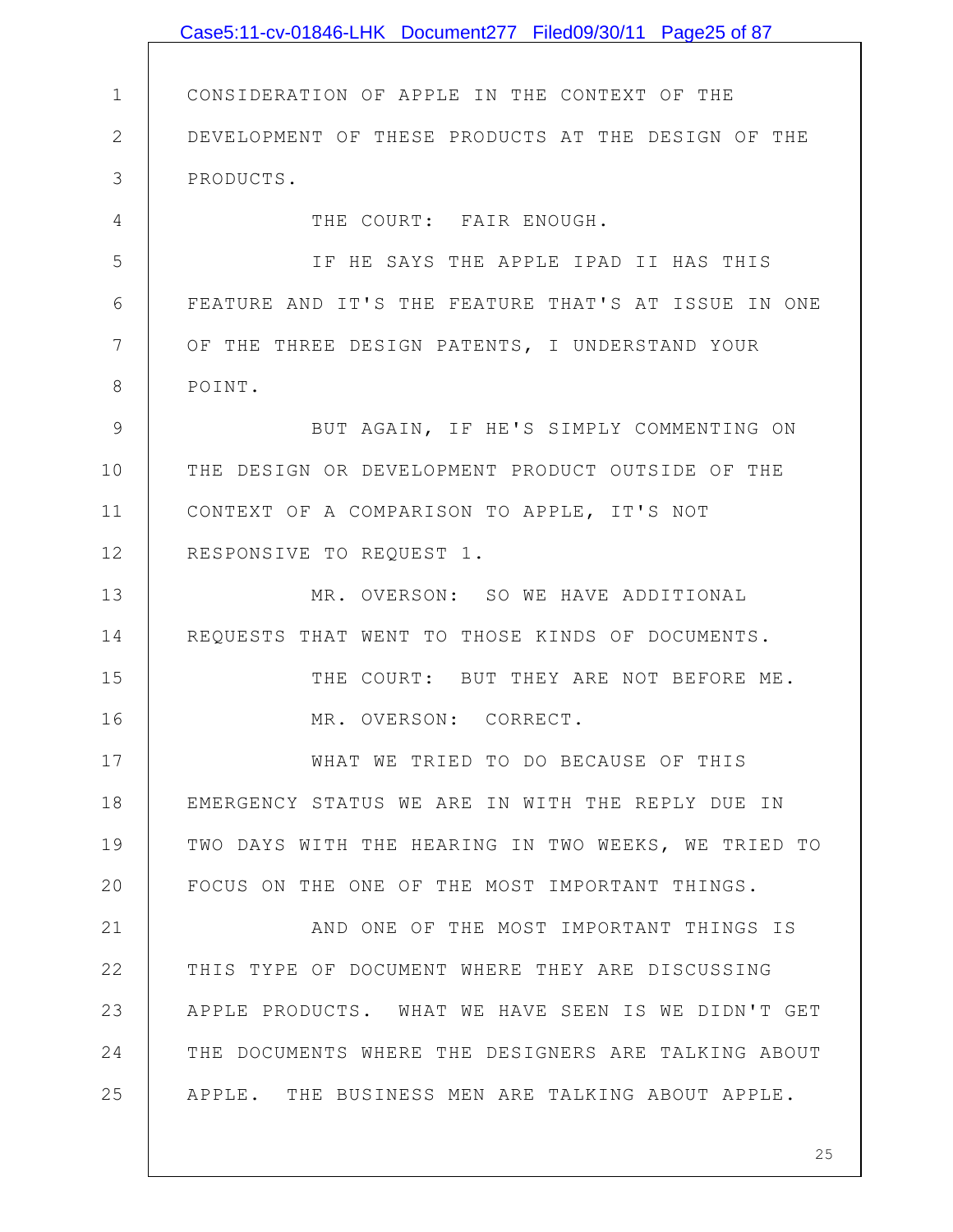1 2 3 4 5 6 7 8 9 10 11 12 13 14 15 16 17 18 19 20 21 22 23 24 25 APPLE IS THE MARKET LEADER AND CLEARLY -- THE COURT: CLEARLY, HOW DO I KNOW THAT? MR. OVERSON: WELL, EVEN THE 30(B)(6) WITNESS SAID THAT, WHICH HAPPENED -- THE DEPOSITION HAPPENED AFTER, YOUR HONOR, EVEN HE SAID THEY ALWAYS EVALUATE ALL OF THE APPLE PRODUCTS. THE COURT: WELL, IT'S ONE THING TO EVALUATE THE PRODUCTS. WHAT PROOF DO I HAVE IN THE RECORD BEFORE ME THAT THERE ARE E-MAIL COMMUNICATIONS LOOKING AT THESE CLAIMED FEATURES THAT YOU'RE NOT RECEIVING? BECAUSE THAT'S THE QUESTION I HAVE TO ANSWER, RIGHT? I CAN'T JUST IMAGINE WHAT MIGHT BE THERE, I HAVE TO LOOK AT WHAT IS THERE. HELP ME. MR. OVERSON: SO THE FACTS THAT WE HAVE NO E-MAILS WHATSOEVER FROM SEVERAL OF THE DESIGNERS. THE FACT THAT WE HAVE ONE E-MAIL FROM THE LEAD DESIGNER OF ONE OF THE ACCUSED PRODUCTS. THE FACT THAT WOOK YAN KHO, W-O-O-K Y-A-N K-H-O, WAS STATED IN AN INTERROGATORY ANSWER, THIS IS ALL HAPPENING AS WE SPEAK, IT'S KIND OF REAL TIME. BUT HE CONSIDERED, THEY ADMITTED THEY CONSIDERED THE APPLE PRODUCT IN THE PROCESS OF THE DESIGN. WE HAVE NOTHING FROM HIM. Case5:11-cv-01846-LHK Document277 Filed09/30/11 Page26 of 87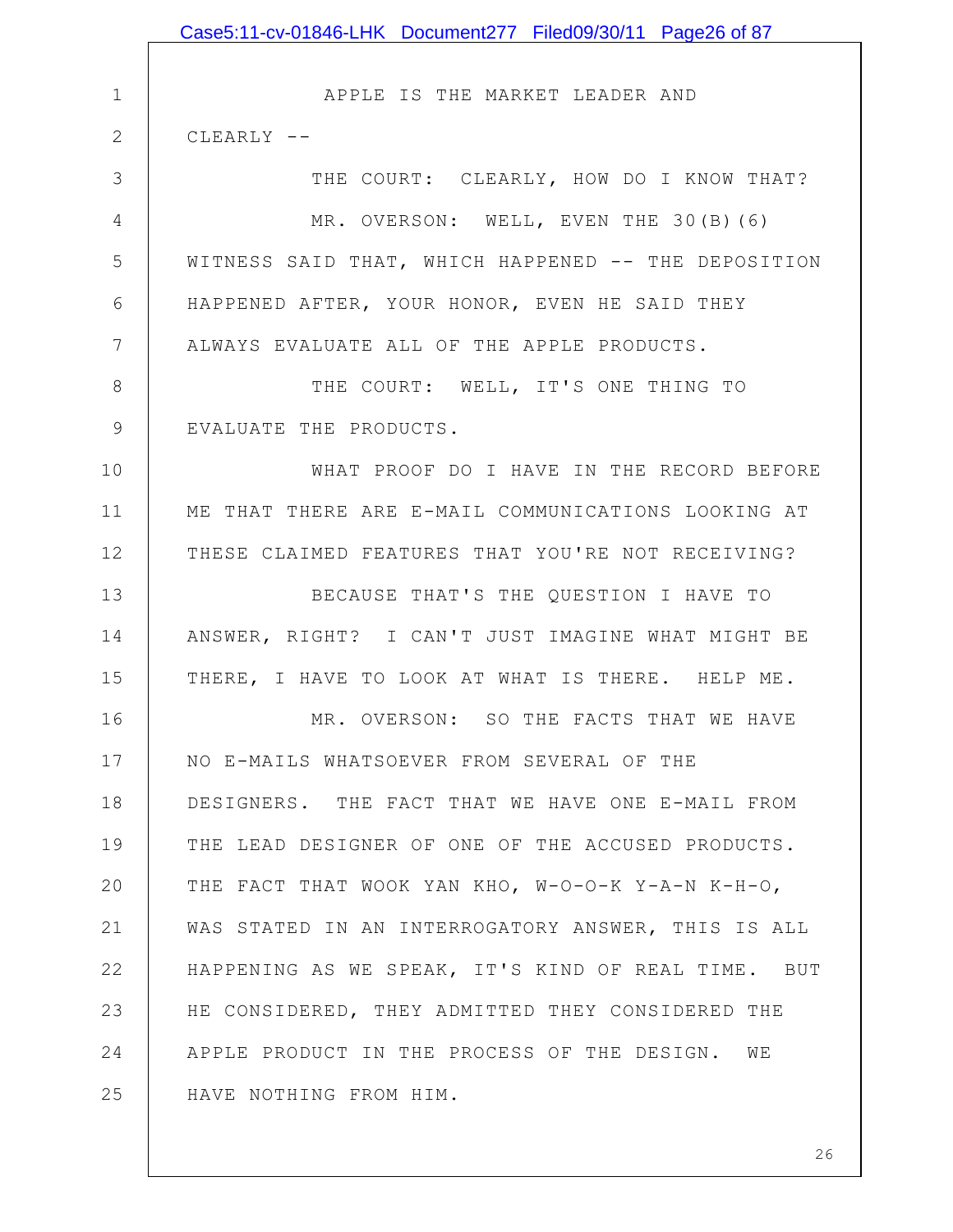|              | Case5:11-cv-01846-LHK Document277 Filed09/30/11 Page27 of 87 |
|--------------|--------------------------------------------------------------|
|              |                                                              |
| $\mathbf 1$  | THE FACT THAT AN EXECUTIVE AT SAMSUNG WAS                    |
| $\mathbf{2}$ | OUOTED IN THE PRESS AS SAYING THAT THE APPLE                 |
| 3            | PRODUCT WAS THINNER AND THAT THE SAMSUNG I-TABLET            |
| 4            | PRODUCT WOULD HAVE TO BE REDESIGNED.                         |
| 5            | THE COURT: IS IT TRUE THAT STATEMENT WAS                     |
| 6            | LATER CORRECTED BY THE VERY SAME PERIODICAL WHICH            |
| 7            | PUBLISHED IT?                                                |
| 8            | MR. OVERSON: I DIDN'T THINK THAT WAS                         |
| 9            | CLEARLY ESTABLISHED FROM THE OPPOSITION PAPERS.              |
| 10           | THE COURT: WELL, I'M NOT SURE WHAT THAT                      |
| 11           | MEANS. DID THEY RETRACT IT OR DIDN'T THEY?                   |
| 12           | MR. OVERSON: I CANNOT SEE. I LOOKED --                       |
| 13           | THE COURT: YOU ARE NOT AWARE OF ANY                          |
| 14           | RETRACTION AT ALL?                                           |
| 15           | MR. OVERSON: I HAVE NOT SEEN THAT. AND                       |
| 16           | THEY HAVEN'T GIVEN YOU EVIDENCE TO THAT EFFECT.              |
| 17           | THE ONLY THING I HAVE IS WHAT'S IN THE                       |
| 18           | OPPOSITION PAPERS.                                           |
| 19           | BUT IN ANY EVENT, THE FACT OF WHETHER                        |
| 20           | THEY RETRACTED IT OR NOT, THERE WAS EVIDENCE                 |
| 21           | SOMETHING WAS SAID AND THERE WAS A FEW E-MAILS               |
| 22           | ABOUT IT AFTERWARDS.                                         |
| 23           | OBVIOUSLY THERE'S NO DISPUTE THAT THEY --                    |
| 24           | THE CHRONOLOGY GOES, THEY HAVE A TABLET, THE IPAD            |
| 25           | II COMES OUT, IT'S THINNER, THEY REDESIGN A THINNER          |
|              |                                                              |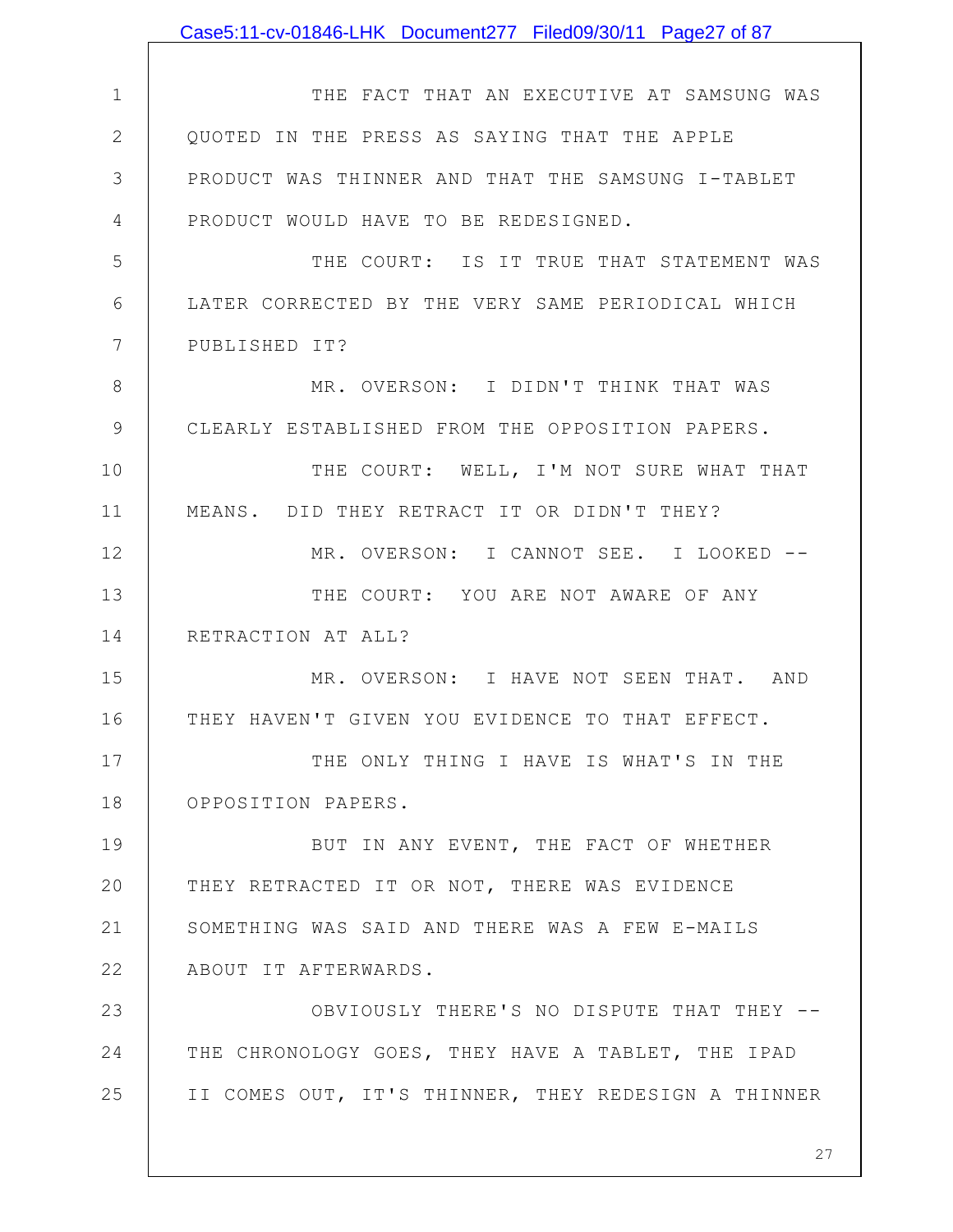1 2 3 4 5 6 7 8 9 10 11 12 13 14 15 16 17 18 19 20 21 22 23 24 25 TABLET. THAT'S JUST A FRACTION -- IT'S WITHIN A PERCENTAGE POINT OR TWO OF THE THINNESS OF THE APPLE PRODUCT. THE COURT: AND IS THE RELATIVE THICKNESS OF THE PRODUCT, I SHOULD SAY THE OBJECTIVE THICKNESS OF THE PRODUCT, IS THAT AN ISSUE RELEVANT TO ANY OF THE THREE DESIGN PATENTS? MR. OVERSON: THAT'S AN ISSUE THAT'S BEEN FILED, YOUR HONOR, YES. OKAY. SO AGAIN, WE -- WHAT WE'RE LOOKING FOR HERE IS SOME FAIRNESS. THEY ARE SAYING LOOK, THERE'S NO EVIDENCE OF COPYING, APPLE HAS FAILED, THEY HAVEN'T PRESENTED ANYTHING THAT SHOWS COPYING AND YET THEY ARE MAKING THESE KINDS OF OBJECTIONS TO OUR DOC REQUESTS AND THEY ARE NOT TELLING US WHAT THEY ARE DOING IN TERMS OF THE PRODUCTION. AND THEY HAVEN'T TOLD YOUR HONOR, WE PERFORMED A THOROUGH SEARCH AND PRODUCED ALL RESPONSIVE DOCUMENTS; THEY HAVE NOT SAID THAT. WHAT WE ARE LOOKING FOR FROM YOUR HONOR IS AN ORDER SAYING THEY SHOULD DO THAT. THE COURT: I DON'T WANT TO JUMP AHEAD IN YOUR ARGUMENT, BUT DO YOU WANT TO SPEAK SPECIFICALLY TO MR. LEE'S DOCUMENTS? I THINK THAT WAS AN ISSUE THAT WAS THE SUBJECT OF A PARTICULAR Case5:11-cv-01846-LHK Document277 Filed09/30/11 Page28 of 87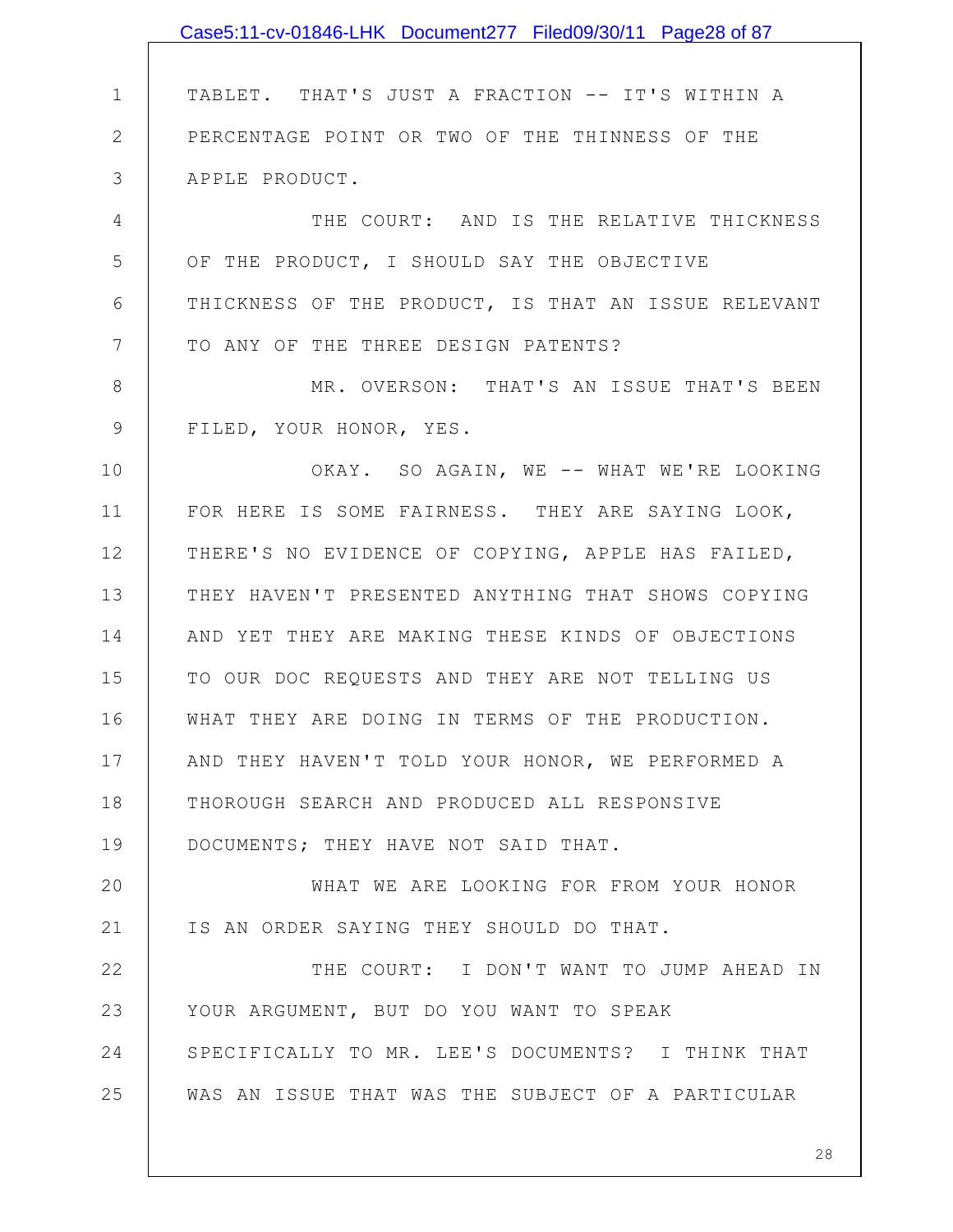|                 | Case5:11-cv-01846-LHK Document277 Filed09/30/11 Page29 of 87 |
|-----------------|--------------------------------------------------------------|
|                 |                                                              |
| $\mathbf 1$     | DOCUMENT REQUEST, CORRECT?                                   |
| $\overline{2}$  | MR. OVERSON: CORRECT.                                        |
| 3               | SO MR. LEE WAS QUOTED IN THE PRESS AS                        |
| 4               | SAYING, WE WILL HAVE TO IMPROVE THE PARTS THAT ARE           |
| 5               | INADEQUATE, APPLE MADE IT VERY THIN.                         |
| 6               | SO OUR REQUEST IS VERY SIMPLE, WE WANT                       |
| $7\phantom{.0}$ | THE DOCUMENTS TO/FROM FROM MR. LEE HAVING TO DO              |
| $8\,$           | WITH THAT. IT'S A VERY, VERY NARROW REQUEST.                 |
| $\mathcal{G}$   | THE COURT: YOU GOT SOME.                                     |
| 10              | MR. OVERSON: WE GOT SOME AND WHEN WE MET                     |
| 11              | AND CONFERRED WE WEREN'T EVEN TOLD THAT THEY WOULD           |
| 12              | AGREE TO SEARCH.                                             |
| 13              | I SAID, CAN YOU AT LEAST AGREE TO SEARCH?                    |
| 14              | THEY SAID, WE CAN'T TELL YOU WHETHER WE WILL SEARCH          |
| 15              | OR NOT.                                                      |
| 16              | $SO = -$                                                     |
| 17              | THE COURT: AND I'M GOING TO HEAR FROM                        |
| 18              | SAMSUNG AS I SAID IN JUST A MINUTE, BUT YOU ARE              |
| 19              | TELLING ME IN A MEET AND CONFER ON A REQUEST                 |
| 20              | SPECIFICALLY DIRECTED TO THIS GENTLEMAN, BASED ON A          |
| 21              | STATEMENT HE MADE IN A PUBLIC NEWSPAPER, THE                 |
| 22              | RESPONSE FROM OPPOSING COUNSEL, SOMEBODY SITTING AT          |
| 23              | THAT TABLE WAS, WE WILL NOT COMMIT TO SEARCHING              |
| 24              | THIS GENTLEMAN'S FILES?                                      |
| 25              | MR. OVERSON: IT WAS MS. CHAN,                                |
|                 |                                                              |
|                 | 29                                                           |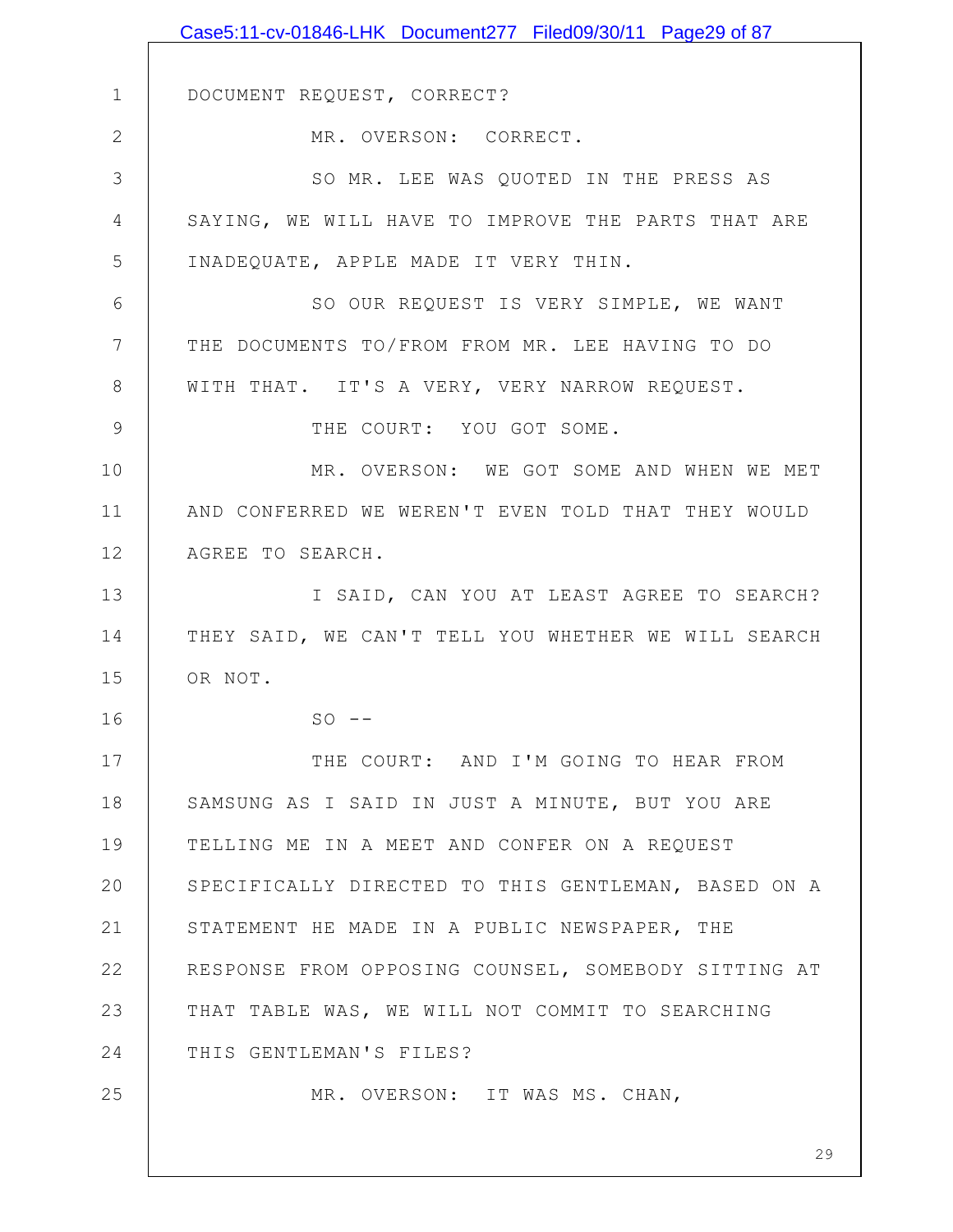|              | Case5:11-cv-01846-LHK Document277 Filed09/30/11 Page30 of 87 |
|--------------|--------------------------------------------------------------|
|              |                                                              |
| $\mathbf 1$  | YOUR HONOR. MELISSA CHAN.                                    |
| $\mathbf{2}$ | SO SHE SAID, I CAN'T TELL YOU ONE WAY OR                     |
| 3            | ANOTHER WHETHER WE AGREE TO SEARCH THOSE FILES.              |
| 4            | THAT'S THE ACCURATE WAY OF PUTTING IT.                       |
| 5            | AND WHAT DO THEY SAY IN THE PAPERS? THEY                     |
| 6            | ARE NOT SAYING, WE'VE DONE IT, LET'S COMPLETE THE            |
| 7            | SEARCH. IN FACT, WITH THIS REQUEST THEY SAY THEY             |
| 8            | WILL PRODUCE AFTER A REASONABLE SEARCH.                      |
| 9            | ESSENTIALLY CONCEDING THAT THEY HAVEN'T DONE THE             |
| 10           | SEARCH.                                                      |
| 11           | THE COURT: AND THIS IS, BY THE WAY, A                        |
| 12           | REQUEST YOU MADE ON AUGUST 26TH, CORRECT?                    |
| 13           | MR. OVERSON: THAT'S CORRECT.                                 |
| 14           | THE COURT: THE LAST DAY YOU COULD SERVE                      |
| 15           | THE REQUEST.                                                 |
| 16           | MR. OVERSON: LET ME ADDRESS THAT.                            |
| 17           | SO WE SERVED REQUEST NUMBER 1 ON                             |
| 18           | JULY 12TH. IN THE INTERIM AFTER THAT THE JUDGE --            |
| 19           | JUDGE KOH SET A SCHEDULE.                                    |
| 20           | THE SCHEDULE CONTEMPLATED THAT APPLE                         |
| 21           | WOULD HAVE A FEW DAYS AFTER RECEIVING THE                    |
| 22           | OPPOSITION PAPERS FROM SAMSUNG TO ISSUE REQUESTS.            |
| 23           | THEIR OPPOSITION PAPERS CAME IN ON THE 22ND OF               |
| 24           | AUGUST, WE ISSUED THE REQUEST BY THE DUE DATE ON             |
| 25           | THE 26TH.                                                    |
|              |                                                              |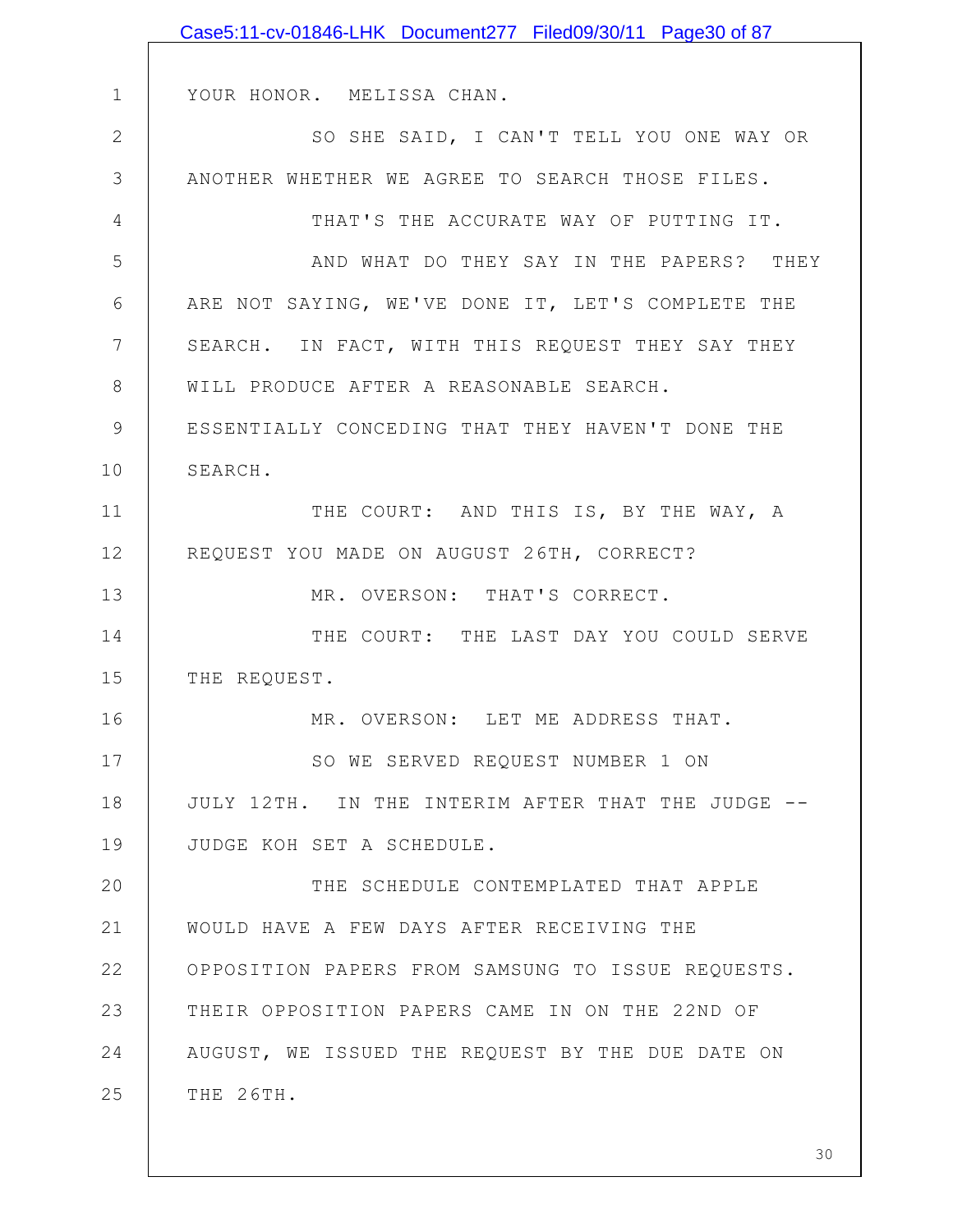1 2 3 4 5 6 7 8 9 10 11 12 13 14 15 16 17 18 19 20 21 22 23 24 25 SO IT IS -- THE STRUCTURE OF THE PROCEEDING WAS SUCH THAT WE -- HAVING THE OPPORTUNITY TO LOOK AT THE OPPOSITION AND THEN DECIDING WHAT WE NEEDED. OKAY. SO I WOULD SAY ON THE ISSUE WITH MR. LEE, IT'S SIMPLY THEY ADMITTED IN THEIR OPPOSITION PAPERS THAT THEY HAVEN'T DONE THE SEARCH YET. SO WE BELIEVE WE DESERVE AN ORDER SAYING THEY SHOULD DO THE SEARCH AND PRODUCE PROMPTLY. AND WE WOULD SUGGEST PROMPTLY MEANS WE CAN GET TO THIS AT THE END BUT PROMPTLY MEANS BY NEXT TUESDAY. THERE'S ALSO REQUESTS, YOUR HONOR, RELATING TO MARKETING AND SURVEY DOCUMENTS. AGAIN, THEY SAY WE HAVE PRODUCED A LOT ALREADY. THEY DON'T SAY WE'VE DONE A REASONABLE SEARCH, WE'VE PRODUCED ALL RESPONSIVE DOCUMENTS. THE COURT: I HAD A QUESTION ABOUT YOUR CHOICE OF LANGUAGE ON THE REQUESTS AT LEAST WITH RESPECT TO EITHER ONE OR THE OTHER, I CAN'T REMEMBER IF IT WAS MARKETING OR THE CONSUMER SURVEY REQUEST. AS I READ YOUR REQUEST, IT REFERENCED PRODUCTS AND THE DEFINITION OF PRODUCTS SEEMED TO BE, SAMSUNG PRODUCTS, NOT APPLE PRODUCTS. Case5:11-cv-01846-LHK Document277 Filed09/30/11 Page31 of 87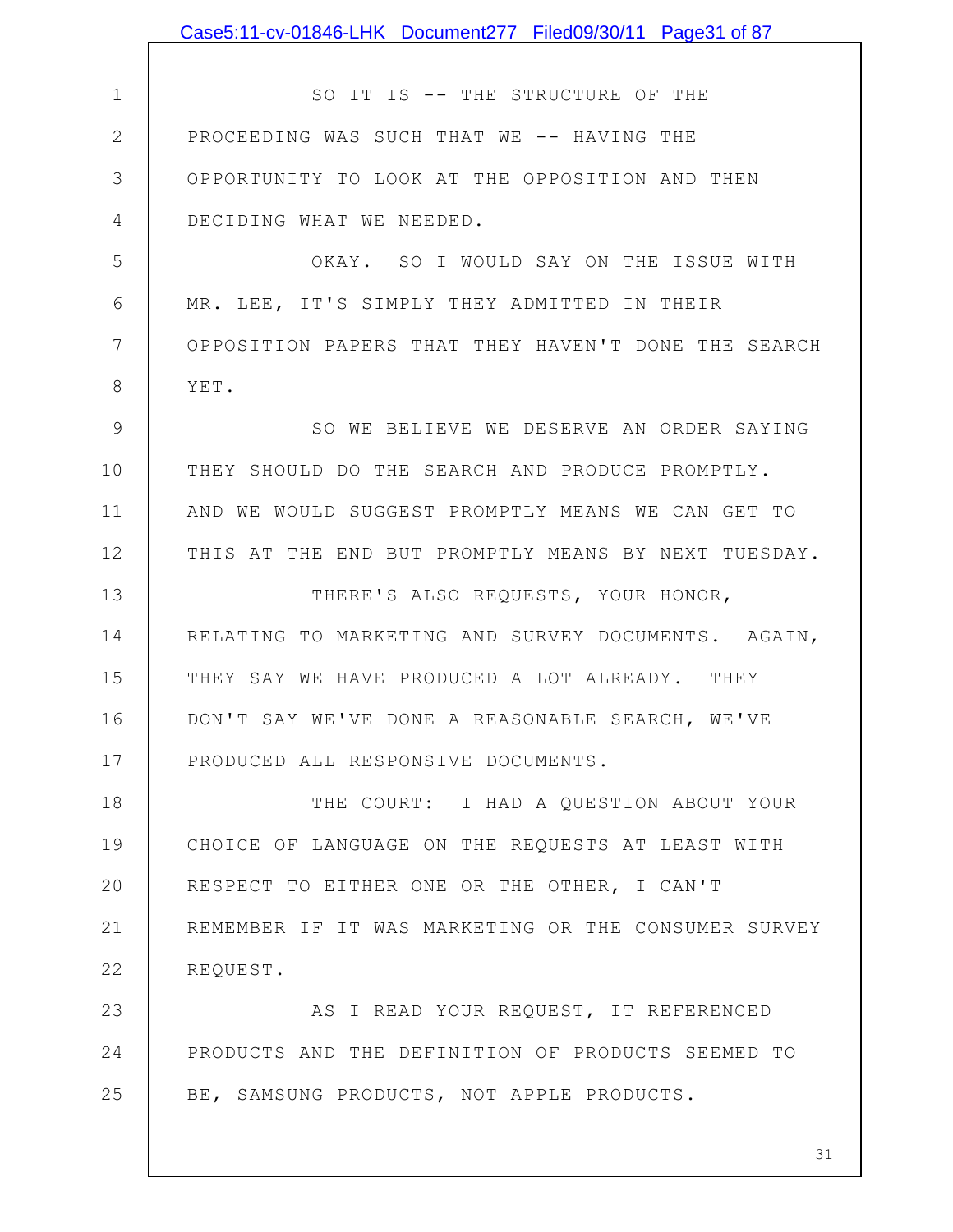|                | Case5:11-cv-01846-LHK Document277 Filed09/30/11 Page32 of 87 |
|----------------|--------------------------------------------------------------|
|                |                                                              |
| $\mathbf 1$    | SO AM I MISREADING OR MISUNDERSTANDING                       |
| $\mathbf{2}$   | THE REQUEST ITSELF? OR AM I RIGHT?                           |
| $\mathcal{S}$  | MR. OVERSON: SO THERE ARE TWO DIFFERENT                      |
| $\overline{4}$ | REQUESTS THAT RELATE TO THIS SUBJECT. AND REQUEST            |
| 5              | NUMBER 214 GOES TO ALL DOCUMENTS RELATING TO THE             |
| 6              | MARKETING OF PRODUCTS AT ISSUE THAT DISCUSSED OR             |
| 7              | REFER DIRECTLY OR INDIRECTLY TO APPLE OR APPLE               |
| $8\,$          | PRODUCTS INCLUDING, AND THEN THERE'S A LIST AND              |
| 9              | MARKETING, PLANS, MARKET SURVEYS, FOCUS GROUP                |
| 10             | STUDIES.                                                     |
| 11             | SO TO THE EXTENT THAT THERE ARE APPLE                        |
| 12             | MARKET SURVEYS THAT ARE RELATED TO THESE PRODUCTS,           |
| 13             | AND I CAN'T IMAGINE WHY THEY WOULD BE DOING MARKET           |
| 14             | SURVEYS ON APPLE, ON THE IPHONE, IF IT DOESN'T               |
| 15             | RELATE TO THIS PRODUCT.                                      |
| 16             | SO I BELIEVE THAT QUESTION WOULD BE                          |
| 17             | ADDRESSED BY DOCUMENT REQUEST NUMBER 214 RATHER              |
| 18             | THAN 206 WHICH WE CONCEDE DOES NOT GO TO THE APPLE           |
| 19             | PRODUCTS.                                                    |
| 20             | OKAY. IT'S CURIOUS HERE YOUR HONOR, AND                      |
| 21             | AGAIN THIS IS A THEME HERE THAT THEY ARE NOW                 |
| 22             | ARGUING WELL, THESE SURVEYS ARE RELEVANT BECAUSE             |
| 23             | THEIR OWN IRREPARABLE HARM EXPERT MR. WAGNER HAS             |
| 24             | RELIED EXTENSIVELY ON SURVEYS.                               |
| 25             | AND I PUT IN THE BINDER AND I WON'T                          |
|                |                                                              |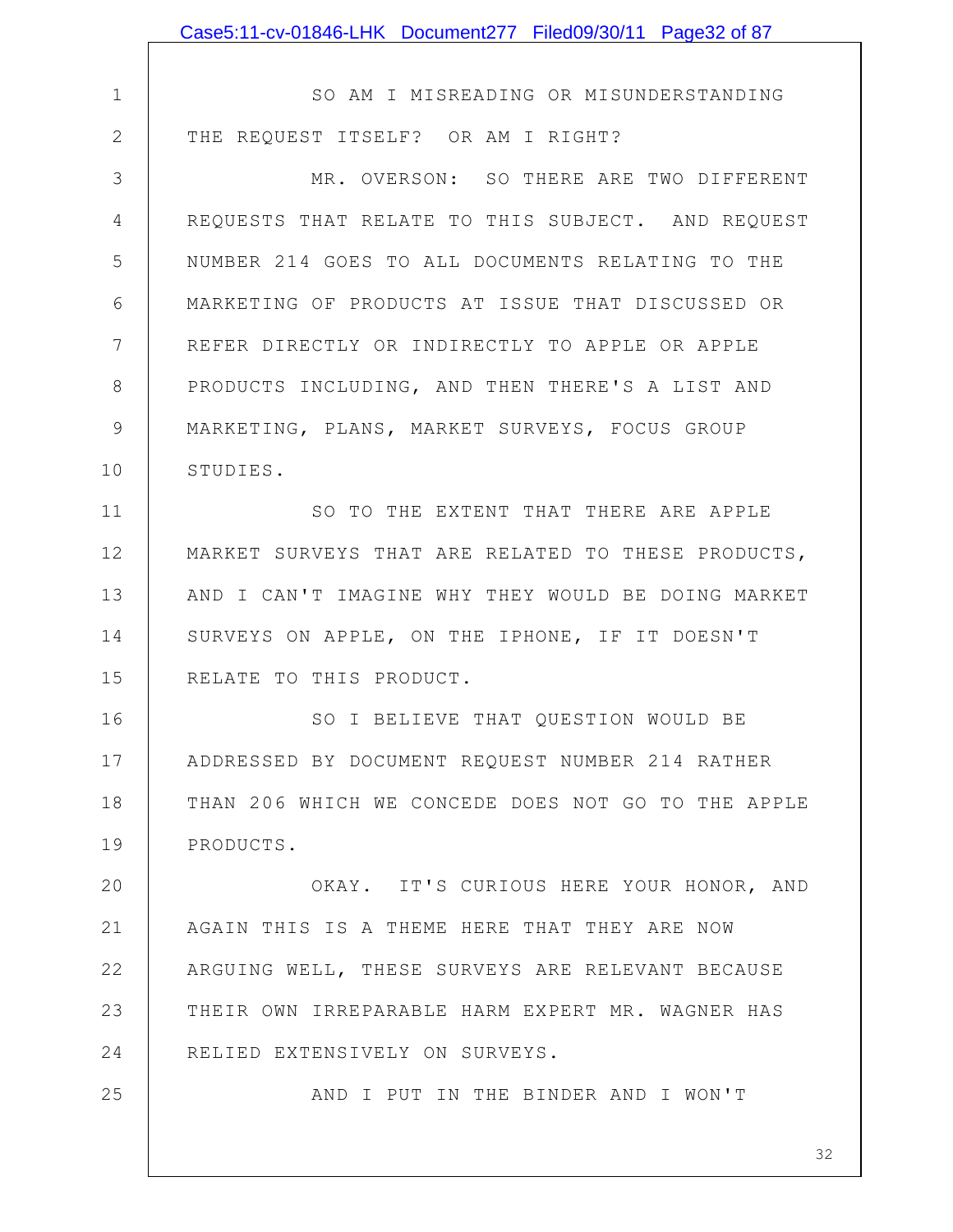|                | Case5:11-cv-01846-LHK Document277 Filed09/30/11 Page33 of 87 |
|----------------|--------------------------------------------------------------|
|                |                                                              |
| $\mathbf{1}$   | REFERENCE IT BECAUSE I'M TAKING YOUR DIRECTION               |
| $\mathbf{2}$   | YOUR HONOR THAT I NOT DISTRACT US, BUT PARAGRAPHS            |
| 3              | 81 THROUGH 84 OF THE WAGNER DECLARATION GO THROUGH           |
| 4              | APPLE'S LACK OF SURVEY EVIDENCE, AND MORE                    |
| 5              | IMPORTANTLY HIS RELIANCE ON DIFFERENT SURVEYS.               |
| 6              | THEIR EXPERT HAS USED AN APPLE SURVEY AND                    |
| $\overline{7}$ | SAID, SEE, THERE'S NO IRREPARABLE HARM, LOOK AT              |
| $8\,$          | THIS APPLE SURVEY THAT APPLE PRODUCED, AND SAYING            |
| 9              | PEOPLE AREN'T AS INTERESTED IN THESE QUALITIES AS            |
| 10             | APPLE SAYS, LOOK AT THE SURVEY, OKAY.                        |
| 11             | SO THEY WON'T GIVE US THE SURVEYS ON                         |
| 12             | THEIR SIDE. I MEAN, THIS IS AN IMBALANCE THAT                |
| 13             | SHOULD NOT BE ALLOWED TO --                                  |
| 14             | THE COURT: COULD YOU SHED SOME MORE                          |
| 15             | LIGHT ON MR. WAGNER'S THEORY? WHAT EXACTLY IS HE             |
| 16             | SAYING? I DON'T UNDERSTAND OR FOLLOW THE POINT,              |
| 17             | AND I UNDERSTAND HE'S NOT YOUR EXPERT.                       |
| 18             | MR. OVERSON: MR. WAGNER, I CAN HELP ON                       |
| 19             | THAT SINCE I TOOK HIS DEPOSITION SO I COULD HELP ON          |
| 20             | THAT.                                                        |
| 21             | THE COURT: ALL RIGHT.                                        |
| 22             | MR. OVERSON: ON THE SURVEY FRONT                             |
| 23             | MR. WAGNER IS LOOKING AT SURVEY RESULTS AND                  |
| 24             | DECIDING WHETHER THERE HAS BEEN ANY BRAND EROSION            |
| 25             | OR DAMAGE TO APPLE AS A RESULT OF THE SALES OF THE           |
|                |                                                              |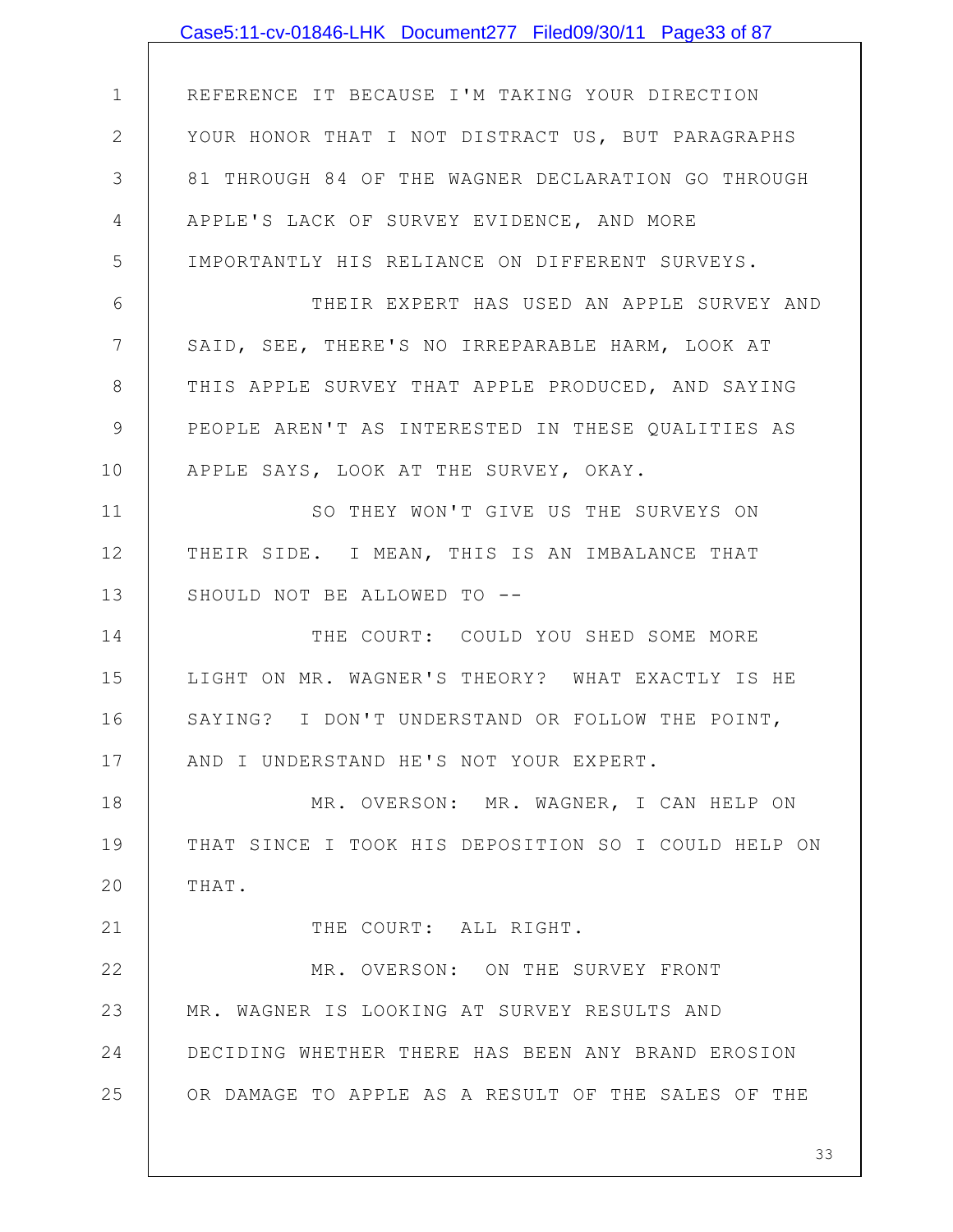|              | Case5:11-cv-01846-LHK Document277 Filed09/30/11 Page34 of 87 |
|--------------|--------------------------------------------------------------|
|              |                                                              |
| 1            | SAMSUNG PRODUCTS.                                            |
| $\mathbf{2}$ | AND ONE OF THE WAYS HE ATTEMPTS TO                           |
| 3            | BUTTRESS HIS POSITION IS BY SAYING APPLE'S BRAND IS          |
| 4            | REALLY, REALLY STRONG. IT'S NOT GOING TO GET HURT            |
| 5            | BY THIS, PEOPLE KNOW WHAT APPLE IS.                          |
| 6            | HE ALSO LOOKS AT WHETHER DESIGN, WE ARE                      |
| 7            | TALKING LARGELY ABOUT DESIGN PATENTS, WHETHER                |
| 8            | DESIGN MATTERS TO PEOPLE.                                    |
| 9            | HIS POSITION IS THESE SURVEYS SHOW PEOPLE                    |
| 10           | CARE ABOUT OTHER THINGS, THEY DON'T CARE ABOUT               |
| 11           | DESIGN AS MUCH.                                              |
| 12           | THE COURT: SO AS PART OF THE BODY OF                         |
| 13           | EVIDENCE WHICH HE POINTS TO SUPPORT THESE                    |
| 14           | CONCLUSIONS HE IDENTIFIES ONE OR MORE APPLE                  |
| 15           | SURVEYS.                                                     |
| 16           | MR. OVERSON: CORRECT.                                        |
| 17           | THE COURT: AND SAYS, HEY, IF YOU LOOK AT                     |
| 18           | THAT INFORMATION YOU WILL SEE NOTHING IN HERE ABOUT          |
| 19           | ANY ISSUE IN THIS CASE; FAIR ENOUGH?                         |
| 20           | MR. OVERSON: WELL, YOU WILL SEE RESULTS                      |
| 21           | THAT SHOW THAT THIS IS NOT SO IMPORTANT SO THERE'S           |
| 22           | NO IRREPARABLE HARM.                                         |
| 23           | THE COURT: ALL RIGHT.                                        |
| 24           | MR. OVERSON: SO AGAIN WE DESERVE A                           |
| 25           | REPRESENTATION THAT THERE'S BEEN A REASONABLE                |
|              |                                                              |
|              | 34                                                           |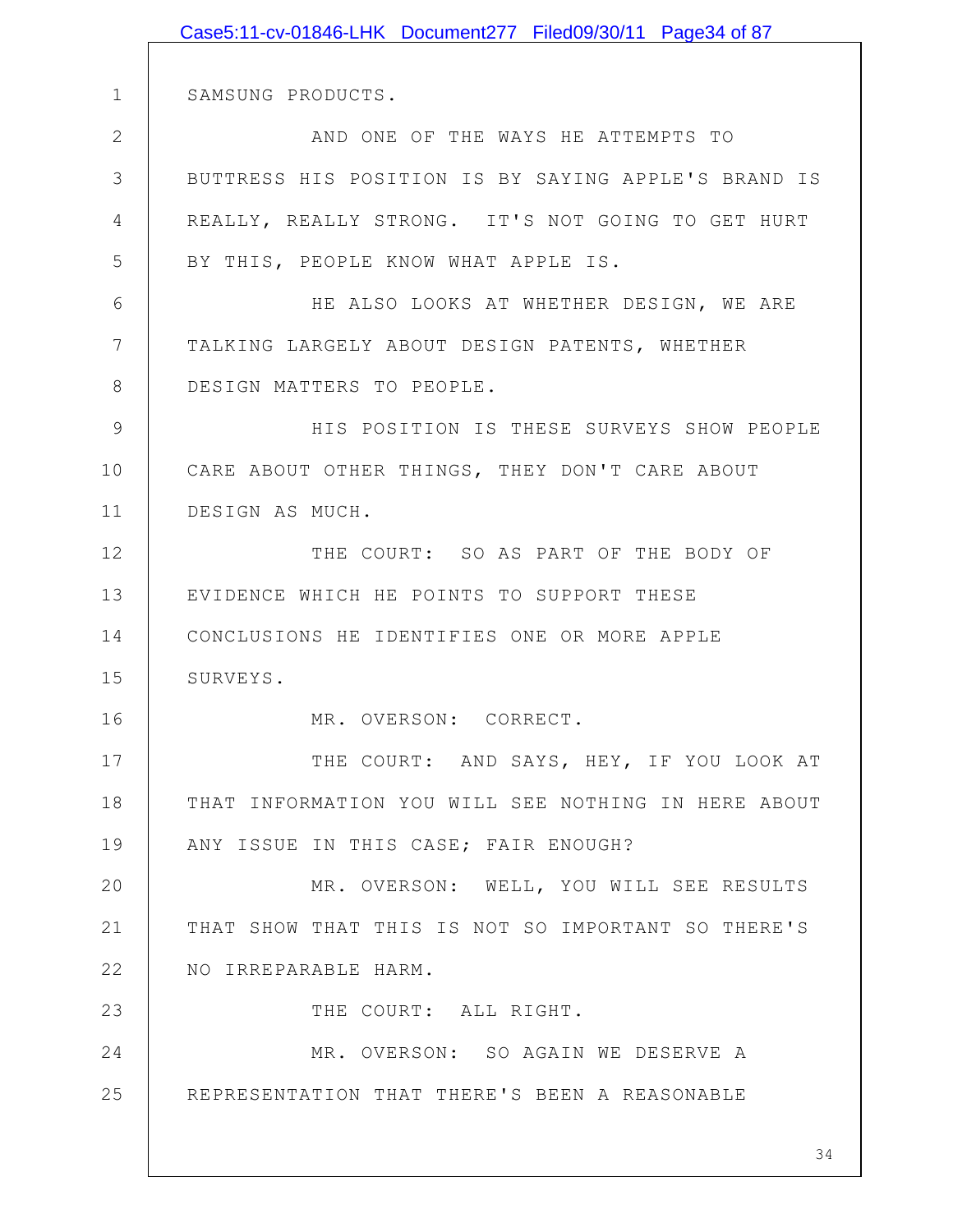|              | Case5:11-cv-01846-LHK Document277 Filed09/30/11 Page35 of 87 |
|--------------|--------------------------------------------------------------|
|              |                                                              |
| $\mathbf 1$  | SEARCH ON ALL RESPONSIVE DOCUMENTS ON THE SURVEY             |
| $\mathbf{2}$ | MARKETING FRONT HAS BEEN PRODUCED.                           |
| 3            | THE SAME THING GOES FOR THE CONSUMER                         |
| 4            | CONFUSION REQUEST WHICH IS 215.                              |
| 5            | SO AGAIN, LET ME GO THROUGH THE                              |
| 6            | CHRONOLOGY HERE.                                             |
| 7            | WE ASKED FOR A CONSUMER CONFUSION RELATED                    |
| 8            | DOCUMENTS ON EXHIBIT E, PAGE 48 IS EXHIBIT E TO THE          |
| $\mathsf 9$  | BARTLETT DECLARATION RATHER. PAGE 48 YOU WILL SEE            |
| 10           | THEIR RESPONSE, THERE WAS NOTHING ABOUT IRRELEVANCE          |
| 11           | OF CONSUMER CONFUSION. THEY DIDN'T OBJECT ON THAT            |
| 12           | IN WRITING.                                                  |
| 13           | AND IN FACT THEY COULDN'T BECAUSE THEIR                      |
| 14           | OWN EXPERT HAS STATED THAT CONSUMER CONFUSION IS             |
| 15           | THE KEY FACTOR THAT SHOULD BE LOOKED AT TO DECIDE            |
| 16           | WHETHER THERE'S BEEN HARM TO THE BRAND EQUITY OF             |
| 17           | APPLE OR NOT.                                                |
| 18           | THE COURT: THIS IS MR. WAGNER AGAIN?                         |
| 19           | MR. OVERSON: YES.                                            |
| 20           | SO MR. WAGNER, PARAGRAPH 18, 20, 22, 31                      |
| 21           | OF HIS DECLARATION ALL GO ON ABOUT HOW CONSUMER              |
| 22           | CONFUSION IS THE ONLY WAY THAT APPLE COULD HAVE              |
| 23           | BEEN HURT. AND BECAUSE APPLE DIDN'T SUBMIT                   |
| 24           | ANYTHING ON THAT IN THEIR OPENING PAPERS, I FIND             |
| 25           | THERE'S NO BRAND DILUTION, THERE'S NO EROSION.               |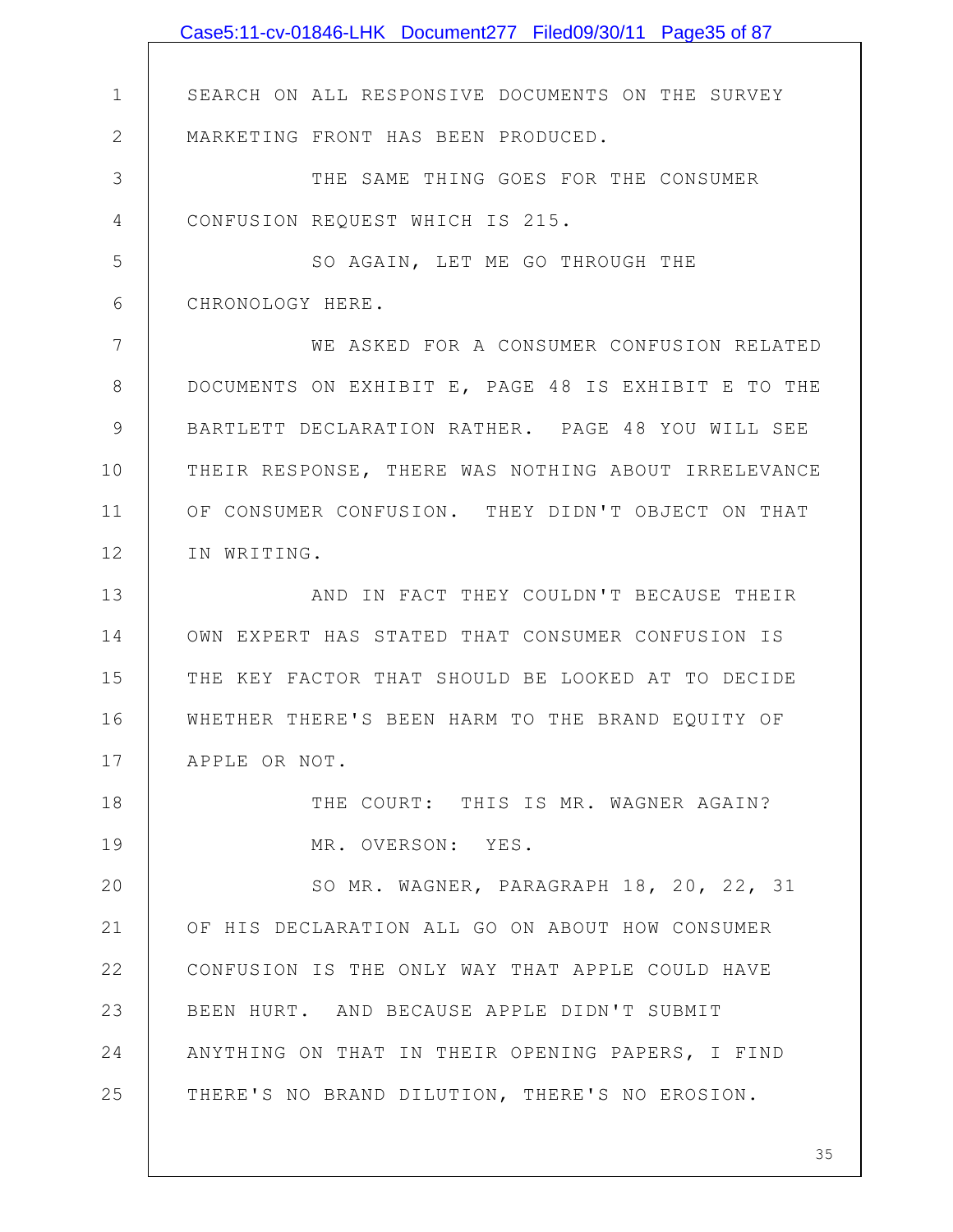|                | Case5:11-cv-01846-LHK Document277 Filed09/30/11 Page36 of 87 |
|----------------|--------------------------------------------------------------|
|                |                                                              |
| $\mathbf 1$    | THE COURT: SO IF YOU CAN INDULGE ME FOR                      |
| 2              | A MOMENT, I WANT TO MAKE SURE I'M FOLLOWING THIS.            |
| 3              | SO IN A NUT SHELL, WE ARE IN THE CONTEXT                     |
| $\overline{4}$ | HERE OF A PRELIMINARY INJUNCTION MOTION AND PUTTING          |
| 5              | ASIDE THE UTILITY PATENT FOR THE MOMENT, WE HAVE A           |
| 6              | QUESTION AS TO WHETHER UNDER EGYPTIAN GODDESS AN             |
| 7              | ORDINARY OBSERVER WOULD BE ABLE TO DISTINGUISH               |
| 8              | BETWEEN THE PRODUCT THAT'S ACCUSED AND THE                   |
| 9              | ORNAMENTAL DESIGN THAT'S CLAIMED, FAIR ENOUGH?               |
| 10             | MR. OVERSON: YES.                                            |
| 11             | THE COURT: AND THAT REALLY GOES TO THE                       |
| 12             | ISSUE IN THE CONTEXT OF A PI MOTION OF THE MERITS            |
| 13             | OF THE CLAIM.                                                |
| 14             | YOUR POSITION -- YOUR ARGUMENT IS THAT                       |
| 15             | SEPARATE OR BEYOND THE MERITS QUESTION THERE'S THIS          |
| 16             | QUESTION OF WHETHER YOUR CLIENT WILL SUFFER                  |
| 17             | IRREPARABLE HARM AS A RESULT OF OR FLOWING FROM              |
| 18             | THAT INFRINGEMENT.                                           |
| 19             | MR. OVERSON: CORRECT.                                        |
| 20             | THE COURT: THAT'S THAT PRONG OF THE                          |
| 21             | ANALYSIS THAT THE CONFUSION ISSUE BECOMES RELEVANT.          |
| 22             | HAVE I BASICALLY FOLLOWED YOUR ARGUMENT?                     |
| 23             | MR. OVERSON: CORRECT, YOUR HONOR.                            |
| 24             | THE COURT: OKAY. ALL RIGHT.                                  |
| 25             | MR. OVERSON: BUT THE ARGUMENT IS FAIRLY                      |
|                |                                                              |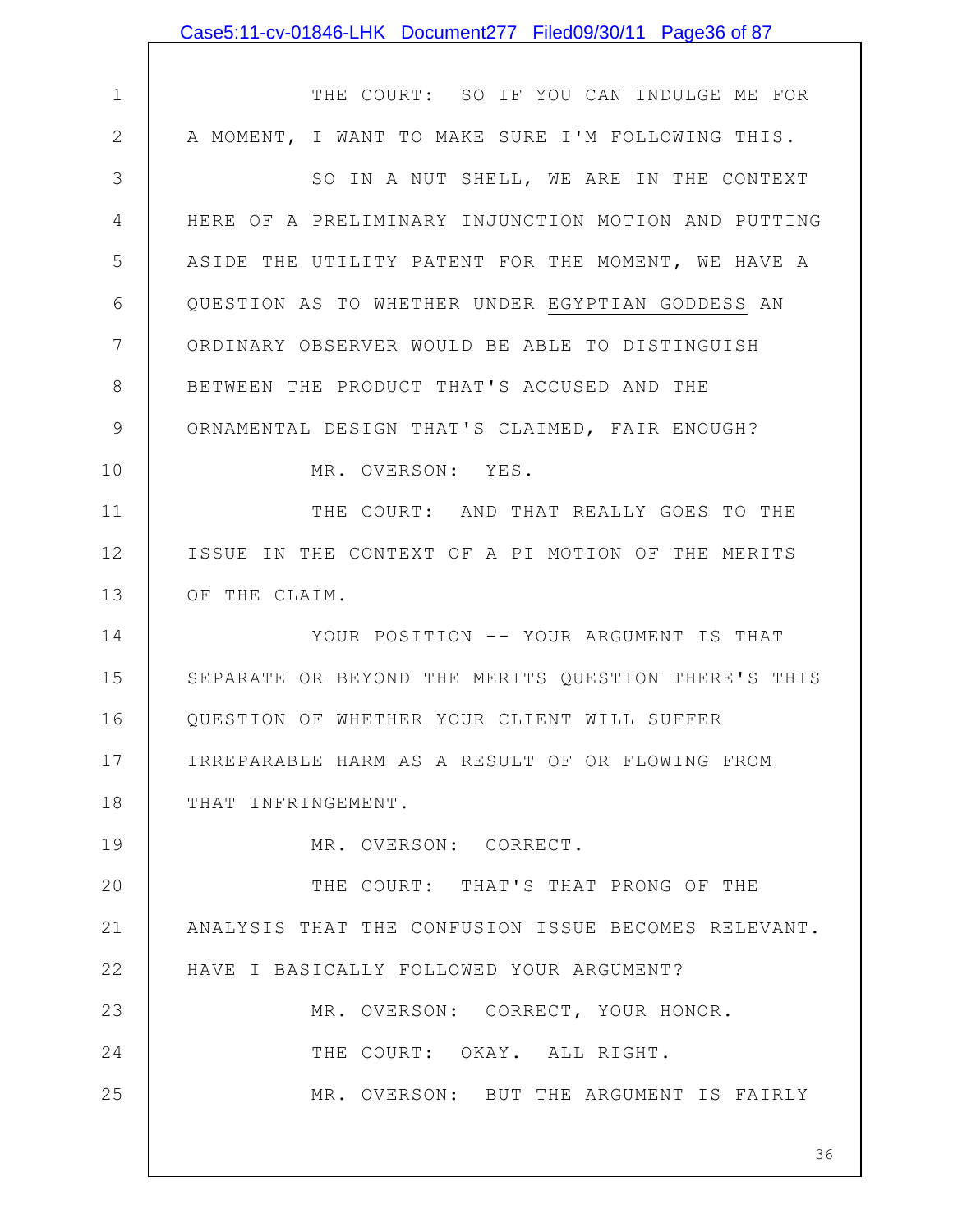|               | Case5:11-cv-01846-LHK Document277 Filed09/30/11 Page37 of 87 |
|---------------|--------------------------------------------------------------|
|               |                                                              |
| $\mathbf 1$   | SIMPLE.                                                      |
| $\mathbf{2}$  | WHEN YOU ARE A LITIGANT, YOU CAN'T HAVE                      |
| 3             | YOUR EXPERT GET UP AND SAY, APPLE DOESN'T HAVE ANY           |
| 4             | PROOF OF THIS PARTICULAR THING, CONSUMER CONFUSION.          |
| 5             | THAT'S THE ONLY WAY THAT THEY COULD HAVE BEEN                |
| 6             | HARMED ON THE BRANDS.                                        |
| 7             | THE COURT: BY THE WAY, DO YOU AGREE WITH                     |
| 8             | MR. WAGNER THAT IT'S A NECESSARY OR ESSENTIAL                |
| $\mathcal{G}$ | CONDITION THAT APPLE DEMONSTRATE CONSUMER CONFUSION          |
| 10            | IN ORDER TO SECURE A PI IN THIS CASE?                        |
| 11            | MR. OVERSON: NO.                                             |
| 12            | THE COURT: I SUSPECTED NOT.                                  |
| 13            | NEVERTHELESS, YOUR POINT IS THAT'S HIS                       |
| 14            | POSITION AND WE ARE ENTITLED TO TEST HIM.                    |
| 15            | MR. OVERSON: YES.                                            |
| 16            | THE COURT: OKAY.                                             |
| 17            | MR. OVERSON: OKAY.                                           |
| 18            | AND SO ON THE CONSUMER CONFUSION FRONT WE                    |
| 19            | SAW IN THE OPPOSITION PAPERS A DECLARATION SAYING            |
| 20            | THAT THIS WOULD BE TOO HARD, WE HAVE ALL THESE               |
| 21            | CONSUMER RECORDS AND CALL DATABASES BUT THIS IS              |
| 22            | JUST TOO DIFFICULT.                                          |
| 23            | AND TO THAT I SAY THEY'VE ADMITTED YOU                       |
| 24            | CAN'T EXPORT THE DATA INTO AN EXEL FORMAT AND THEN           |
| 25            | IT'S SEARCHABLE.                                             |
|               |                                                              |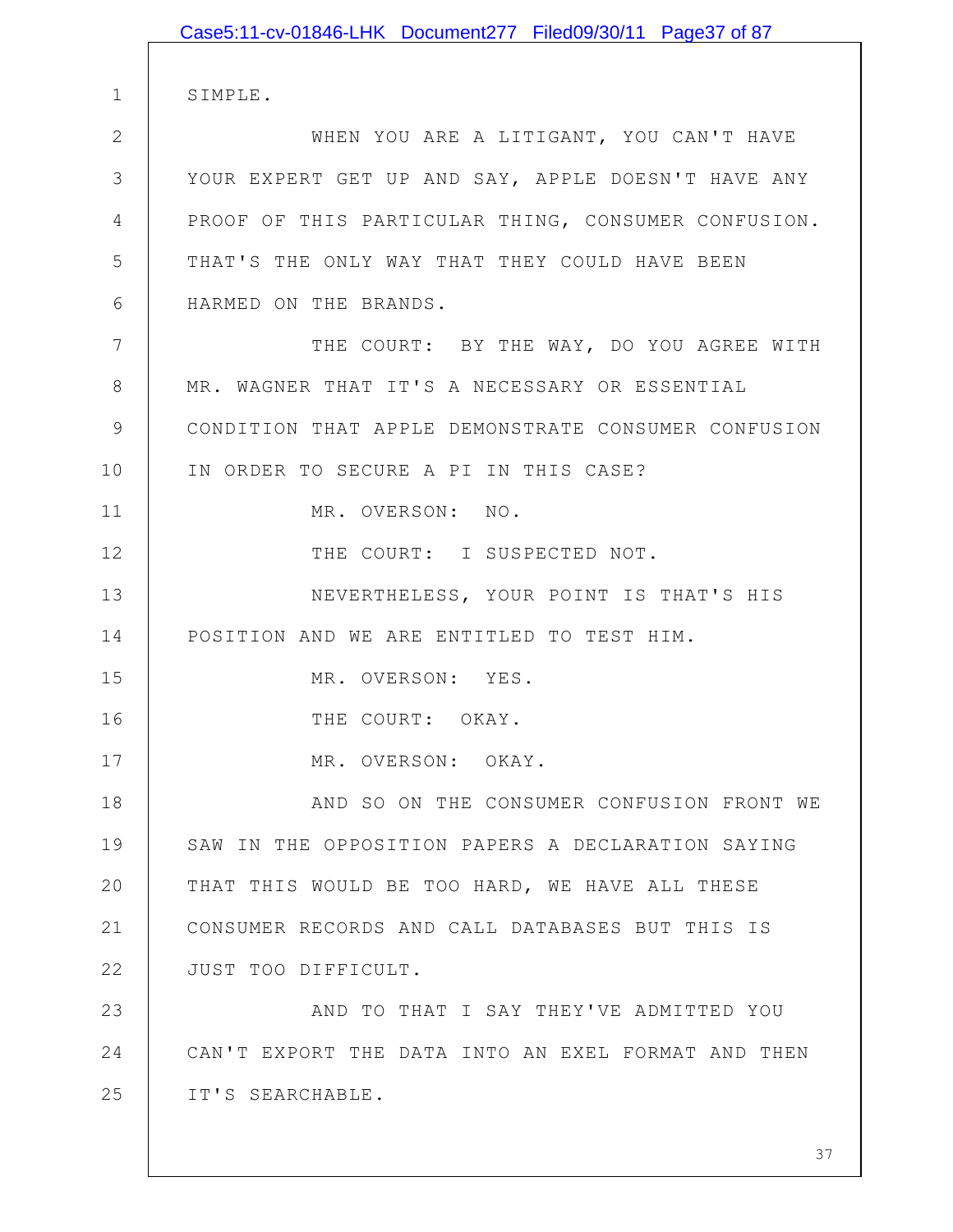|                | Case5:11-cv-01846-LHK Document277 Filed09/30/11 Page38 of 87 |
|----------------|--------------------------------------------------------------|
|                |                                                              |
| $\mathbf 1$    | AND THE FACT THAT IT'S DIFFICULT, THERE'S                    |
| $\overline{2}$ | A LOT OF THINGS DIFFICULT IN THIS CASE. AND THE              |
| 3              | FACT THAT THEY WAITED THIS LONG TO THINK ABOUT               |
| 4              | DOING IT IS ALSO DISTURBING.                                 |
| 5              | THE COURT: WELL, SHORT OF GETTING                            |
| 6              | SAMSUNG'S SUPPORT ORGANIZATION TO EXPORT ITS                 |
| 7              | ENTIRE, I CAN'T IMAGINE THE SIZE OF THEIR DATABASE           |
| 8              | SYSTEM, WHAT LIMITATIONS HAVE YOU PROPOSED OR                |
| 9              | OFFERED TO MINIMIZE THAT BURDEN?                             |
| 10             | WHAT WOULD YOU HAVE IN MIND? SURELY YOU                      |
| 11             | DON'T WANT TO KNOW ABOUT EVERY COMPLAINT OF EVERY            |
| 12             | SAMSUNG TOASTER, FOR EXAMPLE, RIGHT?                         |
| 13             | MR. OVERSON: YOU ARE ABSOLUTELY RIGHT.                       |
| 14             | AND SO WHAT WE WOULD PROPOSE IS THAT -- I                    |
| 15             | MEAN, WE COULD COME UP WITH A LIST OF TEN SEARCH             |
| 16             | TERMS TODAY.                                                 |
| 17             | THE COURT: HAVE YOU MADE THAT PROPOSAL                       |
| 18             | TO THEM?                                                     |
| 19             | MR. OVERSON: I HAVE NOT GIVEN THEM                           |
| 20             | SPECIFIC TERMS.                                              |
| 21             | THE COURT: ALL RIGHT.                                        |
| 22             | MR. OVERSON: BUT WE WOULD -- WE COULD                        |
| 23             | COME UP WITH A LIST OF SEARCH TERMS AND THEY WOULD           |
| 24             | BE THINGS LIKE IPAD, APPLE, THERE WOULD BE MAYBE             |
| 25             | FACE TIME, APPLICATIONS THAT RUN ON APPLE BUT NOT            |
|                |                                                              |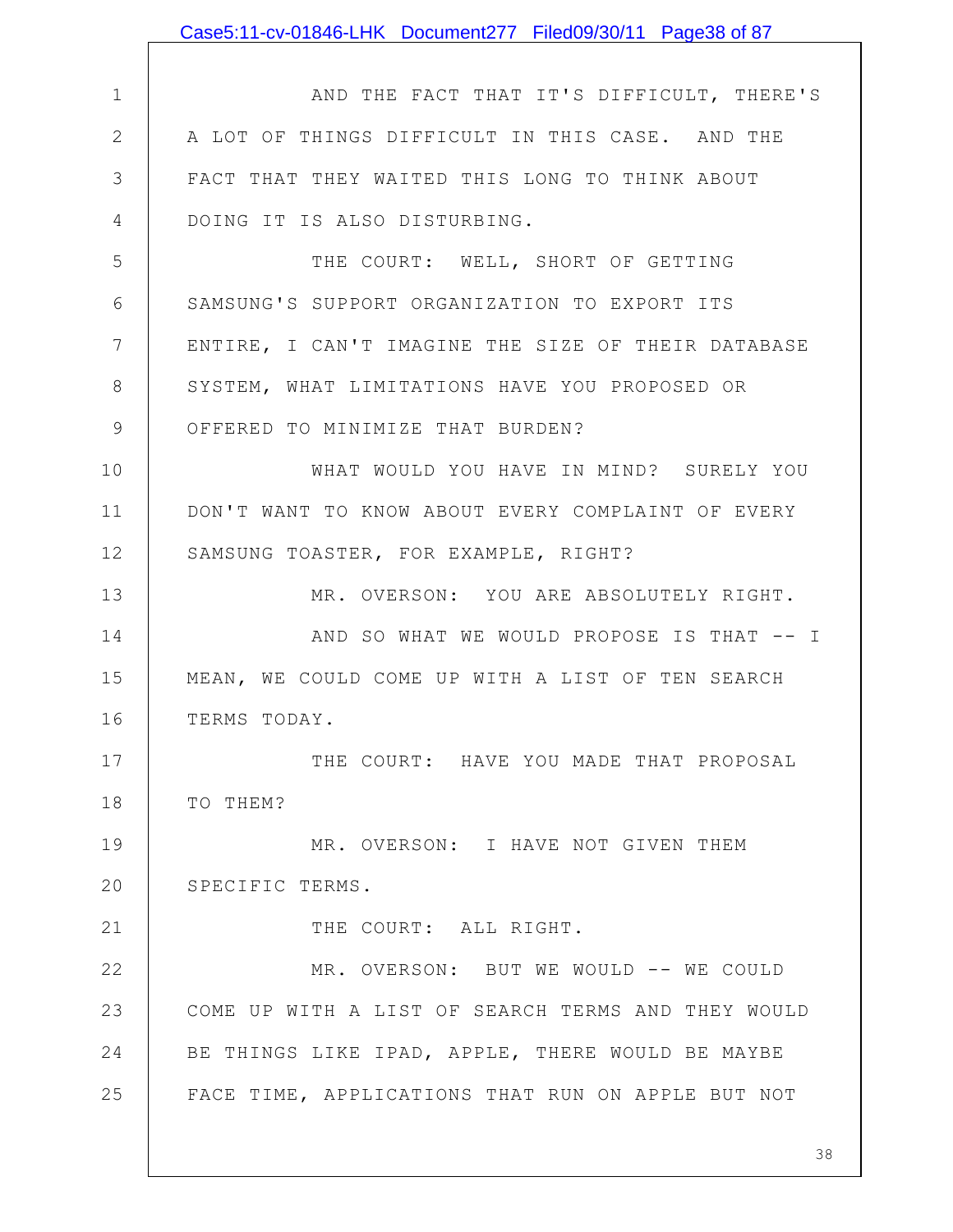|              | Case5:11-cv-01846-LHK Document277 Filed09/30/11 Page39 of 87 |
|--------------|--------------------------------------------------------------|
|              |                                                              |
| $\mathbf 1$  | ON SAMSUNG, MAYBE ITUNES. THOSE ARE THE KINDS OF             |
| $\mathbf{2}$ | SEARCH TERMS WE WOULD BE TALKING ABOUT.                      |
| 3            | THE COURT: SO I TAKE IT THE KIND OF                          |
| 4            | RECORD YOU ARE MOST INTERESTED IN IS SOMETHING LIKE          |
| 5            | THE FOLLOWING: A COMPLAINT FROM AN INDIVIDUAL HERE           |
| 6            | IN SAN JOSE, CALIFORNIA TO THE SAMSUNG HELP DESK             |
| 7            | THAT THEIR TABLET OR THEIR PHONE DOESN'T HAVE QUOTE          |
| 8            | "THE FEEL OR THE FEATURE THAT THE IPAD HAS, " WHICH          |
| 9            | HAPPENS TO BE CLAIMED IN YOUR PATENT.                        |
| 10           | IS THAT THE KIND OF THING YOU ARE TRYING                     |
| 11           | TO GET AT?                                                   |
| 12           | MR. OVERSON: CERTAINLY WE BELIEVE IT HAS                     |
| 13           | THE FEEL. SO IT'S MORE THE FEATURE.                          |
| 14           | THE COURT: YOU WOULD LIKE SOME EVIDENCE                      |
| 15           | THAT THE PUBLIC AGREES WITH YOU, RIGHT?                      |
| 16           | MR. OVERSON: THE PUBLIC, WE BELIEVE THAT                     |
| 17           | THERE WILL BE EVIDENCE THAT THE PUBLIC THOUGHT THEY          |
| 18           | COULD RUN THEIR ITUNES ON THE SAMSUNG PHONE, THE             |
| 19           | ACCUSED PHONE.                                               |
| 20           | THE COURT: ALL RIGHT.                                        |
| 21           | MR. OVERSON: OKAY.                                           |
| 22           | SO THE OTHER OBJECTIONS I THOUGHT WERE                       |
| 23           | MOSTLY TO -- WERE, WE THOUGHT, WERE NOT TERRIBLY             |
| 24           | STRONG LIKE THAT. THERE MIGHT BE MISSPELLINGS,               |
| 25           | THAT IT MIGHT NOT WORK, AND WE CAN DEAL WITH THAT.           |
|              |                                                              |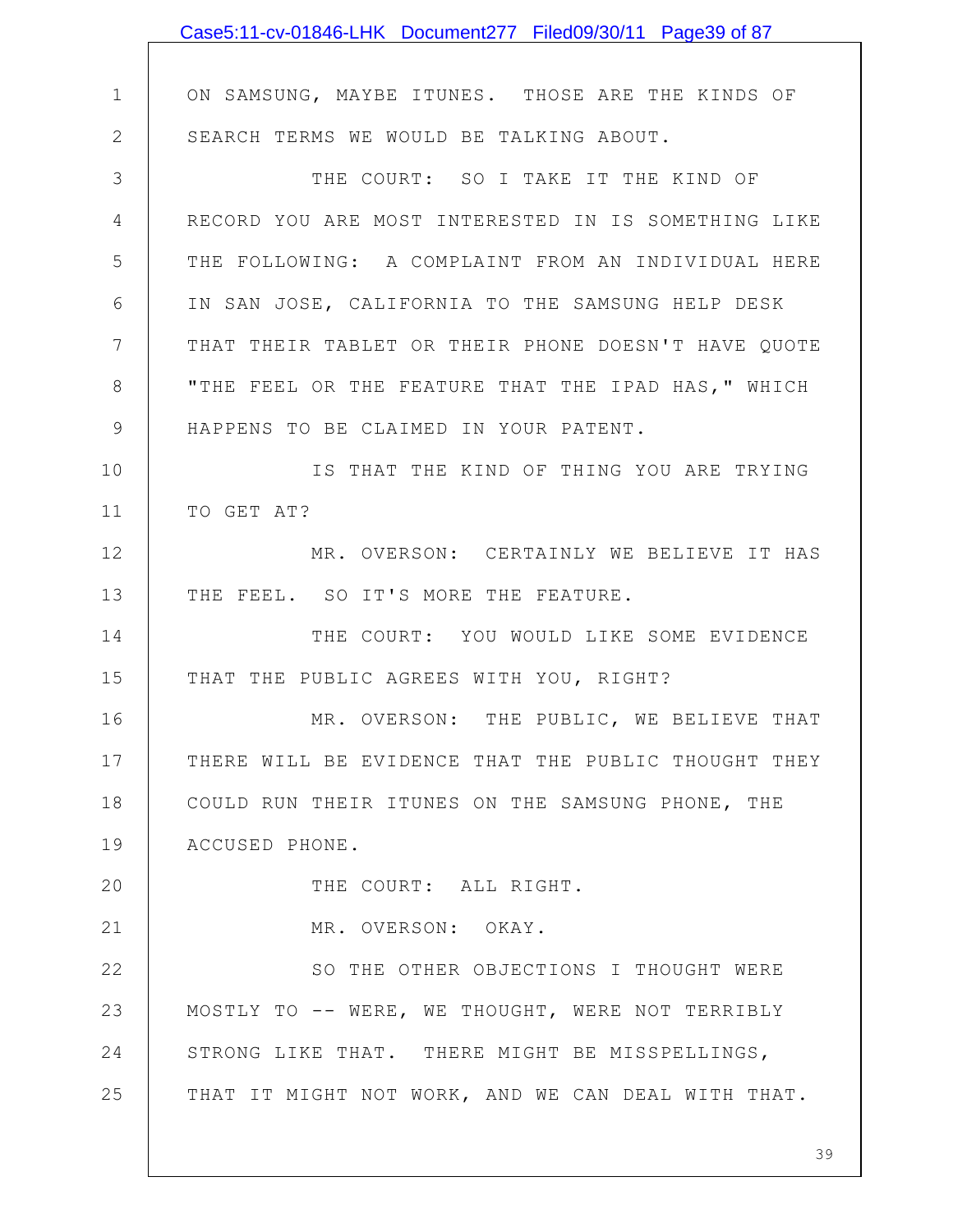|               | Case5:11-cv-01846-LHK Document277 Filed09/30/11 Page40 of 87 |
|---------------|--------------------------------------------------------------|
|               |                                                              |
| 1             | I THINK THE KEY THING IS COMING UP WITH A                    |
| $\mathbf{2}$  | LIST OF TERMS AND DOING IT.                                  |
| $\mathcal{S}$ | FINALLY, I WANT TO CLARIFY ON SANCTIONS.                     |
| 4             | WE DID NOT FILE A SEPARATE SANCTIONS MOTION AND THE          |
| 5             | PROPOSED ORDER DOESN'T SAY ISSUE SANCTIONS,                  |
| 6             | YOUR HONOR.                                                  |
| 7             | THE COURT: WHICH MEANS I DON'T HAVE A                        |
| 8             | MOTION FOR SANCTIONS BEFORE ME AS A LOCAL RULE.              |
| $\mathcal{G}$ | MR. OVERSON: CORRECT.                                        |
| 10            | AND THIS WAS NOT INTENDED TO BE A                            |
| 11            | SANCTIONS MOTION, THAT'S WHY WE DID NOT DO THAT.             |
| 12            | WHAT WE ARE ASKING FOR IS AN ORDER TO                        |
| 13            | PRODUCE BY A DATE CERTAIN. OUR REPLY IS DUE                  |
| 14            | FRIDAY, WE UNDERSTAND THAT'S NOT GOING TO BE                 |
| 15            | REALISTIC BUT WE ARE ASKING THAT THE COURT MAKE              |
| 16            | THAT DATE CERTAIN, BE NEXT TUESDAY.                          |
| 17            | A LOT OF THESE DOCUMENTS ARE GOING TO                        |
| 18            | COME IN KOREAN. WE ARE VERY FORTUNATE TO HAVE                |
| 19            | MR. CHUNG WHO SPEAKS KOREAN ON OUR TEAM, BUT IT'S            |
| 20            | GOING TO TAKE US SOME TIME TO PROCESS THAT. AND WE           |
| 21            | ARE GOING TO WANT TO TRY TO PROCESS THESE DOCUMENTS          |
| 22            | FOR PURPOSES OF USE IN THE PI PROCEEDINGS.                   |
| 23            | THE COURT: AND YOUR PI HEARING BEFORE                        |
| 24            | JUDGE KOH IS ON THE 13TH?                                    |
| 25            | MR. OVERSON: CORRECT.                                        |
|               |                                                              |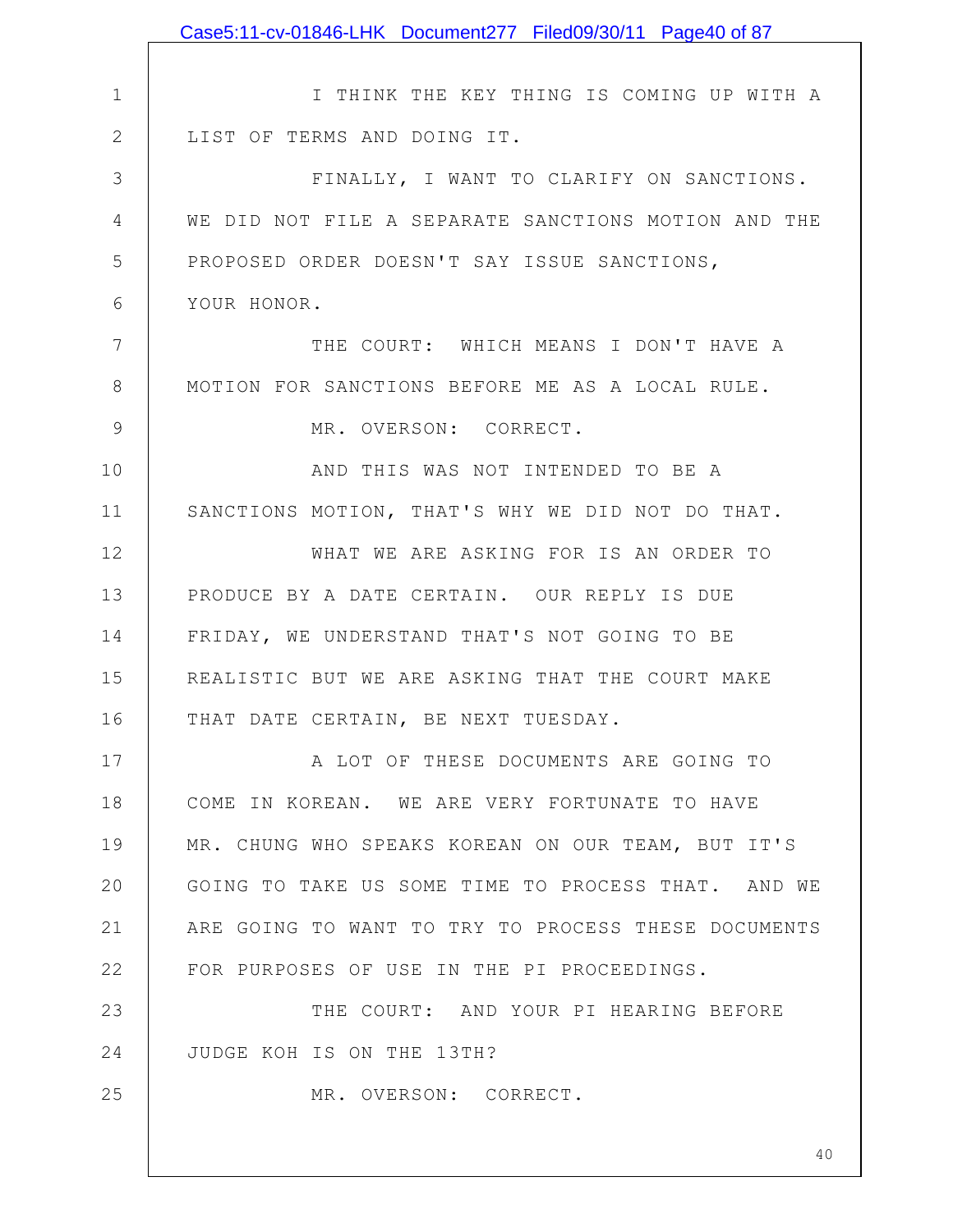| Case5:11-cv-01846-LHK Document277 Filed09/30/11 Page41 of 87 |
|--------------------------------------------------------------|
|                                                              |
| SO WE WOULD ALSO ASK THAT WE, WHEN THE                       |
| PRODUCTION HAPPENS WE GET A LETTER FROM OPPOSING             |
| COUNSEL CERTIFYING THAT A REASONABLE SEARCH HAS              |
| BEEN DONE INCLUDING IN KOREA.                                |
| AND FINALLY, WE REQUEST THAT THERE BE                        |
| ORDERED $--$ THAT WE GET A DEPOSITION OF A 30(B)(6)          |
| WITNESS ABOUT THE COLLECTION PROCESS.                        |
| WITHOUT THIS ORDER WE WILL NOT GET ANY                       |
| INFORMATION BECAUSE WE'RE TOLD IT'S WORTH NOTHING.           |
| THE COURT: HAVE YOU SERVED A DEPOSITION                      |
| NOTICE TO THAT EFFECT?                                       |
| MR. OVERSON: WE HAVEN'T BECAUSE WE ARE                       |
| PAST THE TIME AND THERE'S OBJECTIONS ALREADY ABOUT           |
| BEING PAST THE TIME.                                         |
| SO WE DIDN'T ANTICIPATE THAT WE WOULD                        |
| HAVE HAD THIS KIND OF PROBLEM.                               |
| I'M ABOUT TO SIT DOWN, THERE HAS TO BE                       |
| SOME CONSEQUENCES THOUGH. WE DIDN'T MOVE FOR A               |
| SANCTION MOTION HERE BUT THERE HAS TO BE SOME                |
| CONSEQUENCES IF WE JUST DON'T GET THE INFORMATION.           |
| IF THEY'RE DELAYED, DELAYED, DELAYED AND                     |
| WE ARE TWO WEEKS BEFORE THE HEARING AND THEY ARE             |
| PAST THE DEADLINE AND NOW THEY ARE DOING A                   |
| REASONABLE SEARCH ON THESE THINGS, THERE SHOULD BE           |
| SOME CONSEQUENCES NOW TO SAMSUNG.                            |
|                                                              |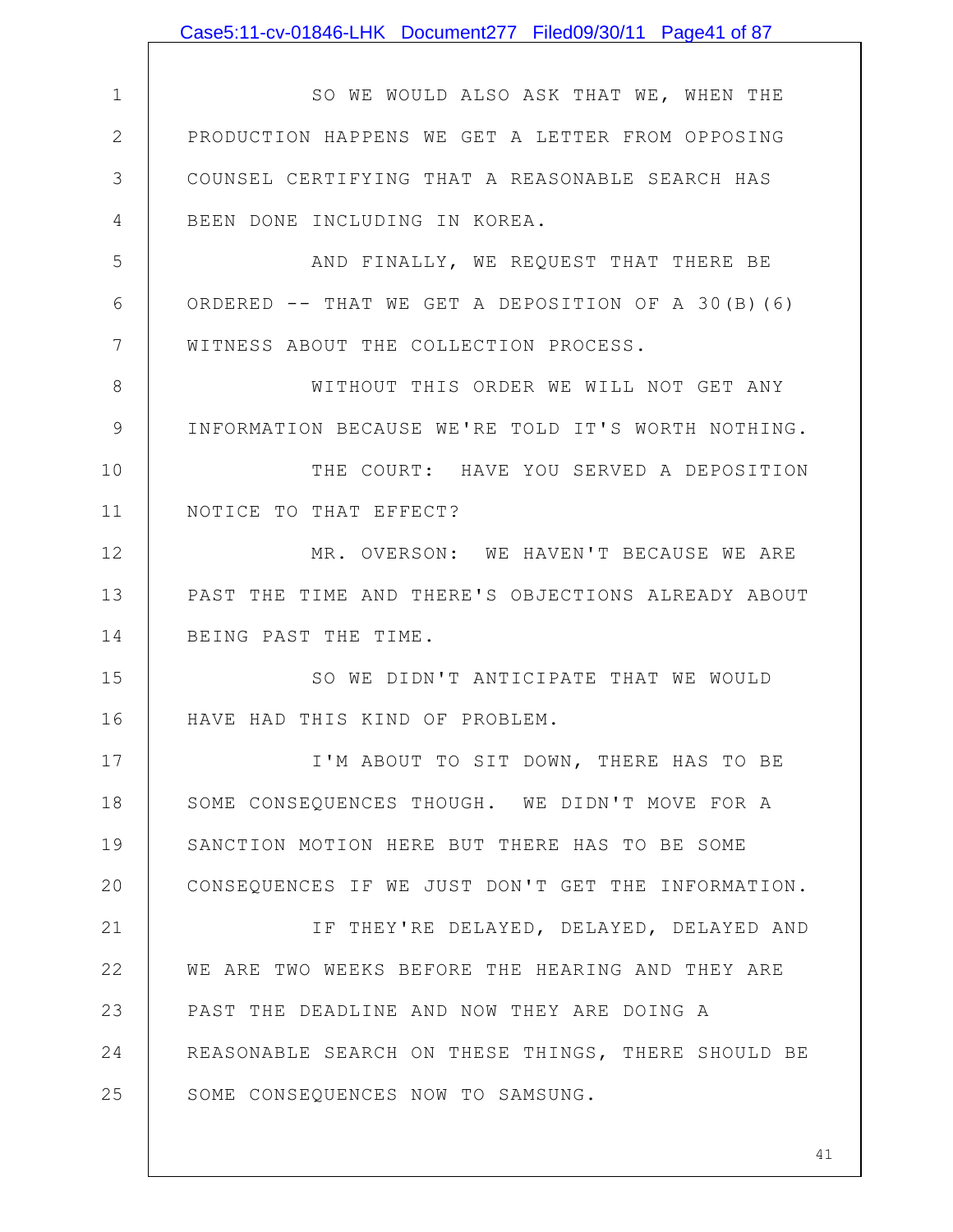1 2 3 4 5 6 7 8 9 10 11 12 13 14 15 16 17 18 19 20 21 22 23 24 25 AND WE WOULD ASK YOUR HONOR THAT IF YOUR HONOR AGREES THEY HAVE TO PRODUCE BY A DATE CERTAIN THAT WE BE GIVEN THE OPPORTUNITY TO COME RIGHT BACK IN IF SOMEHOW THAT DOESN'T HAPPEN. THE COURT: ALL RIGHT. YOU WILL HAVE SOME OPPORTUNITY FOR REBUTTAL AS WELL. THANK YOU FOR YOUR ARGUMENT. MS. MAROULIS? MS. MAROULIS: GOOD MORNING, YOUR HONOR. THANK YOU FOR LISTENING TO US ON THE SHORT NOTICE. I WANT TO BEGIN WITH THE QUESTION YOUR HONOR POSED FOR COUNSEL FOR APPLE EARLIER IN THE ARGUMENT WHICH IS THE SIMILARITY OF PRODUCT MATTER IN THE PATENT DESIGN INFRINGEMENT CASE. AND THE FEDERAL CIRCUIT LAW SAYS IT DOES NOT MATTER. THERE'S LAW THAT WE CITED -- THE COURT: THAT'S WHAT SUN HILL SAYS. MS. MAROULIS: SUN HILL, KEYSTONE AND MANY OTHER CASES THAT SAY FOR THE PURPOSES OF LIABILITY YOU COMPARE ACCUSED PRODUCT TO AN ASSERTED DESIGN PATENT AND SPECIFICALLY THE FEATURES THAT ARE ASSERTED. SO THE FIRST ORDER OF BUSINESS IS THAT Case5:11-cv-01846-LHK Document277 Filed09/30/11 Page42 of 87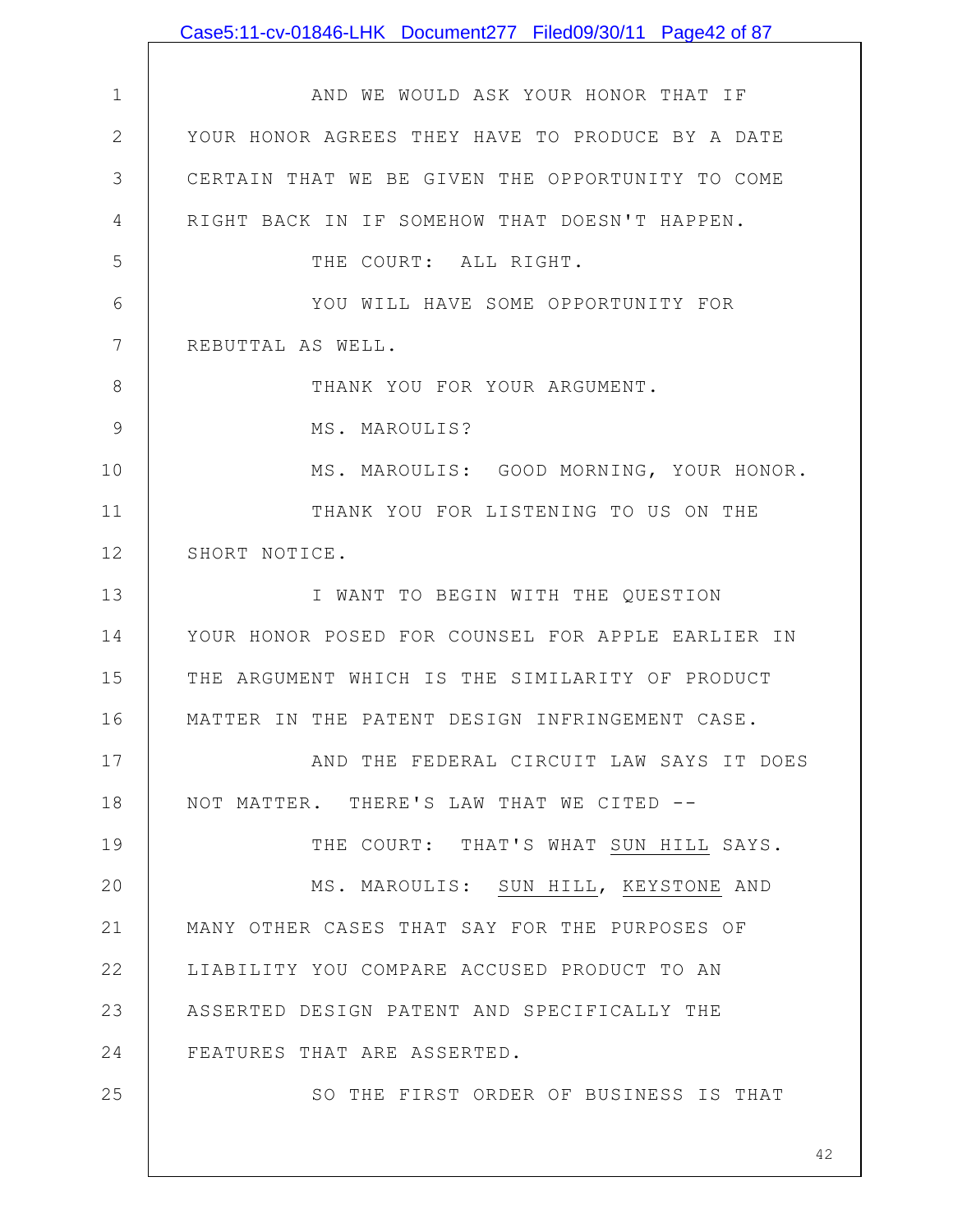|              | Case5:11-cv-01846-LHK Document277 Filed09/30/11 Page43 of 87 |
|--------------|--------------------------------------------------------------|
|              |                                                              |
| $\mathbf 1$  | ANY ALLEGED SIMILARITY OF PRODUCTS IS NOT REALLY             |
| $\mathbf{2}$ | RELEVANT FOR THEIR PI MOTION.                                |
| 3            | THE SECOND IS, AND I CAN SAY THAT BECAUSE                    |
| 4            | I THINK THE ONLY PERSON IN THE AUDIENCE IS APPLE             |
| 5            | COUNSEL, IN THEIR INTERROGATORY RESPONSES THEY               |
| 6            | ADMITTED THAT IPAD II OR IPAD IS NOT AN EMBODIMENT           |
| 7            | OF THEIR PATENT THAT COVERS THE TABS.                        |
| $8\,$        | SO MR. JACOBS HERE REPRESENTED THEY WERE                     |
| 9            | GOING TO CHANGE THE INTERROGATORY. IT SOUNDS LIKE            |
| 10           | THEY WANT TO CHANGE IT FROM YES TO NO, ERRATICALLY.          |
| 11           | BUT THE RECORD SHOWS THE TAB IS NOT AN                       |
| 12           | EMBODIMENT OR THE IPAD IS NOT AN EMBODIMENT OF THE           |
| 13           | PATENT.                                                      |
| 14           | AND THAT'S A VERY SIGNIFICANT ISSUE                          |
| 15           | BECAUSE PART OF MR. OVERSON'S ARGUMENT FOCUSED ON            |
| 16           | THAT STATEMENT BY LEE DON-JOO, ONE OF THE                    |
| 17           | EXECUTIVES FROM SAMSUNG, RELATED TO THE IPAD II.             |
| 18           | AND WHILE WE HAVE PRODUCED A NUMBER OF                       |
| 19           | DOCUMENTS RELATED TO THE STATEMENTS, WE ARE                  |
| 20           | POSITIVE THIS IS NOT RELEVANT TO THE PRELIMINARY             |
| 21           | INJUNCTION MOTION WHICH IS FUNDAMENTALLY ABOUT               |
| 22           | ALLEGED PATENT INFRINGEMENT.                                 |
| 23           | THE COURT: WELL, I THINK YOU UNDOUBTEDLY                     |
| 24           | HEARD WHAT I HAD POSED TO OPPOSING COUNSEL JUST A            |
| 25           | FEW MOMENTS AGO.                                             |
|              |                                                              |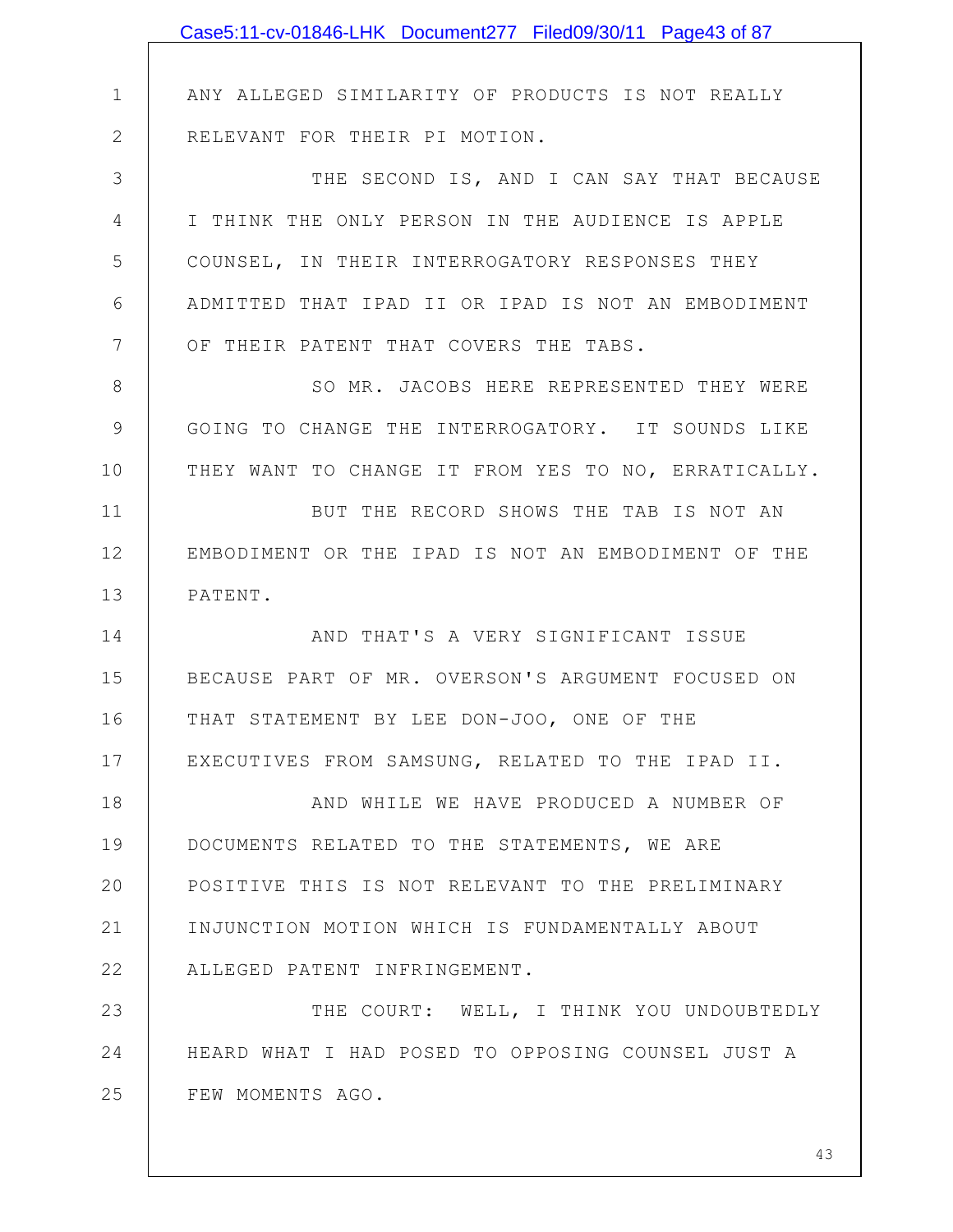|               | Case5:11-cv-01846-LHK Document277 Filed09/30/11 Page44 of 87 |
|---------------|--------------------------------------------------------------|
|               |                                                              |
| $\mathbf 1$   | I TEND TO AGREE THAT FOR PURPOSES OF                         |
| $\mathbf{2}$  | LIABILITY OR MERITS ASSESSMENT EGYPTIAN GODDESS,             |
| 3             | SUN HILL SET THE METES AND BOUNDS OF WHAT'S                  |
| 4             | APPROPRIATE FOR DISCOVERY.                                   |
| 5             | BUT A MOTION FOR PI ADDRESSES THE MORE                       |
| 6             | FUNDAMENTAL OR BROADER QUESTION OF IRREPARABLE               |
| 7             | HARM, DOES IT NOT?                                           |
| 8             | DOESN'T THAT HARM ANALYSIS GO BEYOND                         |
| $\mathcal{G}$ | SIMPLY WHETHER THIS PARTICULAR FEATURE HAPPENS TO            |
| 10            | INFRINGE THEIR CLAIM?                                        |
| 11            | MS. MAROULIS: YES, YOUR HONOR.                               |
| 12            | AND FOR THAT REASON WE HAVE PRODUCED A                       |
| 13            | NUMBER OF DOCUMENTS THAT ARE CUSTOMER SURVEYS IN             |
| 14            | VARIOUS MARKETING DOCUMENTS THAT OTHERWISE WOULD BE          |
| 15            | COMPLETELY IRRELEVANT TO THE PATENT CASES BECAUSE            |
| 16            | OUR EXPERT DID RELY ON VARIOUS PUBLICLY AVAILABLE            |
| 17            | SURVEYS.                                                     |
| 18            | SO ONE OF THEIR REQUESTS GOES TO --                          |
| 19            | THE COURT: THESE WERE ALL PUBLICLY                           |
| 20            | AVAILABLE SURVEYS?                                           |
| 21            | MS. MAROULIS: MR. WAGNER RELIED ON SOME                      |
| 22            | PUBLICLY AVAILABLE DATA AND SOME PRODUCED BY APPLE.          |
| 23            | BUT THERE ARE BASICALLY TWO TYPES OF                         |
| 24            | ISSUES BEFORE YOUR HONOR TODAY:                              |
| 25            | THE FOUR CATEGORIES OF DOCUMENTS WHICH                       |
|               | 44                                                           |
|               |                                                              |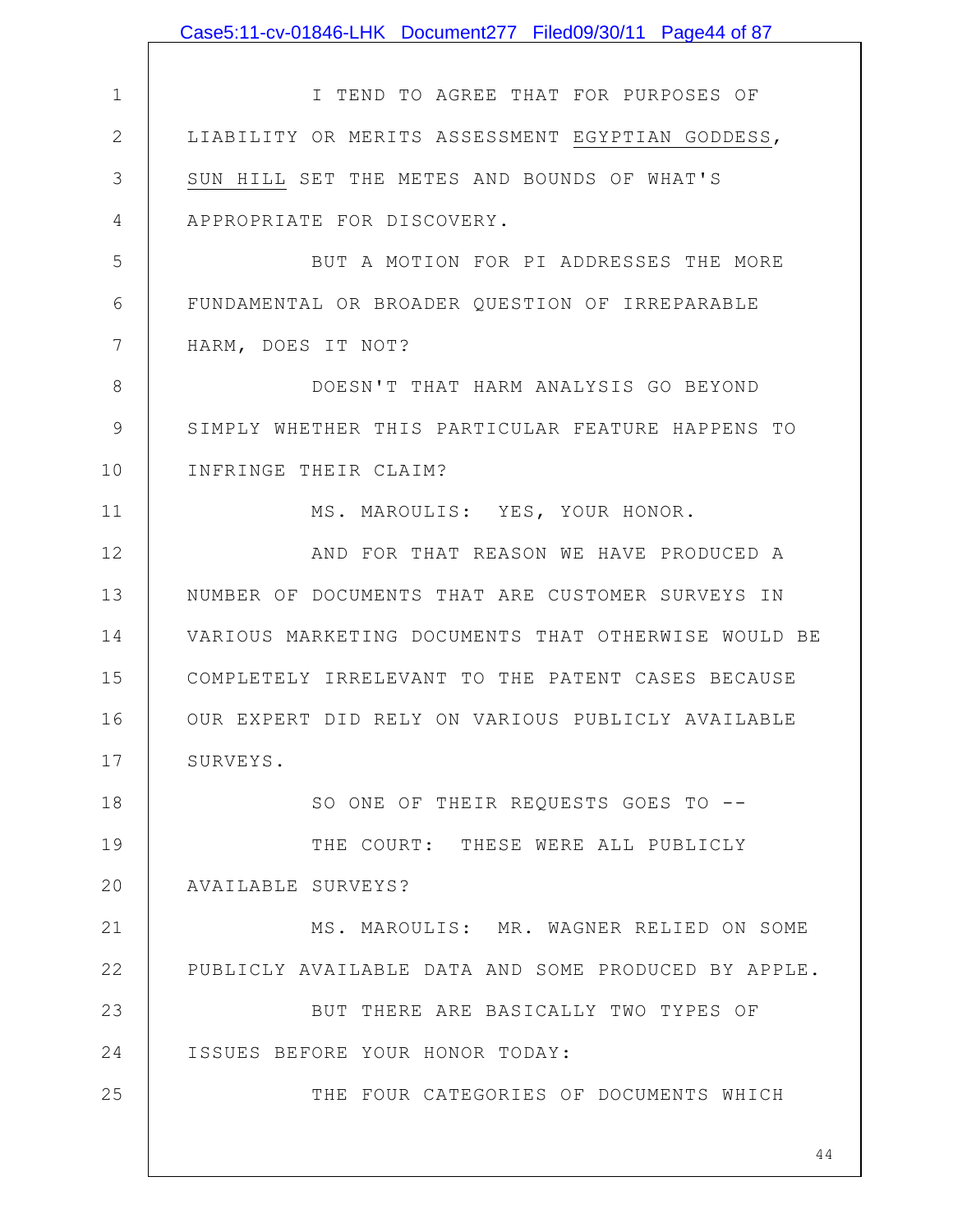|              | Case5:11-cv-01846-LHK Document277 Filed09/30/11 Page45 of 87 |
|--------------|--------------------------------------------------------------|
|              |                                                              |
| $\mathbf 1$  | SAMSUNG HAS ALREADY PRODUCED AND WHICH WE BELIEVE            |
| $\mathbf{2}$ | THE COMPLAINTS ARE WARRANTED.                                |
| 3            | AND THERE'S ONE CATEGORY OF DOCUMENTS                        |
| 4            | THAT SAMSUNG BELIEVES IS IN DISPUTE, THE ONLY ONE            |
| 5            | IN DISPUTE AND THAT'S THE DOCUMENTS GOING TO THE             |
| 6            | CUSTOMER CONFUSION OR ALLEGED CONFUSION.                     |
| 7            | SO WITH RESPECT TO THE FIRST SET OF                          |
| 8            | ISSUES WHICH IS FOUR DIFFERENT CATEGORIES OF                 |
| 9            | DOCUMENTS, WE BELIEVE THAT THE RECORD IS CLEAR FROM          |
| 10           | THE JENKINS DECLARATION AND FROM OUR BRIEF AND               |
| 11           | OTHERWISE THAT WE'VE PRODUCED DOCUMENTS AFTER                |
| 12           | REASONABLE SEARCH THAT ANSWER THESE REQUESTS.                |
| 13           | THE COURT: IS IT YOUR POSITION YOU HAVE                      |
| 14           | PRODUCED ALL DOCUMENTS WHICH HAVE BEEN IDENTIFIED            |
| 15           | AFTER A REASONABLE SEARCH?                                   |
| 16           | MS. MAROULIS: YOUR HONOR, IT'S ALWAYS                        |
| 17           | HARD TO SAY ALL DOCUMENTS WITH A COMPANY OF THAT             |
| 18           | SIZE.                                                        |
| 19           | THE COURT: THAT'S WHY I'M ASKING.                            |
| 20           | MS. MAROULIS: I THINK NOBODY CAN MAKE A                      |
| 21           | REPRESENTATION.                                              |
| 22           | BUT IT'S CLEAR FROM OUR DECLARATIONS THAT                    |
| 23           | WE'VE CONDUCTED THE SEARCH AND WE CAME UP WITH A             |
| 24           | NUMBER OF DOCUMENTS. THERE'S A NUMBER OF DOCUMENTS           |
| 25           | THAT APPLE COUNSEL RIDICULED, BUT THOSE DOCUMENTS            |
|              |                                                              |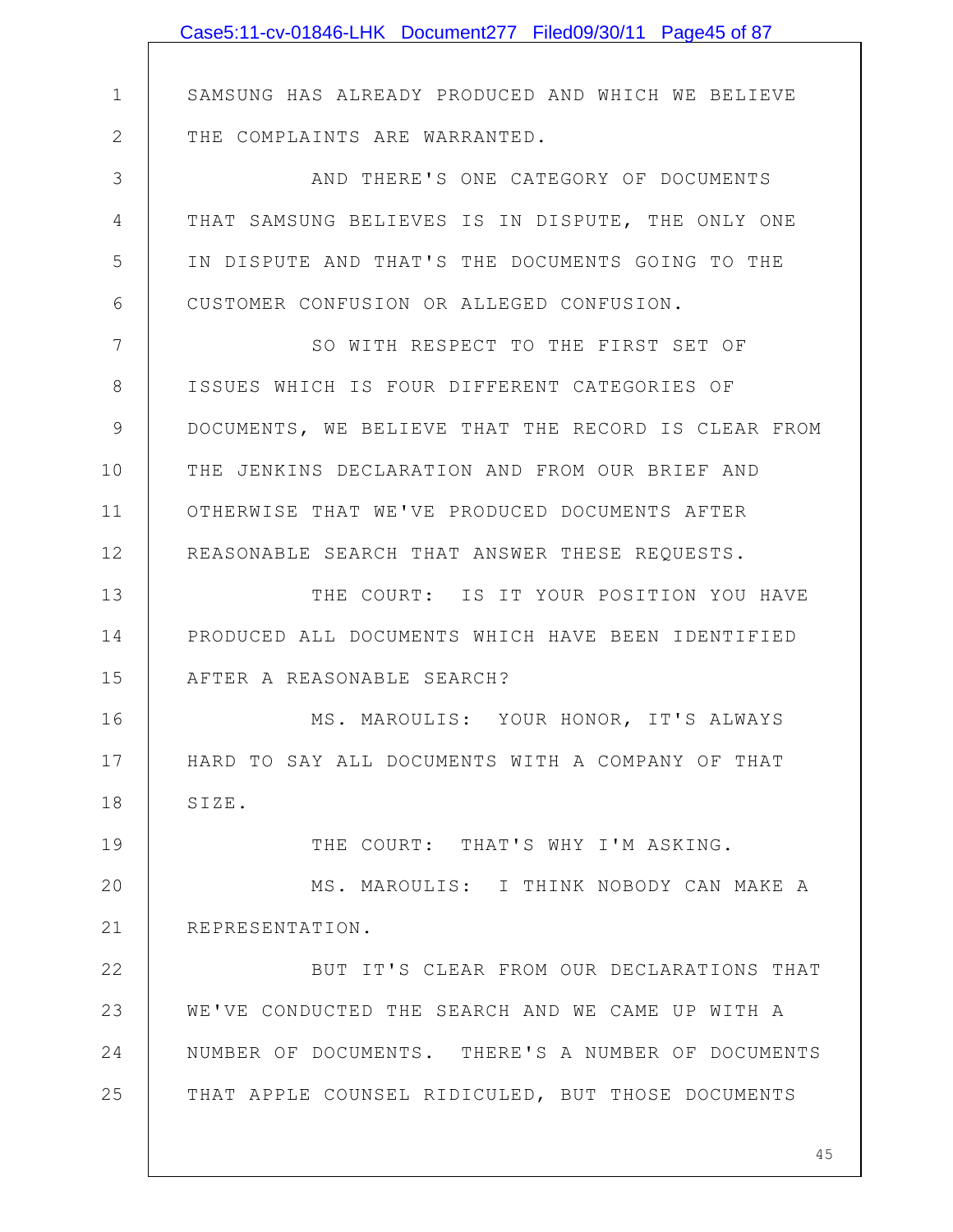|               | Case5:11-cv-01846-LHK Document277 Filed09/30/11 Page46 of 87 |
|---------------|--------------------------------------------------------------|
|               |                                                              |
| $\mathbf{1}$  | COME FROM THE DESIGNER FILES OF SAMSUNG EMPLOYEES            |
| $\mathbf{2}$  | AND THEY WERE THEMSELVES INQUIRING DEPOSITIONS               |
| 3             | ABOUT SOURCE OF INSPIRATION.                                 |
| 4             | SO THOSE ARE THE DOCUMENTS THAT PROVIDE                      |
| 5             | SOURCE OF INSPIRATION.                                       |
| 6             | THE COURT: REALLY? THE EXTERIOR OF A                         |
| 7             | BUILDING WAS SOURCE OF INSPIRATION FOR ONE OF THE            |
| 8             | PRODUCTS?                                                    |
| $\mathcal{G}$ | MS. MAROULIS: APPARENTLY THIS IS THE WAY                     |
| 10            | DESIGNERS COLLECT IDEAS.                                     |
| 11            | THE COURT: THAT'S YOUR POSITION? THAT'S                      |
| 12            | WHAT THEY ARE TELLING YOU?                                   |
| 13            | MS. MAROULIS: YOUR HONOR, IT COMES FROM                      |
| 14            | THE DESIGNERS' FILES DIRECTLY AND I WOULD RATHER             |
| 15            | NOT GO FURTHER INTO THAT TO AVOID PROTECTIVE ORDER           |
| 16            | ISSUES.                                                      |
| 17            | THE COURT: ALL RIGHT.                                        |
| 18            | MS. MAROULIS: AMONG THE DOCUMENTS WE                         |
| 19            | PRODUCED ARE A LOT OF CATEGORIES THAT EXHAUSTIVELY           |
| 20            | ADDRESS THE ISSUE OF -- FOR EXAMPLE, TWO WEEKS AGO           |
| 21            | WE WERE BEFORE YOUR HONOR AND APPLE COUNSEL WAS              |
| 22            | MAKING ARGUMENT THAT CAD TIMES ARE THE AND ALL AND           |
| 23            | BE ALL.                                                      |
| 24            | WE PRODUCED THE CAD FILES. THEY HAVE OUR                     |
| 25            | CAD FILES. THE CAD FILES SPAN BACK, THEY CAN LOOK            |
|               | 46                                                           |
|               |                                                              |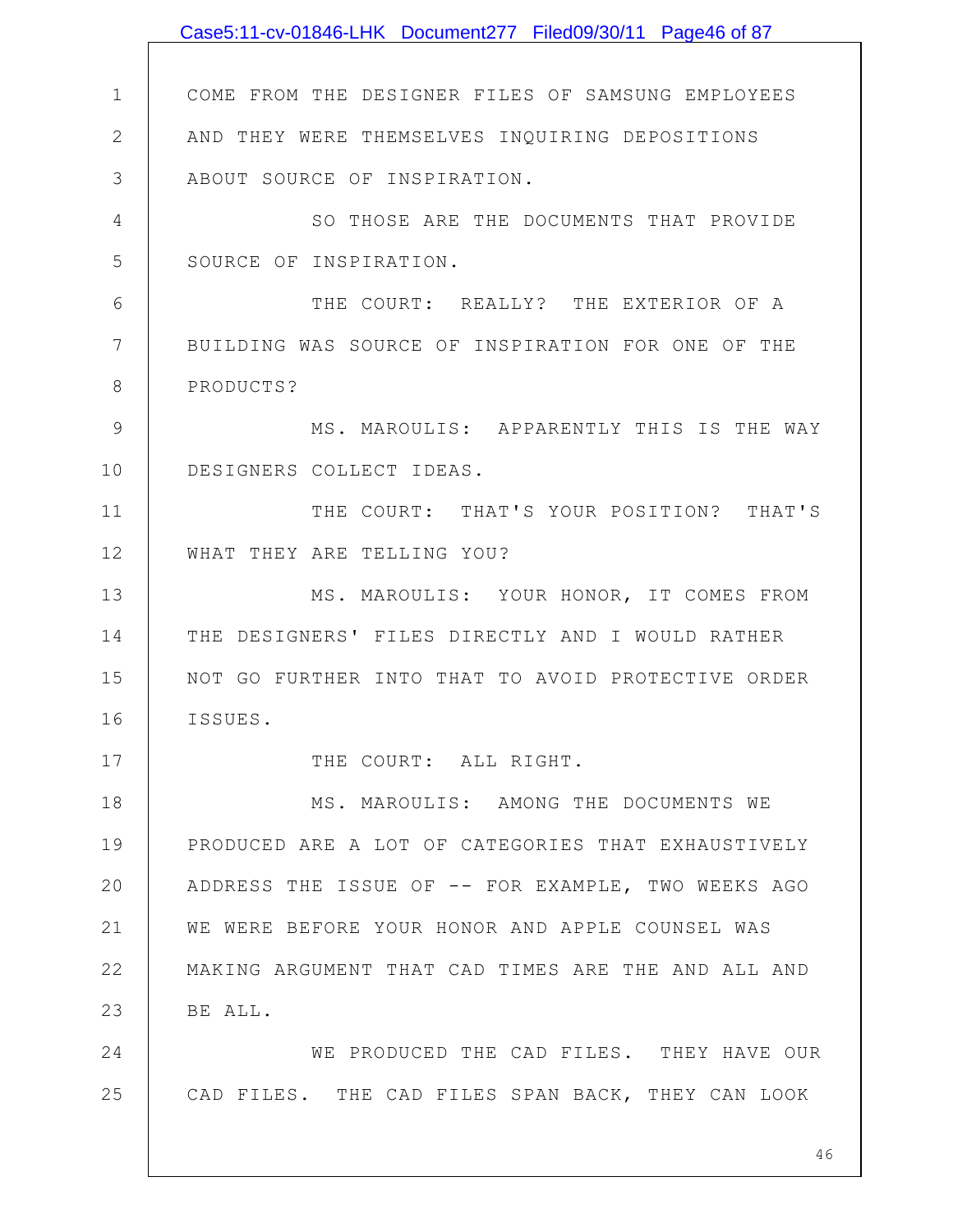|               | Case5:11-cv-01846-LHK Document277 Filed09/30/11 Page47 of 87 |
|---------------|--------------------------------------------------------------|
|               |                                                              |
| $\mathbf 1$   | AT ITERATIONS OF DESIGN AND MAKE CONCLUSIONS.                |
| $\mathbf{2}$  | THE COURT: WHAT ABOUT SKETCHBOOKS? YOU                       |
| 3             | WERE VERY PERSUASIVE IN EXPLAINING THE SIGNIFICANCE          |
| 4             | OF SKETCHBOOKS.                                              |
| 5             | MS. MAROULIS: YOUR HONOR, THE SKETCHBOOK                     |
| 6             | BELONG TO THE INVENTORS OF THE PATENTS.                      |
| 7             | THE COURT: THEY DON'T HAVE SIMILAR                           |
| 8             | SKETCHBOOKS?                                                 |
| $\mathcal{G}$ | MS. MAROULIS: WE DON'T HAVE SIMILAR                          |
| 10            | SKETCHBOOKS. WE HAVE LOOSE NOTES AND PRESENTATIONS           |
| 11            | THAT HAVE BEEN PRODUCED.                                     |
| 12            | SO IN THE JENKINS DECLARATION THERE'S A                      |
| 13            | LIST OF DIFFERENT CATEGORIES OF DESIGN DOCUMENTS             |
| 14            | THAT HAVE BEEN PRODUCED.                                     |
| 15            | BUT WHAT YOUR HONOR FOCUSED ON EARLIER                       |
| 16            | CORRECTLY IS THAT REQUEST 1 ACTUALLY DOESN'T GO TO           |
| 17            | ALL DESIGN DOCUMENTS, IT GOES TO DOCUMENTS WHERE             |
| 18            | THERE WAS ANY COMPARISON OF THE TIMES.                       |
| 19            | SO IN THE PRODUCTION AS A WHOLE, WE                          |
| 20            | PRODUCED DOCUMENTS REGARDING MARKET ANALYSIS OF              |
| 21            | APPLE PRODUCTS INCLUDING DOCUMENTS LOOKING AT THE            |
| 22            | INTERNALS OF THE IPHONES, THE TEAR DOWNS. SO THOSE           |
| 23            | DOCUMENTS WERE IN THE PRODUCTION.                            |
| 24            | BUT IN PRODUCING OUR DESIGN DOCUMENTS WE                     |
| 25            | ARE NOT OBLIGATED TO MANUFACTURE DOCUMENTS THAT              |
|               |                                                              |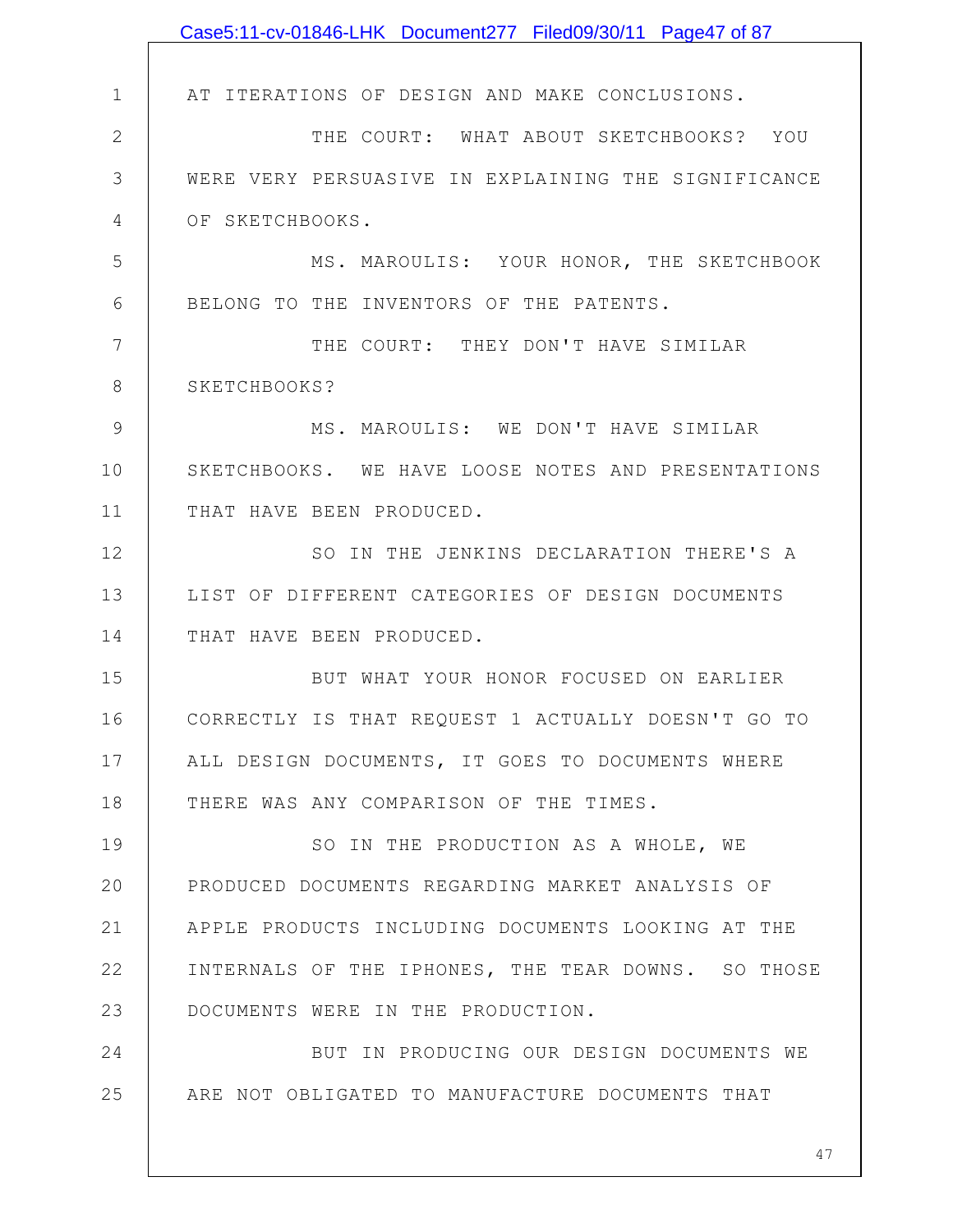|              | Case5:11-cv-01846-LHK Document277 Filed09/30/11 Page48 of 87 |
|--------------|--------------------------------------------------------------|
|              |                                                              |
| $\mathbf 1$  | DON'T EXIST. THEY ARE LOOKING FOR A SMOKING GUN              |
| $\mathbf{2}$ | DOCUMENT, A DOCUMENT THAT SAYS WE COPIED SOMETHING           |
| 3            | FROM APPLE. WE DON'T HAVE THOSE DOCUMENTS.                   |
| 4            | WE HAVE TAKEN A 30(B)(6) DEPOSITION LAST                     |
| 5            | $WEEK$ --                                                    |
| 6            | THE COURT: WELL, JUST TO BE PRECISE,                         |
| 7            | THEIR POSITION, THEIR REPRESENTATIONS THAT YOU HAVE          |
| 8            | NOT IDENTIFIED ANY SUCH DOCUMENTS BASED ON THE               |
| $\mathsf 9$  | INVESTIGATION YOU HAVE DONE TODAY.                           |
| 10           | I THINK YOU JUST TOLD ME EARLIER YOU                         |
| 11           | CAN'T STAND HERE AND MAKE A REPRESENTATION THAT NO           |
| 12           | SUCH DOCUMENT EXISTS OF YOUR CLIENT BECAUSE YOU              |
| 13           | DON'T KNOW.                                                  |
| 14           | MS. MAROULIS: THAT'S CORRECT,                                |
| 15           | YOUR HONOR.                                                  |
| 16           | BUT I DO WANT TO TALK BRIEFLY ABOUT THE                      |
| 17           | 30(B)(6) DEPOSITION OF A SAMSUNG REPRESENTATIVE WHO          |
| 18           | ASKS SPECIFICALLY WHETHER HE INTERVIEWED THE                 |
| 19           | DESIGNERS OF THE PRODUCTS AT ISSUE.                          |
| 20           | HE TESTIFIED HE SPOKE WITH ALL OF THEM                       |
| 21           | AND INQUIRED EXTENSIVELY WHETHER ANY OF THEM                 |
| 22           | CONSIDERED APPLE PRODUCTS WHEN DESIGNING THEIR               |
| 23           | PRODUCTS, NOT JUST COPYING, BUT ANY CONSIDERATION            |
| 24           | OF FRAME OF REFERENCE. THEY TESTIFIED THEY HAVE              |
| 25           | NOT.                                                         |
|              |                                                              |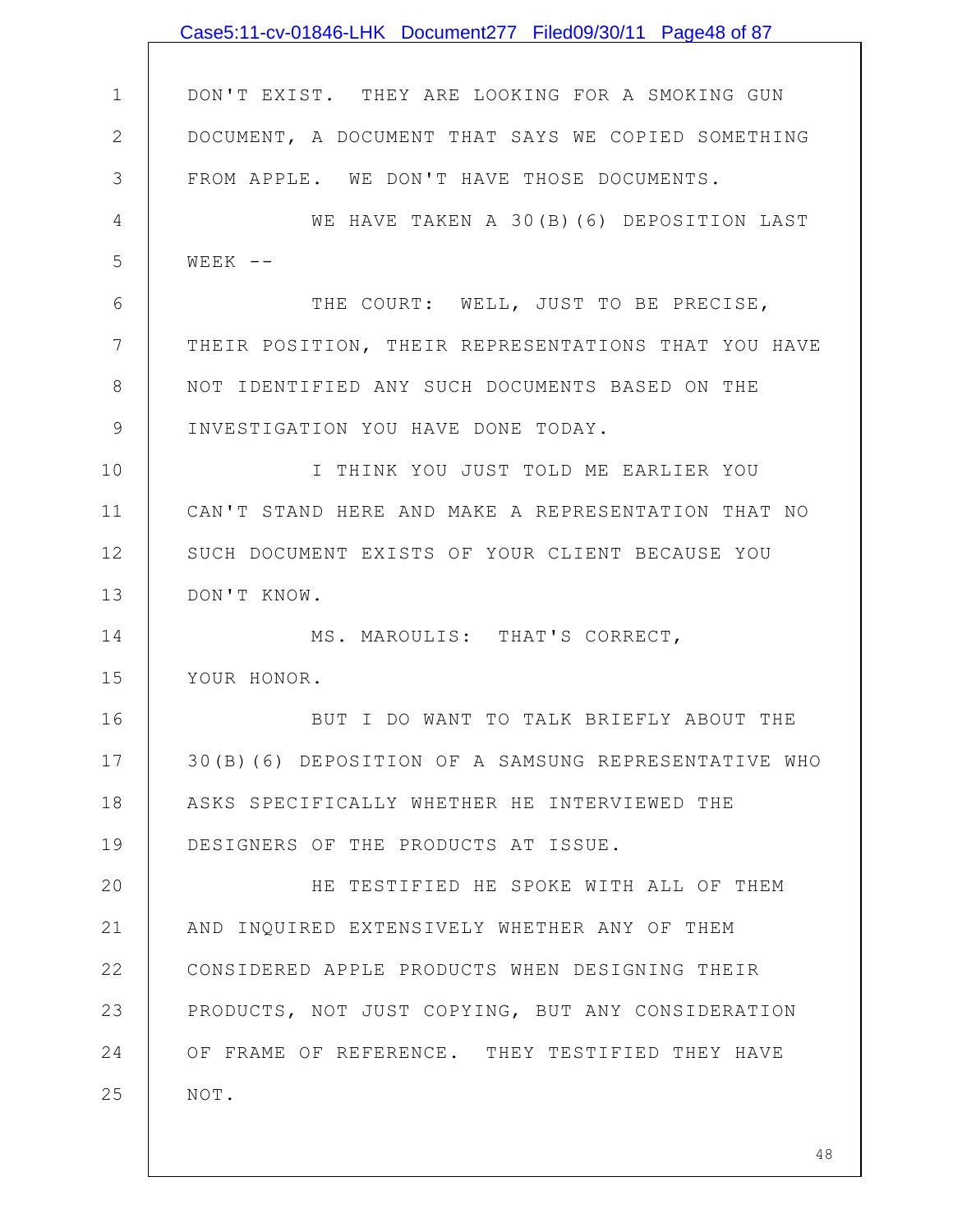|              | Case5:11-cv-01846-LHK Document277 Filed09/30/11 Page49 of 87 |
|--------------|--------------------------------------------------------------|
|              |                                                              |
| 1            | THE COURT: SO HE SPOKE WITH EACH OF                          |
| $\mathbf{2}$ | THESE 13 INDIVIDUALS?                                        |
| 3            | MS. MAROULIS: HE SPOKE WITH MAYBE 7 OR 8                     |
| 4            | INDIVIDUALS, HE SPOKE WITH PRINCIPAL DESIGNERS FOR           |
| 5            | ALL OF THE FOUR PRODUCTS AT ISSUE.                           |
| 6            | THE COURT: IT IS TRUE THOUGH, IS IT NOT,                     |
| 7            | THAT THERE WERE 13 PEOPLE IDENTIFIED IN YOUR                 |
| 8            | INTERROGATORY IN 26(A) RESPONSES?                            |
| 9            | MS. MAROULIS: THINKING BACK ACTUALLY, HE                     |
| 10           | HAS TALKED TO EVERYONE WHO WAS IDENTIFIED IN                 |
| 11           | INTERROGATORY 1 RESPONSE. BUT I CANNOT SAY                   |
| 12           | STANDING HERE NOW HE TALKED TO EVERYONE IN THE               |
| 13           | INITIAL DISCLOSURES. THAT'S THE DIFFERENCE. BUT              |
| 14           | HE DID SPEAK WITH INDIVIDUALS FROM INTERROGATORY 1.          |
| 15           | THE COURT: ALL RIGHT.                                        |
| 16           | SO AS TO INTERROGATORY 1, OR ANY OF THE                      |
| 17           | OTHER INDIVIDUALS IN 26(A) RESPONSES, HAVE                   |
| 18           | DOCUMENTS BEEN COLLECTED?                                    |
| 19           | MS. MAROULIS: DOCUMENTS HAVE BEEN                            |
| 20           | COLLECTED FROM INDIVIDUALS LISTED IN THE                     |
| 21           | INTERROGATORY 1 TO THE EXTENT THEY HAD THEM, AND             |
| 22           | ADDITIONAL INDIVIDUALS TOO. THE DOCUMENT EFFORTS             |
| 23           | WERE FAIRLY WIDE RANGING.                                    |
| 24           | THE COURT: OKAY.                                             |
| 25           | MS. MAROULIS: AND HERE IF YOUR HONOR                         |
|              |                                                              |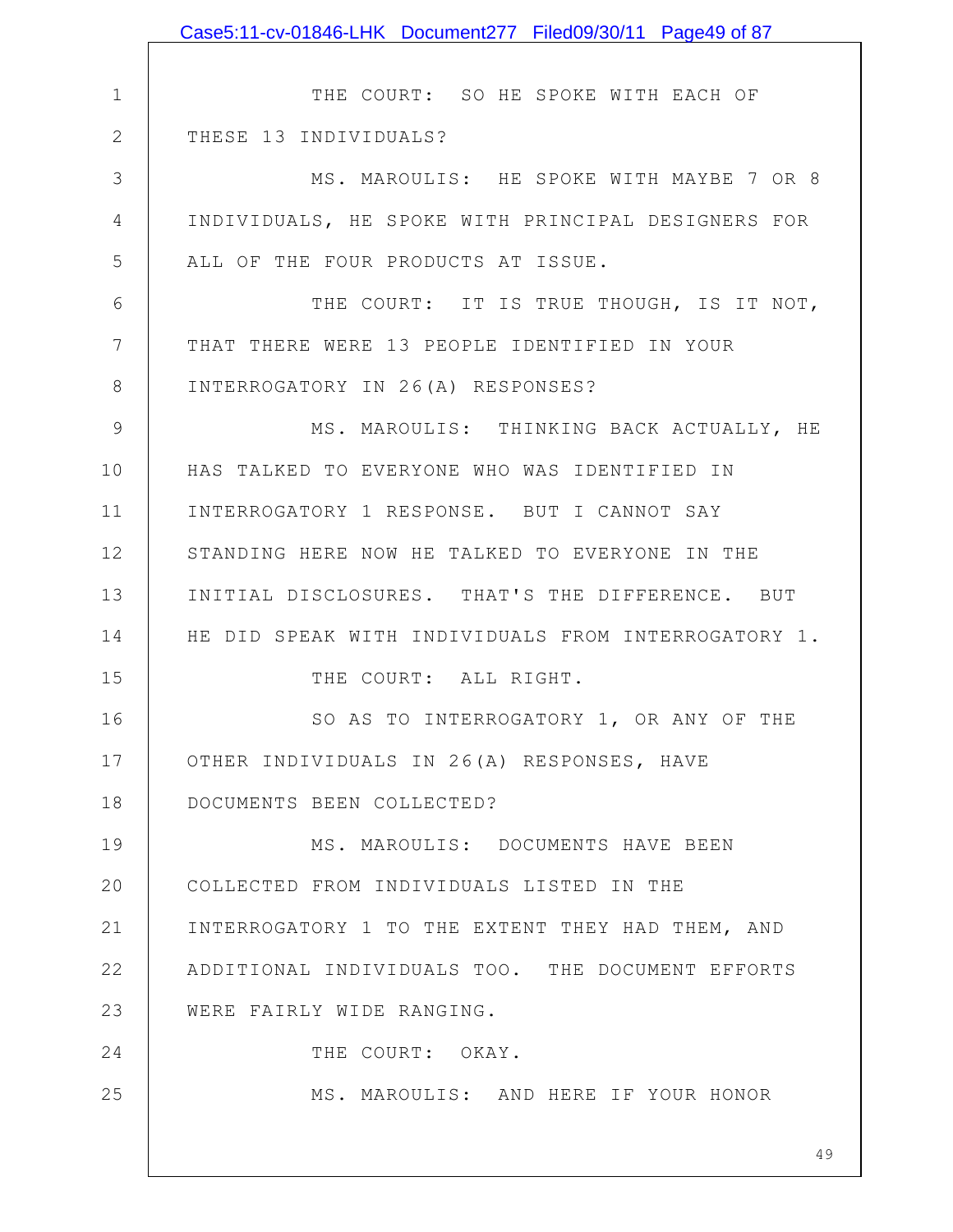|              | Case5:11-cv-01846-LHK Document277 Filed09/30/11 Page50 of 87 |
|--------------|--------------------------------------------------------------|
|              |                                                              |
| $\mathbf 1$  | DOES REFER SECOND, WE HEARD TODAY THE OFFERS OF              |
| $\mathbf{2}$ | TRANSPARENCY FROM APPLE ABOUT THEIR CUSTODIAN                |
| 3            | INFORMATION, THAT'S THE FIRST TIME WE'VE HEARD               |
| 4            | ABOUT THIS.                                                  |
| 5            | WE ASKED IN DEPOSITIONS, MR. JOHNSON                         |
| 6            | ASKED IN THE BUCHAKJIAN DEPOSITION ABOUT HOW THEY            |
| 7            | COLLECTED DOCUMENTS, WHAT STEPS THEY TOOK, AND WORK          |
| 8            | PRODUCT OBJECTION WAS MADE.                                  |
| $\mathsf 9$  | SO TO THE EXTENT THERE'S GOING TO BE ANY                     |
| 10           | TRANSPARENCY GOING FORWARD, IT HAS TO BE OBVIOUSLY           |
| 11           | A TWO-WAY STREET, BUT TO DATE THERE HASN'T BEEN              |
| 12           | THAT TRANSPARENCY.                                           |
| 13           | THE COURT: WHAT'S YOUR POSITION ON THAT?                     |
| 14           | I UNDERSTAND YOU WANT TO HAVE THE SAME                       |
| 15           | RULES APPLY, YOU ARE ENTITLED THAT SENSE OF                  |
| 16           | RECIPROCITY.                                                 |
| 17           | WHAT DO YOU PROPOSE HERE, A DISCLOSURE OF                    |
| 18           | SUCH INFORMATION OR NOT?                                     |
| 19           | MS. MAROULIS: YOUR HONOR, IN SOME OTHER                      |
| 20           | LITIGATIONS WE ARRIVED AT AGREEMENTS WHERE YOU               |
| 21           | EXCHANGE CUSTODIAN LISTS AND MUTUALLY AGREEABLE              |
| 22           | SEARCH TERMS. THAT IS ACCEPTABLE PRACTICES AND               |
| 23           | IT'S FREQUENTLY DONE.                                        |
| 24           | I THINK THAT ONCE WE GET PAST THE                            |
| 25           | PRELIMINARY INJUNCTION STAGE AND HAVE MORE TIME              |
|              |                                                              |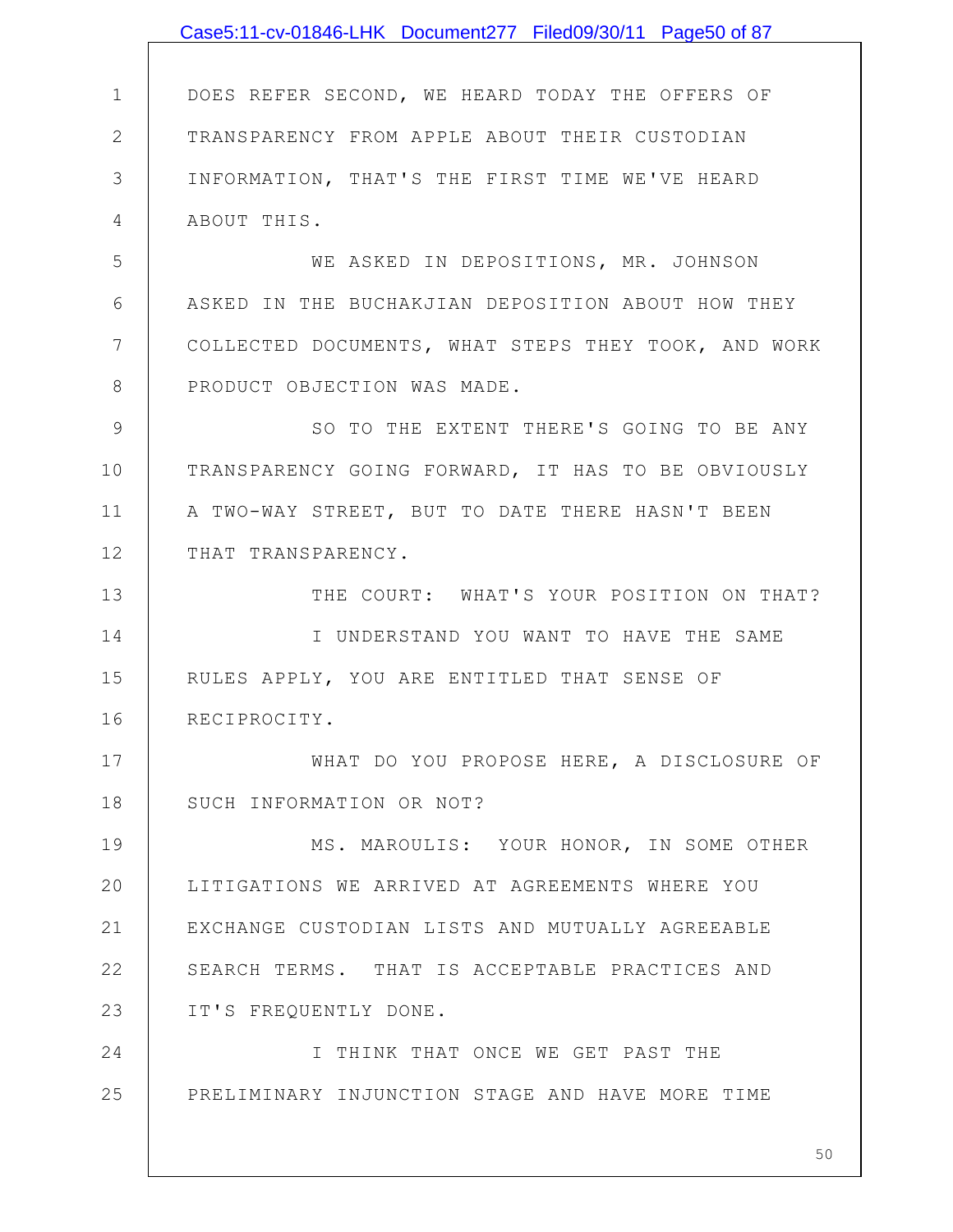|               | Case5:11-cv-01846-LHK Document277 Filed09/30/11 Page51 of 87 |
|---------------|--------------------------------------------------------------|
|               |                                                              |
| $\mathbf 1$   | COLLECTIVELY, WE WILL WORK THAT POSITION OUT.                |
| $\mathbf{2}$  | BUT LET IT BE CLEAR THIS IS THE FIRST                        |
| 3             | TIME APPLE REQUESTED IT ALL AND THEY CERTAINLY               |
| 4             | DIDN'T OFFER IT UNTIL THIS HEARING TOWARD US, AND            |
| 5             | SO IT'S SOMETHING THAT HELPS LITIGATION TO PROCEED           |
| 6             | EFFICIENTLY, BUT IN A CONTEXT OF VERY COMPRESSED             |
| 7             | DISCOVERY PERIOD. IT HAS NOT BEEN DONE WITH THE              |
| 8             | PARTIES HERE.                                                |
| $\mathcal{G}$ | AND THE FRAMEWORK OF THIS --                                 |
| 10            | THE COURT: WELL, IF I CAN JUST STOP YOU                      |
| 11            | THERE.                                                       |
| 12            | I ACCEPT WHAT YOU ARE SAYING FOR THE                         |
| 13            | MOMENT, BUT WHAT I'M MORE INTERESTED IN IS, IN THIS          |
| 14            | CONTEXT WE ARE HERE IN THE CONTEXT OF THE                    |
| 15            | PRELIMINARY INJUNCTION AND I AGREE THIS IS                   |
| 16            | CERTAINLY THE FIRST TIME I'VE HEARD ABOUT THIS               |
| 17            | ISSUE. WHAT IS YOUR POSITION? SHOULD THE PARTIES             |
| 18            | MAKE THAT DISCLOSURE TO EACH OTHER OR NOT? I HEARD           |
| 19            | APPLE SAY WE WANT TO MAKE THAT DISCLOSURE, WHAT'S            |
| 20            | SAMSUNG'S POSITION?                                          |
| 21            | MS. MAROULIS: WE WOULD BE UPON WILLING                       |
| 22            | TO COME UP WITH A LIST OF CUSTODIANS, YOUR HONOR.            |
| 23            | THE DOCUMENT COLLECTION WAS DONE PRETTY                      |
| 24            | QUICKLY AND IT WAS PRETTY FAR REACHING, SO WE'LL             |
| 25            | RETRACE THE STEPS AND IF NECESSARY PROVIDE THE               |
|               |                                                              |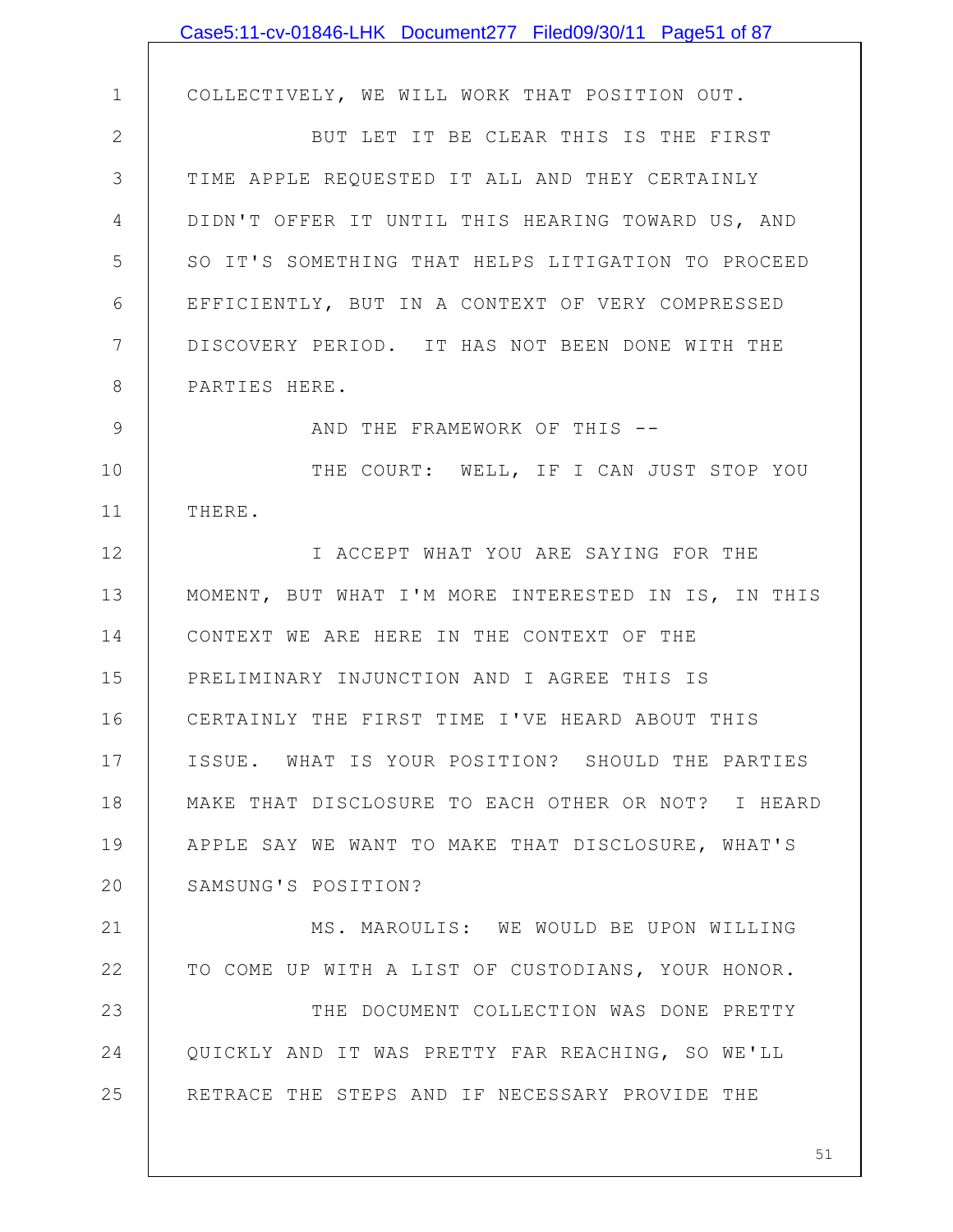|               | Case5:11-cv-01846-LHK Document277 Filed09/30/11 Page52 of 87 |
|---------------|--------------------------------------------------------------|
|               |                                                              |
| 1             | LISTS.                                                       |
| 2             | BUT I DON'T THINK IT'S NECESSARY THIS                        |
| 3             | INSTANCE BECAUSE OUR PRODUCTION IS FAR MORE                  |
| 4             | EXTENSIVE THAN APPLE AT THE MOMENT.                          |
| 5             | IF YOU COMPARE THE PURE NUMBERS, WE                          |
| 6             | PRODUCED MORE THAN 30,000 PAGES THEY PRODUCED                |
| 7             | 14,000 PAGES. WE PRODUCED NINE WITNESSES FOR                 |
| 8             | DEPOSITION, THEY HAVE DONE SIX. WE HAVE 1500                 |
| $\mathcal{G}$ | E-MAILS TO THEIR 600.                                        |
| 10            | SO IF ANYONE SHOULD BE COMPLAINING ABOUT                     |
| 11            | POSITIVE PRODUCTION IT SHOULD BE US. BUT WE                  |
| 12            | ACTUALLY COMPLAINED TWO WEEKS AGO ABOUT VERY                 |
| 13            | SPECIFIC THINGS WE KNEW EXISTED WERE RELEVANT AND            |
| 14            | WERE BEING WITHHELD. BY CONTRAST APPLE IS                    |
| 15            | COMPLAINING ABOUT THINGS THEY THINK SHOULD EXIST.            |
| 16            | THE COURT: WELL, YOU MAY BE RIGHT ABOUT                      |
| 17            | THAT BUT NONETHELESS THE ISSUE REMAINS.                      |
| 18            | LET'S FOCUS ON THE SPECIFIC 13                               |
| 19            | INDIVIDUALS. I HAVE BEEN TOLD, AND I HAVEN'T                 |
| 20            | VERIFIED THIS SO ALL OF YOU CAN BEAR WITH ME FOR A           |
| 21            | MOMENT, I HAVE BEEN TOLD YOU IDENTIFIED 13 PEOPLE            |
| 22            | WHO PARTICIPATED IN THE DESIGN PROCESS OF THESE              |
| 23            | ACCUSED PRODUCTS.                                            |
| 24            | MS. MAROULIS: YES, YOUR HONOR.                               |
| 25            | THE COURT: WERE EACH OF THOSE 13                             |
|               |                                                              |
|               | 52                                                           |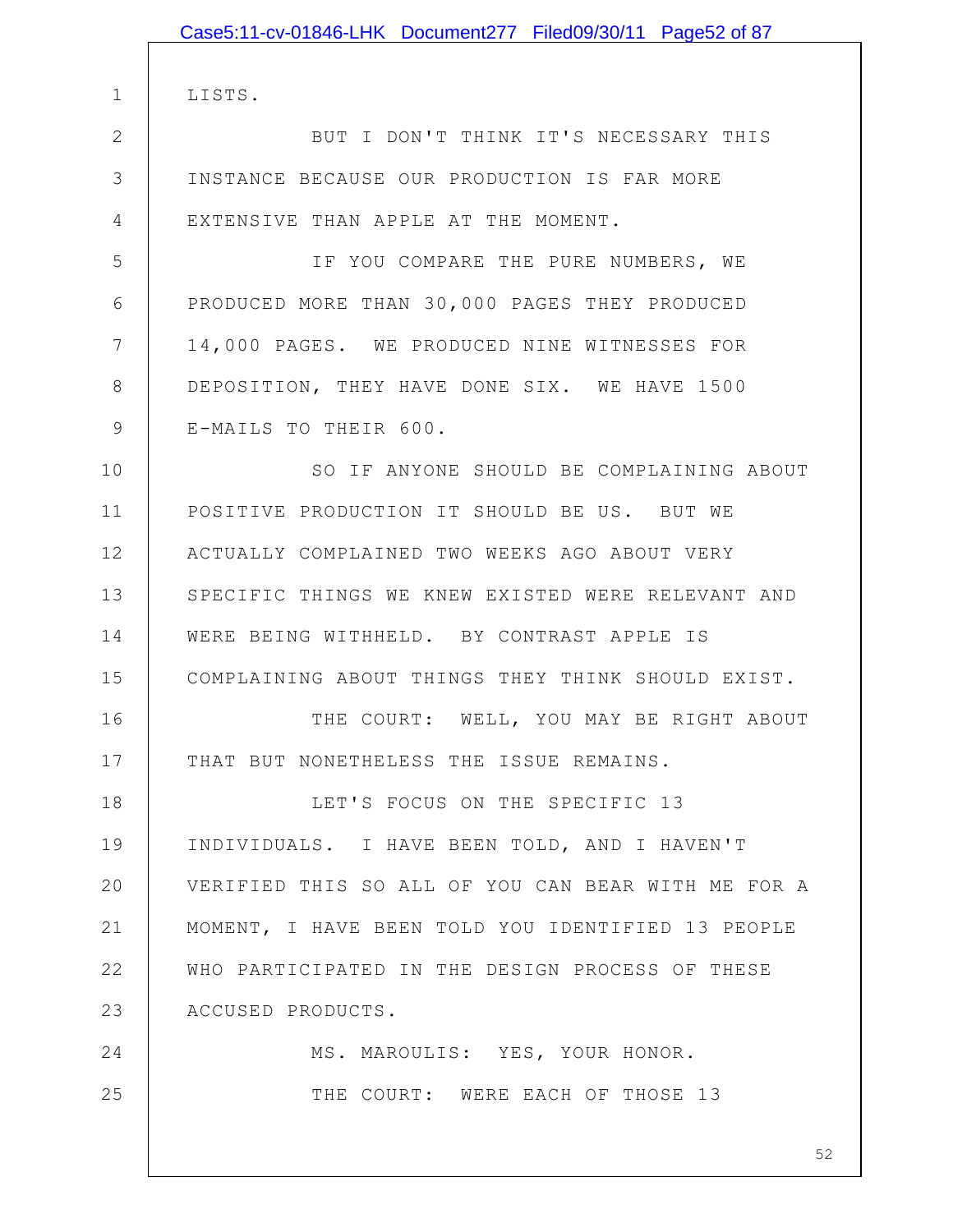|                | Case5:11-cv-01846-LHK Document277 Filed09/30/11 Page53 of 87 |
|----------------|--------------------------------------------------------------|
|                |                                                              |
| $\mathbf 1$    | INDIVIDUALS INTERVIEWED FOR POSSIBLE COLLECTION AND          |
| $\mathbf{2}$   | PRODUCTION?                                                  |
| 3              | MS. MAROULIS: YOUR HONOR, I BELIEVE SO.                      |
| 4              | THE COURT: OKAY.                                             |
| 5              | MS. MAROULIS: BUT I DO NOT REPRESENT                         |
| 6              | HUNDRED PERCENT RIGHT NOW AS TO THE 13 INDIVIDUALS.          |
| $7\phantom{.}$ | THE COURT: ALL RIGHT.                                        |
| $\,8\,$        | SO AT LEAST SITTING HERE TODAY YOU CANNOT                    |
| $\mathcal{G}$  | REPRESENT TO ME THAT ALL 13 HAVE BEEN INTERVIEWED,           |
| 10             | CORRECT?                                                     |
| 11             | MS. MAROULIS: I KNOW A NUMBER OF                             |
| 12             | DESIGNERS WERE INTERVIEWED AND A NUMBER OF THEIR             |
| 13             | DOCUMENTS COLLECTED. WHETHER OR NOT IT'S THE EXACT           |
| 14             | 13 THAT WERE INTERVIEWED, IT'S ACTUALLY MORE THAN            |
| 15             | THAT. BUT I DON'T WANT TO MAKE A REPRESENTATION TO           |
| 16             | THE COURT THAT ALL 13 WERE INTERVIEWED WHEN IN FACT          |
| 17             | IT WAS 12 PLUS ANOTHER 20 AND ONE WAS MISSING.               |
| 18             | THE COURT: LET ME BE AS TRANSPARENT AS I                     |
| 19             | AM SUGGESTING YOU ALL MIGHT WANT TO BE.                      |
| 20             | I DON'T RELISH THE OPPORTUNITY TO SIT                        |
| 21             | HERE AND NANNY THIS MEET AND CONFER PROCESS BUT              |
| 22             | IT'S OBVIOUS TO ME THAT SOMETHING NEEDS TO BE DONE           |
| 23             | BECAUSE SITTING HERE TODAY IN THE MIDDLE A VERY              |
| 24             | COMMERCIALLY SIGNIFICANT DISPUTE, NEITHER ONE OF             |
| 25             | YOU EVEN KNOWS OR CAN TELL ME WHAT CUSTODIANS HAVE           |
|                |                                                              |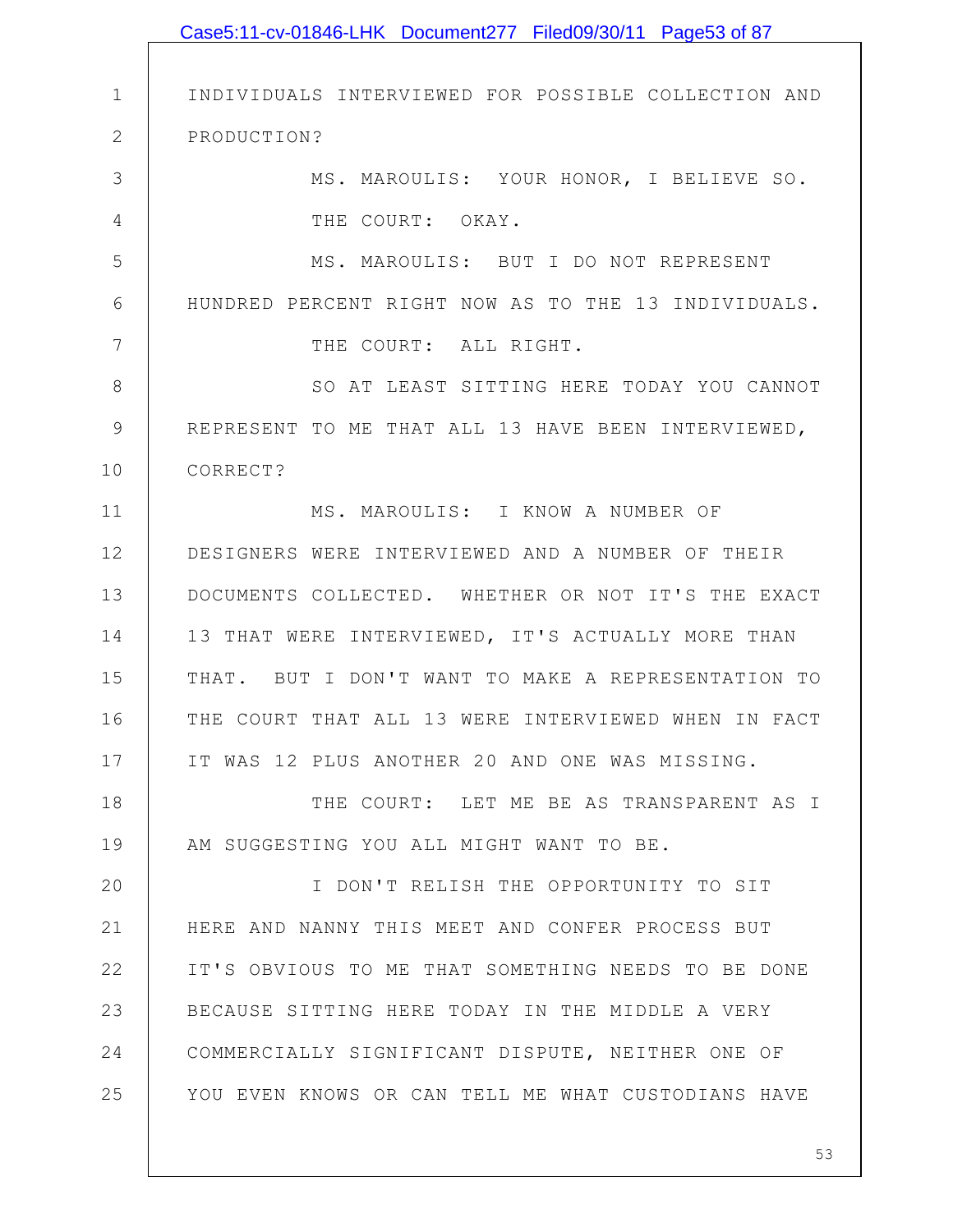|             | Case5:11-cv-01846-LHK Document277 Filed09/30/11 Page54 of 87 |
|-------------|--------------------------------------------------------------|
|             |                                                              |
| $\mathbf 1$ | BEEN INTERVIEWED. I FIND THAT SURPRISING.                    |
| 2           | SO WE DON'T KNOW WHETHER ALL 13 HAVE BEEN                    |
| 3           | INTERVIEWED. AS TO THOSE INDIVIDUALS WHO WERE                |
| 4           | INTERVIEWED, CAN YOU TELL ME WERE THEIR INDIVIDUAL           |
| 5           | HARD DRIVES WERE SEARCHED?                                   |
| 6           | MS. MAROULIS: YOUR HONOR, IF THEY WERE,                      |
| 7           | AND IF YOU WANT ME TO GO INTO ANY FURTHER DETAIL             |
| 8           | ABOUT THEIR DOCUMENTS I THINK I NEED TO EXCUSE               |
| 9           | APPLE IN-HOUSE COUNSEL.                                      |
| 10          | THE COURT: ALL RIGHT.                                        |
| 11          | WELL, AGAIN, I DON'T RELISH THIS                             |
| 12          | OPPORTUNITY BUT I'M GOING HAVE TO ASK APPLE COUNSEL          |
| 13          | TO STEP OUTSIDE AND I WILL NOTE FOR THE RECORD THAT          |
| 14          | THE ONLY INDIVIDUALS REMAINING IN THIS COURTROOM             |
| 15          | ARE MEMBERS OF THE COURT PERSONNEL AND PARTIES.              |
| 16          | MR. OVERSON: ON BEHALF OF APPLE WE WOULD                     |
| 17          | OBJECT BECAUSE WE DO NOT --                                  |
| 18          | THE COURT: I'LL NOTE YOUR OBJECTION FOR                      |
| 19          | THE RECORD.                                                  |
| 20          | AS I SAID, I WOULD RATHER TALK ABOUT SOME                    |
| 21          | LEGAL ISSUES HERE, BUT IT'S GET DOWN TO THE                  |
| 22          | NITTY-GRITTY.                                                |
| 23          | SO OF THE 13 PEOPLE SOME SUBSET WERE                         |
| 24          | INTERVIEWED. NOW OF THAT SUBSET THAT WERE                    |
| 25          | INTERVIEWED, WERE THEIR HARD DRIVES SEARCHED?                |
|             |                                                              |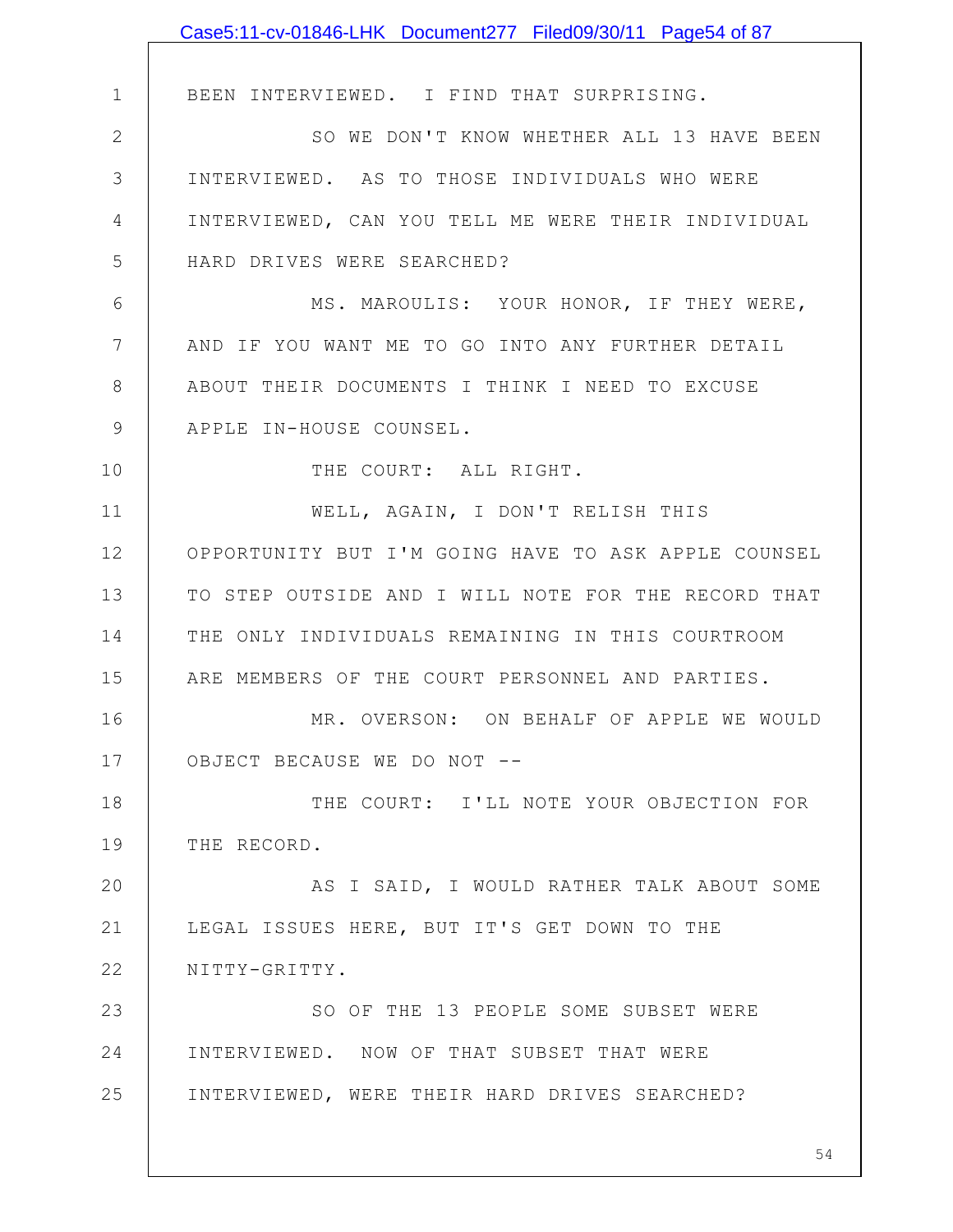|               | Case5:11-cv-01846-LHK Document277 Filed09/30/11 Page55 of 87 |
|---------------|--------------------------------------------------------------|
|               |                                                              |
| $\mathbf 1$   | MS. MAROULIS: YES, YOUR HONOR.                               |
| $\mathbf{2}$  | AND I WANT TO PREFACE MY WORDS WITH                          |
| 3             | SAYING THAT WE, TO THE EXTENT APPLE LATER CLAIMS             |
| 4             | THERE'S ANY KIND OF WAIVER OF PRIVILEGED                     |
| 5             | INFORMATION, THIS IS NOT A WAIVER IT'S IN RESPONSE           |
| 6             | TO THE COURT'S INQUIRY.                                      |
| 7             | THE COURT: NOTED. SO THEIR INDIVIDUAL                        |
| 8             | HARD DRIVES WERE SEARCHED?                                   |
| $\mathcal{G}$ | MS. MAROULIS: YES, YOUR HONOR.                               |
| 10            | THE COURT: ARE EACH OF THESE SEARCHED                        |
| 11            | INDIVIDUALS IN KOREA?                                        |
| 12            | MS. MAROULIS: YES, THE DESIGNERS WERE IN                     |
| 13            | KOREA.                                                       |
| 14            | THE COURT: DID SOMEONE REPRESENTING                          |
| 15            | SAMSUNG IN THIS LAWSUIT GO MEET WITH EACH OF THOSE           |
| 16            | PEOPLE?                                                      |
| 17            | MS. MAROULIS: INCLUDING HOUSE COUNSEL,                       |
| 18            | YOUR HONOR?                                                  |
| 19            | THE COURT: YOU TELL ME.                                      |
| 20            | MS. MAROULIS: IN-HOUSE COUNSEL                               |
| 21            | INTERVIEWED THOSE INDIVIDUALS, YES, YOUR HONOR.              |
| 22            | THE COURT: DID ANY OUTSIDE COUNSEL                           |
| 23            | PARTICIPATE IN THOSE DOCUMENT INTERVIEWS?                    |
| 24            | MS. MAROULIS: SOME, BUT NOT ALL.                             |
| 25            | THE COURT: ALL RIGHT.                                        |
|               | 55                                                           |
|               |                                                              |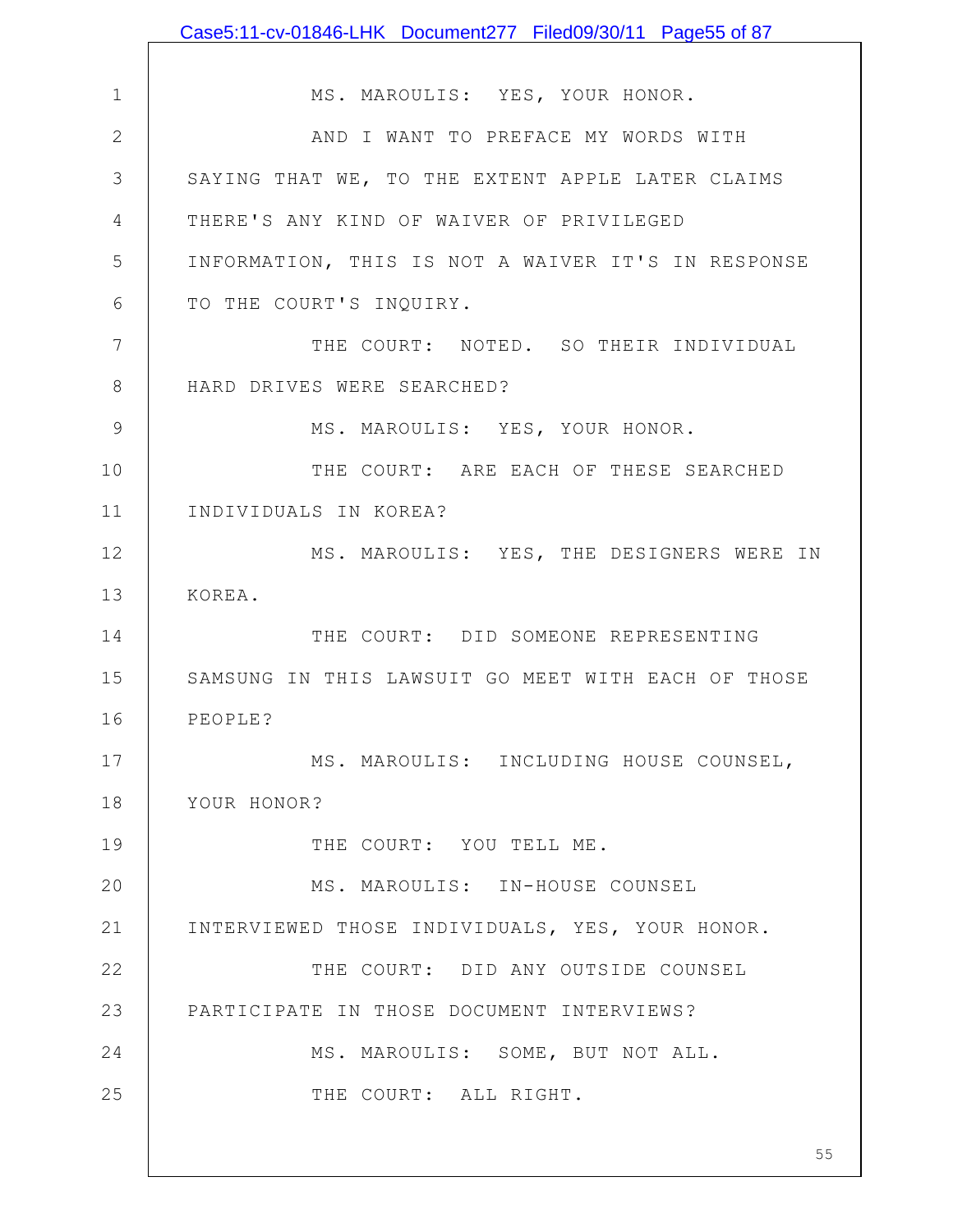|                | Case5:11-cv-01846-LHK Document277 Filed09/30/11 Page56 of 87 |
|----------------|--------------------------------------------------------------|
|                |                                                              |
| $\mathbf 1$    | MS. MAROULIS: AND AGAIN, WE DON'T                            |
| $\mathbf{2}$   | BELIEVE WE HAVE GOTTEN ANY SIMILAR INFORMATION AT            |
| 3              | ALL FROM APPLE.                                              |
| $\overline{4}$ | THE COURT: BELIEVE ME, WHERE I'M GOING                       |
| 5              | WITH THIS IS GOING TO APPLY ACROSS THE BOARD BUT I           |
| 6              | HAVE A SPECIFIC MOTION IN FRONT OF ME SO I NEED TO           |
| $\overline{7}$ | DEAL WITH THAT.                                              |
| $8\,$          | NOW IN TERMS OF THE COLLECTION EFFORTS,                      |
| $\mathcal{G}$  | WAS SOME TYPE OF MEMORANDUM PREPARED WHICH                   |
| 10             | IDENTIFIED THE TOPICS CORRESPONDING TO RESPONSIVE            |
| 11             | DOCUMENTS? HOW DID YOU GO ABOUT INTERVIEWING THESE           |
| 12             | FOLKS, IF YOU KNOW?                                          |
| 13             | MS. MAROULIS: YOUR HONOR, I BELIEVE THAT                     |
| 14             | WOULD GO INTO THE WORK PRODUCT ISSUES, HOW THEY              |
| 15             | WERE INTERVIEWED SPECIFICALLY.                               |
| 16             | THE COURT: ALL RIGHT.                                        |
| 17             | MS. MAROULIS: BUT THEY WERE SPOKEN WITH?                     |
| 18             | THE COURT: OKAY. WERE SEARCH TERMS                           |
| 19             | USED?                                                        |
| 20             | MS. MAROULIS: THE SEARCH TERMS WERE USED                     |
| 21             | FOR THE PRODUCTION OF DOCUMENTS.                             |
| 22             | THE COURT: BUT NOT FOR THE COLLECTION?                       |
| 23             | MS. MAROULIS: I CANNOT SAY FOR SURE,                         |
| 24             | YOUR HONOR.                                                  |
| 25             | MS. MAROULIS: MY UNDERSTANDING,                              |
|                |                                                              |
|                | 56                                                           |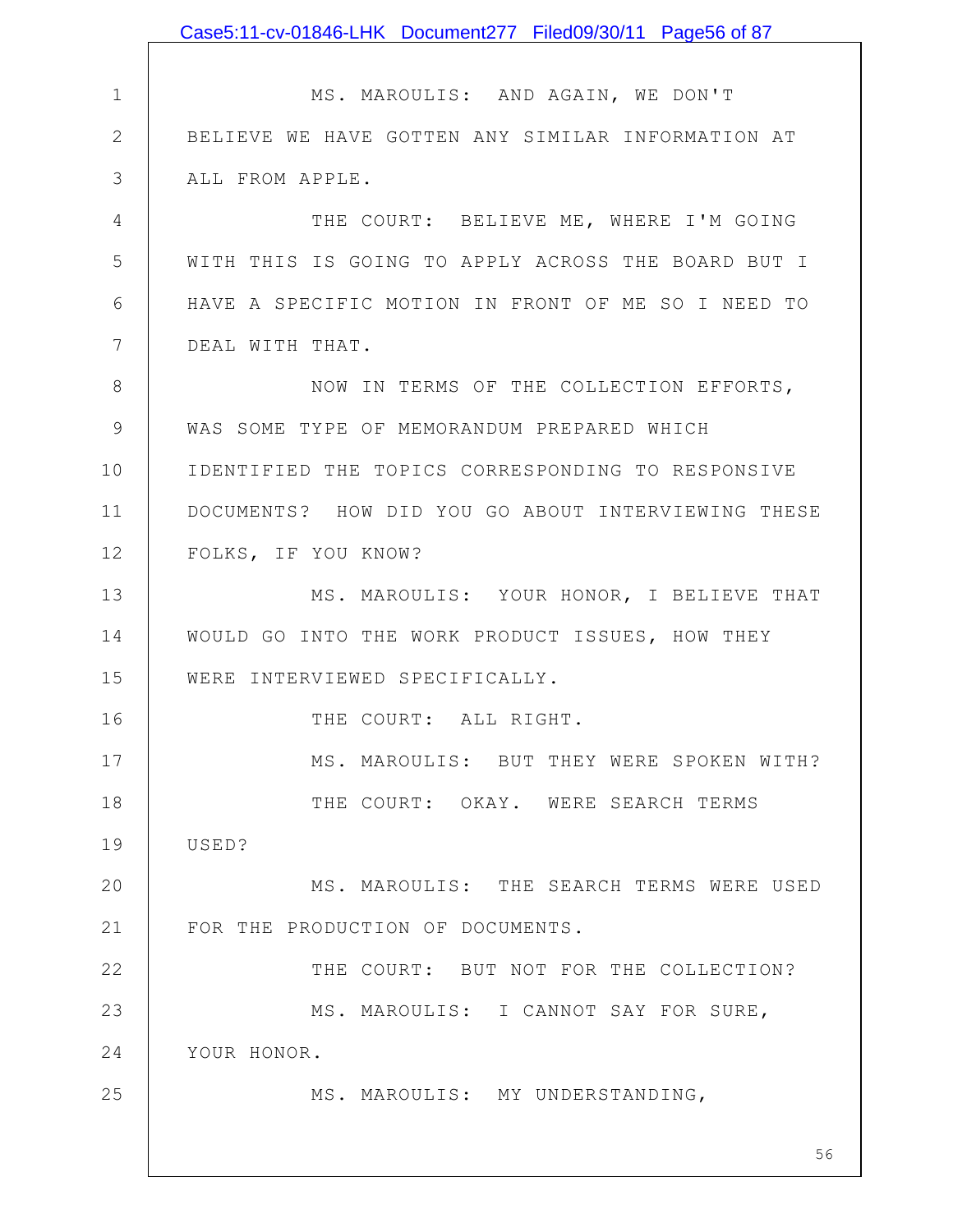|              | Case5:11-cv-01846-LHK Document277 Filed09/30/11 Page57 of 87 |
|--------------|--------------------------------------------------------------|
|              |                                                              |
| $\mathbf{1}$ | YOUR HONOR, IS THAT SOME SEARCH TERMS WERE USED.             |
| $\mathbf{2}$ | THE COURT: HAVE THOSE SEARCH TERMS BEEN                      |
| 3            | DISCLOSED TO APPLE?                                          |
| 4            | MS. MAROULIS: NO, THEY HAVE NOT                              |
| 5            | DISCLOSED ANY SEARCH TERMS.                                  |
| 6            | THE COURT: ALL RIGHT.                                        |
| 7            | WERE E-MAIL REPOSITORIES SEARCHED AS PART                    |
| 8            | OF THIS COLLECTION AND INTERVIEW PROCESS FOR EACH            |
| 9            | OF THESE -- I'M TALKING ABOUT THESE 14 OR SUBSET OF          |
| 10           | THE 13 DESIGNERS.                                            |
| 11           | MS. MAROULIS: YOUR HONOR, I UNDERSTAND                       |
| 12           | THAT E-MAIL WAS SEARCHED.                                    |
| 13           | THE COURT: ARE THESE FOLKS RUNNING                           |
| 14           | MICROSOFT EXCHANGE OR SOME COMMERCIALLY AVAILABLE            |
| 15           | E-MAIL SERVER?                                               |
| 16           | MS. MAROULIS: I COULD NOT SPEAK TO THE                       |
| 17           | TYPE OF SERVERS BUT I KNOW E-MAILS WERE SEARCHED,            |
| 18           | THAT'S FROM THE E-MAIL SEARCHES THAT WE'VE                   |
| 19           | ASSEMBLED, THE E-MAILS THAT WERE PRODUCED.                   |
| 20           | THE COURT: SO DO YOU KNOW ONE WAY OR THE                     |
| 21           | OTHER, I DO NOT KNOW WHETHER SAMSUNG RUNS                    |
| 22           | MICROSOFT, PST FOLDERS WERE INTERVIEWED?                     |
| 23           | MS. MAROULIS: I DO NOT KNOW THE                              |
| 24           | SPECIFICS OF THE DESIGNATIONS OF WHAT EXACTLY WAS            |
| 25           | SEARCHED.                                                    |
|              |                                                              |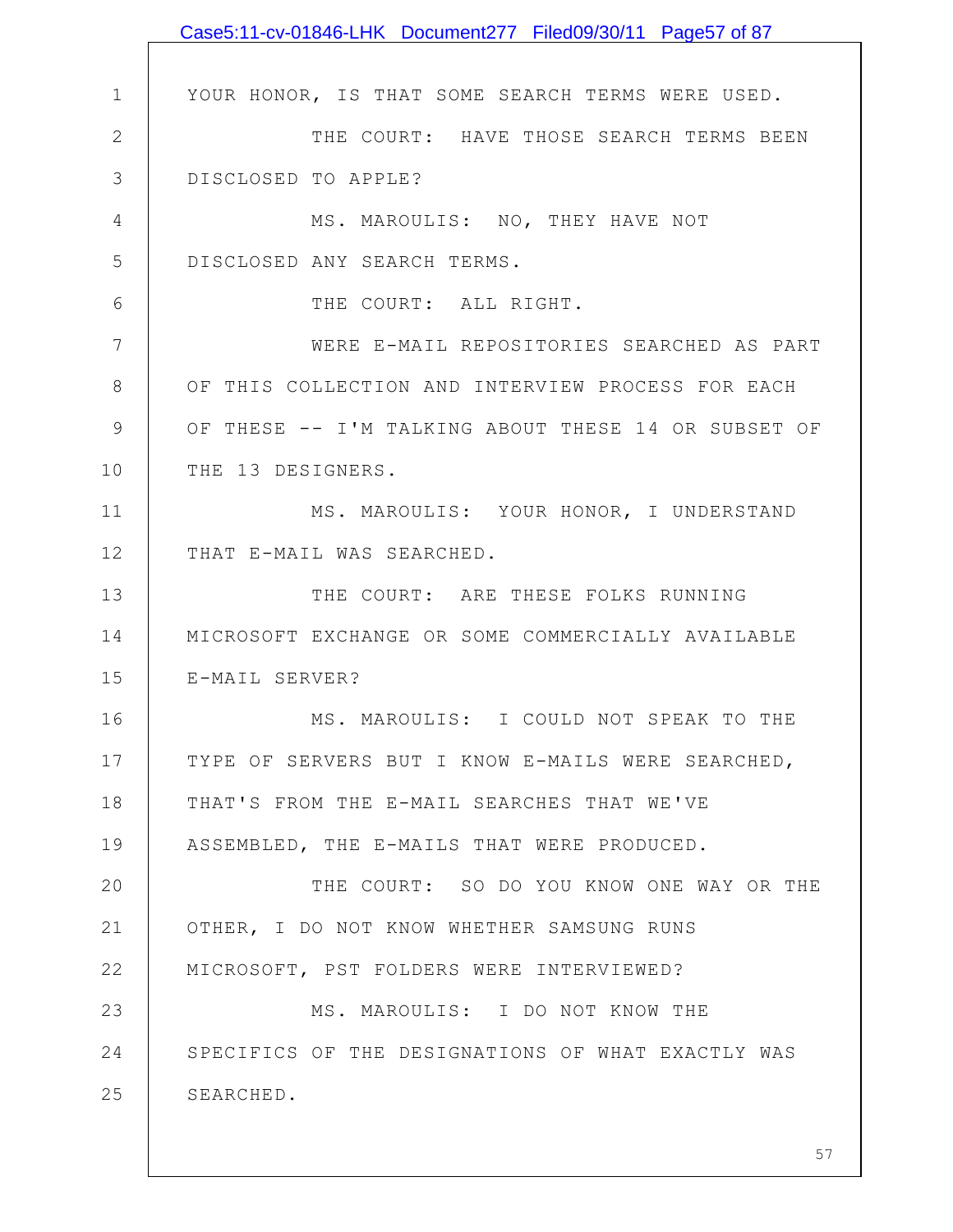|                | Case5:11-cv-01846-LHK Document277 Filed09/30/11 Page58 of 87 |
|----------------|--------------------------------------------------------------|
|                |                                                              |
| $\mathbf 1$    | THE COURT: ALL RIGHT. WELL --                                |
| $\mathbf{2}$   | MS. MAROULIS: YOUR HONOR, ONE THING I DO                     |
| 3              | WANT TO POINT OUT IS THAT TO THE EXTENT ANY OF THE           |
| 4              | E-MAIL EXISTED AS OF WHEN THIS LAWSUIT WAS FILED,            |
| 5              | OBVIOUSLY IT'S BEING COLLECTED AND DEALT WITH BUT            |
| 6              | TO THE EXTENT THAT SOME E-MAIL WAS ALREADY DELETED           |
| $7\phantom{.}$ | LAST YEAR OR YEAR BEFORE, THE PARTY HAS NO                   |
| 8              | OBLIGATION TO FOREVER PRESERVE ITS E-MAIL BEFORE             |
| 9              | LITIGATION IS PENDING.                                       |
| 10             | THE COURT: ALL RIGHT.                                        |
| 11             | DID EACH OF THESE MEMBERS IN THIS SUBSET                     |
| 12             | OF 13 GET A LITIGATION HOLD NOTICE OF SOME KIND?             |
| 13             | MS. MAROULIS: PARDON ME, YOUR HONOR, CAN                     |
| 14             | I ASK YOU TO REPEAT.                                         |
| 15             | THE COURT: FOCUSSING ON THE SUBSET OF                        |
| 16             | THE 13 DID EACH OF THOSE INDIVIDUALS RECEIVE SOME            |
| 17             | KIND OF HOLD NOTICE OR STRUCTURE.                            |
| 18             | MS. MAROULIS: YES, YOUR HONOR.                               |
| 19             | THE COURT: WAS IT PROVIDED IN WRITING?                       |
| 20             | MS. MAROULIS: YES, YOUR HONOR.                               |
| 21             | THE COURT: HAS A COPY OF THAT HOLD                           |
| 22             | NOTICE BEEN TENDERED TO APPLE?                               |
| 23             | MS. MAROULIS: NO.                                            |
| 24             | THE COURT: AND I'M GUESSING THEY HAVEN'T                     |
| 25             | GIVEN YOU A COPY?                                            |
|                |                                                              |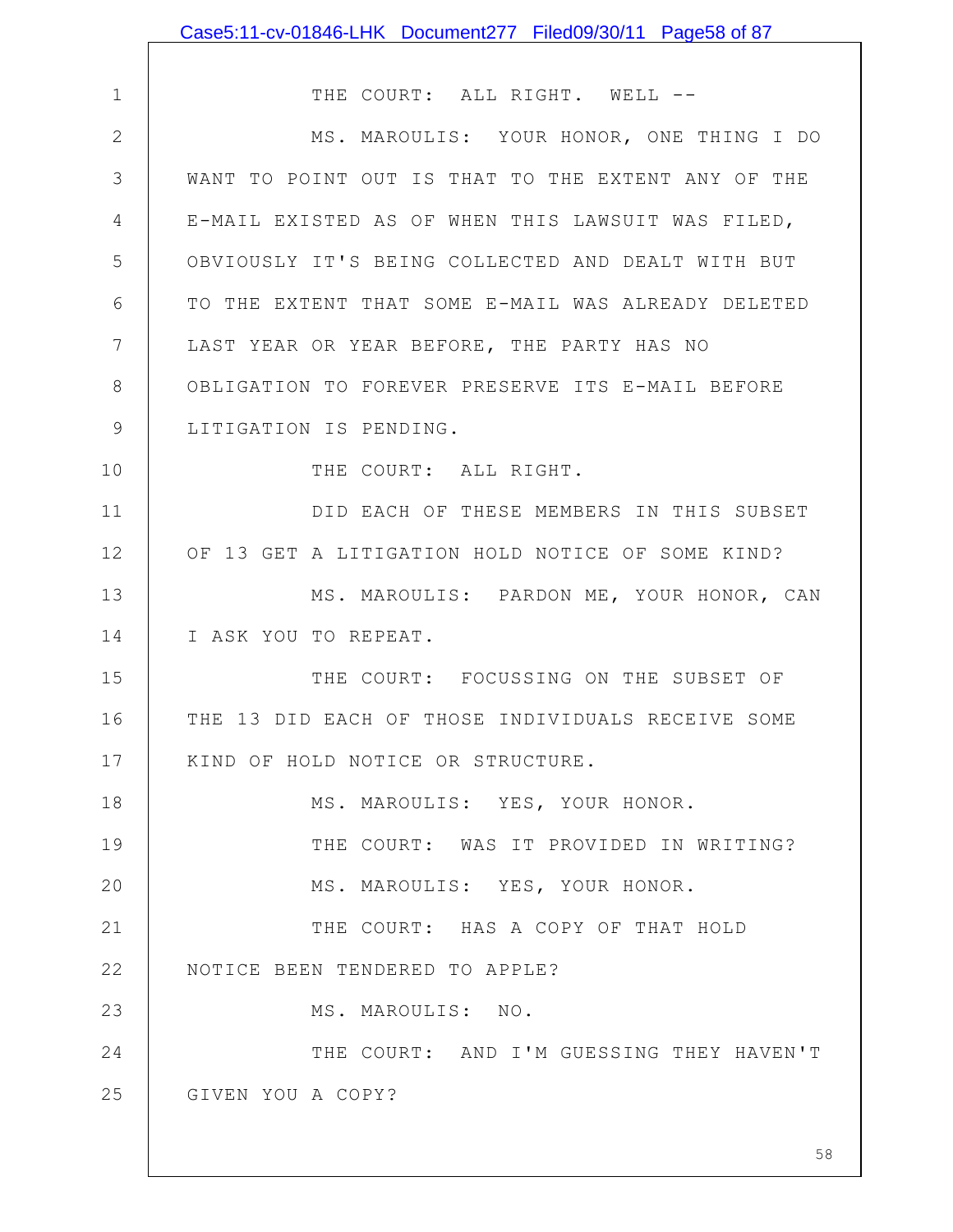|              | Case5:11-cv-01846-LHK Document277 Filed09/30/11 Page59 of 87 |
|--------------|--------------------------------------------------------------|
|              |                                                              |
| $\mathbf{1}$ | MS. MAROULIS: ABSOLUTELY NOT. WE                             |
| $\mathbf{2}$ | BELIEVE THE WHOLE NOTICE IS PRIVILEGED BUT IT                |
| 3            | EXISTS.                                                      |
| 4            | THE COURT: ALL RIGHT.                                        |
| 5            | WELL, IS THERE ANYTHING ELSE YOU CAN TELL                    |
| 6            | ME ABOUT THE SPECIFICS OF THIS COLLECTION EFFORT AS          |
| 7            | TO THIS SUBSET?                                              |
| 8            | MS. MAROULIS: IS YOUR HONOR STILL ON                         |
| 9            | DESIGN DOCUMENTS?                                            |
| 10           | THE COURT: I'M JUST STARTING THERE, BUT                      |
| 11           | YEAH.                                                        |
| 12           | MS. MAROULIS: OKAY.                                          |
| 13           | THE IMPORTANT PART OF THE COLLECTION IS                      |
| 14           | THAT WE'VE PROVIDED A WHOLE NUMBER OF DIFFERENT              |
| 15           | DESIGN TYPES OF DOCUMENTS.                                   |
| 16           | COMPARED TO APPLE COLLECTION WHICH HAD                       |
| 17           | ALMOST NO DESIGN DOCUMENTS OUT OF THE FAMOUS CAD             |
| 18           | FILES. WE PRODUCED CAD FILES, DESIGNER DRAWINGS,             |
| 19           | INSPIRATION DOCUMENTS, POWERPOINTS, MARKETING                |
| 20           | DOCUMENTS WITH DESIGNS EMBEDDED. SO THERE'S A                |
| 21           | WHOLE VARIETY OF DOCUMENTS --                                |
| 22           | THE COURT: I'M SORRY. I ACTUALLY -- I                        |
| 23           | REMEMBERED MY OTHER QUESTION I HAD FOR YOU.                  |
| 24           | DID APPLE EVER SAY TO YOU, COULD YOU JUST                    |
| 25           | SEARCH THESE INDIVIDUALS, THE SUBSET OR THE 13, FOR          |
|              |                                                              |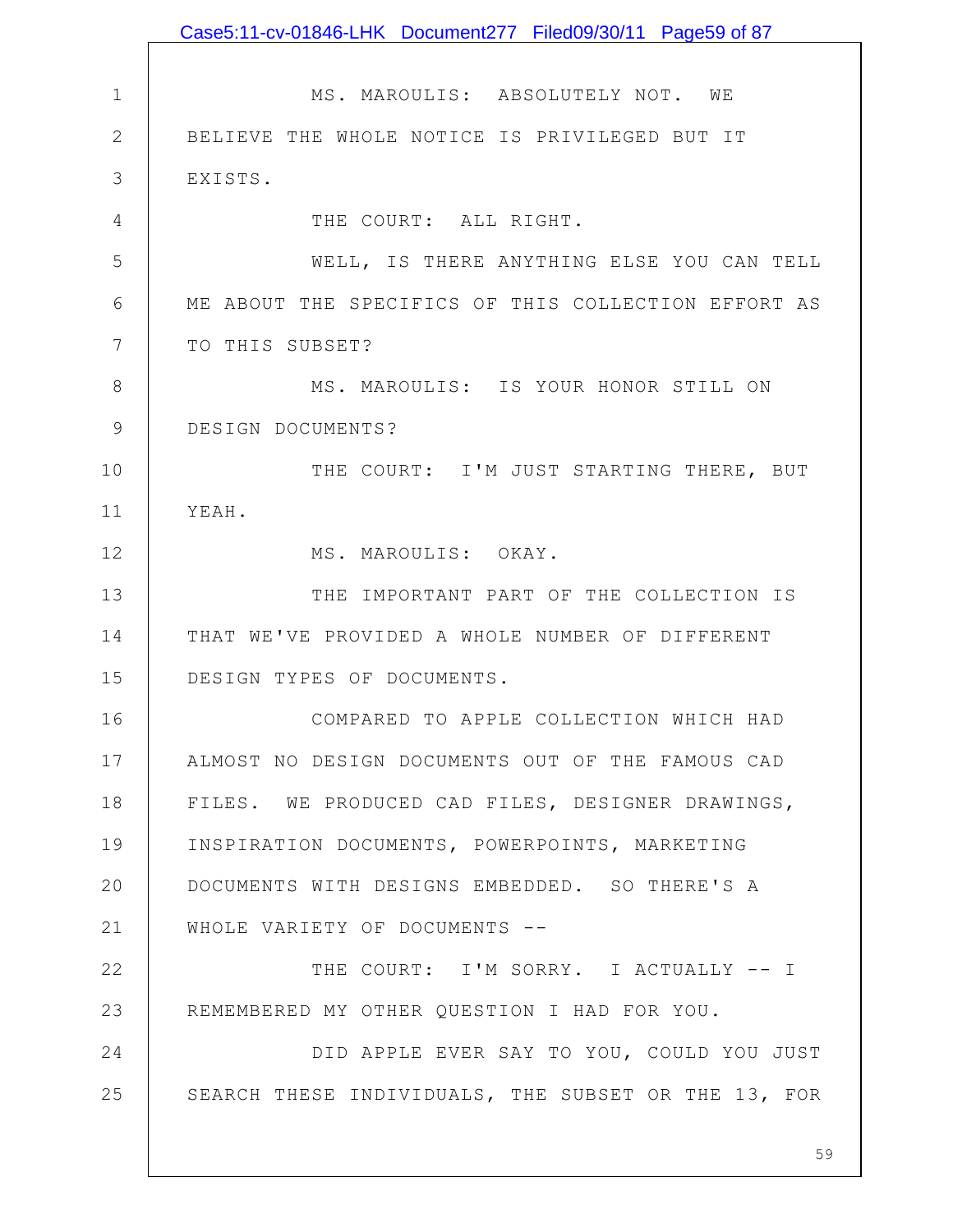|               | Case5:11-cv-01846-LHK Document277 Filed09/30/11 Page60 of 87 |
|---------------|--------------------------------------------------------------|
|               |                                                              |
| $\mathbf 1$   | E-MAIL AND USE THESE TERMS THAT WE ARE GOING TO              |
| $\mathbf{2}$  | GIVE TO YOU TO FIND DOCUMENTS THAT ARE GOING TO BE           |
| 3             | IMPORTANT IN THIS DISPUTE?                                   |
| 4             | DID THEY EVER GIVE YOU LIST OF THE SEARCH                    |
| 5             | TERMS?                                                       |
| 6             | MS. MAROULIS: THEY DID NOT GIVE A LIST                       |
| 7             | OF SEARCH TERMS. THEY HAVE INQUIRED WHETHER                  |
| 8             | INDIVIDUAL E-MAILS CAN BE SEARCHED AND IT WAS NOT            |
| $\mathcal{G}$ | AS THE 13, IT WAS AS TO TWO OR THREE NAMES, I                |
| 10            | RECALL, FROM THE MEET AND CONFER CORRESPONDENCE.             |
| 11            | THE COURT: WHAT WAS THE ANSWER TO THAT                       |
| 12            | QUESTION?                                                    |
| 13            | MS. MAROULIS: THAT WE ARE LOOKING INTO                       |
| 14            | IT.                                                          |
| 15            | AND YOUR HONOR, THIS GOES BACK TO WHAT                       |
| 16            | MR. JACOBS SAID EARLIER BECAUSE WE WERE DEFENDING            |
| 17            | NINE DEPOSITIONS IN THE SPACE OF TEN DAYS, NOT               |
| 18            | EVERY MEET AND CONFER COULD BE ATTENDED BY                   |
| 19            | MR. JOHNSON AND MYSELF.                                      |
| 20            | SO WE HAVE BEEN INVOLVED AS MUCH AS WE                       |
| 21            | COULD BUT SOME OF THEM TRANSPIRED WITH PEOPLE WHO            |
| 22            | ARE NOT PRESENT HERE.                                        |
| 23            | THE COURT: YOU MENTIONED THAT, I BELIEVE                     |
| 24            | YOU SAID YOU'VE TENDERED UP TO NINE WITNESSES FOR            |
| 25            | DEPOSITION TODAY, SOMETHING LIKE THAT.                       |
|               |                                                              |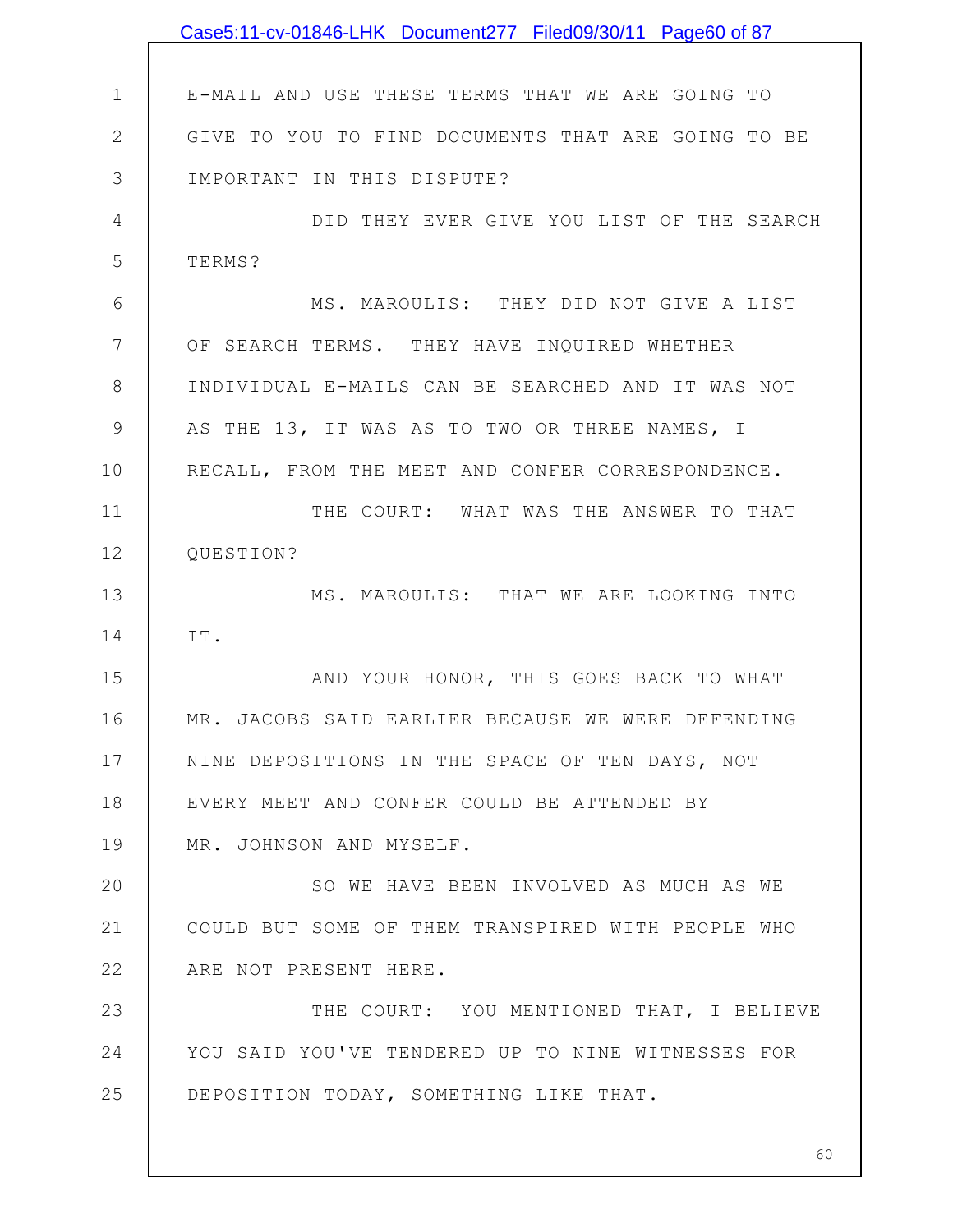|              | Case5:11-cv-01846-LHK Document277 Filed09/30/11 Page61 of 87 |
|--------------|--------------------------------------------------------------|
|              |                                                              |
| $\mathbf 1$  | MS. MAROULIS: YES, YOUR HONOR.                               |
| $\mathbf{2}$ | THERE WERE SEVEN DECLARANTS AND THEN A                       |
| 3            | 30(B)(6) WITNESS WHO TESTIFIED EXTENSIVELY AND               |
| 4            | PREPARED AND SPOKE WITH A COUPLE DOZEN PEOPLE ON             |
| 5            | THE RECORD. HE EXPLAINED THAT. AND A FORMER                  |
| 6            | EMPLOYEE EXECUTIVE THAT HAD BEEN NOTICED.                    |
| 7            | THE COURT: MR. WAGNER IS ONE OF THESE                        |
| 8            | SEVEN DECLARANTS.                                            |
| 9            | MS. MAROULIS: YES, YOUR HONOR.                               |
| 10           | THE COURT: NOW PUTTING ASIDE ANY                             |
| 11           | RETAINED EXPERTS LIKE MR. WAGNER, WERE THE FILES OF          |
| 12           | EACH OF THESE INDIVIDUALS WHO WERE TEED UP FOR               |
| 13           | DEPOSITION REVIEWED FOR POSSIBLY RELEVANT                    |
| 14           | RESPONSIVE DOCUMENTS?                                        |
| 15           | MS. MAROULIS: YES, YOUR HONOR.                               |
| 16           | THE COURT: SO EACH OF THOSE INDIVIDUALS                      |
| 17           | HAD AN INTERVIEW?                                            |
| 18           | MS. MAROULIS: YES, YOUR HONOR.                               |
| 19           | THE COURT: AND DOCUMENTS WERE COLLECTED                      |
| 20           | AND PRODUCED IN ADVANCE OF THE DEPOSITION.                   |
| 21           | MS. MAROULIS: SO ONE OF THEM                                 |
| 22           | MR. DENNISON IS THE CURRENT EMPLOYEE OF SAMSUNG,             |
| 23           | AND HIS DOCUMENTS WERE SEARCHED AND PRODUCED.                |
| 24           | AND MR. KONG IS A FORMER EMPLOYEE, SO HIS                    |
| 25           | FILES WERE SEARCHED AND WHATEVER WAS PRODUCED WAS            |
|              |                                                              |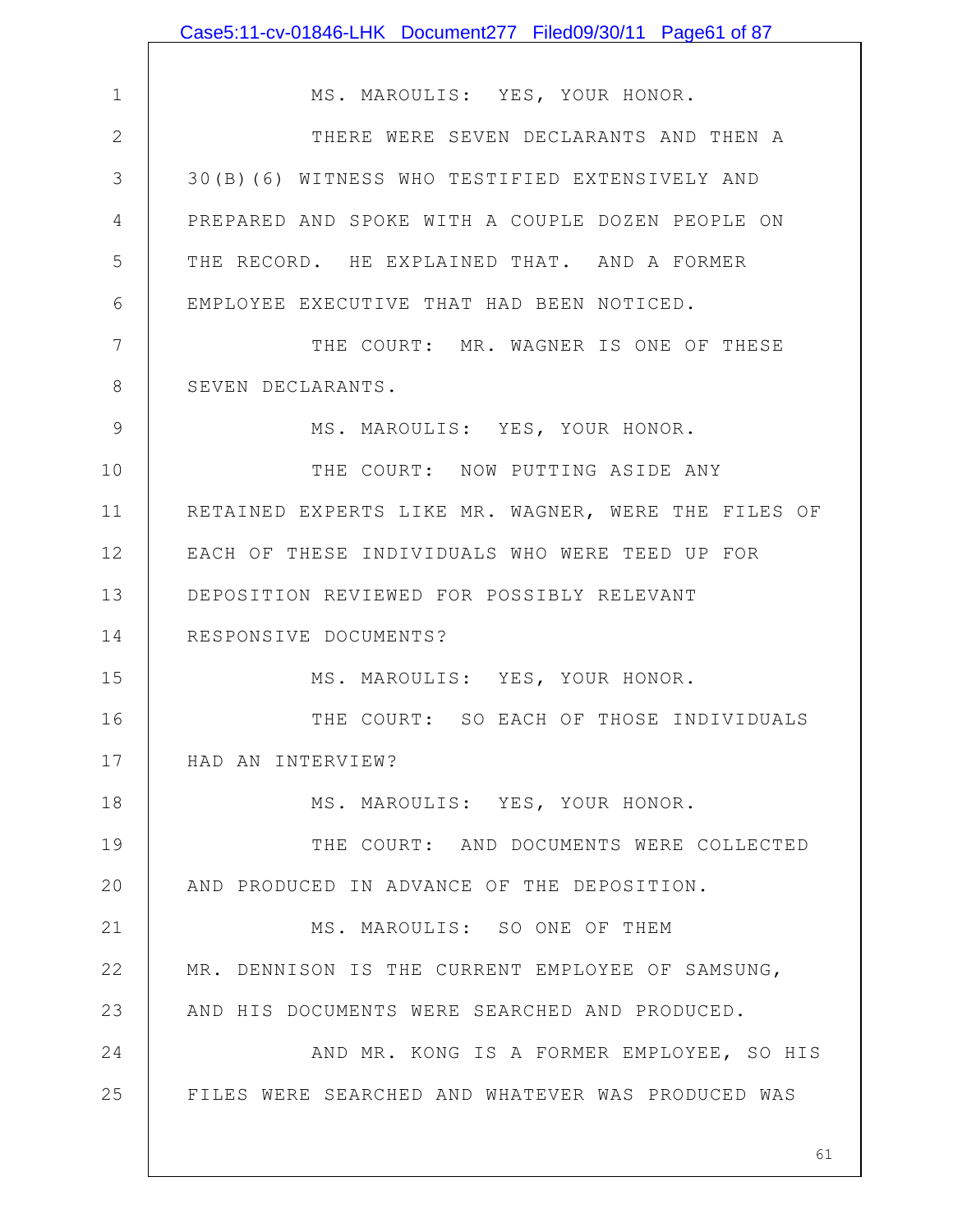|              | Case5:11-cv-01846-LHK Document277 Filed09/30/11 Page62 of 87 |
|--------------|--------------------------------------------------------------|
|              |                                                              |
| $\mathbf 1$  | SAMSUNG DOCUMENTS.                                           |
| $\mathbf{2}$ | THEY ALSO SERVED A SEPARATE SUBPOENA ON                      |
| 3            | HIM FOR DOCUMENTS IN HIS CURRENT POSSESSION. HE              |
| 4            | DIDN'T HAVE ANYTHING EXCEPT FOR FRAMED PARAGRAPH OR          |
| 5            | FRAMED ARTICLE ABOUT HIM TALKING ABOUT VARIOUS               |
| 6            | PRODUCTS. SO HE BROUGHT THAT TO DEPOSITION. BUT              |
| 7            | OTHERWISE THEIR FILES WERE SEARCHED.                         |
| 8            | THE COURT: ALL RIGHT.                                        |
| 9            | MR. LEE IS AN INDIVIDUAL WHO IS                              |
| 10           | SPECIFICALLY IDENTIFIED. IS IT TRUE THAT DURING A            |
| 11           | MEET AND CONFER WHEN APPLE ASKED, YOU WOULD SEARCH           |
| 12           | HIS FILES, YOU WOULD NOT COMMIT ONE WAY OR THE               |
| 13           | OTHER WITH THAT?                                             |
| 14           | MR. JOHNSON: YOUR HONOR, IF I COULD                          |
| 15           | ADDRESS THAT BECAUSE I WAS AT THE MEET AND CONFER            |
| 16           | AND MS. MAROULIS WASN'T.                                     |
| 17           | THAT IS NOT CORRECT. THEY RAISED                             |
| 18           | MR. LEE'S FILES AT THE MEET AND CONFER WHICH I WAS           |
| 19           | THERE FOR THAT. AND WHEN THEY RAISED IT I SAID               |
| 20           | IT'S FRIDAY AFTERNOON, WE ARE CHECKING, WE ARE               |
| 21           | GOING TO GET BACK TO YOU THE BEGINNING OF NEXT WEEK          |
| 22           | BECAUSE IT WAS ALREADY THE WEEKEND IN KOREA.                 |
| 23           | AND THAT'S EXACTLY WHAT I TOLD THEM AND                      |
| 24           | THE NEXT THING THAT HAPPENED WAS, I MEAN, SO I WAS           |
| 25           | ACTUALLY WAS QUITE AMAZED THAT WES GOT UP HERE AND           |
|              |                                                              |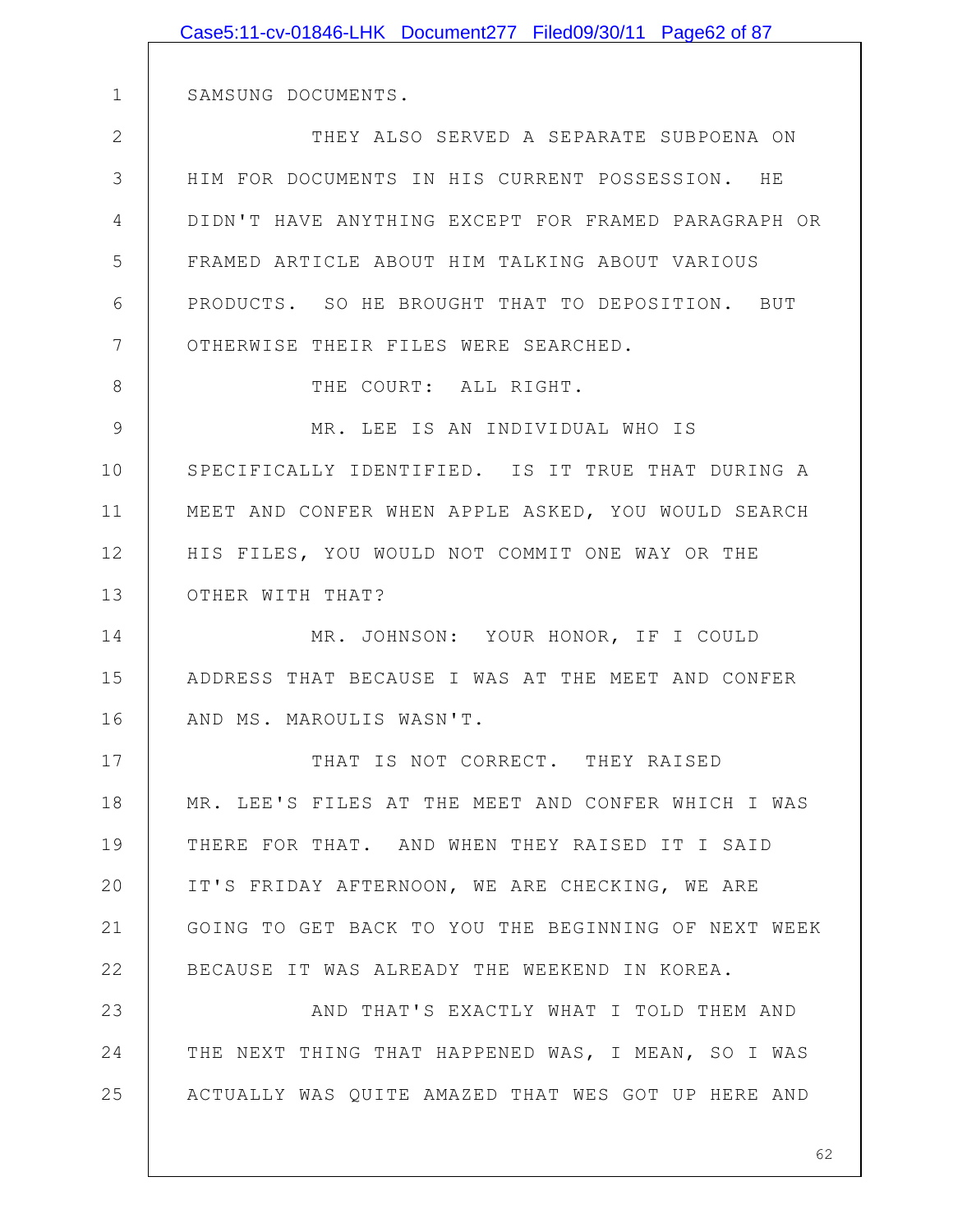|               | Case5:11-cv-01846-LHK Document277 Filed09/30/11 Page63 of 87 |
|---------------|--------------------------------------------------------------|
|               |                                                              |
| $\mathbf 1$   | SAID THAT BECAUSE THAT DIDN'T HAPPEN AT ALL.                 |
| $\mathbf{2}$  | WE WENT AND CHECKED AND WE PRODUCED FILES                    |
| 3             | AND WE DID PRODUCE DOCUMENTS THAT DEMONSTRATED THAT          |
| 4             | THE STATEMENT THAT WAS MADE IN THE PRESS WAS                 |
| 5             | ULTIMATELY RESTRUCTURED AND THERE WERE DOCUMENTS             |
| 6             | ASSOCIATED WITH THAT THAT WERE PRODUCED.                     |
| 7             | AND THERE WERE E-MAILS AND OTHER                             |
| 8             | DOCUMENTS THAT WERE PRODUCED OUT OF THE FILES AS             |
| $\mathcal{G}$ | WELL, ULTIMATELY.                                            |
| 10            | THE COURT: SO JUST SO I UNDERSTAND AS WE                     |
| 11            | SIT HERE TODAY, MR. LEE'S FILES HAVE BEEN REVIEWED,          |
| 12            | RESPONSIVE DOCUMENTS HAVE BEEN COLLECTED, THE                |
| 13            | PRIVILEGE HAS BEEN CLEARED OUT AND MATERIALS HAVE            |
| 14            | BEEN PRODUCED; IS THAT RIGHT?                                |
| 15            | MR. JOHNSON: YES.                                            |
| 16            | THE COURT: OKAY.                                             |
| 17            | MR. JOHNSON: AND IF -- JUST WHILE I'M                        |
| 18            | HERE, WITH RESPECT TO -- AND THEN I'LL SIT DOWN,             |
| 19            | MS. MAROULIS IS DOING PERFECTLY GREAT JOB -- YOU             |
| 20            | KNOW, WE TALKED ABOUT WHO IS DOING THE DOCUMENT              |
| 21            | COLLECTION, YOU KNOW, PART OF THE ISSUE HERE AS              |
| 22            | WELL IS THERE ARE PEOPLE IN KOREA HELPING WITH THE           |
| 23            | DOCUMENT COLLECTION.                                         |
| 24            | SAMSUNG HAS PEOPLE WHO ARE INVOLVED                          |
| 25            | WITHIN SAMSUNG, THERE'S A FORMER QUINN EMANUEL               |
|               |                                                              |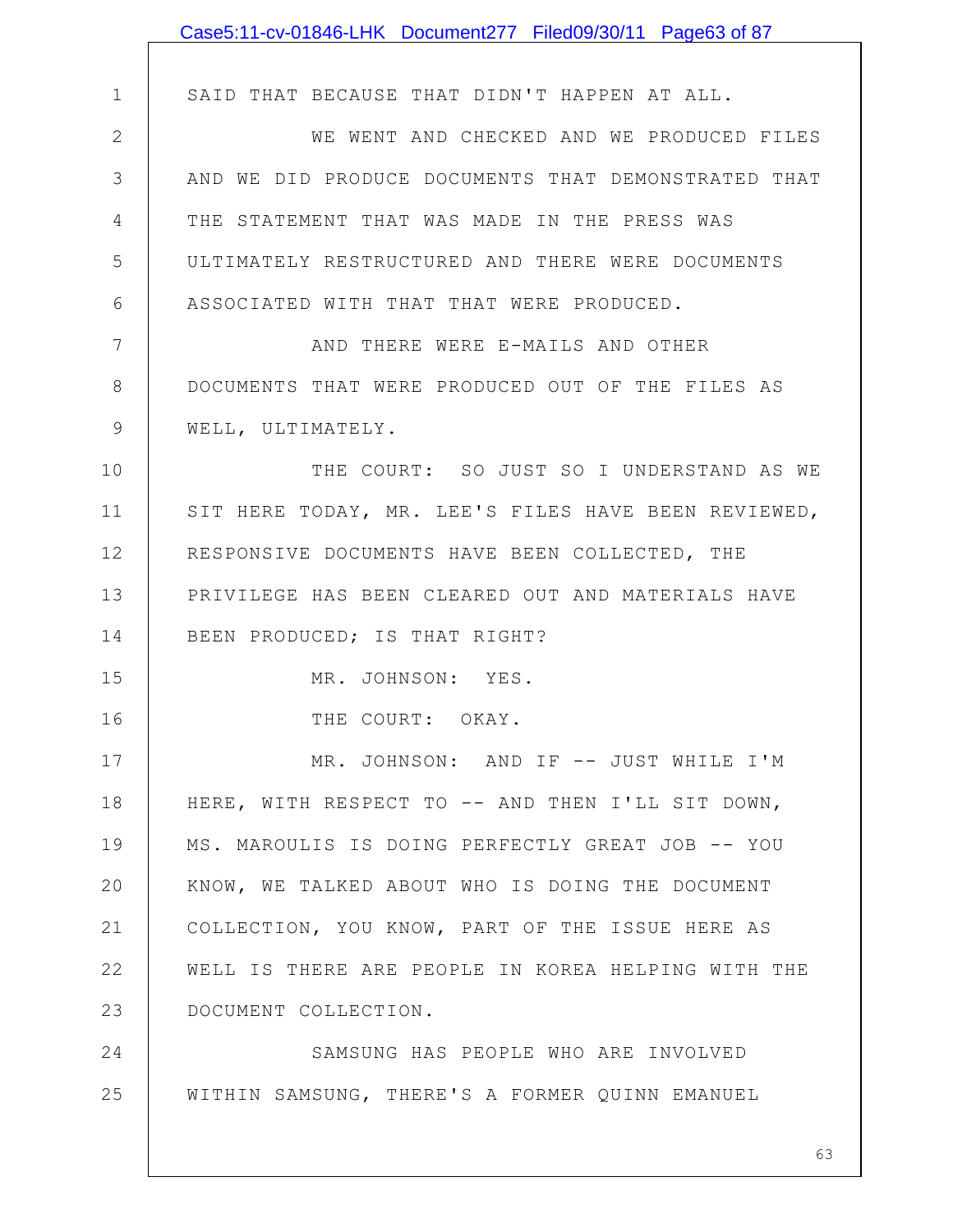|               | Case5:11-cv-01846-LHK Document277 Filed09/30/11 Page64 of 87 |
|---------------|--------------------------------------------------------------|
|               |                                                              |
| $\mathbf 1$   | ASSOCIATE WHO WORKED VERY CLOSELY WITH ME FOR MANY           |
| $\mathbf{2}$  | YEARS WHO IS NOW IN HOUSE AT SAMSUNG. SHE'S BEEN             |
| 3             | PARTICIPATING AND COLLECTING DOCUMENTS IN KOREA              |
| 4             | THERE'S A FORMER PARTNER FROM QUINN EMANUEL WHO IS           |
| 5             | AT SAMSUNG WHO PARTICIPATED IN A COLLECTION WHO HAS          |
| 6             | NOW MOVED ON BUT HE WAS ALSO INVOLVED.                       |
| 7             | SO IT'S NOT AS THOUGH -- AND THERE ARE                       |
| $8\,$         | OTHER PEOPLE WITHIN THE LEGAL TEAM, FRANKLY, THAT            |
| $\mathcal{G}$ | ARE ADMITTED TO THE BARS EITHER IN CALIFORNIA OR             |
| 10            | NEW YORK WHO HAVE ALSO BEEN INVOLVED.                        |
| 11            | SO IT'S NOT AS THOUGH WE TURNED THIS OVER                    |
| 12            | TO PEOPLE AND SAID, GO COLLECT DOCUMENTS AND WE              |
| 13            | DIDN'T FOLLOW UP WITH IT. THESE ARE PEOPLE WE                |
| 14            | WORKED WITH FOR MANY YEARS AND THE RELATIONSHIP              |
| 15            | WITH SAMSUNG IS SUCH THAT, I MEAN, WE'VE GOTTEN              |
| 16            | WHERE WE TRUST THEM AND WE'VE WORKED WITH THEM.              |
| 17            | SO DON'T WANT IT TO SEEM LIKE THERE WAS A                    |
| 18            | DISCONNECT BECAUSE IT WAS ACTUALLY VERY MUCH                 |
| 19            | CONNECTED.                                                   |
| 20            | THE COURT: ALL RIGHT.                                        |
| 21            | WELL, I SUSPECT YOU WOULD SIMILARLY                          |
| 22            | ACCEPT A PROCESS AT APPLE THAT RELIED UPON THEIR             |
| 23            | IN-HOUSE EXPERTISE TO DRIVE THIS PROCESS, FAIR               |
| 24            | ENOUGH?                                                      |
| 25            | MR. JOHNSON: YES.                                            |
|               |                                                              |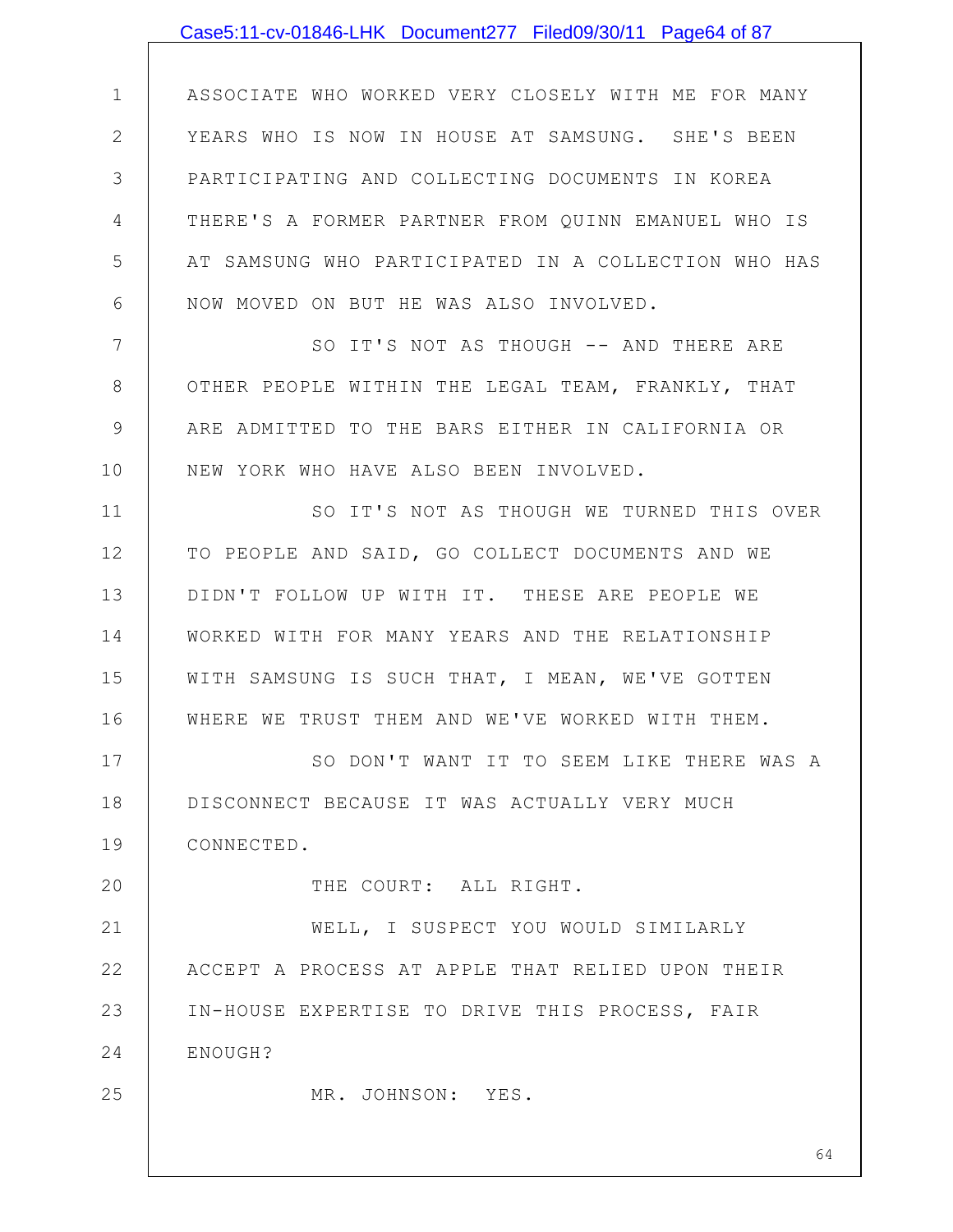1 2 3 4 5 6 7 8 9 10 11 12 13 14 15 16 17 18 19 20 21 22 23 24 25 AND FRANKLY, YOU KNOW, I THINK I TOOK THE FIRST DEPOSITION IN THE CASE WHERE I DEPOSED MR. LUTTON WHO IS A FORMER PATENT COUNSEL AT APPLE. AND I ASKED MR. LUTTON ABOUT DOCUMENT COLLECTION AND, YOU KNOW, WHETHER THE RIGHT THING WAS DONE, AND I WAS CONFRONTED WITH A WORK PRODUCT AND ATTORNEY/CLIENT PRIVILEGE OBJECTION, SO I NEVER GOT INTO IT AND I NEVER UNDERSTOOD. SO TO HEAR APPLE SAY NOW THAT THEY WANT THE PROCESS TO BE TRANSPARENT IS AGAIN, THAT DIDN'T COME UP IN THE MEET AND CONFER PROCESS I ATTENDED UNTIL THIS VERY HEARING. I'M SORRY TO SAY THAT. I AGREE WITH YOU, WE NEED TO DO A BETTER JOB OF MEET AND CONFERRING AND I THINK A LOT OF THIS IS TIED TO THE SCHEDULE THAT EVERYONE HAS BEEN UNDER. SO ONCE WE GET BEYOND THE PRELIMINARY INJUNCTION MOTION ON THE 13TH, HOPEFULLY THIS GETS BACK TO A NORMAL CASE IN SOME RESPECTS AND WE CAN, YOU KNOW, WE CAN AVOID THESE KINDS OF HEARINGS WITH YOUR HONOR AND TRY TO RESOLVE THESE THINGS WHICH IS WHAT WE WERE TRYING TO DO ON THE 16TH. THE COURT: ALL RIGHT. MS. MAROULIS, YOU WERE SAYING? MS. MAROULIS: EXCELLENT. I'M GLAD Case5:11-cv-01846-LHK Document277 Filed09/30/11 Page65 of 87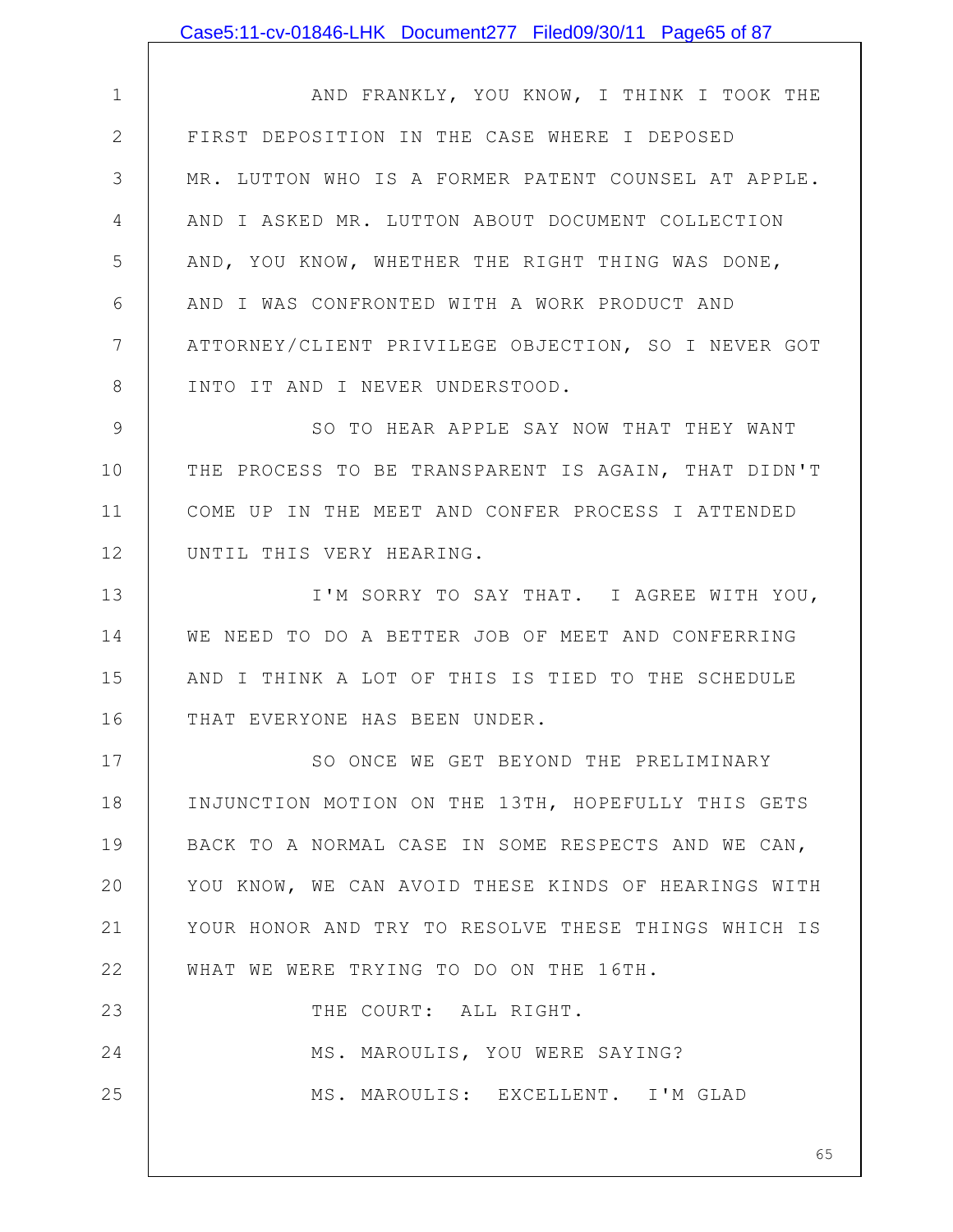|                 | Case5:11-cv-01846-LHK Document277 Filed09/30/11 Page66 of 87 |
|-----------------|--------------------------------------------------------------|
|                 |                                                              |
| $\mathbf 1$     | MR. JOHNSON CLARIFIED THAT MEET AND CONFER ISSUE             |
| $\mathbf{2}$    | BECAUSE I WAS NOT THERE.                                     |
| 3               | I WAS ANSWERING YOUR HONOR'S SPECIFIC                        |
| 4               | QUESTIONS ABOUT COLLECTION PROCESS, IF THERE'S               |
| 5               | ANYTHING ELSE YOUR HONOR WOULD LIKE TO ADDRESS, WE           |
| 6               | CAN DO THAT.                                                 |
| $7\phantom{.0}$ | SO THAT'S WITH RESPECT TO THE DESIGN                         |
| 8               | DOCUMENTS, RIGHT? THERE'S A BODY OF DESIGN                   |
| $\mathcal{G}$   | DOCUMENTS. WE PRODUCED A HUGE NUMBER OF THEM.                |
| 10              | APPLE IS LOOKING FOR SPECIFIC DOCUMENTS OF ALLEGED           |
| 11              | COPYING.                                                     |
| 12              | THROUGH OUR SEARCH WE HAVEN'T FOUND ANY.                     |
| 13              | IF WE FIND ANY OTHER TIME OF COURSE IT WOULD BE              |
| 14              | PRODUCED AND SUPPLEMENTED BECAUSE THAT'S THE                 |
| 15              | PARTIES OBLIGATION.                                          |
| 16              | THE OTHER CATEGORIES OF DOCUMENTS ARE                        |
| 17              | BROADLY MARKETING AND CONSUMER SURVEYS. AND AGAIN,           |
| 18              | WITH RESPECT TO THESE CATEGORIES, WE HAVE SEARCHED           |
| 19              | THE RELEVANT FILES AND PRODUCED AN ENORMOUS NUMBER           |
| 20              | OF DOCUMENTS RANGING FROM MARKET SHARE TO MARKETING          |
| 21              | PRESENTATIONS TO COMPETITIVE ANALYSIS, WHO IS OUR            |
| 22              | COMPETITION, WHAT YOU SHOULD BE TARGETING,                   |
| 23              | MARKETING SURVEYS AS WELL.                                   |
| 24              | SO THERE ARE TWO DIFFERENT REQUESTS. ONE                     |
| 25              | IS MARKETING AS A WHOLE, THE OTHER IS CONSUMER               |
|                 |                                                              |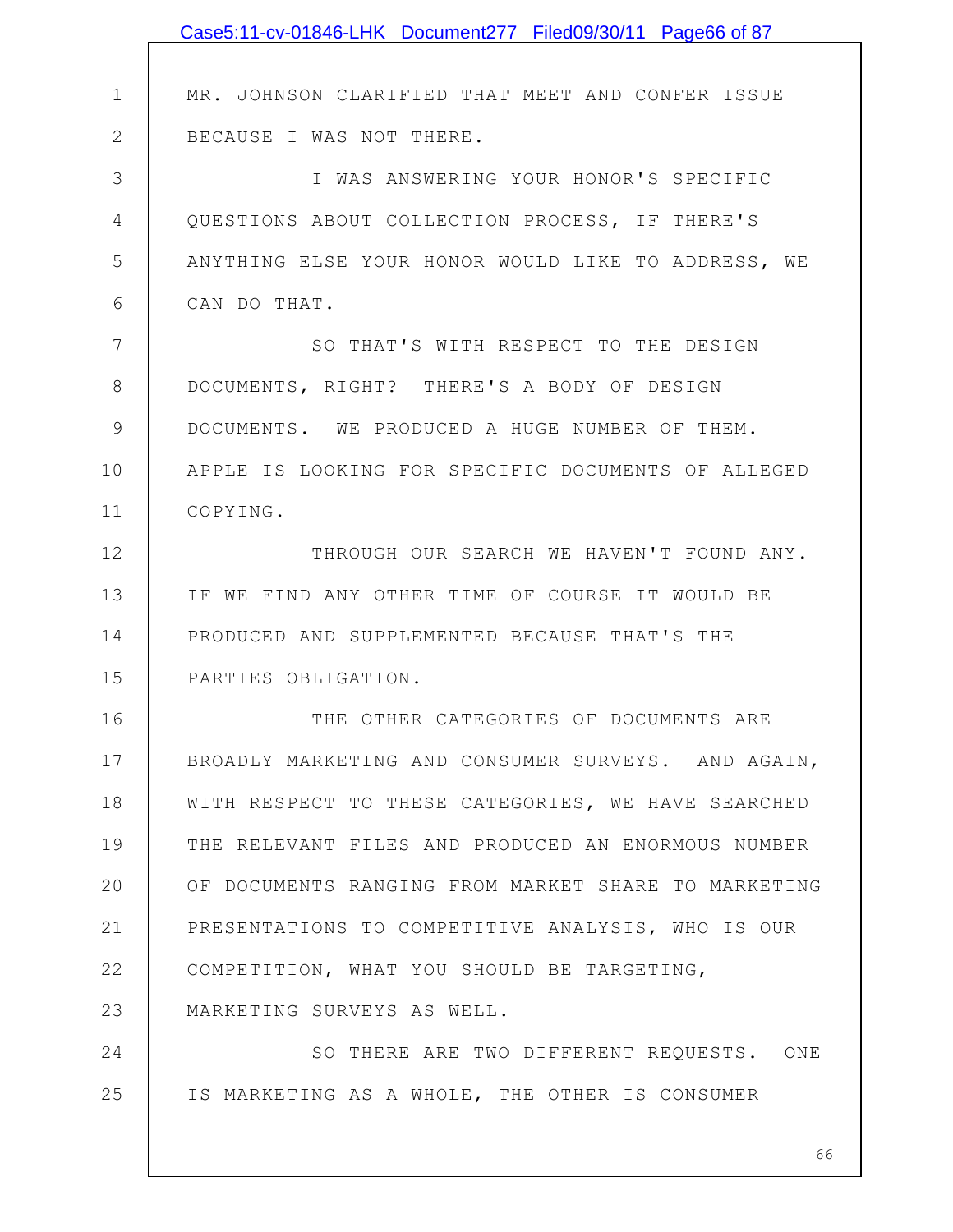|                | Case5:11-cv-01846-LHK Document277 Filed09/30/11 Page67 of 87 |
|----------------|--------------------------------------------------------------|
|                |                                                              |
| $\mathbf 1$    | SURVEYS.                                                     |
| $\mathbf{2}$   | SO CONSUMER SURVEYS WAS A CONTESTED                          |
| 3              | TOPIC, WE THOUGHT IT WAS NOT RELEVANT IN THIS                |
| $\overline{4}$ | INSTANCE, WE THOUGHT RATHER THAN FIGHT IT JUST               |
| 5              | PRODUCE IT SO WE DID. WE ARE SURPRISED TO SEE THAT           |
| 6              | IN THE MOTION TO COMPEL.                                     |
| 7              | AND AGAIN WITH DESIGN DOCUMENTS WE                           |
| 8              | BELIEVE THESE DOCUMENTS HAVE BEEN PRODUCED.                  |
| 9              | NOW THE DOCUMENTS OF CONFUSION, THE LAST                     |
| 10             | CATEGORY, IS A CONTESTED TOPIC STILL BECAUSE WE              |
| 11             | DON'T THINK THOSE DOCUMENTS ARE RELEVANT IN THE PI           |
| 12             | TEXT.                                                        |
| 13             | IT IS TRUE THAT BROADLY SPEAKING APPLE                       |
| 14             | HAS TRADEMARK CLAIMS IN THIS CASE, BUT THEY CHOSE            |
| 15             | TO NOT MOVE ON TRADEMARK CLAIMS. THEY CHOSE TO               |
| 16             | MAKE THE PI MOTION SOLELY ABOUT PATENT INFRINGEMENT          |
| 17             | ANALYSIS.                                                    |
| 18             | THE COURT: EVEN THOUGH IT'S PRETTY CLEAR                     |
| 19             | JUDGE KOH UNDERSTOOD TRADEMARKS WERE GOING TO BE AN          |
| 20             | ISSUE IN THE PI MOTION, CORRECT?                             |
| 21             | MS. MAROULIS: THEY MADE IT SOUND TO                          |
| 22             | JUDGE KOH THAT TRADEMARK WAS GOING TO BE PART OF             |
| 23             | IT, CORRECT.                                                 |
| 24             | WHEN SEE THAT IT WAS ONLY PATENT                             |
| 25             | INFRINGEMENT ALLEGATIONS, SO WE FOCUSED OUR EFFORTS          |
|                |                                                              |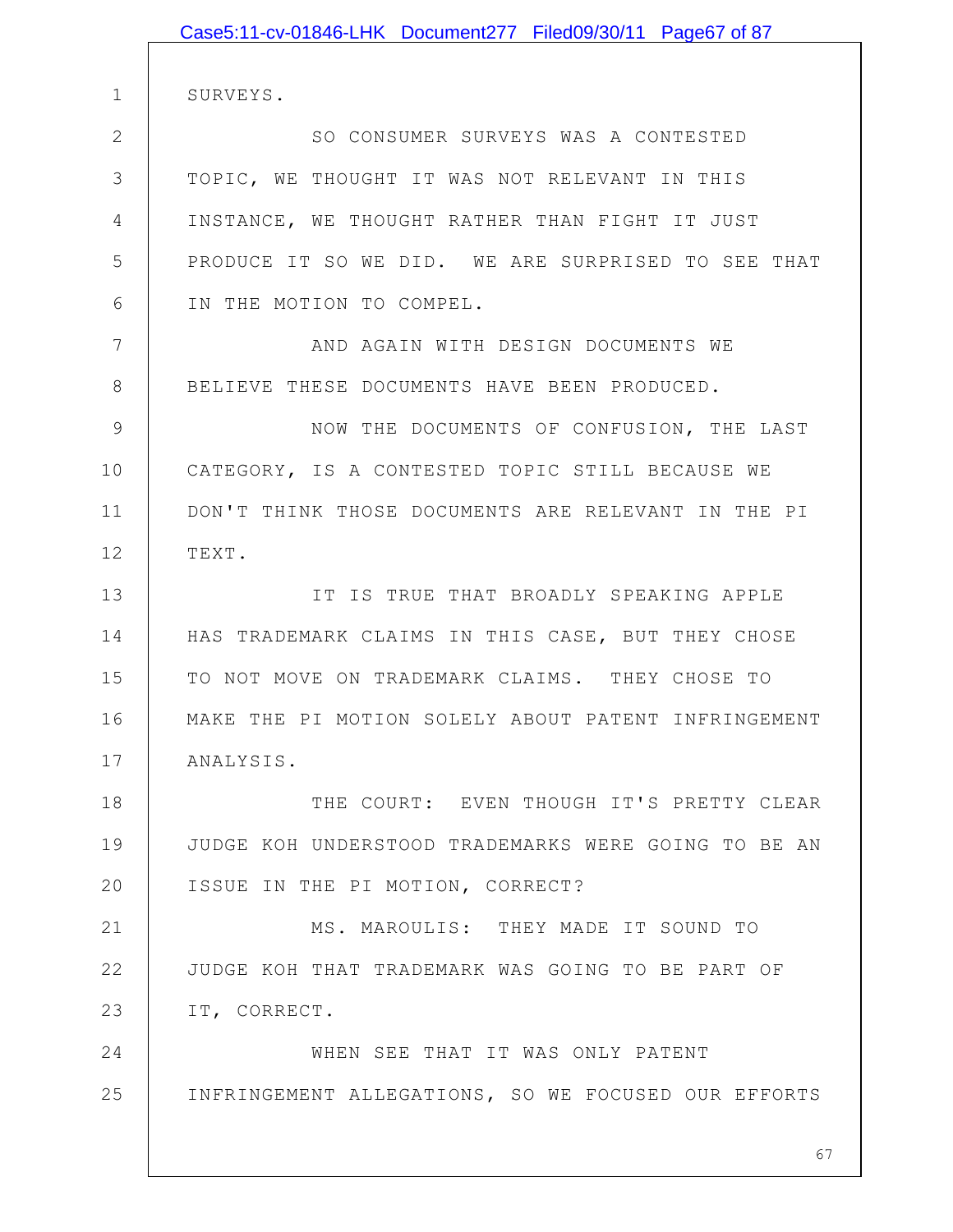ON THAT.

1

2 3 4 5 6 7 BUT WE JUST DON'T BELIEVE THE ALLEGED CONFUSION DOCUMENTS ARE AT ISSUE HERE AT ALL. BUT THE BURDEN SHOULD NOT BE OVERLOOKED AT ALL. WE SUBMITTED A DECLARATION OF ONE OF SAMSUNG EMPLOYEES WHO HAS PERSONAL KNOWLEDGE OF THE CONSUMER COMMUNICATION DATABASE.

8 9 10 11 12 13 14 15 16 AS YOU CAN IMAGINE THIS DATABASE MOSTLY CONCERNS PEOPLE WHO ARE ANNOYED WHEN THEIR DATA IS NOT WORKING OR THEY HAVE A SCRATCH ON THEIR PHONE. SO PROBABLY 99.9 PERCENT OF THAT IS GOING TO BE ENTIRELY IRRELEVANT. THERE MIGHT BE SOME SUBSET POTENTIALLY WHERE SOME CONSUMER VOLUNTEERS THEIR THOUGHTS ABOUT OTHER PEOPLE'S PRODUCTS. IT'S HARD TO IMAGINE THE CALL, BUT IF THEY DO I CAN REPRESENT HERE THAT THAT CANNOT HAPPEN.

17 18 19 20 21 22 SO MR. WILKINS EXPLAINED IN DETAIL WHAT IT WOULD TAKE TO ASSEMBLE AND FARE OUT THE RELEVANT EVIDENCE THAT WE COULD THEN NEED TO SEARCH AND HAVE ATTORNEY REVIEW OF AND THEN PRODUCE, BECAUSE NOT EVERY CALL THAT MENTIONED APPLE IS GOING TO BE NECESSARILY RESPONSIVE TO THE REQUEST.

23 24 25 I THINK BY HIS ESTIMATE IT WAS GOING TO BE THREE TO FOUR WEEKS. THE QUESTION THAT MR. OVERSON POSED, WHY DIDN'T WE START DOING THIS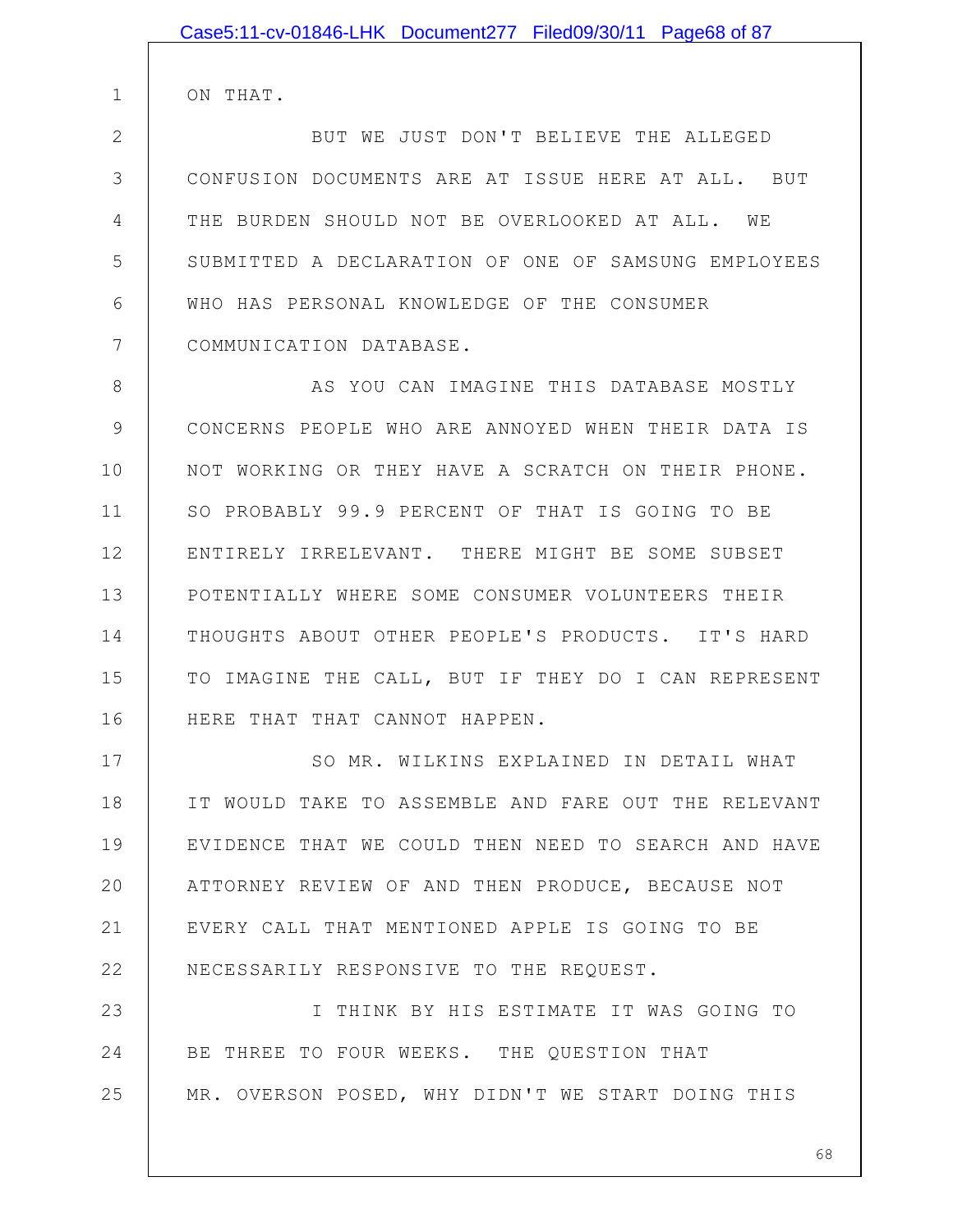|               | Case5:11-cv-01846-LHK Document277 Filed09/30/11 Page69 of 87 |
|---------------|--------------------------------------------------------------|
|               |                                                              |
| $\mathbf 1$   | EARLIER? AS WE SAID IN OUR PAPERS, THE BULK OF OUR           |
| $\mathbf{2}$  | DISCOVERY WE RECEIVED FROM APPLE IS CLOSE TO 60              |
| 3             | DOCUMENT PRODUCTION REQUESTS WAS SEARCHED AUGUST             |
| 4             | 26TH.                                                        |
| 5             | WE BELIEVE WHEN JUDGE KOH SET THE                            |
| 6             | DISCOVERY FOR THE PI MOTION SHE ENVISIONED                   |
| 7             | SOMETHING VERY DIFFERENT, SHE ENVISION AID NARROW            |
| 8             | SUBSET OF DISCOVERY AND DEPOSITIONS OF THOSE                 |
| $\mathcal{G}$ | DECLARANTS WHO SUBMITTED DECLARATIONS PRO/CON, THE           |
| 10            | PRELIMINARY INJUNCTION.                                      |
| 11            | I DOUBT THAT SHE HAD IN MIND THIS FAR                        |
| 12            | REACHING 60 TO 70 REQUEST FISHING TRIP INTO                  |
| 13            | SAMSUNG'S FILE PRIVACY.                                      |
| 14            | SO IN CONCLUSION YOUR HONOR, TO AGAIN                        |
| 15            | CLARIFY ISSUES BEFORE US, UNLESS YOU HAVE OTHER              |
| 16            | QUESTIONS, IS THAT THE FORTY CATEGORIES OF                   |
| 17            | DOCUMENTS WHERE SAMSUNG HAS ALREADY COMPLIED WITH            |
| 18            | THE DISCOVERY --                                             |
| 19            | THE COURT: BUT YOU DO NOT KNOW IF YOU'VE                     |
| 20            | SEARCHED ALL 13 DESIGNERS' FILES SO HOW CAN YOU SAY          |
| 21            | IT'S DONE? YOU ARE NOT DONE. YOU MAY BE DONE, BUT            |
| 22            | YOU DO NOT KNOW.                                             |
| 23            | MS. MAROULIS: YOUR HONOR, I APOLOGIZE                        |
| 24            | FOR NOT BEING ABLE TO SAY ON RECORD ALL 13 WERE              |
| 25            | SEARCHED. I BELIEVE THEY WERE BUT I WOULD NEED TO            |
|               |                                                              |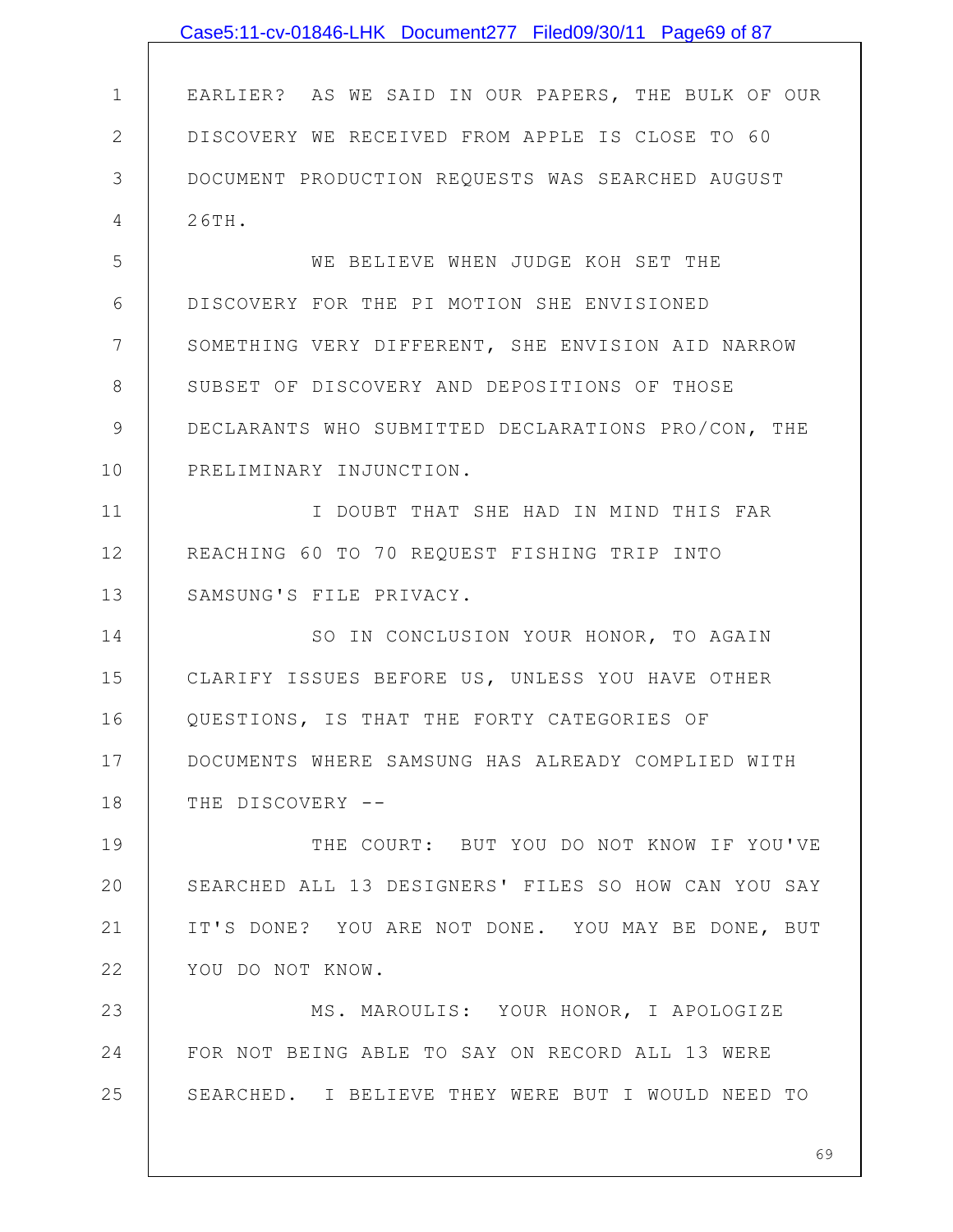|               | Case5:11-cv-01846-LHK Document277 Filed09/30/11 Page70 of 87 |
|---------------|--------------------------------------------------------------|
|               |                                                              |
| $\mathbf 1$   | DOUBLE CHECK.                                                |
| $\mathbf{2}$  | THE COURT: ALL RIGHT.                                        |
| 3             | MR. LEE'S FILES, THOSE ARE ALL SEARCHED?                     |
| 4             | MS. MAROULIS: JACOB LEE'S FILES WERE                         |
| 5             | SEARCHED; YES, YOUR HONOR.                                   |
| 6             | THE COURT: ALL THE DOCUMENTS?                                |
| 7             | MS. MAROULIS: YES, YOUR HONOR.                               |
| 8             | AND SO GOING TO THE LAST DISPUTED ISSUE                      |
| $\mathcal{G}$ | WHICH IS THE ISSUE OF THE POTENTIAL CONFUSION                |
| 10            | DOCUMENTS, WE SUBMIT THEY ARE BOTH RELEVANT AND              |
| 11            | VERY BURDENSOME TO SEARCH.                                   |
| 12            | AND WHEN WE TALK ABOUT BURDEN, WE ARE NOT                    |
| 13            | TALKING BURDEN ON OUTSIDE COUNSEL BECAUSE THAT'S             |
| 14            | NOT AN ISSUE, IT'S A BURDEN OF THE COMPANY ON                |
| 15            | SAMSUNG. AND THE AMOUNT OF TIME AND EFFORT IT                |
| 16            | WOULD TAKE FROM THE LEGITIMATE ENTERPRISE OF DOING           |
| 17            | THE BUSINESS TO FOCUS ON HELPING US FARE OUT THE             |
| 18            | POTENTIAL TWO OR THREE CUSTOMER CALLS THAT MAY OR            |
| 19            | MAY NOT COME IN.                                             |
| 20            | THE COURT: SO WITH RESPECT TO THE, I'M                       |
| 21            | GOING TO USE LANGUAGE OR VERNACULAR FROM MY OLD              |
| 22            | WORLD, SUSPECT DATABASE, AS I REMEMBER IT AND                |
| 23            | RECALL IT WHEN I HAD TO DO THESE COLLECTIONS THERE           |
| 24            | WERE, ON OCCASION, PRODUCT MANAGERS IN PARTICULAR            |
| 25            | WHO HAD A KEEN INTEREST IN UNDERSTANDING WHAT                |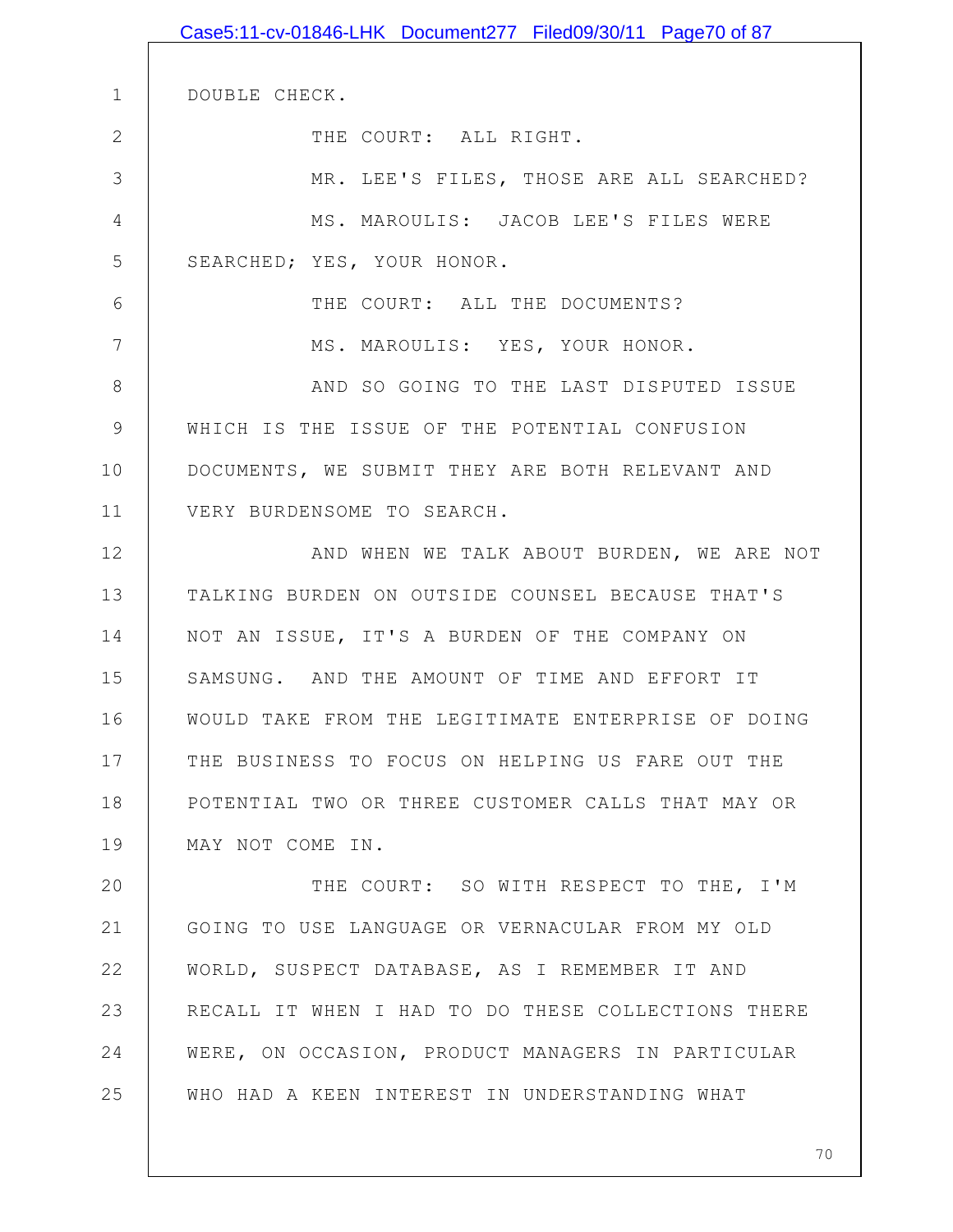1 2 3 4 5 6 7 8 9 10 11 12 13 14 15 16 17 18 19 20 21 22 23 24 25 FEATURES CUSTOMERS WERE INTERESTED IN, RIGHT? THAT'S THEIR JOB IS TO FIGURE OUT WHAT THE NEXT FEATURE OR RELEASE IS GOING TO BE. SO HAVE YOU UNDERTAKEN ANY EFFORTS TO UNDERSTAND WHETHER THERE ARE ANY EXISTING PROCESSES FOR SECURING FROM THAT DATABASE SOME SMALL SET OF INFORMATION, NOT THE WHOLE THING, BUT HAVE YOU DONE ANY OF THAT? MS. MAROULIS: YOUR HONOR, WE LOOKED INTO THE CUSTOMER SURVEYS, THOSE DATABASES, THAT'S WHERE THE PRODUCTION CAME FROM IN FIGURING OUT WHAT CUSTOMERS LIKE ABOUT SOMETHING AND WHY THEY BUY PRODUCTS. THAT'S THE SUBSET OF DOCUMENTS I BELIEVE YOU'RE TALKING ABOUT. BUT THOSE DOCUMENTS WOULD BE RESPONSIVE TO REQUEST 214 NOT NECESSARILY THE 206 WHICH IS THE ALLEGED CONFUSION. THE COURT: YEAH. I ACCEPT YOUR CLARIFICATION. WHAT I WAS ACTUALLY GETTING AT WAS WITHIN THE SUPPORT DATABASE, SUPPORT ORGANIZATIONS TEND TO, AT LEAST IN MY EXPERIENCE, RESIST TAKING ON THE RESPONSIBILITY AND OBLIGATION OF PROVIDING COMPETITIVE INTELLIGENCE TO OTHER ELEMENTS OF THE CORPORATION WHICH MAY VERY MUCH VALUE THAT INFORMATION. Case5:11-cv-01846-LHK Document277 Filed09/30/11 Page71 of 87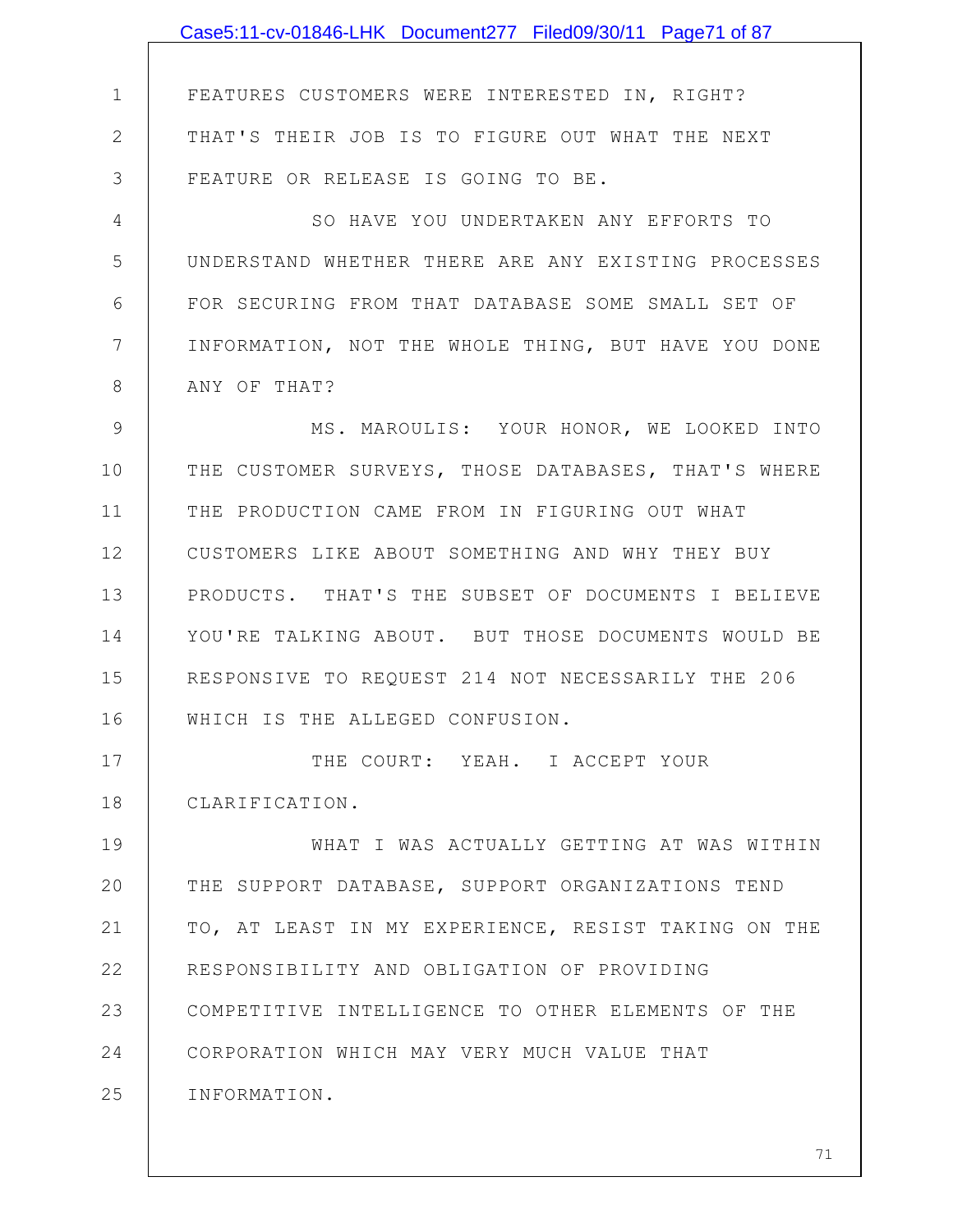|              | Case5:11-cv-01846-LHK Document277 Filed09/30/11 Page72 of 87 |
|--------------|--------------------------------------------------------------|
|              |                                                              |
| $\mathbf 1$  | NEVERTHELESS I'M AWARE AT LEAST IN A                         |
| $\mathbf{2}$ | NUMBER OF LARGE MULTINATIONAL TECHNOLOGY                     |
| 3            | CORPORATIONS THAT I'M FAMILIAR WITH, THERE EXISTS            |
| 4            | CERTAIN PROCESSES FROM TIME TO TIME WHEREBY THE              |
| 5            | PRODUCT MANAGEMENT FUNCTION CAN SECURE SOME                  |
| 6            | INTELLIGENCE FROM THIS VAST DATABASE AS TO WHAT              |
| 7            | YOUR ACTUAL CUSTOMERS WANT IN AN EXTRA RELEASE OF            |
| 8            | THE PRODUCT.                                                 |
| 9            | MY QUESTION IS SIMPLY WHETHER YOU'VE                         |
| 10           | UNDERTAKEN ANY EFFORTS TO IDENTIFY ANY OF THOSE              |
| 11           | EXISTING OR PRE-EXISTING PROCESSES TO MINIMIZE YOUR          |
| 12           | BURDEN SO YOU ARE NOT REDOING IT.                            |
| 13           | MS. MAROULIS: IF I UNDERSTAND                                |
| 14           | YOUR HONOR'S QUESTION CORRECTLY, YES WE INTERVIEWED          |
| 15           | PEOPLE IN THE MARKETING ORGANIZATION AND THE                 |
| 16           | COMPETITIVE INTELLIGENCE ORGANIZATION AND FIGURED            |
| 17           | OUT HOW THEY KEEP INFORMATION.                               |
| 18           | THE COURT: OKAY. ALL RIGHT.                                  |
| 19           | ANYTHING FURTHER?                                            |
| 20           | MS. MAROULIS: WOULD YOUR HONOR LIKE ME                       |
| 21           | TO BRIEFLY ADDRESS THE QUESTION OF SANCTIONS OR              |
| 22           | IT'S NOT BEFORE THE COURT?                                   |
| 23           | THE COURT: WELL, I WOULD LIKE TO HEAR                        |
| 24           | YOUR POSITION. I THINK I UNDERSTAND IT BUT I WANT            |
| 25           | TO GIVE YOU THIS OPPORTUNITY.                                |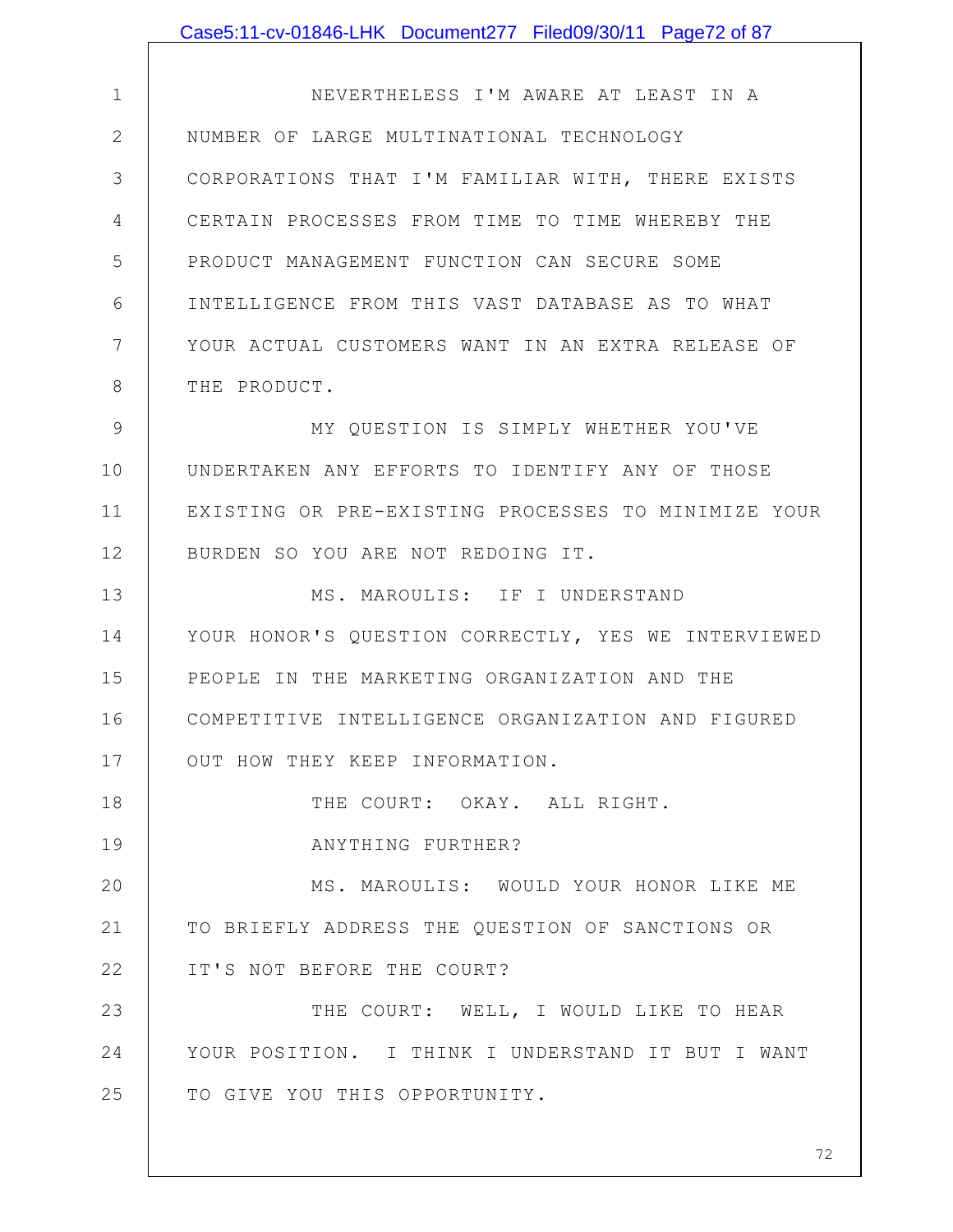|               | Case5:11-cv-01846-LHK Document277 Filed09/30/11 Page73 of 87 |
|---------------|--------------------------------------------------------------|
|               |                                                              |
| $\mathbf 1$   | MS. MAROULIS: OUR POSITION IS IT'S NOT                       |
| $\mathbf{2}$  | ENTIRELY PROPERLY BROUGHT FOR A NUMBER OF REASONS.           |
| 3             | I TOLD THEM EARLY ON IN JULY WE ARE                          |
| 4             | COMPLYING WITH ALL OUR OBLIGATIONS. BUT FOR THIS             |
| 5             | COURT'S PURPOSES, IT'S NOT SUPPORTED BY ANY LAW,             |
| 6             | NINTH CIRCUIT OR OTHERWISE. THERE'S BEEN NO MEET             |
| 7             | AND CONFER ON THESE ISSUES. IT WASN'T PUT IN THE             |
| $8\,$         | SEPARATE MOTION AS REQUIRED BY THE LOCAL RULES.              |
| $\mathcal{G}$ | IT'S NOT JUST UNRIPE IT'S ENTIRELY                           |
| 10            | UNSUPPORTED. AND IT'S QUITE OFFENSIVE IN A WAY               |
| 11            | BECAUSE IT'S SOMETHING THROWN OUT THERE IN THE               |
| 12            | CONCLUSION IN PART OF THEIR PAPERS, NOT PROPER               |
| 13            | SUPPORT, AND IT'S A GRAVE ACCUSATION.                        |
| 14            | WE HOPE THAT IN THIS CASE IT CONTINUES                       |
| 15            | THERE'S NOT GOING TO BE ACCUSATION OF THAT SORT              |
| 16            | JUST FLYING ACROSS THE --                                    |
| 17            | THE COURT: ALL RIGHT.                                        |
| 18            | MS. MAROULIS: SO WE'VE BRIEFED THESE                         |
| 19            | ISSUES IN OUR MOTION, BUT VERY SIMPLY SPEAKING THEY          |
| 20            | CANNOT JUST POINT TO SOME OTHER CASES THAT INVOLVE           |
| 21            | SAMSUNG AND LUMP THEM ALL TOGETHER, WHATEVER THE             |
| 22            | CIRCUMSTANCES ARE IN THOSE CASES, AND INFER THAT             |
| 23            | SOMETHING SIMILAR IS HAPPENING HERE.                         |
| 24            | THE COURT: AS YOU POINTED OUT I BELIEVE                      |
| 25            | YOUR ADVERSARY HAS SIMILARLY BEEN SANCTIONED IN              |
|               |                                                              |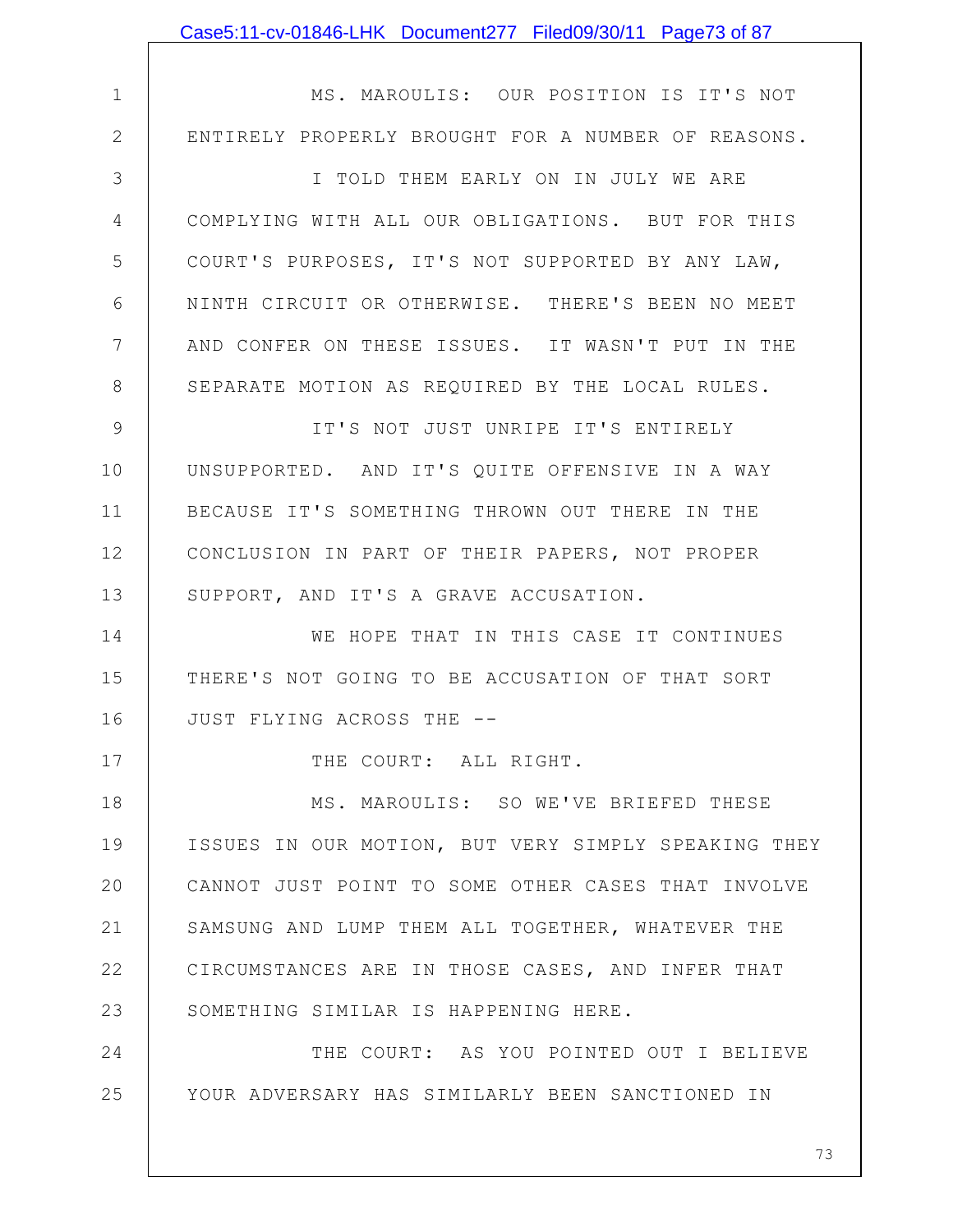1 2 3 4 5 6 7 8 9 10 11 12 13 14 15 16 17 18 19 20 21 22 23 24 25 OTHER CASES AS WELL, CORRECT? MS. MAROULIS: THAT'S TRUE AS WELL. THE COURT: OKAY. THANK YOU. REBUTTAL? MR. OVERSON: YES, YOUR HONOR. MR. JACOBS: CAN I BRING BACK MS. WHEELER? THE COURT: IF WE ARE GOING TO AVOID ANY CONFIDENTIAL INFORMATION WITH THE PROTECTIVE ORDER, I HAVE NO PROBLEM WITH THAT. IF YOU WOULD, MR. JACOBS. MR. JACOBS: CAN I? MR. OVERSON: I DON'T THINK ANY OF THE THINGS I'M GOING TO SAY ARE CONFIDENTIAL, I'M SURE. I WILL DO MY BEST. THE COURT: ALL RIGHT. MR. OVERSON: SO YOUR HONOR, WE DO BELIEVE A TRANSPARENCY, AND I THINK THAT WE HAVE, INCLUDING IN RESPONSES TO SOME OF THEIR DOCUMENT REQUESTS THAT WE HAVE NOTED THAT WE WOULD BE WILLING TO BE MORE TRANSPARENT. AND THESE ISSUES DID COME UP TO SOME DEGREE IN THE MEET AND CONFER SESSIONS BECAUSE WE TALKED ABOUT, YOU KNOW, HAVE YOU SEARCHED THESE FOUR PEOPLE? THEY LISTED FOUR PEOPLE INVOLVED IN Case5:11-cv-01846-LHK Document277 Filed09/30/11 Page74 of 87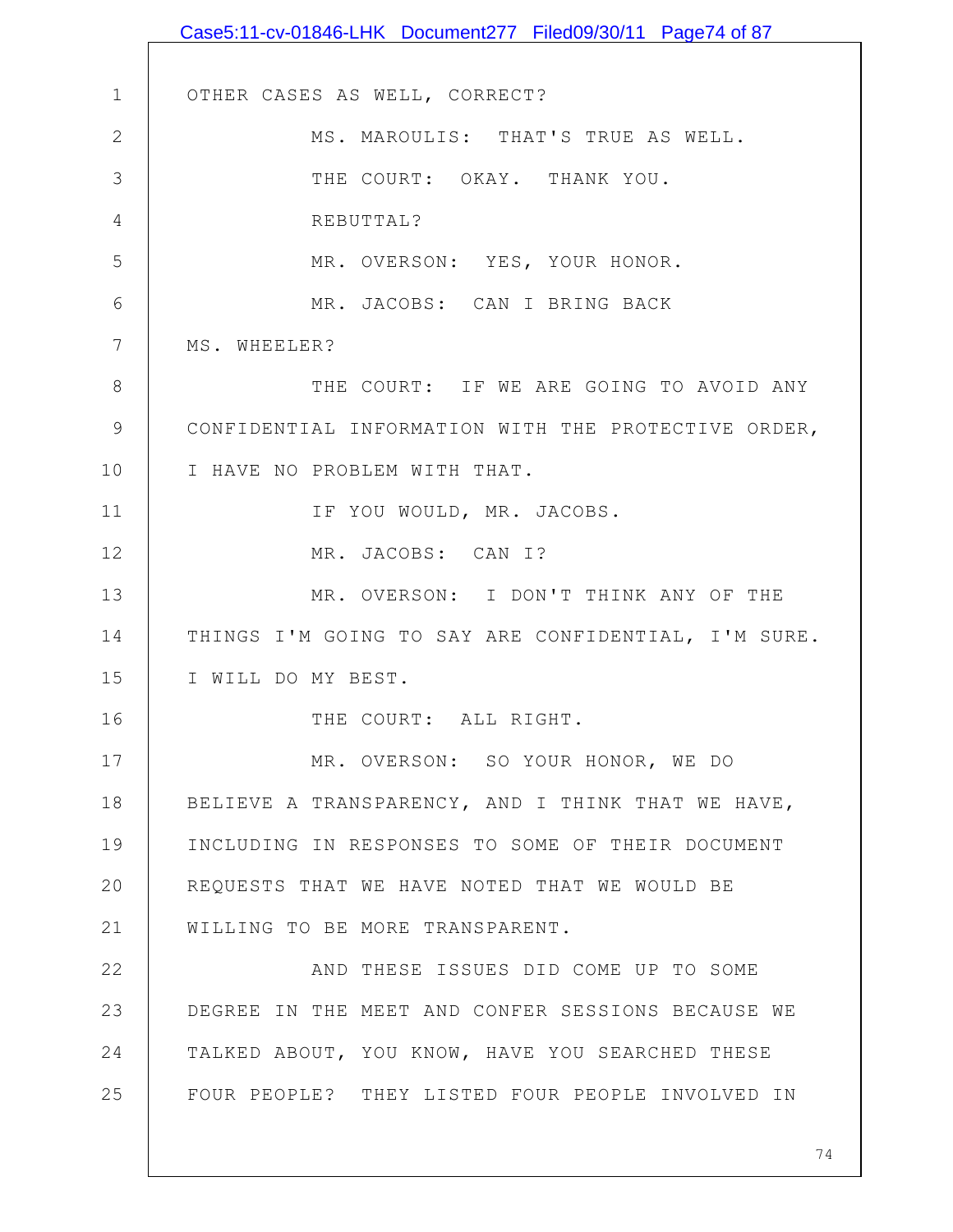|               | Case5:11-cv-01846-LHK Document277 Filed09/30/11 Page75 of 87 |
|---------------|--------------------------------------------------------------|
|               |                                                              |
| $\mathbf 1$   | THE DESIGN IN THEIR INITIAL DISCLOSURES, HAVE YOU            |
| $\mathbf{2}$  | SEARCHED THEM? WHAT HAVE YOU DONE?                           |
| 3             | AND WE HIT ROADBLOCKS. I THINK YOU HONOR                     |
| 4             | UNDERSTANDS THAT WE WERE TRYING TO PURSUE THAT AND           |
| 5             | THEY TOLD US THEY WOULDN'T TELL US WHAT SEARCH               |
| 6             | TERMS THEY USED.                                             |
| 7             | THERE WAS A PROCESS WHEREBY WE WERE GOING                    |
| 8             | TO TRY AND AGREE ON SEARCH TERMS BUT IT DIDN'T, IT           |
| $\mathcal{G}$ | GOT OVERWHELMED BY THE SPEED OF THE CASE.                    |
| 10            | BUT I DON'T THINK WE HEARD THAT AN E-MAIL                    |
| 11            | SEARCH HAS BEEN DONE ON THESE INDIVIDUALS TO LOOK            |
| 12            | FOR, FOR EXAMPLE, APPLE OR IPHONE OR IPAD. I MEAN,           |
| 13            | THAT HAS NOT HAPPENED. I DIDN'T HEAR THAT, THAT              |
| 14            | THAT SEARCH HAS HAPPENED AND CERTAINLY THE FILES             |
| 15            | AND THE PRODUCTION WOULD CONFIRM THAT.                       |
| 16            | THE FACT THAT THERE'S ZERO E-MAILS FROM                      |
| 17            | THE MAJORITY OF THESE INDIVIDUALS THAT SAY APPLE             |
| 18            | AND APPLE IS THE LEADING PRODUCT IN THE MARKET, IT           |
| 19            | DOESN'T MAKE SENSE.                                          |
| 20            | THE COURT: HAVE YOU DONE ANYTHING, AS                        |
| 21            | PART OF YOUR TRAFFIC ANALYSIS HAVE YOU ANALYZED,             |
| 22            | FOR EXAMPLE, I UNDERSTAND YOU HAVEN'T RECEIVED A             |
| 23            | CUSTODIAL LOG SO YOU DON'T KNOW WHERE THE DOCUMENTS          |
| 24            | CAME FROM. BUT HAVE YOU LOOKED TO SEE WHETHER ALL            |
| 25            | 13 OF THESE INDIVIDUALS HAVE APPEARED ON AT LEAST            |
|               |                                                              |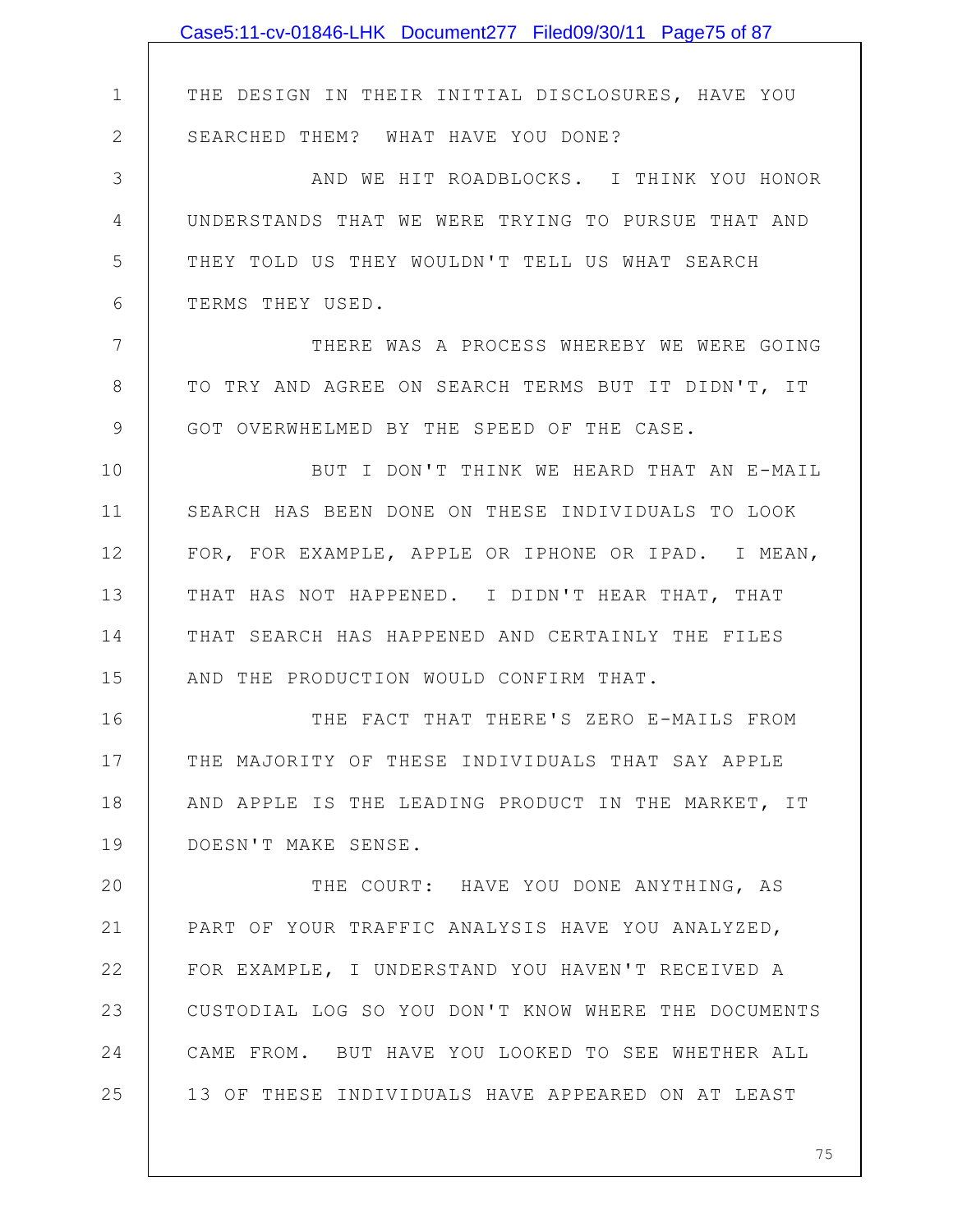|              | Case5:11-cv-01846-LHK Document277 Filed09/30/11 Page76 of 87 |
|--------------|--------------------------------------------------------------|
|              |                                                              |
| $\mathbf 1$  | ONE E-MAIL? ARE THERE INDIVIDUALS WHO DO NOT                 |
| $\mathbf{2}$ | APPEAR ANYWHERE IN THE PRODUCTION? IF YOU KNOW.              |
| 3            | MR. OVERSON: THERE MAY BE. I CAN'T SAY                       |
| 4            | THAT.                                                        |
| 5            | THERE'S A -- WE DID TRY IN THE CHUNG                         |
| 6            | DECLARATION TO GIVE YOUR HONOR AN OVERVIEW OF WHO            |
| 7            | WAS MENTIONED AND WHO WASN'T.                                |
| 8            | WE CAN SAY THERE'S NO E-MAILS FROM MOST                      |
| $\mathsf 9$  | OF THE PEOPLE THEY SAY KNOW THE MOST ABOUT THIS.             |
| 10           | AND THERE WAS INTERVIEWS OF 18 PEOPLE APPARENTLY             |
| 11           | FOR 30(B) (6) DEPOSITIONS, AND WE DON'T HAVE E-MAILS         |
| 12           | FROM THOSE PEOPLE.                                           |
| 13           | WE HAVE ONE OR TWO E-MAILS, WE ARE                           |
| 14           | TALKING TOTAL. WE ARE NOT TALKING AS TO ONE FROM             |
| 15           | EACH, WE HARDLY HAVE ANYTHING. SO IT SUGGESTS THAT           |
| 16           | THIS WAS JUST NOT DONE.                                      |
| 17           | AND YOU KNOW, I'M NOT TRYING TO                              |
| 18           | DISRESPECT THE IN-HOUSE PEOPLE AT SAMSUNG, THEY MAY          |
| 19           | BE FINE LAWYERS, I DO NOT KNOW, BUT THERE'S NO               |
| 20           | SUBSTITUTE FOR HAVING OUTSIDE COUNSEL DO WHAT WE             |
| 21           | HAVE DONE.                                                   |
| 22           | THE COURT: SO YOU HAVE HAD OUTSIDE                           |
| 23           | COUNSEL FROM MORRISON & FOERSTER AT EVERY CUSTODIAL          |
| 24           | INTERVIEW?                                                   |
| 25           | MR. OVERSON: YES.                                            |
|              |                                                              |
|              | 76                                                           |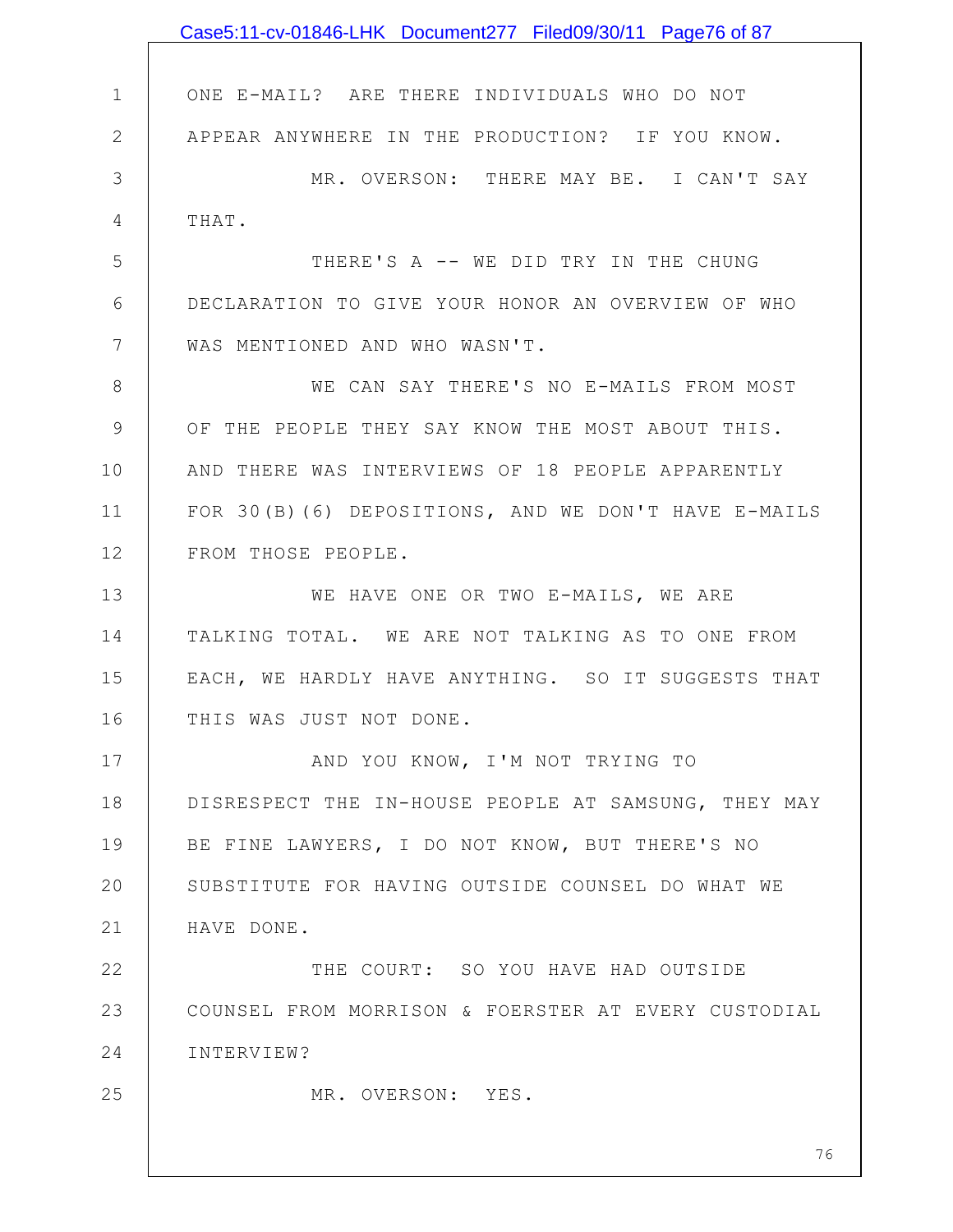|                | Case5:11-cv-01846-LHK Document277 Filed09/30/11 Page77 of 87 |
|----------------|--------------------------------------------------------------|
|                |                                                              |
| $\mathbf 1$    | THE COURT: ALL RIGHT.                                        |
| $\overline{2}$ | MR. OVERSON: SO WE NEED THOSE SEARCHES                       |
| 3              | TO BE DONE AND WE NEED SOME DETAILS THAT HOW THEY            |
| 4              | WERE DONE AND THAT'S WHY WE WANTED TO DO THIS                |
| 5              | FOLLOWUP 30(B)(6) IN ADDITION TO GETTING SOME                |
| 6              | CERTIFICATION THAT IT'S ALL BEEN DONE.                       |
| 7              | NOW, THERE'S MENTION OF CAD FILES, THEY                      |
| 8              | PRODUCE A LOT OF CAD FILES. WELL, THE CAD FILES              |
| 9              | REFLECT THE PRODUCTS THAT AS THEY ENDED UP                   |
| 10             | APPEARING THEY DON'T GIVE US THE INFORMATION ABOUT           |
| 11             | WHERE THE DESIGN ELEMENTS CAME FROM, AND THAT'S              |
| 12             | REALLY WHAT WE ARE LOOKING AT IN DOCUMENT REQUEST            |
| 13             | NUMBER 1.                                                    |
| 14             | THE COURT: THAT'S WHY I WAS ASKING ABOUT                     |
| 15             | THE SKETCHBOOKS, AT LEAST THE LAST TIME YOU ALL              |
| 16             | WERE HERE OR AT LEAST SOME OF YOU WERE HERE, WE HAD          |
| 17             | A PRETTY ROBUST DISCUSSION AROUND THE DESIGN                 |
| 18             | PROCESS.                                                     |
| 19             | MR. OVERSON: RIGHT.                                          |
| 20             | AND THERE VERY WELL COULD BE SKETCHBOOKS.                    |
| 21             | THE COURT: SHE'S SAYING THERE AREN'T ANY                     |
| 22             | SKETCHBOOKS. SHE'S SAYING IF THERE WERE SKETCHES             |
| 23             | OR INDIVIDUAL DRAWINGS THEY HAVE BEEN PRODUCED TO            |
| 24             | YOU.                                                         |
| 25             | HOW AM I TO ASSESS WHETHER THAT'S                            |
|                |                                                              |
|                | 77                                                           |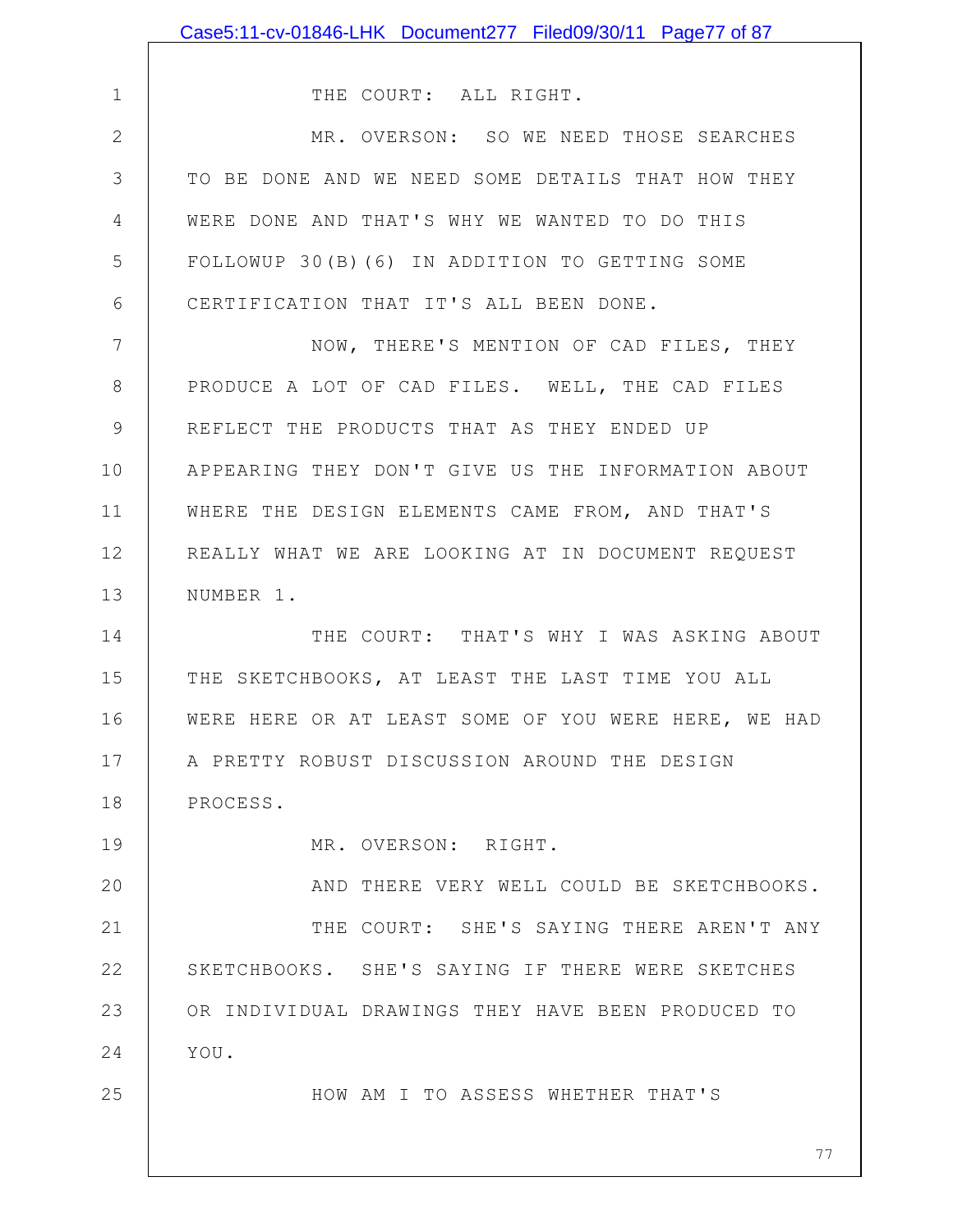|                | Case5:11-cv-01846-LHK Document277 Filed09/30/11 Page78 of 87 |
|----------------|--------------------------------------------------------------|
|                |                                                              |
| $\mathbf 1$    | LEGITIMATE OR NOT AS TO SOME SPECIFIC -- I HAVE TO           |
| $\mathbf{2}$   | ACCEPT YOUR REPRESENTATION JUST AS I HAVE TO ACCEPT          |
| 3              | HERS.                                                        |
| $\overline{4}$ | SO HOW AM I TO INDEPENDENTLY QUESTION                        |
| 5              | THAT UNLESS YOU COME FORWARD WITH SOME PROOF THAT            |
| 6              | IN FACT THEY ARE HOLDING BACK DOCUMENTS?                     |
| 7              | MR. OVERSON: ON THE E-MAIL FRONT, I                          |
| $8\,$          | THINK WE HAVE SET FORTH --                                   |
| $\mathcal{G}$  | THE COURT: WELL, YOU ARE POINTING TO THE                     |
| 10             | FACT THAT YOUR REQUEST NUMBER 1 WHICH WAS VERY               |
| 11             | SPECIFIC IN ASKING FOR DOCUMENTS THAT REFERENCE THE          |
| 12             | APPLE PRODUCTS, WE NOW ESTABLISHED WE ARE TALKING            |
| 13             | ABOUT A SUBSET OF THE APPLE PRODUCT LINE. YOU ARE            |
| 14             | SAYING WE HAVEN'T SEEN E-MAILS FROM CERTAIN PEOPLE           |
| 15             | THAT HAVE THAT INFORMATION.                                  |
| 16             | WELL, IT'S ENTIRELY POSSIBLE, ISN'T IT,                      |
| 17             | THAT THERE ARE NO SUCH E-MAILS. HOW AM I TO ASSESS           |
| 18             | WHETHER OR NOT THEY ARE HOLDING THEM BACK JUST               |
| 19             | BECAUSE THEY HAVEN'T SEEN THE DOCUMENTS YOU WANTED           |
| 20             | TO SEE IN THE PRODUCTION?                                    |
| 21             | MR. OVERSON: YOUR HONOR DOES NOT NEED TO                     |
| 22             | ASSESS THAT AT THIS STAGE.                                   |
| 23             | WHAT WE ARE ASKING YOUR HONOR TO DO IS                       |
| 24             | ISSUE AN ORDER THAT BY TUESDAY OF NEXT WEEK THEY             |
| 25             | PRODUCE ALL RESPONSIVE E-MAILS AND CERTIFY THAT IF           |
|                |                                                              |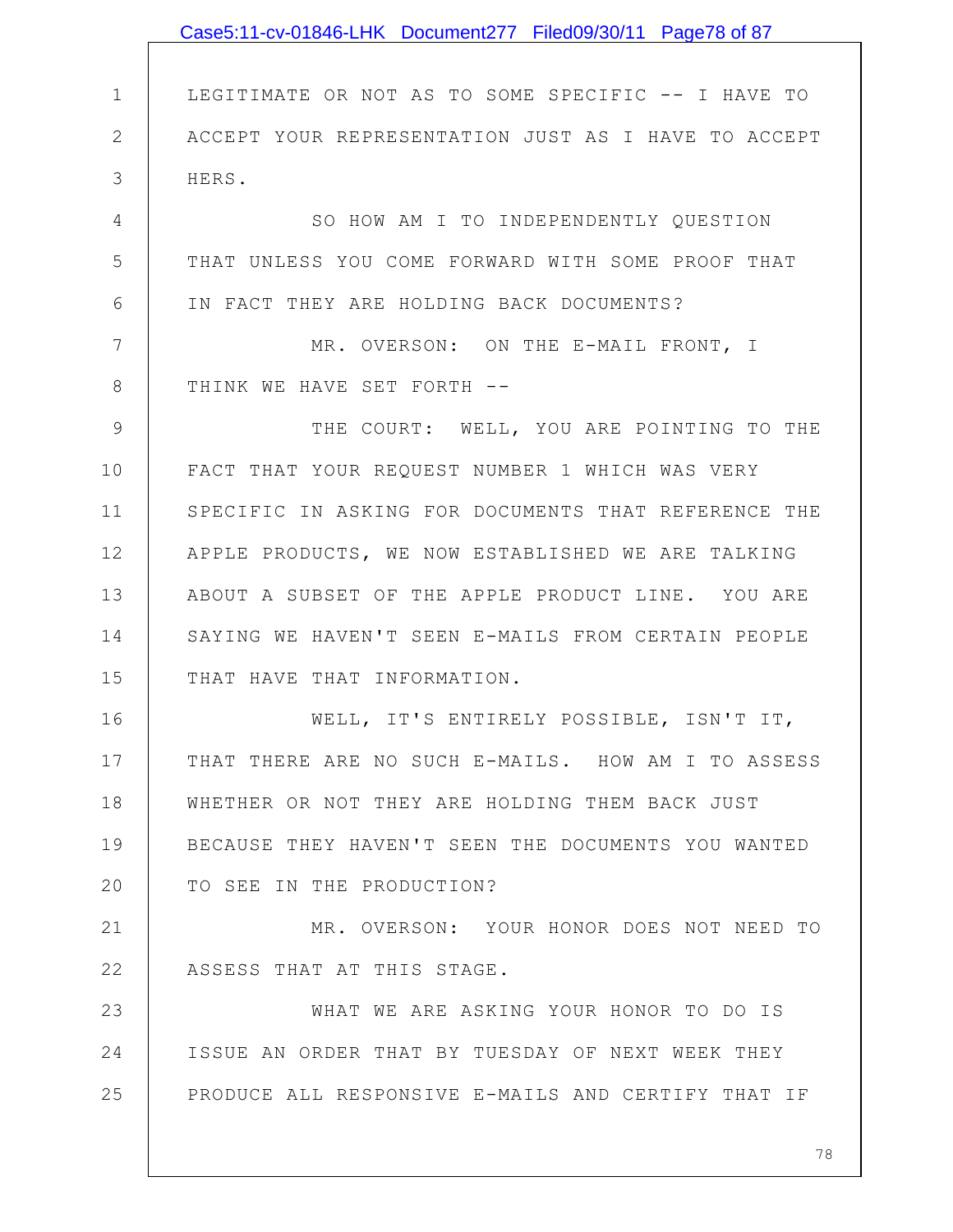|               | Case5:11-cv-01846-LHK Document277 Filed09/30/11 Page79 of 87 |
|---------------|--------------------------------------------------------------|
|               |                                                              |
| $\mathbf{1}$  | THEY HAVE DONE THE SEARCH WHICH WOULD OF COURSE              |
| $\mathbf{2}$  | INCLUDE SEARCHING PEOPLE'S E-MAIL FOR TERMS LIKE             |
| 3             | APPLE, IPHONE, IPAD --                                       |
| 4             | THE COURT: OKAY. AND IS YOUR REQUEST                         |
| 5             | SPECIFIC AND DIRECTED TO THE 13 INDIVIDUALS WHO              |
| 6             | HAVE BEEN IDENTIFIED AS BEING INVOLVED IN DESIGN             |
| 7             | PROCESS? CAN WE AT LEAST PUT THAT BOUNDARY AROUND            |
| 8             | THIS?                                                        |
| $\mathcal{G}$ | MR. OVERSON: I'M SORRY, YOUR HONOR, BUT                      |
| 10            | WE CAN'T.                                                    |
| 11            | IT WOULD BE EASY TO DO THAT AND CERTAINLY                    |
| 12            | THEY SHOULD BE SEARCHED, BUT THOSE ARE MY                    |
| 13            | UNDERSTANDINGS FROM SAMSUNG IS THAT THOSE ARE                |
| 14            | DESIGNERS AS OPPOSED TO THE PEOPLE WHO DECIDED WHAT          |
| 15            | PRODUCT DESIGNS TO PURSUE.                                   |
| 16            | THE COURT: SO WHO ARE THOSE FOLKS?                           |
| 17            | MR. OVERSON: THOSE ARE PEOPLE --                             |
| 18            | THE COURT: THE OFFICE OF THE                                 |
| 19            | DEVELOPMENT?                                                 |
| 20            | MR. OVERSON: THERE'S SOMETHING CALLED                        |
| 21            | THE OFFICE OF THE DEVELOPMENT AND WE UNDERSTAND              |
| 22            | THEY HAVE A ROLE IN MAKING THOSE DECISIONS.                  |
| 23            | THE COURT: SO WHAT INDIVIDUALS IN THAT                       |
| 24            | ORGANIZATION ARE WE TALKING ABOUT?                           |
| 25            | MR. OVERSON: UNFORTUNATELY, WE DON'T                         |
|               |                                                              |
|               | 79                                                           |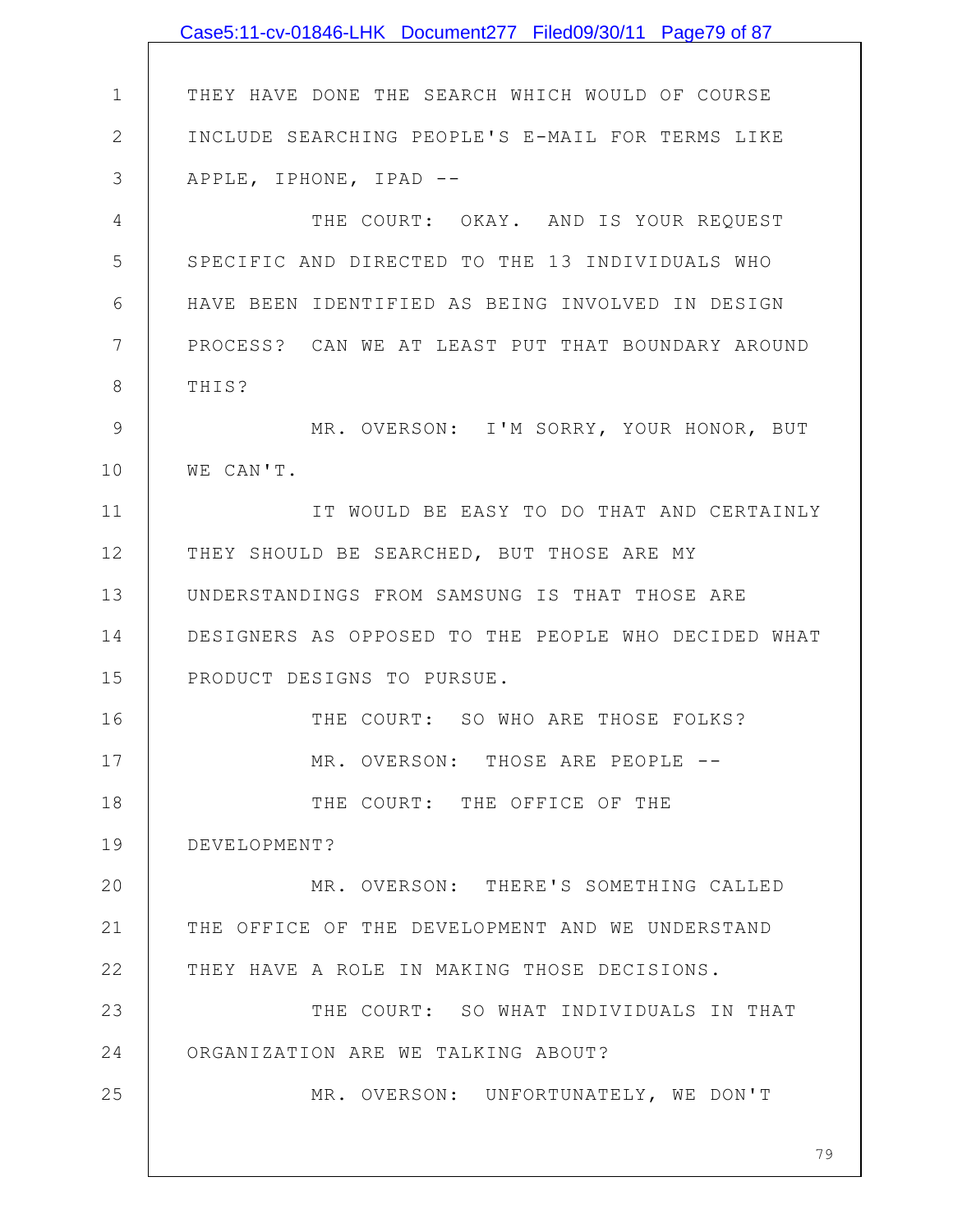1 2 3 4 5 6 7 8 9 10 11 12 13 14 15 16 17 18 19 20 21 22 23 24 25 KNOW. THE COURT: DID YOU ASK THE 30(B)(6) WITNESS ABOUT THAT? MR. OVERSON: WE ASKED QUESTIONS ABOUT HOW THIS PROCESS WAS GOING BUT WE DIDN'T GET SPECIFIC ANSWERS. THESE ARE THE FOUR PEOPLE WHO MADE THE DECISION. THE COURT: ARE WE TALKING FOUR PEOPLE OR 400 HERE IN THIS OFFICE? MR. OVERSON: I CAN'T IMAGINE IT WOULD BE 400. I THINK MY SUPPOSITION WOULD BE -- THE COURT: MR. HUNG APPEARS TO HAVE SOME HELPFUL INFORMATION ON THIS TOPIC. MR. HUNG: I ACTUALLY TOOK THE 30(B)(6) DEPOSITION OF MR. DENNISON ALONG WITH MS. MAROULIS. I JUST ASKED THE QUESTION ABOUT THE DESIGN PROCESS, IT CUT OFF AT MR. CARRIERA. MR. DENNISON LOOKED AT MR. CARRIERA AND KNEW VERY LITTLE BEYOND THE DESIGN PROCESS. THE COURT: HERE'S THE DILEMMA I FACE. YOU'RE ASKING FOR AN ORDER THAT WOULD NOT BE LIMITED TO 13 PEOPLE, POTENTIALLY MIGHT INVOLVE DOZENS OF INDIVIDUALS AND YOU ARE ASKING THIS COLLECTION OF PRODUCTION BE COMPLETED BY TUESDAY. THAT'S JUST NOT GOING TO HAPPEN. Case5:11-cv-01846-LHK Document277 Filed09/30/11 Page80 of 87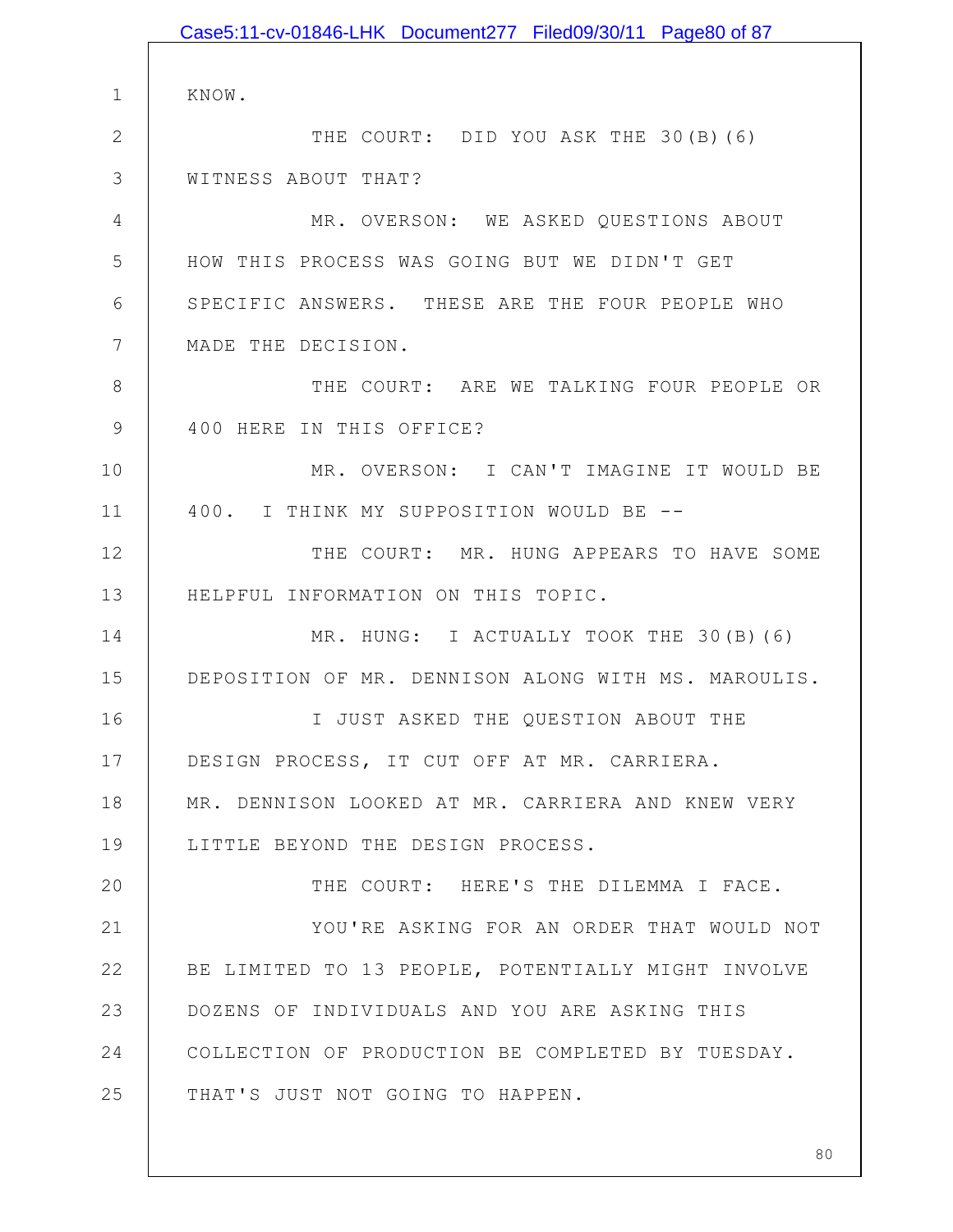|              | Case5:11-cv-01846-LHK Document277 Filed09/30/11 Page81 of 87 |
|--------------|--------------------------------------------------------------|
|              |                                                              |
| $\mathbf 1$  | SO YOU ARE ASKING ME ESSENTIALLY TO ISSUE                    |
| $\mathbf{2}$ | AN ORDER THAT I KNOW WILL NOT BE OBEYED OR COULD             |
| 3            | NOT BE OBEYED.                                               |
| 4            | MR. OVERSON: I'M NOT ASSUMING THERE'S                        |
| 5            | DOZENS OF OTHER INDIVIDUALS BEYOND THESE 13 PEOPLE.          |
| 6            | THE COURT: LET'S SAY THERE'S ONLY FOUR.                      |
| 7            | MR. OVERSON: OKAY.                                           |
| 8            | THE COURT: THAT'S 17 PEOPLE TO GET A                         |
| $\mathsf 9$  | COLLECTION PRODUCTION PRIVILEGE REVIEW DATA                  |
| 10           | MANAGEMENT PROCESS, ALL OF THAT DONE BY TUESDAY?             |
| 11           | THAT'S JUST NOT GOING TO HAPPEN, RIGHT?                      |
| 12           | MR. OVERSON: WELL, WE HAVE BEEN PUT IN                       |
| 13           | THIS POSITION. THIS REQUEST WENT OUT ON JULY 12TH            |
| 14           | AND OUR REPLY IS DUE IN TWO DAYS.                            |
| 15           | YOUR HONOR, WE ARE VERY, VERY WELL AWARE                     |
| 16           | OF THE SCHEDULE AND HOW TOUGH IT IS.                         |
| 17           | AND IT'S NOT FAIR THOUGH TO DEPART AT THE                    |
| 18           | MOVING PARTY TO FACE THIS KIND OF STONE WALLING              |
| 19           | THEN AT THE END SAY, WELL, IT'S TOO LATE. THAT'S             |
| 20           | NOT A FAIR OUTCOME.                                          |
| 21           | SO THAT IS WHY THERE HAS TO BE SOME                          |
| 22           | CONSEQUENCE TO SAMSUNG FOR NOT PRODUCING THESE               |
| 23           | DOCUMENTS, NOT DOING THE PROPER E-MAIL SEARCH THAT           |
| 24           | WE ALL KNOW WE HAVE TO DO.                                   |
| 25           | THE COURT: CAN I ASK YOU ABOUT THE --                        |
|              |                                                              |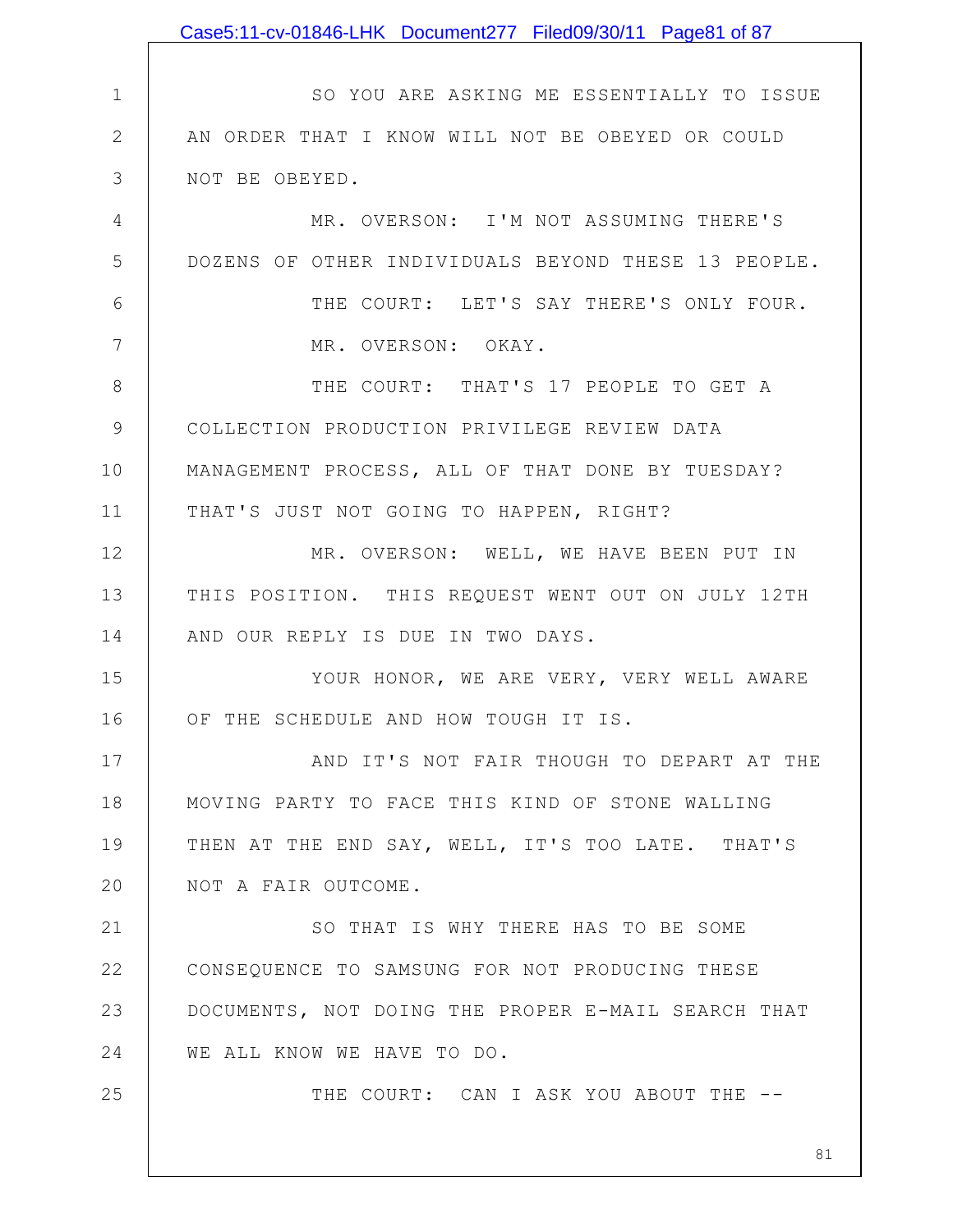|              | Case5:11-cv-01846-LHK Document277 Filed09/30/11 Page82 of 87 |
|--------------|--------------------------------------------------------------|
|              |                                                              |
| 1            | AND I WILL USE THE TERMINOLOGY OR TERM "SUPPORT              |
| $\mathbf{2}$ | DATABASE." I SUSPECT SAMSUNG HAS ITS OWN SPECIFIC            |
| 3            | REFERENCE FOR IT.                                            |
| 4            | I CAN UNDERSTAND WHY YOU WOULD LIKE TO                       |
| 5            | KNOW IF CUSTOMERS ARE REFERRING TO SPECIFIC APPLE            |
| 6            | FEATURES IN PLACING CALLS TO THAT ORGANIZATION,              |
| 7            | NEVERTHELESS, I WOULD SUSPECT YOU WOULD AGREE                |
| 8            | BECAUSE APPLE FACES THE SAME SITUATION WITH ITS              |
| 9            | SUPPORT ORGANIZATION, THERE ARE THOUSANDS PERHAPS            |
| 10           | MILLIONS OF RECORDS THAT WE ARE TALKING ABOUT WOULD          |
| 11           | NEED TO BE REVIEWED AND EXPORTED.                            |
| 12           | IS THERE SOME BOUNDARY OR LIMITATION                         |
| 13           | OTHER THAN GIVEN TO US ALL WITH CERTAIN TERMS THAT           |
| 14           | YOU WOULD BE WILLING TO ACCEPT IN RESPONSE TO YOUR           |
| 15           | REQUEST?                                                     |
| 16           | MR. OVERSON: SO YES IS THE ANSWER                            |
| 17           | I THINK THE -- NO ONE SHOULD HAVE TO                         |
| 18           | REVIEW THOUSANDS AND TENS OF THOUSANDS OF ENTRIES.           |
| 19           | THIS SHOULD BE A SEARCH PROCESS. I DO THINK THE              |
| 20           | SEARCH PROCESS IS THE MOST ECONOMIC WAY IS THE               |
| 21           | FASTEST WAY TO DO IT.                                        |
| 22           | I THINK THE ISSUE IS GOING TO BE FINDING                     |
| 23           | SEARCH TERMS THAT DON'T END UP WITH TOO MANY HEADS.          |
| 24           | THE COURT: JUST TO DO THE AGGREGATION                        |
| 25           | AND EXPORT, MY POINT OF REFERENCE MIGHT BE DATED             |
|              |                                                              |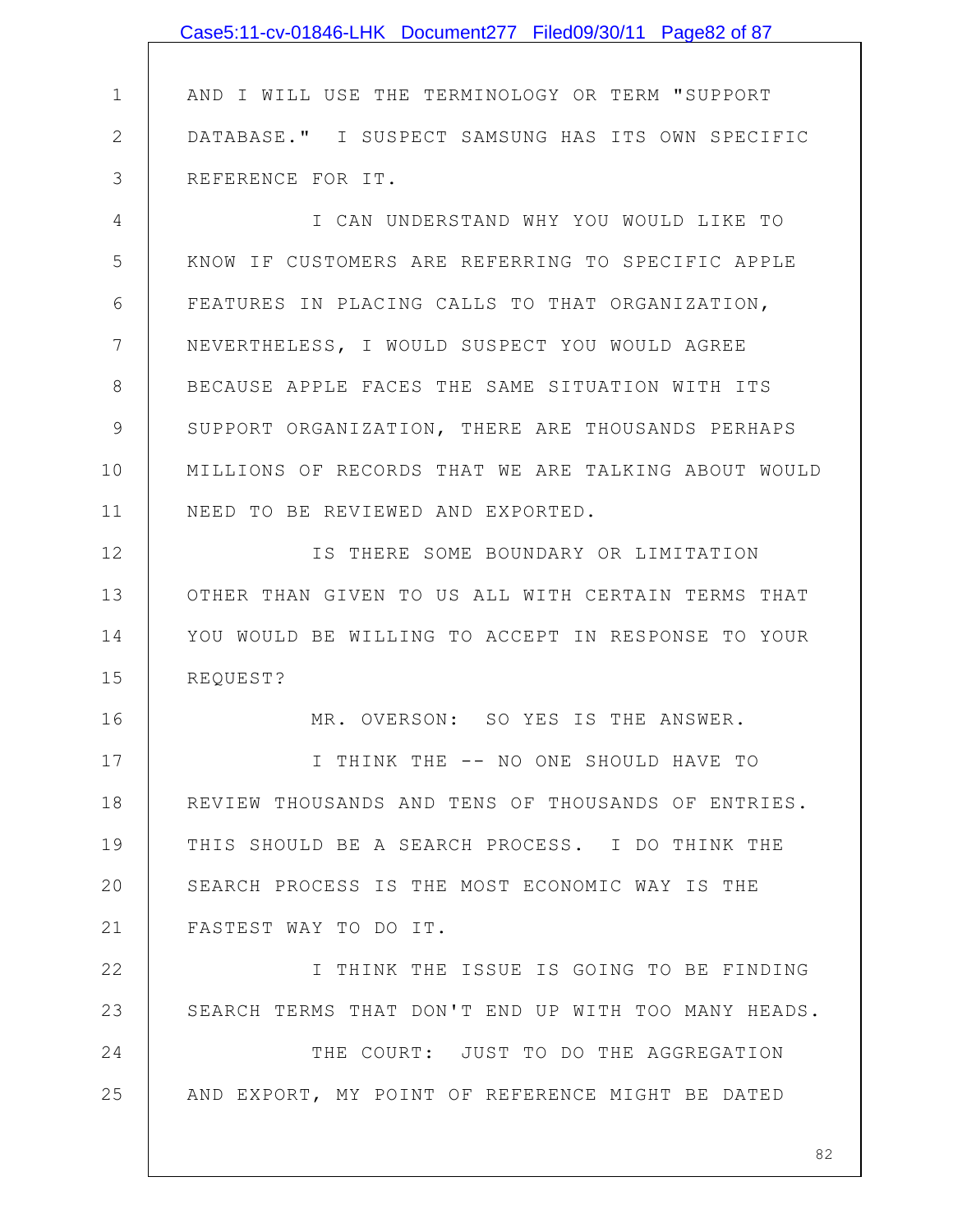|               | Case5:11-cv-01846-LHK Document277 Filed09/30/11 Page83 of 87 |
|---------------|--------------------------------------------------------------|
|               |                                                              |
| $\mathbf{1}$  | AND GETTING MORE DATED BY THE DAY, BUT THAT'S NOT            |
| $\mathbf{2}$  | SOMETHING THAT'S INSUBSTANTIAL, YOU WOULD AGREE?             |
| 3             | I SUSPECT YOUR OWN SUPPORT PEOPLE WOULD                      |
| 4             | TELL YOU THAT, RIGHT? AND OF COURSE YOU UNDERSTAND           |
| 5             | BY ASKING FOR THIS INFORMATION FROM SAMSUNG YOU              |
| 6             | KNOW IT'S COMING BACK AT YOU, RIGHT?                         |
| 7             | MR. OVERSON: CERTAINLY.                                      |
| 8             | THE COURT: SO WITH ALL THAT INFORMATION                      |
| $\mathcal{G}$ | AND UNDERSTANDING, YOU ARE SAYING YOU WANT THAT              |
| 10            | KIND OF EFFORT UNDERTAKEN IN ORDER TO FIND THESE             |
| 11            | INDIVIDUAL RECORDS THAT MAY OR MAY NOT EXIST?                |
| 12            | MR. OVERSON: HAVING A TARGETED SEARCH OF                     |
| 13            | A DATABASE THAT'S BEEN IN A SEARCHABLE -- THAT'S             |
| 14            | PUT IN THE SEARCHABLE FORMAT AND HAVING THE SEARCH           |
| 15            | TERMS BE REASONABLE, I MEAN, WE'RE NOT GOING TO ASK          |
| 16            | EVERY TIME THEY CALLED ABOUT THE GALAXY PHONE, THAT          |
| 17            | WOULD BE TOO MANY, THE SEARCH TERMS WILL BE MORE             |
| 18            | FOCUSED ON THE CONFUSION MEANING THE APPLE                   |
| 19            | PRODUCTS.                                                    |
| 20            | WE DON'T BELIEVE -- I CAN'T SAY, BUT I                       |
| 21            | DON'T THINK THERE'S GOING TO BE TENS OF THOUSANDS            |
| 22            | OF HITS IN APPLE IN THE CUSTOMER SERVICE.                    |
| 23            | THE COURT: YOUR POINT IS YOU WOULD BE                        |
| 24            | DELIGHTED TO FIND OUT IF THAT WAS TRUE AND YOU               |
| 25            | WOULD LIKE TO FIND WHAT THE DOCUMENTS HAVE TO SAY.           |
|               |                                                              |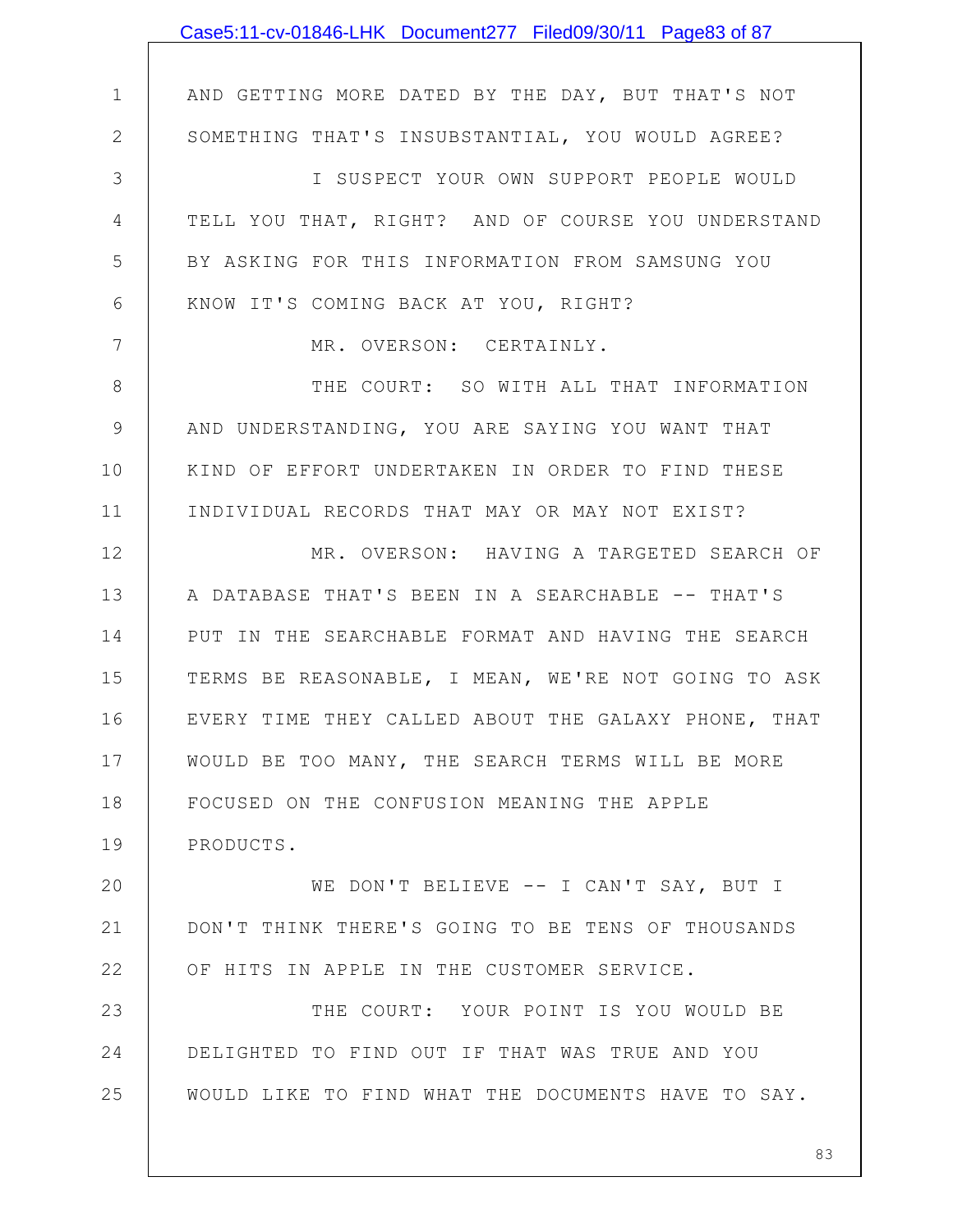|               | Case5:11-cv-01846-LHK Document277 Filed09/30/11 Page84 of 87 |
|---------------|--------------------------------------------------------------|
|               |                                                              |
| $\mathbf 1$   | MR. OVERSON: CERTAINLY, BUT I DON'T                          |
| $\mathbf{2}$  | THINK THERE WOULD BE THAT KIND OF BURDEN IF WE               |
| 3             | LIMIT THE SEARCH TERMS AS I'VE DESCRIBED.                    |
| 4             | SO WE UNDERSTAND THE TIME PRESSURE. WE                       |
| 5             | DO UNDERSTAND THAT. BUT WE ALSO UNDERSTAND THE               |
| 6             | PREJUDICE THAT IS HAPPENING TO US.                           |
| 7             | THERE ARE STATEMENTS FROM THEIR EXPERTS                      |
| $8\,$         | AND WE -- BY THE WAY, MOST ALL OF THE DEPOSITIONS            |
| $\mathcal{G}$ | HAVE BEEN EXPERTS SO FAR. SO WHEN THE QUESTION WAS           |
| 10            | ASKED HAVE WE SEARCHED EVERYTHING, IT'S MOSTLY ALL           |
| 11            | EXPERTS. THERE'S BEEN ONE FORMER SAMSUNG EMPLOYEE,           |
| 12            | ONE CURRENT AMERICAN EMPLOYEE, NO KOREAN EMPLOYEES,          |
| 13            | SO THERE HASN'T BEEN THAT PROCESS FOR DEPOSITIONS            |
| 14            | HERE.                                                        |
| 15            | BUT LET ME STAY ON POINT BECAUSE I'M                         |
| 16            | CLOSING UP HERE. THERE'S A PREJUDICE TO US. WE               |
| 17            | ARE COMING TO THE END. IT CANNOT BE THE CASE THAT            |
| 18            | YOU CAN COME TO THE END AND SAY, YOU KNOW, THIS IS           |
| 19            | JUST TOO HARD AND THIS IS TOO MUCH EFFORT.                   |
| 20            | WE COULDN'T MOVE EARLIER. THEY PRODUCED                      |
| 21            | A LOT OF DOCUMENTS RIGHT ON THAT MEET AND CONFER             |
| 22            | DAY, SEPTEMBER 16TH. THEY PRODUCED HALF THE                  |
| 23            | DOCUMENTS THAT WERE DUE ON THAT FRIDAY NIGHT AND             |
| 24            | SATURDAY. WE MOVED ON THE 20TH.                              |
| 25            | WE GOT THIS HEARING AS FAST AS WE COULD.                     |
|               |                                                              |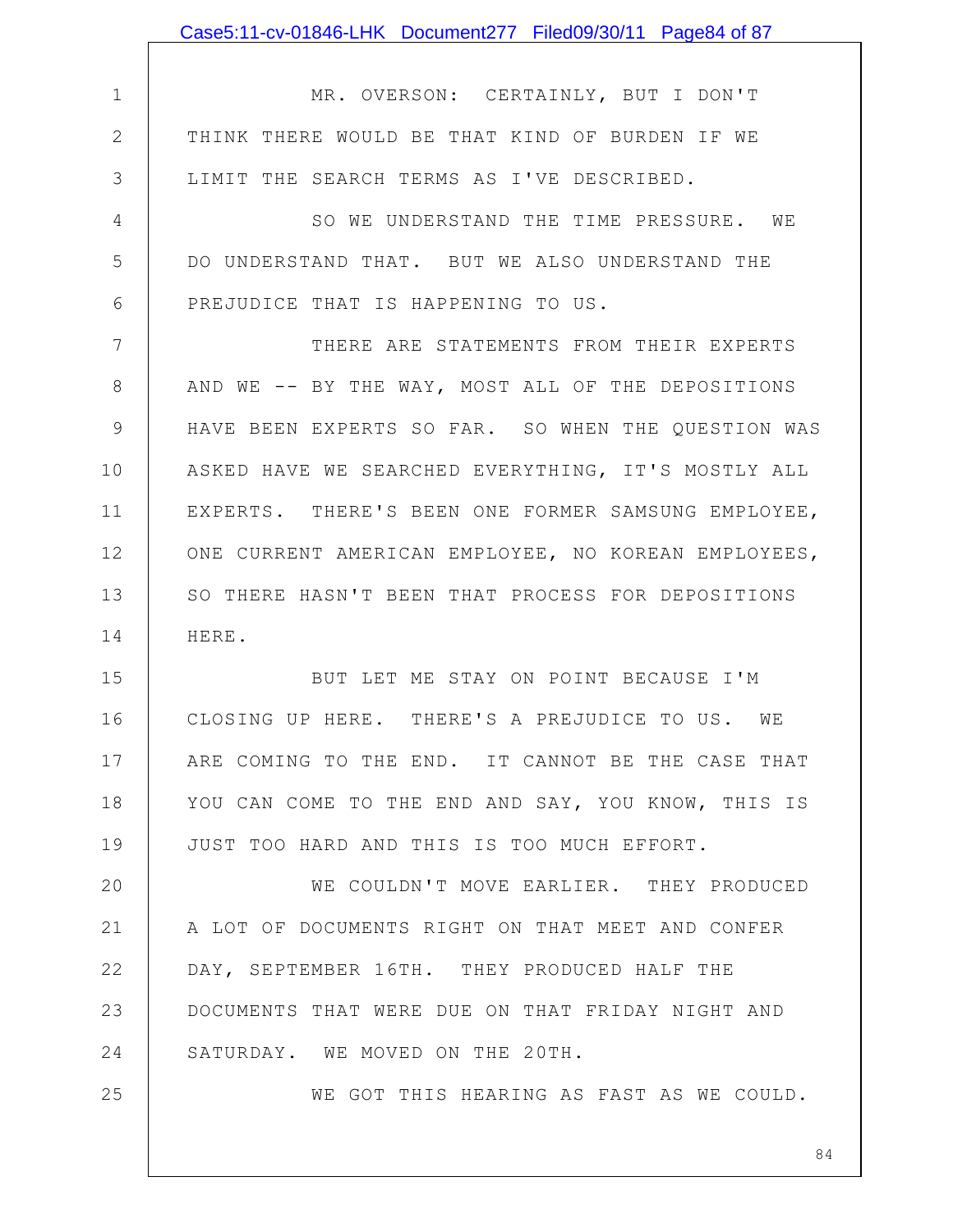|              | Case5:11-cv-01846-LHK Document277 Filed09/30/11 Page85 of 87 |
|--------------|--------------------------------------------------------------|
|              |                                                              |
| 1            | WE'VE DONE THE BEST WE COULD TO GET THIS IN FRONT            |
| $\mathbf{2}$ | OF THE COURT.                                                |
| 3            | AND WE NEED THE COURT'S ASSISTANCE IN                        |
| 4            | MOVING THIS FORWARD AND COMING UP WITH SOME FAIR             |
| 5            | RESOLUTION SO WE DON'T END UP IN A SITUATION WHERE           |
| 6            | WE ARE STANDING THERE ON THE 13TH NOT HAVING                 |
| 7            | RECEIVED RELEVANT EVIDENCE FROM THE OTHER SIDE IN            |
| 8            | THE FACE OF THE OTHER SIDE'S ALLEGATIONS THAT WE             |
| 9            | FAILED TO PRODUCE DOCUMENTS THAT ARE IN THEIR                |
| 10           | POSSESSION.                                                  |
| 11           | OKAY. THANK YOU.                                             |
| 12           | THE COURT: ALL RIGHT.                                        |
| 13           | THANK YOU VERY MUCH.                                         |
| 14           | MS. MAROULIS, ANY SURREBUTTAL, AS THEY                       |
| 15           | SAY IN OTHER PARTS OF THE COUNTRY?                           |
| 16           | MS. MAROULIS: NO, YOUR HONOR, UNLESS YOU                     |
| 17           | HAVE ANY SPECIFIC QUESTIONS.                                 |
| 18           | THE COURT: NO, I THINK I UNDERSTAND YOUR                     |
| 19           | RESPECTIVE POSITIONS.                                        |
| 20           | I APPRECIATE THE ARGUMENT THIS MORNING.                      |
| 21           | I WILL GET AN ORDER OUT JUST AS QUICKLY AS I CAN,            |
| 22           | ESPECIALLY IN LIGHT OF THE SCHEDULE YOU'RE ALL               |
| 23           | OPERATING UNDER.                                             |
| 24           | AND THANK YOU FOR YOUR REMARKS THIS                          |
| 25           | MORNING.                                                     |
|              |                                                              |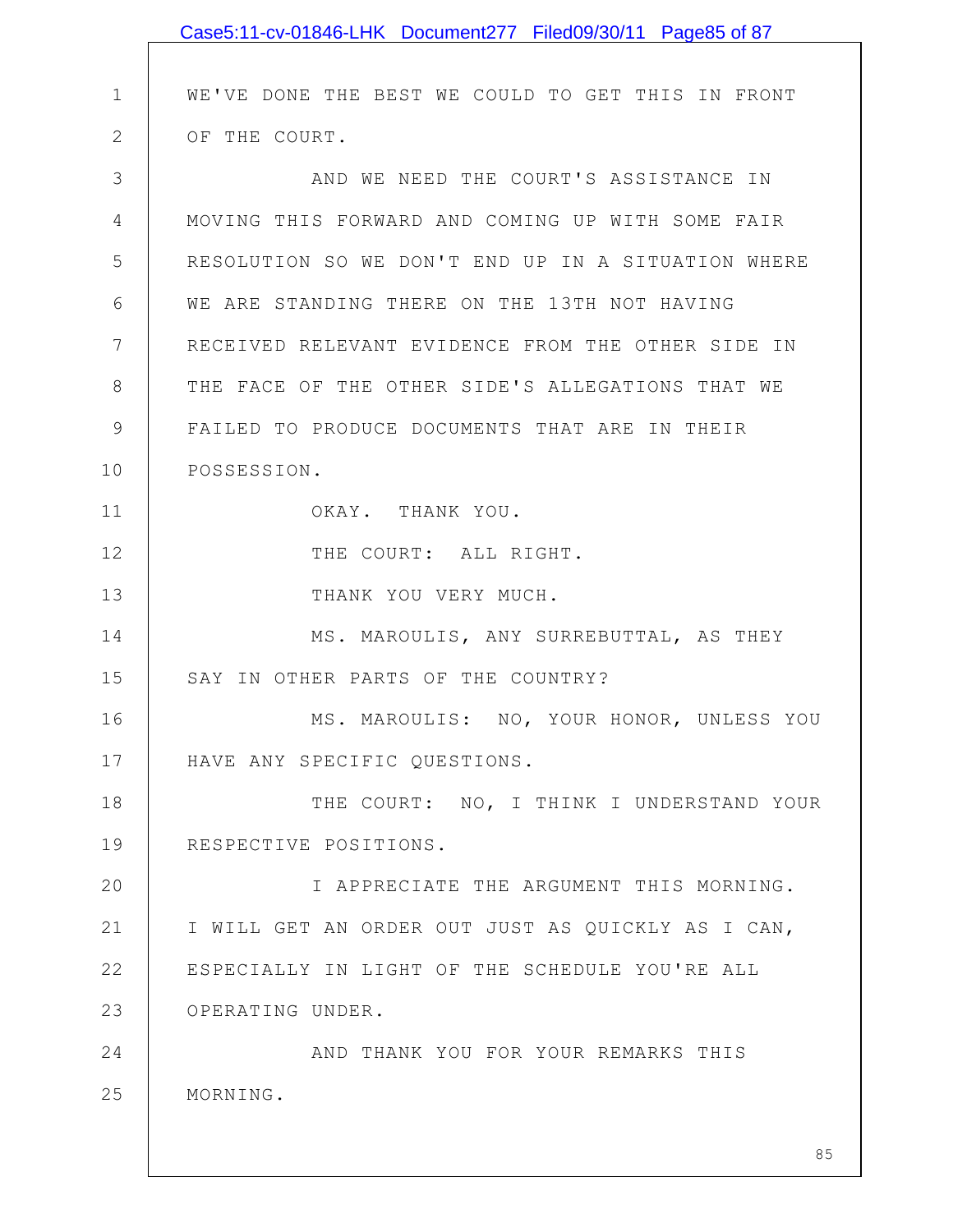|                  | Case5:11-cv-01846-LHK Document277 Filed09/30/11 Page86 of 87 |
|------------------|--------------------------------------------------------------|
|                  |                                                              |
| $\mathbf 1$      | MR. OVERSON: THANK YOU, YOUR HONOR.                          |
| $\mathbf{2}$     | THE CLERK: COURT IS ADJOURNED.                               |
| $\mathcal{S}$    | (WHEREUPON, THE PROCEEDINGS IN THIS                          |
| $\overline{4}$   | MATTER WERE CONCLUDED.)                                      |
| 5                |                                                              |
| $\epsilon$       |                                                              |
| $\boldsymbol{7}$ |                                                              |
| $\,8\,$          |                                                              |
| $\mathsf 9$      |                                                              |
| $10$             |                                                              |
| $11$             |                                                              |
| $12$             |                                                              |
| 13               |                                                              |
| 14               |                                                              |
| 15               |                                                              |
| 16               |                                                              |
| $17$             |                                                              |
| $18$             |                                                              |
| 19               |                                                              |
| $20$             |                                                              |
| $21$             |                                                              |
| 22               |                                                              |
| 23               |                                                              |
| 24               |                                                              |
| 25               |                                                              |
|                  | 86                                                           |
|                  |                                                              |

 $\mathbf l$